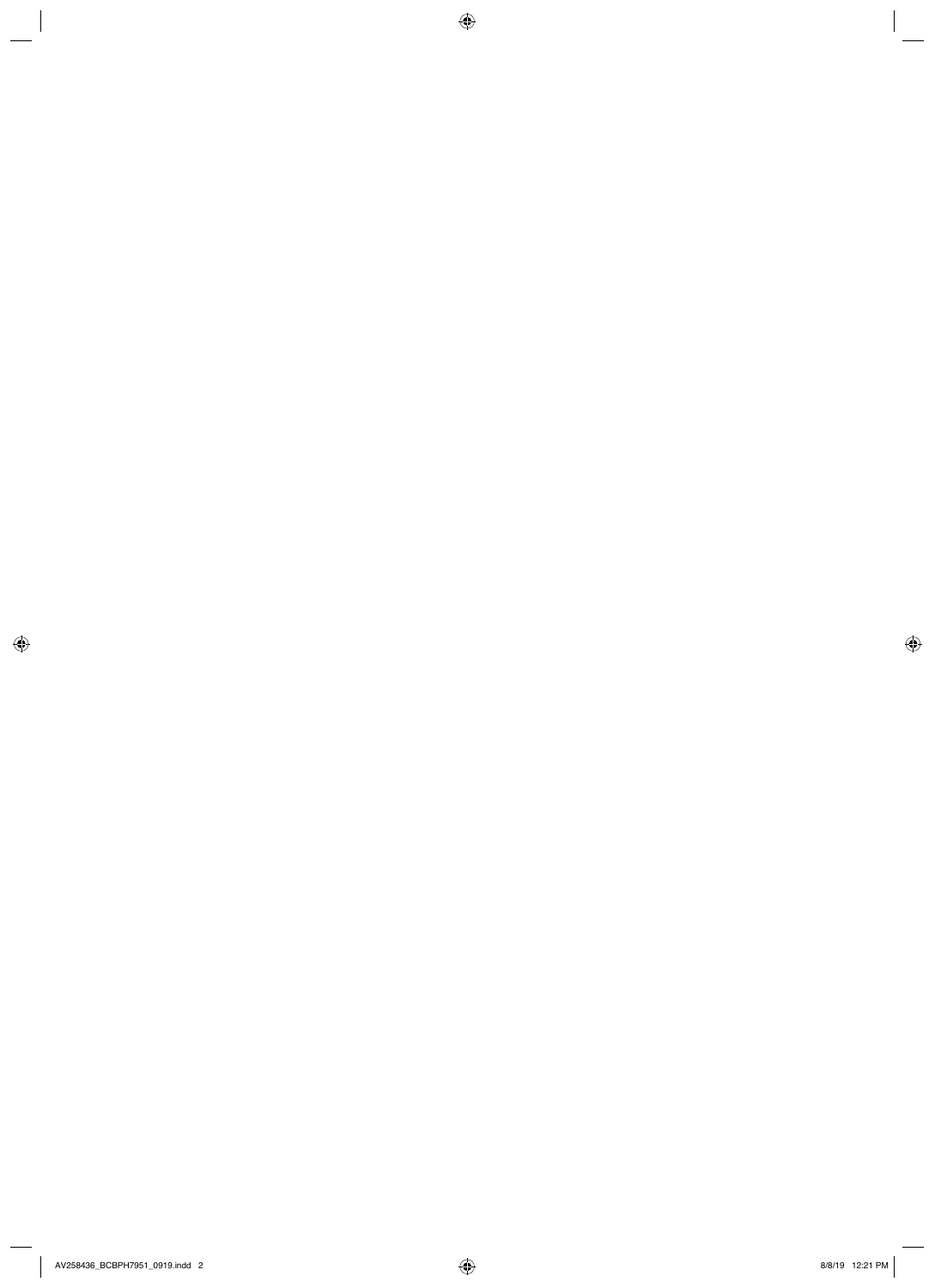### **Introduction**

Thank You for choosing Us as Your insurer.

This is Your Hotel and Guesthouse policy, setting out Your insurance protection in detail.

Please read it carefully to make sure that it meets Your requirements and that the details on the policy Schedule are correct.

Your premium has been based upon the information shown in the policy Schedule and recorded in Your statement of fact.

If after reading Your policy You have any questions, please contact Your insurance adviser.

### **Contents**

This policy is made up of individual Sections. It should be read together with Your current Schedule which indicates the Sections You are insured under and gives precise details of Your insurance protection.

|                                                                     | Page           |
|---------------------------------------------------------------------|----------------|
| <b>Complaints Procedure</b>                                         | 3              |
| <b>Important Information</b>                                        | 3              |
| <b>The Contract of Insurance</b>                                    | 4              |
| <b>Policy Definitions</b>                                           | 5              |
| <b>Asset Protection - Property Damage - Specified Contingencies</b> | $\overline{7}$ |
| <b>Asset Protection - Property Damage - All Risks</b>               | 12             |
| <b>Asset Protection - Money and Assault</b>                         | 23             |
| <b>Asset Protection - Frozen Foods</b>                              | 27             |
| <b>Asset Protection - Employee Dishonesty</b>                       | 28             |
| <b>Revenue Protection - Business Interruption</b>                   | 30             |
| <b>Revenue Protection - Loss of Licence</b>                         | 35             |
| <b>Asset and Revenue Protection - Terrorism</b>                     | 36             |
| <b>Legal Liabilities - Employers' Liability</b>                     | 39             |
| <b>Legal Liabilities - Public and Products Liability</b>            | 42             |
| <b>Legal Liabilities - Commercial Legal Protection</b>              | 48             |
| <b>Employee Benefits - Personal Accident</b>                        | 57             |
| <b>Policy Exclusions</b>                                            | 59             |
| <b>Conditions Precedent</b>                                         | 63             |
| <b>Policy Conditions</b>                                            | 66             |
|                                                                     |                |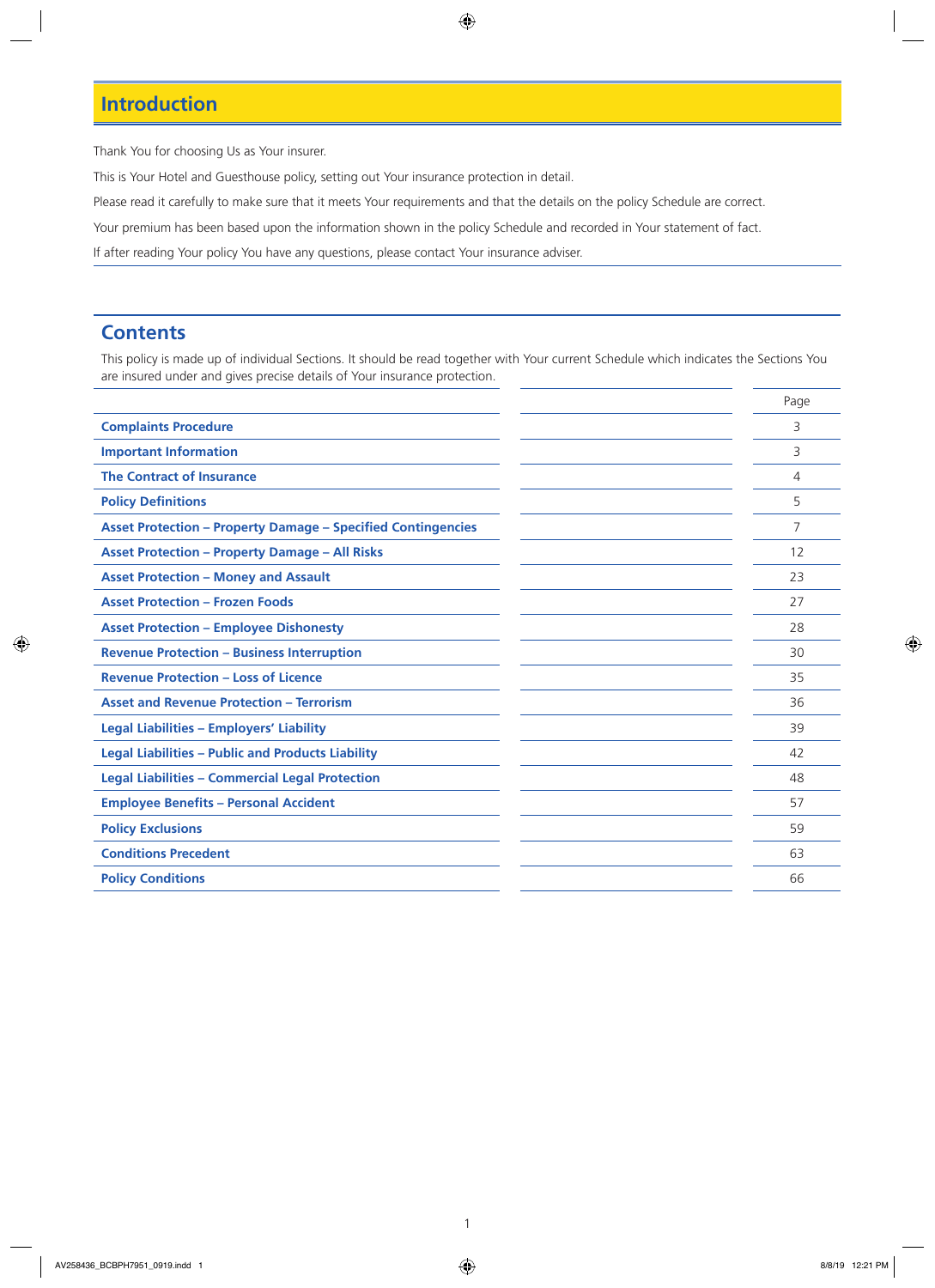# **Useful Telephone Numbers**

| <b>Claims Helpline (24 hours)</b><br>0800 015 1498                | The Claims helpline can be used by anyone wishing to report a claim on any of Aviva's new<br>commercial products. As soon as you know about the problem you face – we will start to put the<br>solutions in place.<br>Please have your policy number ready.                                                                                                        |
|-------------------------------------------------------------------|--------------------------------------------------------------------------------------------------------------------------------------------------------------------------------------------------------------------------------------------------------------------------------------------------------------------------------------------------------------------|
| <b>Legal and Tax Helpline</b><br>(24 hours)<br>0345 300 1899      | Call this helpline anytime, day or night, for advice on any UK legal or tax matters. Given in<br>confidence, the advice is free $-$ all you pay for is the price of the call.<br>Please have your policy number ready.                                                                                                                                             |
| <b>Risk Services Helpline</b><br>(office hours)<br>0345 366 66 66 | Advice on safety, fire, security and other risk related issues. Ninety per cent of queries are dealt<br>with on the spot, and we guarantee an answer within one working day.<br>Please have your policy number ready.                                                                                                                                              |
| <b>Counselling Service</b><br>0117 934 0105                       | A counselling service is available for your staff to help them deal with situations such as<br>bereavement, divorce or even bullying at work.<br>Please have your policy number ready.                                                                                                                                                                             |
| <b>Telephone Call Charges and</b><br><b>Recording</b>             | Calls to 0800 numbers from UK landlines and mobiles are free. The cost of calls to 03 prefixed<br>numbers are charged at national call rates (charges may vary dependent on your network<br>provider) and are usually included in inclusive minute plans from landlines and mobiles. For our<br>joint protection telephone calls may be recorded and/or monitored. |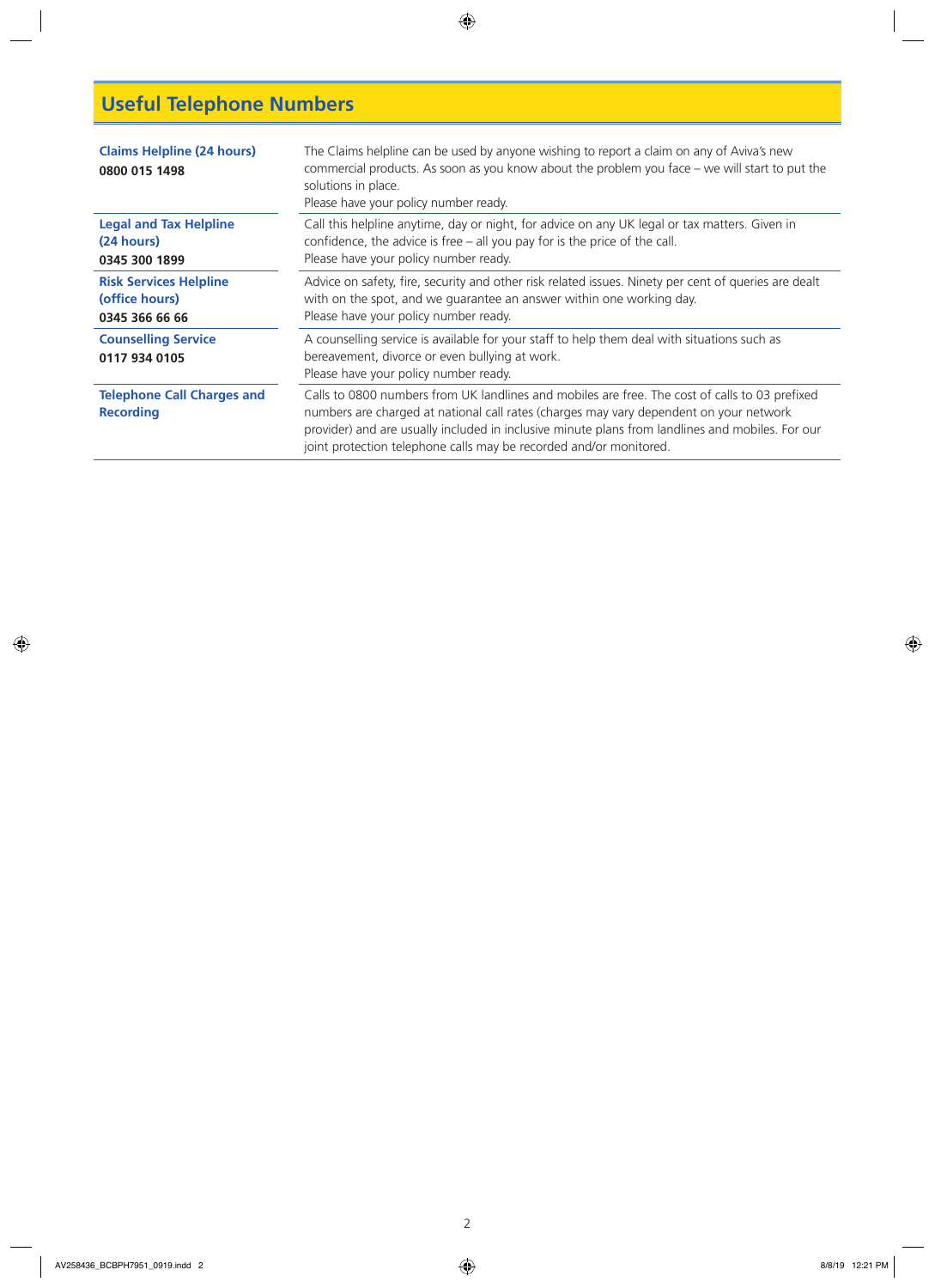# **Complaints Procedure**

| <b>Our promise of service</b>    | Our goal is to give excellent service to all Our customers but We recognise that things do go wrong<br>occasionally. We take all complaints We receive seriously and aim to resolve all of Our customers'<br>problems promptly. To ensure that We provide the kind of service You expect We welcome Your<br>feedback. We will record and analyse Your comments to make sure We continually improve the<br>service We offer. |
|----------------------------------|-----------------------------------------------------------------------------------------------------------------------------------------------------------------------------------------------------------------------------------------------------------------------------------------------------------------------------------------------------------------------------------------------------------------------------|
| What will happen if You          | ■ We will acknowledge Your complaint promptly.                                                                                                                                                                                                                                                                                                                                                                              |
| complain                         | We aim to resolve all complaints as quickly as possible.<br>ш                                                                                                                                                                                                                                                                                                                                                               |
|                                  | Most of our customers' concerns can be resolved quickly but occasionally more detailed enquiries<br>are needed. If this is likely, We will contact You with an update within 10 working days of receipt<br>and give You an expected date of response.                                                                                                                                                                       |
| What to do if you are<br>unhappy | If You are unhappy with any aspect of the handling of Your insurance We would encourage You,<br>in the first instance, to seek resolution by contacting Your insurance adviser or usual Aviva point<br>of contact.                                                                                                                                                                                                          |
|                                  | If You are unhappy with the outcome of Your complaint, You may refer the matter to the Financial<br>Ombudsman Service at:                                                                                                                                                                                                                                                                                                   |
|                                  | The Financial Ombudsman Service<br>Exchange Tower<br>London<br>E14 9SR                                                                                                                                                                                                                                                                                                                                                      |
|                                  | Telephone<br>0800 023 4567 (Calls from UK landlines and mobiles are free) or<br>0300 123 9123                                                                                                                                                                                                                                                                                                                               |
|                                  | Or simply log on to their website at www.financial-ombudsman.org.uk.                                                                                                                                                                                                                                                                                                                                                        |
|                                  | Whilst We are bound by the decision of the Financial Ombudsman Service, You are not. Following<br>the complaints procedure does not affect Your right to take legal action.                                                                                                                                                                                                                                                 |

| <b>Important Information</b>                            |                                                                                                                                                                                                                                                                                             |
|---------------------------------------------------------|---------------------------------------------------------------------------------------------------------------------------------------------------------------------------------------------------------------------------------------------------------------------------------------------|
| <b>Choice of Law</b>                                    | The appropriate law as set out below will apply unless You and the insurer agree otherwise:<br>(1) The law applying in that part of the United Kingdom, Channel Islands or the Isle of Man in<br>which you normally live or (if applicable) the first named policyholder normally lives; or |
|                                                         | (2) In the case of a business, the law applying in that part of the United Kingdom, Channel Islands<br>or the Isle of Man where it has its principal place of business; or                                                                                                                  |
|                                                         | (3) Should neither of the above be applicable, the law of England and Wales will apply.                                                                                                                                                                                                     |
| <b>Use of Language</b>                                  | Unless otherwise agreed, the contractual terms and conditions and other information relating to<br>this contract will be in English.                                                                                                                                                        |
| <b>Customers with</b><br><b>Disabilities</b>            | This policy and other associated documentation are also available in large print, audio and Braille. If<br>you require any of these formats please contact Your Insurance adviser.                                                                                                          |
| <b>Financial Services</b><br><b>Compensation Scheme</b> | We are members of the Financial Services Compensation Scheme (FSCS). You may be entitled to<br>compensation from this scheme if we cannot meet our obligations, depending on the type of<br>insurance and the circumstances of your claim.                                                  |
|                                                         | Further information about the scheme is available from the FSCS website www.fscs.org.uk.                                                                                                                                                                                                    |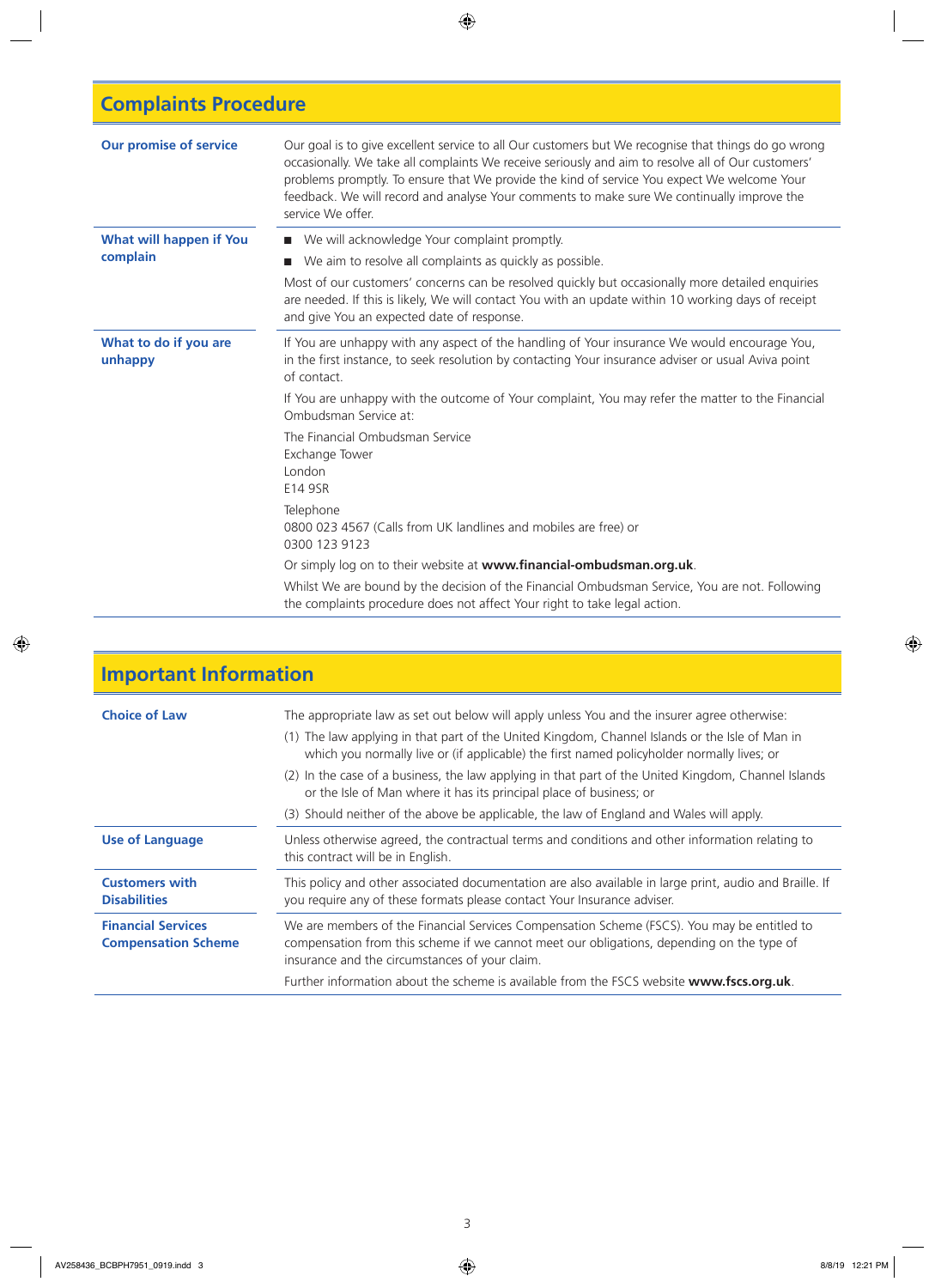### **The Contract of Insurance**

Your policy wording, the information You have provided and/or the application form, the statement of fact, the policy Schedule or notice issued by Us at renewal and any endorsement together form the contract of insurance between Us and You, and must be read together.

In return for You having paid or agreed to pay the premium, We will provide the cover set out in this policy, to the extent of and subject to the terms contained in or endorsed on this policy.

### **IMPORTANT**

This policy is a legal contract. You must tell Us about any material circumstances which affect Your insurance and which have occurred either since the policy started or since the last renewal date.

A circumstance is material if it would influence Our judgement in determining whether to provide the cover and, if so, on what terms. If You are not sure whether a circumstance is material ask Your insurance adviser. If You fail to tell Us it could affect the extent of cover provided under the policy.

You should keep a written record (including copies of letters) of any information You give Us or Your insurance adviser when You renew this policy.

### **Breach of Term**

We agree that where there has been a breach of any term (express or implied) which would otherwise result in Us automatically being discharged from any liability, then such a breach shall result in any liability We might have under this policy being suspended. Such a suspension will apply only from the date and time at which the breach occurred and up until the date and time at which the breach is remedied. This means that We will have no liability in respect of any loss occurring, or attributable to something happening, during the period of suspension.

### **Terms not relevant to the actual loss**

Where there has been non-compliance with any term (express or implied) of this policy, other than a term that defines the risk as a whole, and compliance with such term would tend to reduce the risk of:

- loss of a particular kind, and/or
- loss at a particular location, and/or
- $\Box$  loss at a particular time,

then We agree that We may not rely on the non-compliance to exclude, limit or discharge Our liability under this policy if You show that non-compliance with the term could not have increased the risk of the loss which actually occurred in the circumstances in which it occurred.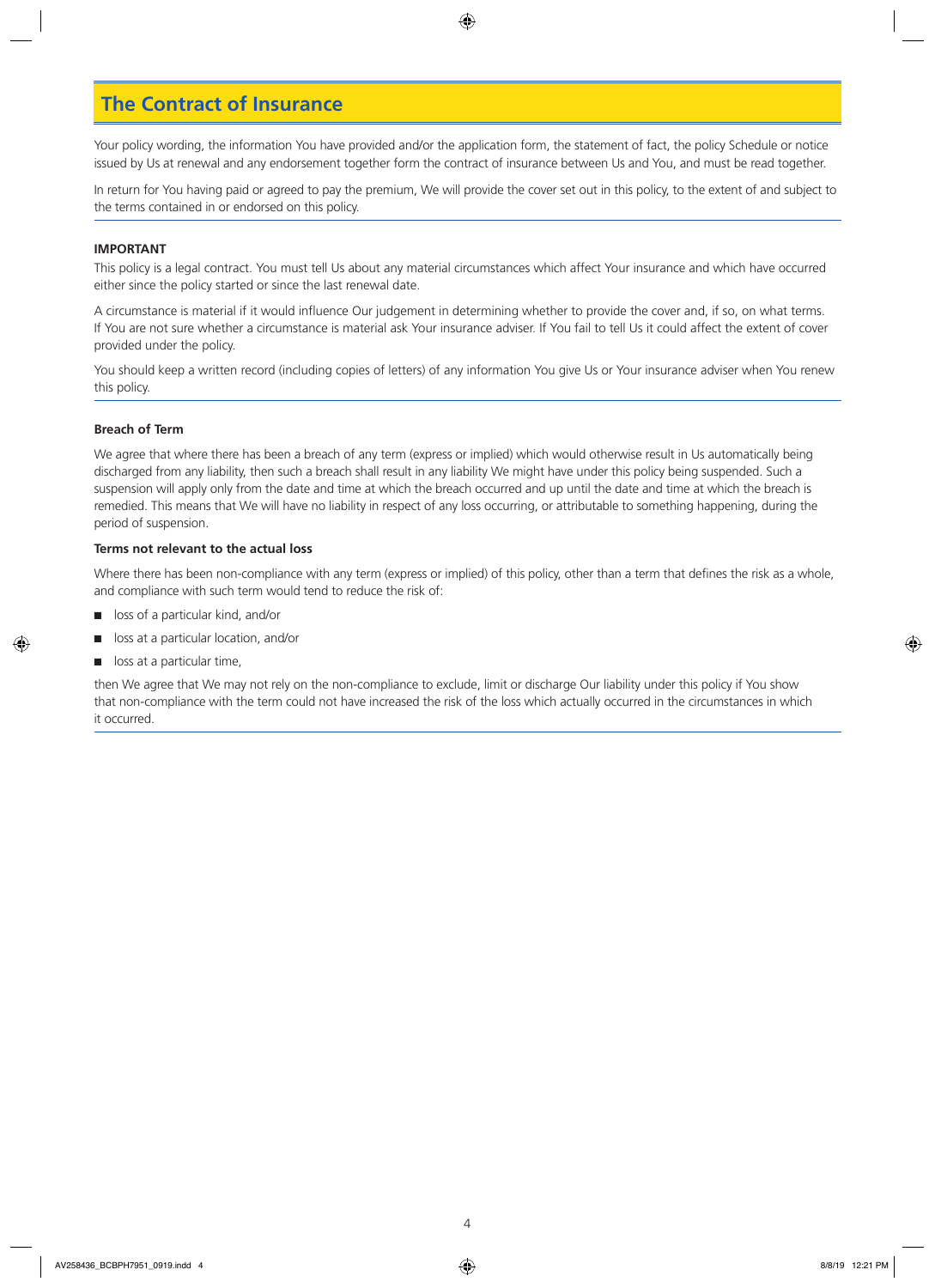### **Policy Definitions**

Each time We use one of the words or phrases listed below, it will have the same meaning wherever it appears in Your policy unless We state otherwise. A defined word or phrase will start with a capital letter each time it appears in the policy, e.g. Employee, except for headings and titles.

Each Section of the policy contains definitions which apply to that particular Section and they must be read in conjunction with the following policy definitions.

| <b>Computer and</b><br><b>Electronic Equipment</b> | All computers, computer installations and systems, microchips, integrated circuits, microprocessors,<br>embedded systems, hardware, and any electronic equipment, data processing equipment,<br>information repository, telecommunication equipment, computer controlled or programmed<br>machinery, equipment capable of processing data and/or similar devices, whether physically or<br>remotely connected thereto. |
|----------------------------------------------------|------------------------------------------------------------------------------------------------------------------------------------------------------------------------------------------------------------------------------------------------------------------------------------------------------------------------------------------------------------------------------------------------------------------------|
| <b>Condition Precedent</b>                         | A condition which must be complied with before We are to be liable for a claim.                                                                                                                                                                                                                                                                                                                                        |
| <b>Cyber Vandal</b>                                | The person or persons, whether identified or not, responsible for, or involved with, creating a Virus<br>or Similar Mechanism or a Denial of Service Attack, unauthorised access to or use of Computer and<br>Electronic Equipment.                                                                                                                                                                                    |
| <b>Data</b>                                        | All information which is                                                                                                                                                                                                                                                                                                                                                                                               |
|                                                    | (1) electronically stored, or                                                                                                                                                                                                                                                                                                                                                                                          |
|                                                    | (2) electronically represented, or                                                                                                                                                                                                                                                                                                                                                                                     |
|                                                    | (3) contained on any current and back-up disks, tape or other materials or devices used for the<br>storage of data,                                                                                                                                                                                                                                                                                                    |
|                                                    | including, but not limited to, operating systems, records, programs, software or firmware, code or<br>series of instructions.                                                                                                                                                                                                                                                                                          |
| <b>Data Storage Materials</b>                      | Any materials or devices used for the storage or representation of Data including but not limited<br>to disks, tapes, CD-ROMs, DVDs, memory sticks, memory cards or other materials or devices which<br>may or may not also constitute Computer and Electronic Equipment.                                                                                                                                              |
| <b>Denial of Service Attack</b>                    | Any actions or instructions with the ability to damage, interfere with, or otherwise affect the<br>availability of Computer and Electronic Equipment or Data, including but not limited to the<br>generation of excess traffic into network addresses, the exploitation of system or network<br>weaknesses, and the generation of excess or non genuine traffic within, between or amongst<br>networks.                |
| <b>Employee</b>                                    | Any person who is                                                                                                                                                                                                                                                                                                                                                                                                      |
|                                                    | (1) under a contract of service or apprenticeship with You                                                                                                                                                                                                                                                                                                                                                             |
|                                                    | (2) borrowed by or hired to You                                                                                                                                                                                                                                                                                                                                                                                        |
|                                                    | (3) a labour master or supplied by a labour master                                                                                                                                                                                                                                                                                                                                                                     |
|                                                    | (4) employed by labour only sub-contractors                                                                                                                                                                                                                                                                                                                                                                            |
|                                                    | (5) self-employed                                                                                                                                                                                                                                                                                                                                                                                                      |
|                                                    | (6) under a work experience or training scheme                                                                                                                                                                                                                                                                                                                                                                         |
|                                                    | (7) regarded as being in Your employment under the terms of any contract or agreement                                                                                                                                                                                                                                                                                                                                  |
|                                                    | (8) a voluntary helper                                                                                                                                                                                                                                                                                                                                                                                                 |
|                                                    | while working under Your control in connection with The Business                                                                                                                                                                                                                                                                                                                                                       |
|                                                    | (9) an outworker or homeworker when engaged in work on Your behalf.                                                                                                                                                                                                                                                                                                                                                    |
| Endorsement/<br><b>Endorsements</b>                | An alteration to the terms of the policy.                                                                                                                                                                                                                                                                                                                                                                              |
| <b>Excess/Excesses</b>                             | The amount or amounts shown in Your policy or the Schedule which We deduct from each and<br>every claim.                                                                                                                                                                                                                                                                                                               |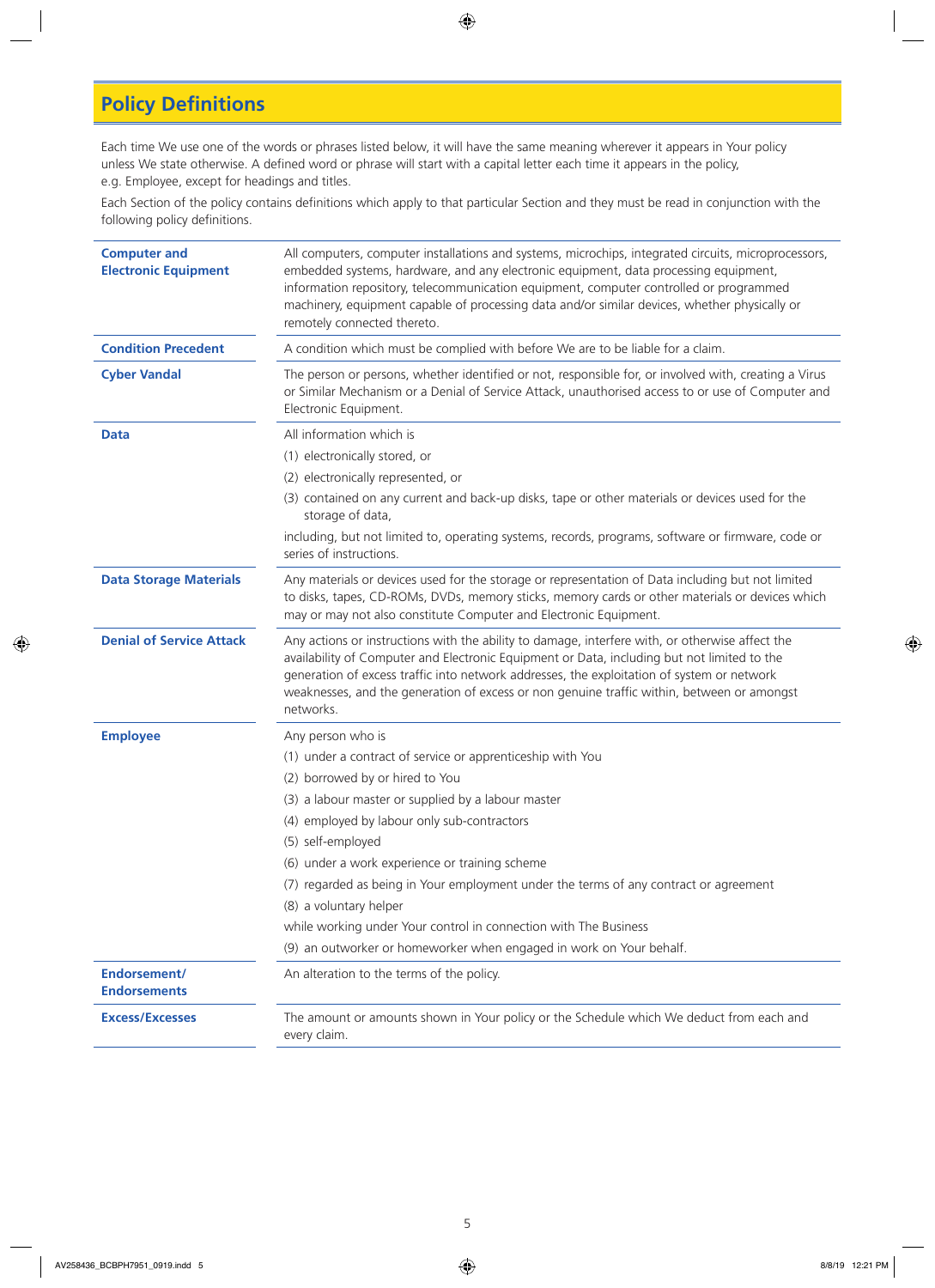| <b>Failure</b><br>Any partial or complete reduction in the<br>(1) performance, or<br>(2) availability, or<br>(3) functionality, or<br>(4) the ability to recognise or process any date or time,<br>of any<br>(a) Computer and Electronic Equipment,<br>(b) electronic means of communication,<br>(c) website.<br>Physical or electronic or other loss or destruction or alteration or loss of use, whether permanent<br><b>Loss of Data</b><br>or temporary, of or damage to Data, of whatsoever nature, in whole or in part, including, but not<br>limited to, Loss of Data resulting from loss or damage to Computers and Electronic Equipment or<br>Data Storage Materials, including while stored on Data Storage Materials.<br><b>Malicious Contingency</b><br>(1) Riot, civil commotion, strikers, locked out workers or persons taking part in labour disturbances.<br>(2) Malicious persons other than thieves and Cyber Vandals.<br>Current<br><b>Money</b><br>(1) coin, bank and currency notes<br>(2) postal and money orders, bankers' drafts, cheques and giro cheques<br>(3) crossed warrants, bills of exchange and securities for money<br>(4) postage, revenue, national insurance and holiday with pay stamps<br>(5) national insurance and holiday with pay cards, national savings certificates, war bonds, premium<br>savings bonds and franking machine impressions<br>(6) credit company sales vouchers, luncheon vouchers and trading stamps<br>(7) VAT invoices.<br><b>Period of Insurance</b><br>From the effective date until the expiry date shown in the Schedule and any subsequent period for<br>which We accept payment for renewal of this policy.<br>Property Insured as detailed in the Schedule.<br><b>Property Insured</b><br>The document which specifies details of the Policyholder, The Premises, Property Insured and any<br><b>Schedule</b><br>Excess(es), Endorsements and Conditions Precedent applying to the policy.<br>$(1)$ Fire<br><b>Specified Contingency</b><br>(2) Lightning<br>(3) Explosion<br>(4) Aircraft and other aerial devices or articles dropped from them<br>(5) Earthquake<br>(6) Storm or flood<br>(7) Escape of water from any tank apparatus or pipe<br>(8) Falling trees<br>(9) Impact<br>(10) Escape of fuel from any fixed oil heating installation.<br><b>The Business</b><br>Activities directly connected with The Business described in the statement of fact and specified in<br>the Schedule.<br>The Premises as stated in the statement of fact and specified in the Schedule.<br><b>The Premises</b><br><b>Virus or Similar</b><br>Program code, programming instruction or any set of instructions with the ability to damage,<br>interfere with, or otherwise adversely affect Computer and Electronic Equipment or Data, whether<br><b>Mechanism</b><br>involving self-replication or not, including, but not limited to trojan horses, worms and logic bombs.<br>We/Us/Our<br>Aviva Insurance Limited.<br>You/Your/Policyholder<br>The person, persons, company, companies, partnership, partnerships or unincorporated association<br>named in the Schedule as Policyholder. |  |
|-------------------------------------------------------------------------------------------------------------------------------------------------------------------------------------------------------------------------------------------------------------------------------------------------------------------------------------------------------------------------------------------------------------------------------------------------------------------------------------------------------------------------------------------------------------------------------------------------------------------------------------------------------------------------------------------------------------------------------------------------------------------------------------------------------------------------------------------------------------------------------------------------------------------------------------------------------------------------------------------------------------------------------------------------------------------------------------------------------------------------------------------------------------------------------------------------------------------------------------------------------------------------------------------------------------------------------------------------------------------------------------------------------------------------------------------------------------------------------------------------------------------------------------------------------------------------------------------------------------------------------------------------------------------------------------------------------------------------------------------------------------------------------------------------------------------------------------------------------------------------------------------------------------------------------------------------------------------------------------------------------------------------------------------------------------------------------------------------------------------------------------------------------------------------------------------------------------------------------------------------------------------------------------------------------------------------------------------------------------------------------------------------------------------------------------------------------------------------------------------------------------------------------------------------------------------------------------------------------------------------------------------------------------------------------------------------------------------------------------------------------------------------------------------------------------------------------------------------------------------------------------------------------------------------------------------------------------------------------------------------------------------------------------------------------------------------------------------------------------------------------------------------------------------|--|
|                                                                                                                                                                                                                                                                                                                                                                                                                                                                                                                                                                                                                                                                                                                                                                                                                                                                                                                                                                                                                                                                                                                                                                                                                                                                                                                                                                                                                                                                                                                                                                                                                                                                                                                                                                                                                                                                                                                                                                                                                                                                                                                                                                                                                                                                                                                                                                                                                                                                                                                                                                                                                                                                                                                                                                                                                                                                                                                                                                                                                                                                                                                                                                   |  |
|                                                                                                                                                                                                                                                                                                                                                                                                                                                                                                                                                                                                                                                                                                                                                                                                                                                                                                                                                                                                                                                                                                                                                                                                                                                                                                                                                                                                                                                                                                                                                                                                                                                                                                                                                                                                                                                                                                                                                                                                                                                                                                                                                                                                                                                                                                                                                                                                                                                                                                                                                                                                                                                                                                                                                                                                                                                                                                                                                                                                                                                                                                                                                                   |  |
|                                                                                                                                                                                                                                                                                                                                                                                                                                                                                                                                                                                                                                                                                                                                                                                                                                                                                                                                                                                                                                                                                                                                                                                                                                                                                                                                                                                                                                                                                                                                                                                                                                                                                                                                                                                                                                                                                                                                                                                                                                                                                                                                                                                                                                                                                                                                                                                                                                                                                                                                                                                                                                                                                                                                                                                                                                                                                                                                                                                                                                                                                                                                                                   |  |
|                                                                                                                                                                                                                                                                                                                                                                                                                                                                                                                                                                                                                                                                                                                                                                                                                                                                                                                                                                                                                                                                                                                                                                                                                                                                                                                                                                                                                                                                                                                                                                                                                                                                                                                                                                                                                                                                                                                                                                                                                                                                                                                                                                                                                                                                                                                                                                                                                                                                                                                                                                                                                                                                                                                                                                                                                                                                                                                                                                                                                                                                                                                                                                   |  |
|                                                                                                                                                                                                                                                                                                                                                                                                                                                                                                                                                                                                                                                                                                                                                                                                                                                                                                                                                                                                                                                                                                                                                                                                                                                                                                                                                                                                                                                                                                                                                                                                                                                                                                                                                                                                                                                                                                                                                                                                                                                                                                                                                                                                                                                                                                                                                                                                                                                                                                                                                                                                                                                                                                                                                                                                                                                                                                                                                                                                                                                                                                                                                                   |  |
|                                                                                                                                                                                                                                                                                                                                                                                                                                                                                                                                                                                                                                                                                                                                                                                                                                                                                                                                                                                                                                                                                                                                                                                                                                                                                                                                                                                                                                                                                                                                                                                                                                                                                                                                                                                                                                                                                                                                                                                                                                                                                                                                                                                                                                                                                                                                                                                                                                                                                                                                                                                                                                                                                                                                                                                                                                                                                                                                                                                                                                                                                                                                                                   |  |
|                                                                                                                                                                                                                                                                                                                                                                                                                                                                                                                                                                                                                                                                                                                                                                                                                                                                                                                                                                                                                                                                                                                                                                                                                                                                                                                                                                                                                                                                                                                                                                                                                                                                                                                                                                                                                                                                                                                                                                                                                                                                                                                                                                                                                                                                                                                                                                                                                                                                                                                                                                                                                                                                                                                                                                                                                                                                                                                                                                                                                                                                                                                                                                   |  |
|                                                                                                                                                                                                                                                                                                                                                                                                                                                                                                                                                                                                                                                                                                                                                                                                                                                                                                                                                                                                                                                                                                                                                                                                                                                                                                                                                                                                                                                                                                                                                                                                                                                                                                                                                                                                                                                                                                                                                                                                                                                                                                                                                                                                                                                                                                                                                                                                                                                                                                                                                                                                                                                                                                                                                                                                                                                                                                                                                                                                                                                                                                                                                                   |  |
|                                                                                                                                                                                                                                                                                                                                                                                                                                                                                                                                                                                                                                                                                                                                                                                                                                                                                                                                                                                                                                                                                                                                                                                                                                                                                                                                                                                                                                                                                                                                                                                                                                                                                                                                                                                                                                                                                                                                                                                                                                                                                                                                                                                                                                                                                                                                                                                                                                                                                                                                                                                                                                                                                                                                                                                                                                                                                                                                                                                                                                                                                                                                                                   |  |
|                                                                                                                                                                                                                                                                                                                                                                                                                                                                                                                                                                                                                                                                                                                                                                                                                                                                                                                                                                                                                                                                                                                                                                                                                                                                                                                                                                                                                                                                                                                                                                                                                                                                                                                                                                                                                                                                                                                                                                                                                                                                                                                                                                                                                                                                                                                                                                                                                                                                                                                                                                                                                                                                                                                                                                                                                                                                                                                                                                                                                                                                                                                                                                   |  |
|                                                                                                                                                                                                                                                                                                                                                                                                                                                                                                                                                                                                                                                                                                                                                                                                                                                                                                                                                                                                                                                                                                                                                                                                                                                                                                                                                                                                                                                                                                                                                                                                                                                                                                                                                                                                                                                                                                                                                                                                                                                                                                                                                                                                                                                                                                                                                                                                                                                                                                                                                                                                                                                                                                                                                                                                                                                                                                                                                                                                                                                                                                                                                                   |  |
|                                                                                                                                                                                                                                                                                                                                                                                                                                                                                                                                                                                                                                                                                                                                                                                                                                                                                                                                                                                                                                                                                                                                                                                                                                                                                                                                                                                                                                                                                                                                                                                                                                                                                                                                                                                                                                                                                                                                                                                                                                                                                                                                                                                                                                                                                                                                                                                                                                                                                                                                                                                                                                                                                                                                                                                                                                                                                                                                                                                                                                                                                                                                                                   |  |
|                                                                                                                                                                                                                                                                                                                                                                                                                                                                                                                                                                                                                                                                                                                                                                                                                                                                                                                                                                                                                                                                                                                                                                                                                                                                                                                                                                                                                                                                                                                                                                                                                                                                                                                                                                                                                                                                                                                                                                                                                                                                                                                                                                                                                                                                                                                                                                                                                                                                                                                                                                                                                                                                                                                                                                                                                                                                                                                                                                                                                                                                                                                                                                   |  |
|                                                                                                                                                                                                                                                                                                                                                                                                                                                                                                                                                                                                                                                                                                                                                                                                                                                                                                                                                                                                                                                                                                                                                                                                                                                                                                                                                                                                                                                                                                                                                                                                                                                                                                                                                                                                                                                                                                                                                                                                                                                                                                                                                                                                                                                                                                                                                                                                                                                                                                                                                                                                                                                                                                                                                                                                                                                                                                                                                                                                                                                                                                                                                                   |  |
|                                                                                                                                                                                                                                                                                                                                                                                                                                                                                                                                                                                                                                                                                                                                                                                                                                                                                                                                                                                                                                                                                                                                                                                                                                                                                                                                                                                                                                                                                                                                                                                                                                                                                                                                                                                                                                                                                                                                                                                                                                                                                                                                                                                                                                                                                                                                                                                                                                                                                                                                                                                                                                                                                                                                                                                                                                                                                                                                                                                                                                                                                                                                                                   |  |
|                                                                                                                                                                                                                                                                                                                                                                                                                                                                                                                                                                                                                                                                                                                                                                                                                                                                                                                                                                                                                                                                                                                                                                                                                                                                                                                                                                                                                                                                                                                                                                                                                                                                                                                                                                                                                                                                                                                                                                                                                                                                                                                                                                                                                                                                                                                                                                                                                                                                                                                                                                                                                                                                                                                                                                                                                                                                                                                                                                                                                                                                                                                                                                   |  |
|                                                                                                                                                                                                                                                                                                                                                                                                                                                                                                                                                                                                                                                                                                                                                                                                                                                                                                                                                                                                                                                                                                                                                                                                                                                                                                                                                                                                                                                                                                                                                                                                                                                                                                                                                                                                                                                                                                                                                                                                                                                                                                                                                                                                                                                                                                                                                                                                                                                                                                                                                                                                                                                                                                                                                                                                                                                                                                                                                                                                                                                                                                                                                                   |  |
|                                                                                                                                                                                                                                                                                                                                                                                                                                                                                                                                                                                                                                                                                                                                                                                                                                                                                                                                                                                                                                                                                                                                                                                                                                                                                                                                                                                                                                                                                                                                                                                                                                                                                                                                                                                                                                                                                                                                                                                                                                                                                                                                                                                                                                                                                                                                                                                                                                                                                                                                                                                                                                                                                                                                                                                                                                                                                                                                                                                                                                                                                                                                                                   |  |
|                                                                                                                                                                                                                                                                                                                                                                                                                                                                                                                                                                                                                                                                                                                                                                                                                                                                                                                                                                                                                                                                                                                                                                                                                                                                                                                                                                                                                                                                                                                                                                                                                                                                                                                                                                                                                                                                                                                                                                                                                                                                                                                                                                                                                                                                                                                                                                                                                                                                                                                                                                                                                                                                                                                                                                                                                                                                                                                                                                                                                                                                                                                                                                   |  |
|                                                                                                                                                                                                                                                                                                                                                                                                                                                                                                                                                                                                                                                                                                                                                                                                                                                                                                                                                                                                                                                                                                                                                                                                                                                                                                                                                                                                                                                                                                                                                                                                                                                                                                                                                                                                                                                                                                                                                                                                                                                                                                                                                                                                                                                                                                                                                                                                                                                                                                                                                                                                                                                                                                                                                                                                                                                                                                                                                                                                                                                                                                                                                                   |  |
|                                                                                                                                                                                                                                                                                                                                                                                                                                                                                                                                                                                                                                                                                                                                                                                                                                                                                                                                                                                                                                                                                                                                                                                                                                                                                                                                                                                                                                                                                                                                                                                                                                                                                                                                                                                                                                                                                                                                                                                                                                                                                                                                                                                                                                                                                                                                                                                                                                                                                                                                                                                                                                                                                                                                                                                                                                                                                                                                                                                                                                                                                                                                                                   |  |
|                                                                                                                                                                                                                                                                                                                                                                                                                                                                                                                                                                                                                                                                                                                                                                                                                                                                                                                                                                                                                                                                                                                                                                                                                                                                                                                                                                                                                                                                                                                                                                                                                                                                                                                                                                                                                                                                                                                                                                                                                                                                                                                                                                                                                                                                                                                                                                                                                                                                                                                                                                                                                                                                                                                                                                                                                                                                                                                                                                                                                                                                                                                                                                   |  |
|                                                                                                                                                                                                                                                                                                                                                                                                                                                                                                                                                                                                                                                                                                                                                                                                                                                                                                                                                                                                                                                                                                                                                                                                                                                                                                                                                                                                                                                                                                                                                                                                                                                                                                                                                                                                                                                                                                                                                                                                                                                                                                                                                                                                                                                                                                                                                                                                                                                                                                                                                                                                                                                                                                                                                                                                                                                                                                                                                                                                                                                                                                                                                                   |  |
|                                                                                                                                                                                                                                                                                                                                                                                                                                                                                                                                                                                                                                                                                                                                                                                                                                                                                                                                                                                                                                                                                                                                                                                                                                                                                                                                                                                                                                                                                                                                                                                                                                                                                                                                                                                                                                                                                                                                                                                                                                                                                                                                                                                                                                                                                                                                                                                                                                                                                                                                                                                                                                                                                                                                                                                                                                                                                                                                                                                                                                                                                                                                                                   |  |
|                                                                                                                                                                                                                                                                                                                                                                                                                                                                                                                                                                                                                                                                                                                                                                                                                                                                                                                                                                                                                                                                                                                                                                                                                                                                                                                                                                                                                                                                                                                                                                                                                                                                                                                                                                                                                                                                                                                                                                                                                                                                                                                                                                                                                                                                                                                                                                                                                                                                                                                                                                                                                                                                                                                                                                                                                                                                                                                                                                                                                                                                                                                                                                   |  |
|                                                                                                                                                                                                                                                                                                                                                                                                                                                                                                                                                                                                                                                                                                                                                                                                                                                                                                                                                                                                                                                                                                                                                                                                                                                                                                                                                                                                                                                                                                                                                                                                                                                                                                                                                                                                                                                                                                                                                                                                                                                                                                                                                                                                                                                                                                                                                                                                                                                                                                                                                                                                                                                                                                                                                                                                                                                                                                                                                                                                                                                                                                                                                                   |  |
|                                                                                                                                                                                                                                                                                                                                                                                                                                                                                                                                                                                                                                                                                                                                                                                                                                                                                                                                                                                                                                                                                                                                                                                                                                                                                                                                                                                                                                                                                                                                                                                                                                                                                                                                                                                                                                                                                                                                                                                                                                                                                                                                                                                                                                                                                                                                                                                                                                                                                                                                                                                                                                                                                                                                                                                                                                                                                                                                                                                                                                                                                                                                                                   |  |
|                                                                                                                                                                                                                                                                                                                                                                                                                                                                                                                                                                                                                                                                                                                                                                                                                                                                                                                                                                                                                                                                                                                                                                                                                                                                                                                                                                                                                                                                                                                                                                                                                                                                                                                                                                                                                                                                                                                                                                                                                                                                                                                                                                                                                                                                                                                                                                                                                                                                                                                                                                                                                                                                                                                                                                                                                                                                                                                                                                                                                                                                                                                                                                   |  |
|                                                                                                                                                                                                                                                                                                                                                                                                                                                                                                                                                                                                                                                                                                                                                                                                                                                                                                                                                                                                                                                                                                                                                                                                                                                                                                                                                                                                                                                                                                                                                                                                                                                                                                                                                                                                                                                                                                                                                                                                                                                                                                                                                                                                                                                                                                                                                                                                                                                                                                                                                                                                                                                                                                                                                                                                                                                                                                                                                                                                                                                                                                                                                                   |  |
|                                                                                                                                                                                                                                                                                                                                                                                                                                                                                                                                                                                                                                                                                                                                                                                                                                                                                                                                                                                                                                                                                                                                                                                                                                                                                                                                                                                                                                                                                                                                                                                                                                                                                                                                                                                                                                                                                                                                                                                                                                                                                                                                                                                                                                                                                                                                                                                                                                                                                                                                                                                                                                                                                                                                                                                                                                                                                                                                                                                                                                                                                                                                                                   |  |
|                                                                                                                                                                                                                                                                                                                                                                                                                                                                                                                                                                                                                                                                                                                                                                                                                                                                                                                                                                                                                                                                                                                                                                                                                                                                                                                                                                                                                                                                                                                                                                                                                                                                                                                                                                                                                                                                                                                                                                                                                                                                                                                                                                                                                                                                                                                                                                                                                                                                                                                                                                                                                                                                                                                                                                                                                                                                                                                                                                                                                                                                                                                                                                   |  |
|                                                                                                                                                                                                                                                                                                                                                                                                                                                                                                                                                                                                                                                                                                                                                                                                                                                                                                                                                                                                                                                                                                                                                                                                                                                                                                                                                                                                                                                                                                                                                                                                                                                                                                                                                                                                                                                                                                                                                                                                                                                                                                                                                                                                                                                                                                                                                                                                                                                                                                                                                                                                                                                                                                                                                                                                                                                                                                                                                                                                                                                                                                                                                                   |  |
|                                                                                                                                                                                                                                                                                                                                                                                                                                                                                                                                                                                                                                                                                                                                                                                                                                                                                                                                                                                                                                                                                                                                                                                                                                                                                                                                                                                                                                                                                                                                                                                                                                                                                                                                                                                                                                                                                                                                                                                                                                                                                                                                                                                                                                                                                                                                                                                                                                                                                                                                                                                                                                                                                                                                                                                                                                                                                                                                                                                                                                                                                                                                                                   |  |
|                                                                                                                                                                                                                                                                                                                                                                                                                                                                                                                                                                                                                                                                                                                                                                                                                                                                                                                                                                                                                                                                                                                                                                                                                                                                                                                                                                                                                                                                                                                                                                                                                                                                                                                                                                                                                                                                                                                                                                                                                                                                                                                                                                                                                                                                                                                                                                                                                                                                                                                                                                                                                                                                                                                                                                                                                                                                                                                                                                                                                                                                                                                                                                   |  |
|                                                                                                                                                                                                                                                                                                                                                                                                                                                                                                                                                                                                                                                                                                                                                                                                                                                                                                                                                                                                                                                                                                                                                                                                                                                                                                                                                                                                                                                                                                                                                                                                                                                                                                                                                                                                                                                                                                                                                                                                                                                                                                                                                                                                                                                                                                                                                                                                                                                                                                                                                                                                                                                                                                                                                                                                                                                                                                                                                                                                                                                                                                                                                                   |  |
|                                                                                                                                                                                                                                                                                                                                                                                                                                                                                                                                                                                                                                                                                                                                                                                                                                                                                                                                                                                                                                                                                                                                                                                                                                                                                                                                                                                                                                                                                                                                                                                                                                                                                                                                                                                                                                                                                                                                                                                                                                                                                                                                                                                                                                                                                                                                                                                                                                                                                                                                                                                                                                                                                                                                                                                                                                                                                                                                                                                                                                                                                                                                                                   |  |
|                                                                                                                                                                                                                                                                                                                                                                                                                                                                                                                                                                                                                                                                                                                                                                                                                                                                                                                                                                                                                                                                                                                                                                                                                                                                                                                                                                                                                                                                                                                                                                                                                                                                                                                                                                                                                                                                                                                                                                                                                                                                                                                                                                                                                                                                                                                                                                                                                                                                                                                                                                                                                                                                                                                                                                                                                                                                                                                                                                                                                                                                                                                                                                   |  |
|                                                                                                                                                                                                                                                                                                                                                                                                                                                                                                                                                                                                                                                                                                                                                                                                                                                                                                                                                                                                                                                                                                                                                                                                                                                                                                                                                                                                                                                                                                                                                                                                                                                                                                                                                                                                                                                                                                                                                                                                                                                                                                                                                                                                                                                                                                                                                                                                                                                                                                                                                                                                                                                                                                                                                                                                                                                                                                                                                                                                                                                                                                                                                                   |  |
|                                                                                                                                                                                                                                                                                                                                                                                                                                                                                                                                                                                                                                                                                                                                                                                                                                                                                                                                                                                                                                                                                                                                                                                                                                                                                                                                                                                                                                                                                                                                                                                                                                                                                                                                                                                                                                                                                                                                                                                                                                                                                                                                                                                                                                                                                                                                                                                                                                                                                                                                                                                                                                                                                                                                                                                                                                                                                                                                                                                                                                                                                                                                                                   |  |
|                                                                                                                                                                                                                                                                                                                                                                                                                                                                                                                                                                                                                                                                                                                                                                                                                                                                                                                                                                                                                                                                                                                                                                                                                                                                                                                                                                                                                                                                                                                                                                                                                                                                                                                                                                                                                                                                                                                                                                                                                                                                                                                                                                                                                                                                                                                                                                                                                                                                                                                                                                                                                                                                                                                                                                                                                                                                                                                                                                                                                                                                                                                                                                   |  |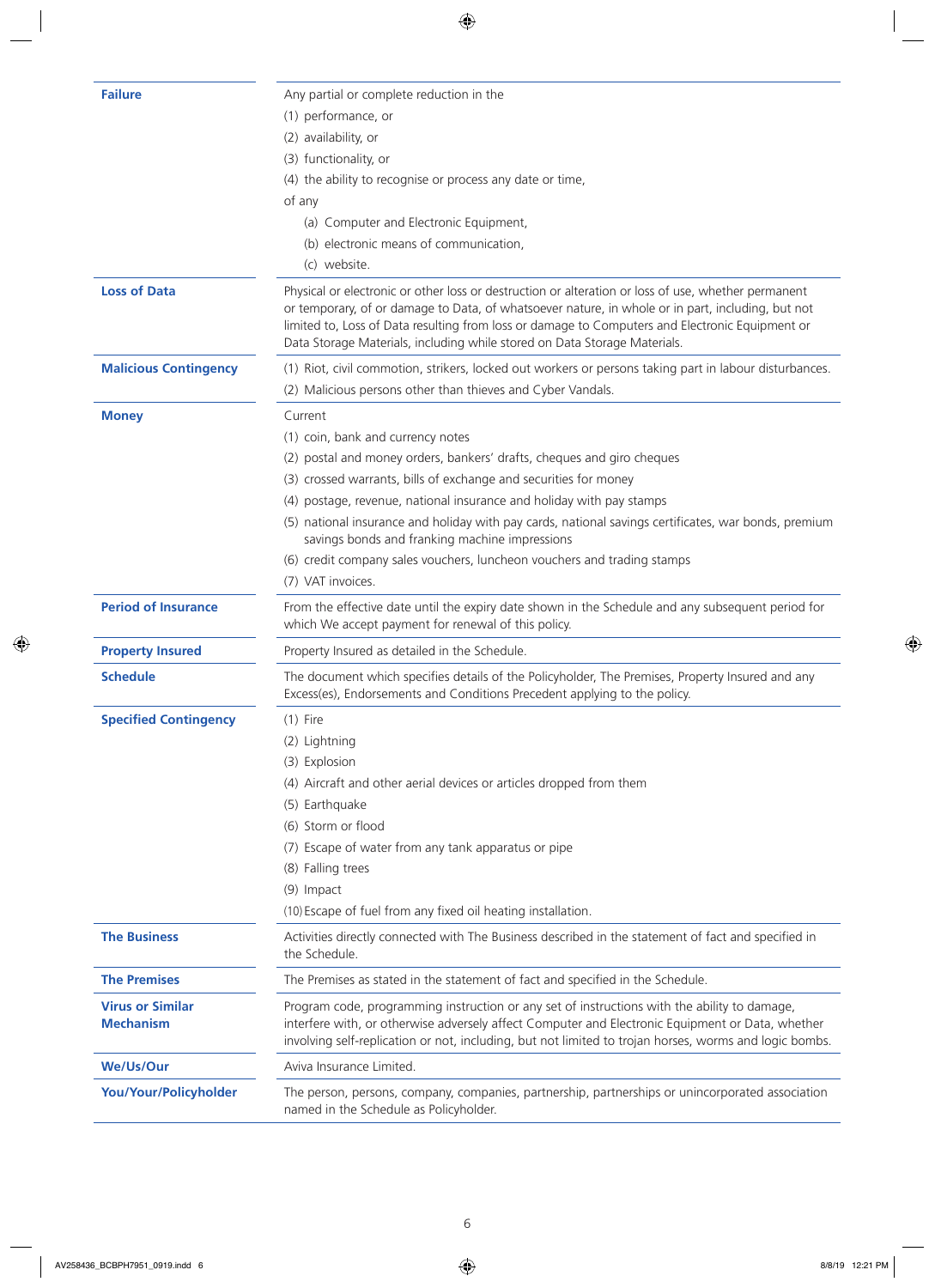# **Asset Protection – Property Damage – Specified Contingencies**

| <b>Definitions</b>                      | (Also refer to the Policy Definitions at the front of this policy booklet.)<br>The following definitions apply to this Section and shall keep the same meaning wherever they<br>appear in the Section.                                                   |
|-----------------------------------------|----------------------------------------------------------------------------------------------------------------------------------------------------------------------------------------------------------------------------------------------------------|
| <b>Damage</b>                           | Loss, destruction or damage.                                                                                                                                                                                                                             |
| <b>Property Damage</b><br><b>Excess</b> | The amount (or amounts) shown in the Schedule which We will deduct from each and every claim<br>at each separate premises after the application of Average. See Policy Condition 3.                                                                      |
| <b>Cover</b>                            | We will indemnify You in respect of Damage to the Property Insured at the Premises by the<br>following Contingencies.<br>The Sum Insured under each item is subject to Average. See Policy Condition 3.                                                  |
|                                         | Property more specifically insured is excluded.<br>We will not indemnify You in respect of the Property Damage Excess.                                                                                                                                   |
| <b>Contingencies</b>                    | $(1)$ Fire.<br>We will not indemnify You in respect of the Damage to that portion of any item caused by its'<br>self ignition.                                                                                                                           |
|                                         | (2) Lightning.<br>(3) Earthquake.<br>(4) Explosion.                                                                                                                                                                                                      |
|                                         | We will not indemnify You in respect of Damage caused by the bursting of<br>(a) a boiler<br>(b) other equipment                                                                                                                                          |
|                                         | where the internal pressure is due to steam only and belongs to You or is under Your control.<br>However, We will indemnify You if<br>(a) the boiler is used only for domestic purposes                                                                  |
|                                         | (b) fire as a result of explosion causes Damage.<br>(5) (a) Aircraft<br>(b) other aerial devices                                                                                                                                                         |
|                                         | or articles dropped from them.<br>(6) (a) Riot, civil commotion, strikers, locked out workers, persons taking part in labour<br>disturbances or malicious persons.                                                                                       |
|                                         | We will not indemnify You in respect of Damage caused by work stoppages.<br>(b) Malicious Damage by persons not acting in connection with any political organisation.<br>We will not indemnify You in respect of theft or attempted theft.               |
|                                         | (7) Storm or flood.<br>We will not indemnify You in respect of Damage<br>(a) due only to change in the water table level<br>(b) by frost<br>(c) by subsidence, ground heave or landslip<br>(d) to fences, gates and moveable property in the open.       |
|                                         | (8) Escape of water from any tank, apparatus or pipe.<br>We will not indemnify You in respect of Damage<br>(a) caused by water from an automatic sprinkler installation<br>(b) while The Premises are unoccupied.                                        |
|                                         | (9) Falling trees or radio/TV aerials.<br>We will not indemnify You in respect of Damage caused<br>(a) by subsidence, ground heave or landslip<br>(b) by felling, lopping or pruning of trees<br>(c) to fences, gates and moveable property in the open. |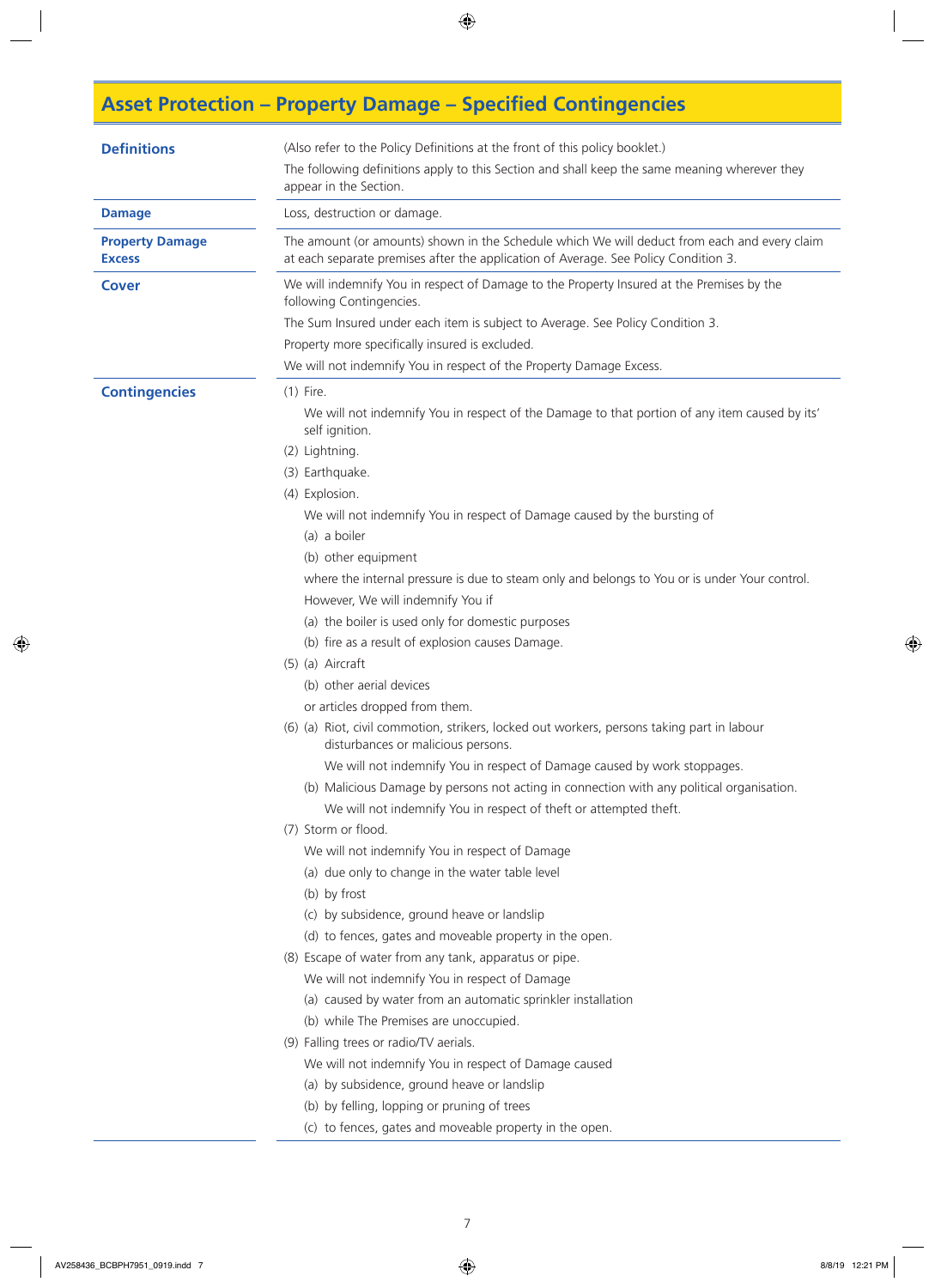|                         | (10) Impact by any road vehicle or animal.                                                                                                                             |
|-------------------------|------------------------------------------------------------------------------------------------------------------------------------------------------------------------|
|                         | (11) Leakage of fuel from any fixed oil heating installation.                                                                                                          |
|                         | (12) Theft or attempted theft.                                                                                                                                         |
|                         | We will not indemnify You in respect of                                                                                                                                |
|                         | (a) Damage                                                                                                                                                             |
|                         | (i) caused by any person lawfully in The Premises                                                                                                                      |
|                         | (ii) where You or Your partners, directors or Employees or any member of Your household is<br>involved                                                                 |
|                         | (iii) from any building or part of any building not capable of being locked                                                                                            |
|                         | (iv) to moveable property in the open except garden furniture up to a maximum of $£1,000$                                                                              |
|                         | (v) to any showcase or automatic machine and contents fixed outside the Premises                                                                                       |
|                         | (b) deficits discovered at stocktaking or the disappearance of Property Insured unless You<br>provide Us with satisfactory evidence that a loss by theft has occurred. |
|                         | (13) Leakage of bulk supplied beverages from                                                                                                                           |
|                         | (a) fixed tanks                                                                                                                                                        |
|                         | (b) pipes or apparatus                                                                                                                                                 |
|                         | We will not indemnify You in respect of the beverage itself.                                                                                                           |
| <b>Cover Extensions</b> | 1. Glass                                                                                                                                                               |
|                         | <b>Definition of Damage</b>                                                                                                                                            |
|                         | Accidental loss, destruction or damage.                                                                                                                                |
|                         | Cover                                                                                                                                                                  |
|                         | We will indemnify You in respect of                                                                                                                                    |
|                         | (a) breakage (including the cost of boarding up) of glass at The Premises                                                                                              |
|                         | (b) (i) Damage to                                                                                                                                                      |
|                         | contents of display windows                                                                                                                                            |
|                         | window and door frames                                                                                                                                                 |
|                         | (ii) the cost of removing and reinstating obstructions to replacing glass                                                                                              |
|                         | (c) breakage of fixed                                                                                                                                                  |
|                         | (i) wash hand basins, pedestals, baths, sinks                                                                                                                          |
|                         | (ii) lavatory bowls, bidets, cisterns                                                                                                                                  |
|                         | (iii) shower trays, splashbacks                                                                                                                                        |
|                         | at The Premises.                                                                                                                                                       |
|                         | The maximum that We will pay in respect of item (b) (i) and (ii) is £2,000 in the aggregate.                                                                           |
|                         | We will not indemnify You in respect of                                                                                                                                |
|                         | (1) breakage of glass in                                                                                                                                               |
|                         | (a) light fittings                                                                                                                                                     |
|                         | (b) signs                                                                                                                                                              |
|                         | (c) vehicles                                                                                                                                                           |
|                         | (d) vending machines                                                                                                                                                   |
|                         | (2) breakage                                                                                                                                                           |
|                         | (a) to Stock in Trade or goods in trust                                                                                                                                |
|                         | (b) while The Premises are unoccupied                                                                                                                                  |
|                         | (c) in transit or while being fitted                                                                                                                                   |
|                         | (d) caused by workmen carrying out alterations or repairs to The Premises                                                                                              |
|                         | (3) the Property Damage Excess.                                                                                                                                        |
|                         |                                                                                                                                                                        |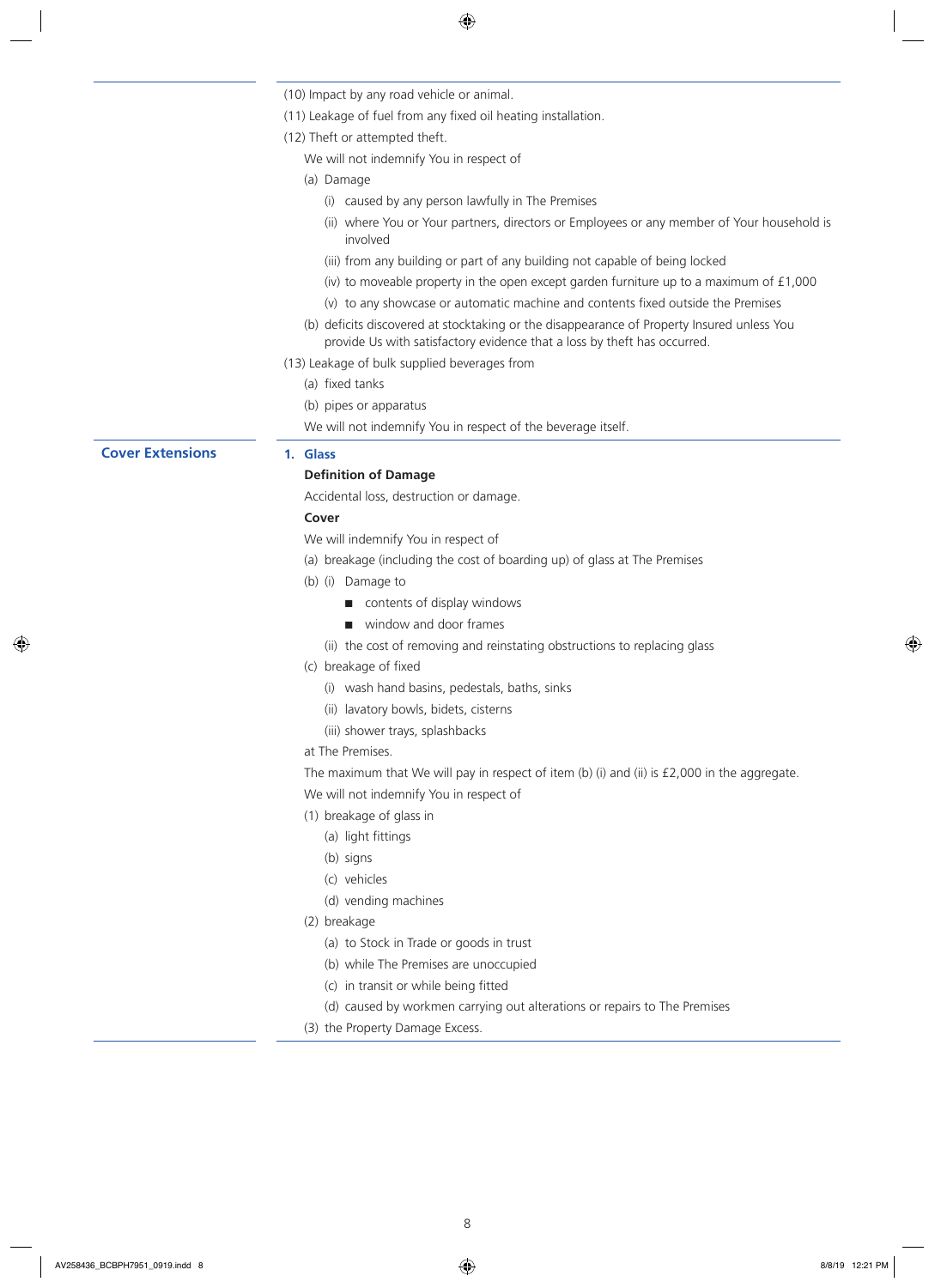### **2. Property in Transit**

### **Definitions**

The following definitions apply to this Extension and shall keep the same meaning wherever they appear in the Extension.

### Damage

Accidental loss, destruction or damage.

**Occurrence** 

An event, or number of events, arising from a single cause.

### Own Vehicle

Any motor vehicle and/or trailer which You own or operate.

### Property Insured

Stock in Trade as defined in the policy Schedule.

### Territorial Limits

Within Great Britain, Northern Ireland, the Republic of Ireland, the Channel Islands and the Isle of Man.

### Tools

Tools, tool kit or test equipment which You own or are hired by You, used by You in connection with The Business.

### **Cover**

We will indemnify You in respect of

### (1) Damage to Property

(a) Damage to the Property Insured while in transit in Your Own Vehicle used in connection with The Business including:

loading and unloading

and

while temporarily stored during transit.

The maximum We will pay in respect of any one Occurrence is the Limit stated in the Schedule.

(b) Damage to Your own sheets, ropes, chains, toggles or packing materials while carried on any vehicle.

The maximum We will pay is £2,500 in respect of any one Occurrence.

(c) Damage to You or Your driver's personal belongings in, or from, any Own vehicle.

The maximum We will pay is £250 in respect of any one person for any one Occurrence.

We will not indemnify You or Your driver for Damage to any item insured by any other insurance policy.

(d) Damage to Tools

in or from any Own Vehicle

and

while temporary stored during transit.

The maximum We will pay in respect of any one Occurrence or from any Own Vehicle will be £250 and £1,000 in respect of all Occurrences in any one Period of Insurance.

(e) Damage to the Property Insured while at exhibitions which do not exceed seven days duration.

The maximum We will pay in respect of property at exhibition premises will not exceed £5,000 in respect of any one exhibition.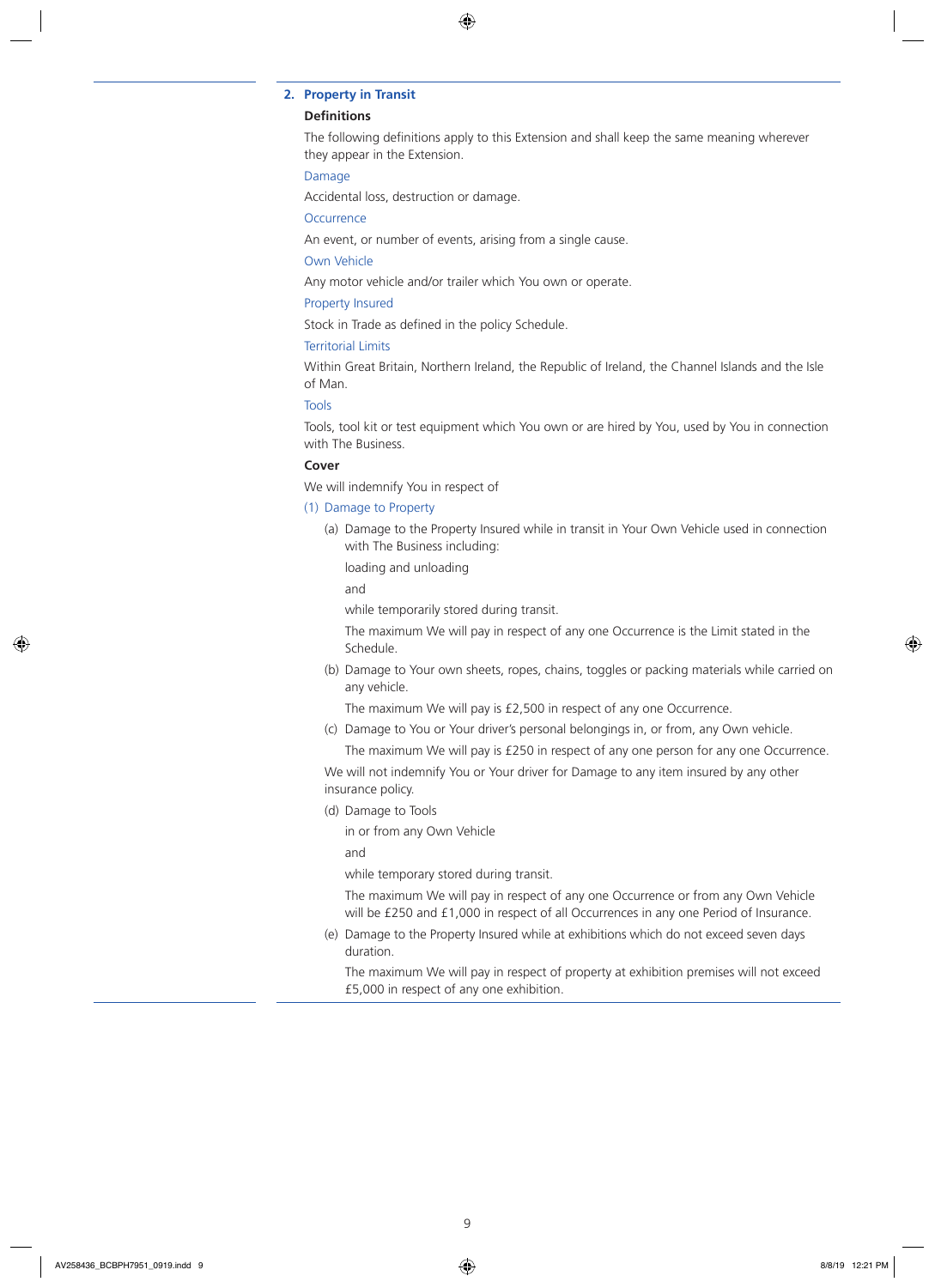### (2) Debris Removal

Cost and expenses incurred with Our consent

- (a) in removing debris
- (b) in site clearance
- (c) for transhipment and recovery charges

following collision, overturning or impact of Your Own Vehicle or container with any object, or incurred by You to reduce or prevent claims in the Territorial Limits in connection with The Business.

The maximum We will pay will be £2,500 in respect of any one Occurrence.

The maximum We will pay for all losses under (1) (b), (c), (d) and (2) is £5,000 in respect of any one Occurrence.

We will not indemnify You in respect of

- (1) Damage caused by or happening through
	- (a) defective or inadequate packing, insulation or labelling
	- (b) evaporation or ordinary leakage
	- (c) vermin, wear, tear, gradual deterioration or contamination
	- (d) an existing or hidden defect in The Property Insured
	- (e) delay
	- (f) inadequate documentation
	- (g) indirect or consequential loss
	- (h) the Property Insured's own
		- (i) mechanical
		- (ii) electric
		- (iii) electronic
		- (iv) electro magnetic
		- derangement.

However, We will indemnify You if Damage is caused by accidental means.

- (2) shortage in weight.
- (3) Damage to The Property Insured caused by deterioration or variation in temperature. However, We will indemnify You if such Damage is caused as a result of Your Own Vehicle being directly involved in a road traffic accident.
- (4) Damage caused by or happening through
	- (a) confiscation, requisition or destruction by order of the government or any public authority
	- (b) riot, civil commotion, strikes, locked out workers, persons taking part in a labour disturbance.
- (5) Damage
	- (a) occurring outside the Territorial Limits
	- (b) not connected with The Business.
- (6) Damage to
	- (a) audio and visual equipment
	- (b) clocks and watches
	- (c) computer hardware and software
	- (d) explosives
	- (e) furs and curios
	- (f) gold and silver articles
	- (g) jewellery and precious stones
	- (h) living creatures
	- (i) Money and bullion
	- (j) non-ferrous metals
	- (k) rare books and works of art
	- unless specifically stated in the Schedule.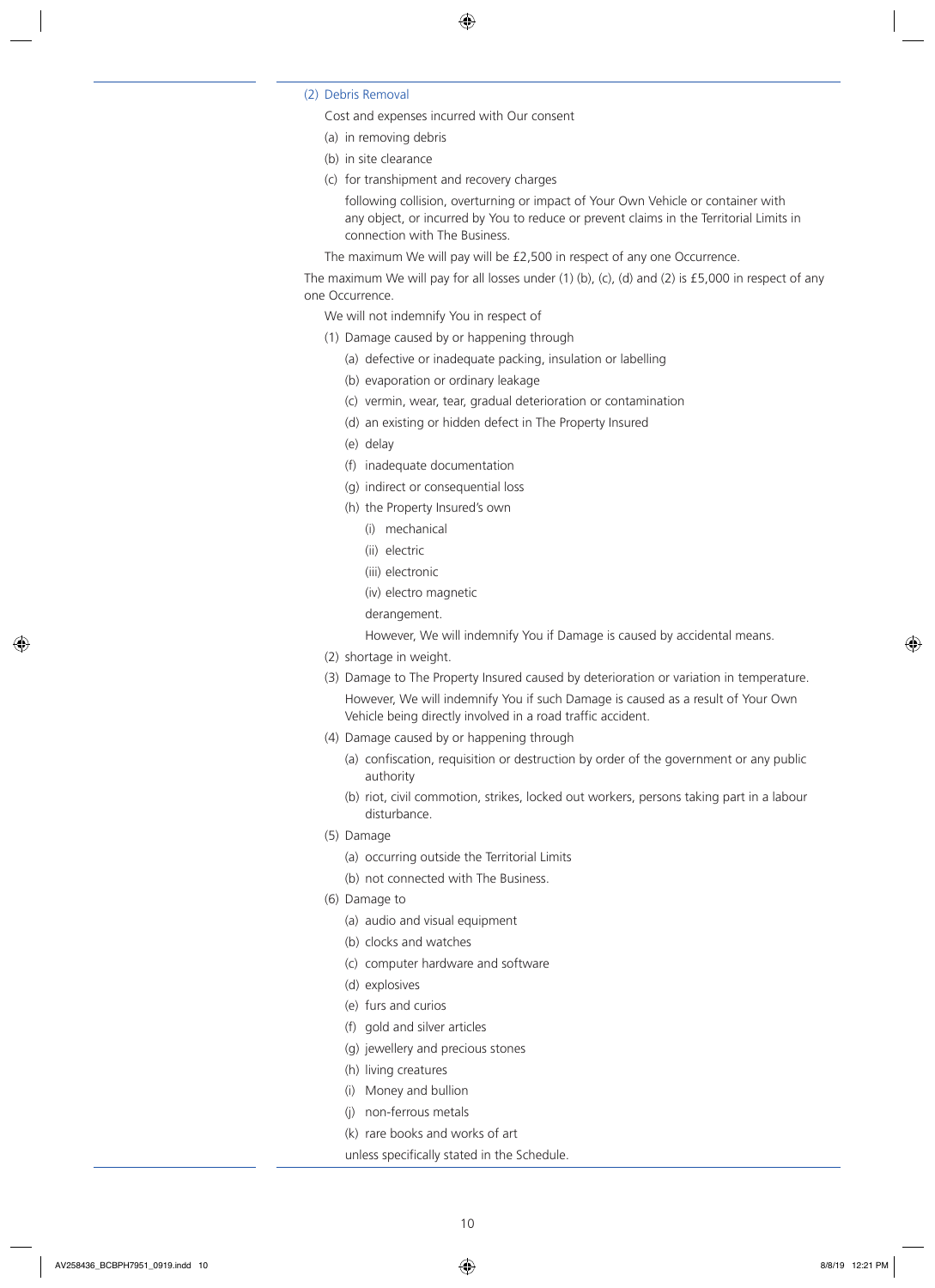- (7) Damage caused by theft or attempted theft of or from any unattended Own Vehicle to The Property, Tools or personal belongings.
	- However, We will indemnify You, if You have ensured that
	- (a) all doors, windows and other points of access have been locked where locks have been fitted

and

and

- (b) all manufacturer's security devices have been put into effect
- (c) the keys have been removed from the unattended Own Vehicle and
- (d) that unattached trailers have anti-hitching devices fitted and they are put into effect and
- (e) from 9pm until collected the next day by You or Your driver, the unattended Own Vehicle is
	- (i) parked within a locked building of substantial construction
		- or
	- (ii) parked within a locked compound surrounded by secure walls or fences.
- (8) Damage to

The Property Insured or Tools while temporarily stored during transit for periods exceeding 30 consecutive days.

(9) the Property in Transit Excess.

### **3. Subsidence**

### **Operative only if shown in the Schedule**

We will indemnify You in respect of Damage caused by subsidence of, or ground heave of the site of the Property Insured or landslip.

We will only indemnify You in respect of Damage to

- (a) forecourts, car parks, driveways, footpaths, swimming pools, terraces or patios
- (b) walls, gates, hedges or fences
- if
- (i) such property is specifically insured by this Section
	- and
- (ii) Damage also occurs to the building to which such property applies and that building is insured by this Section.
- We will not indemnify You in respect of
- (1) Damage caused by
	- (a) collapse, cracking, shrinking or settlement of any building
	- (b) coastal or river erosion
	- (c) defective design or inadequate construction of foundations
	- (d) demolition, structural alteration or repair
	- (e) settlement or movement of made up ground.
- (2) Damage as a result of movement of solid floor slabs
	- However, We will indemnify You if there is Damage to the foundations beneath the exterior walls of The Premises at the same time.
- (3) the Subsidence Excess.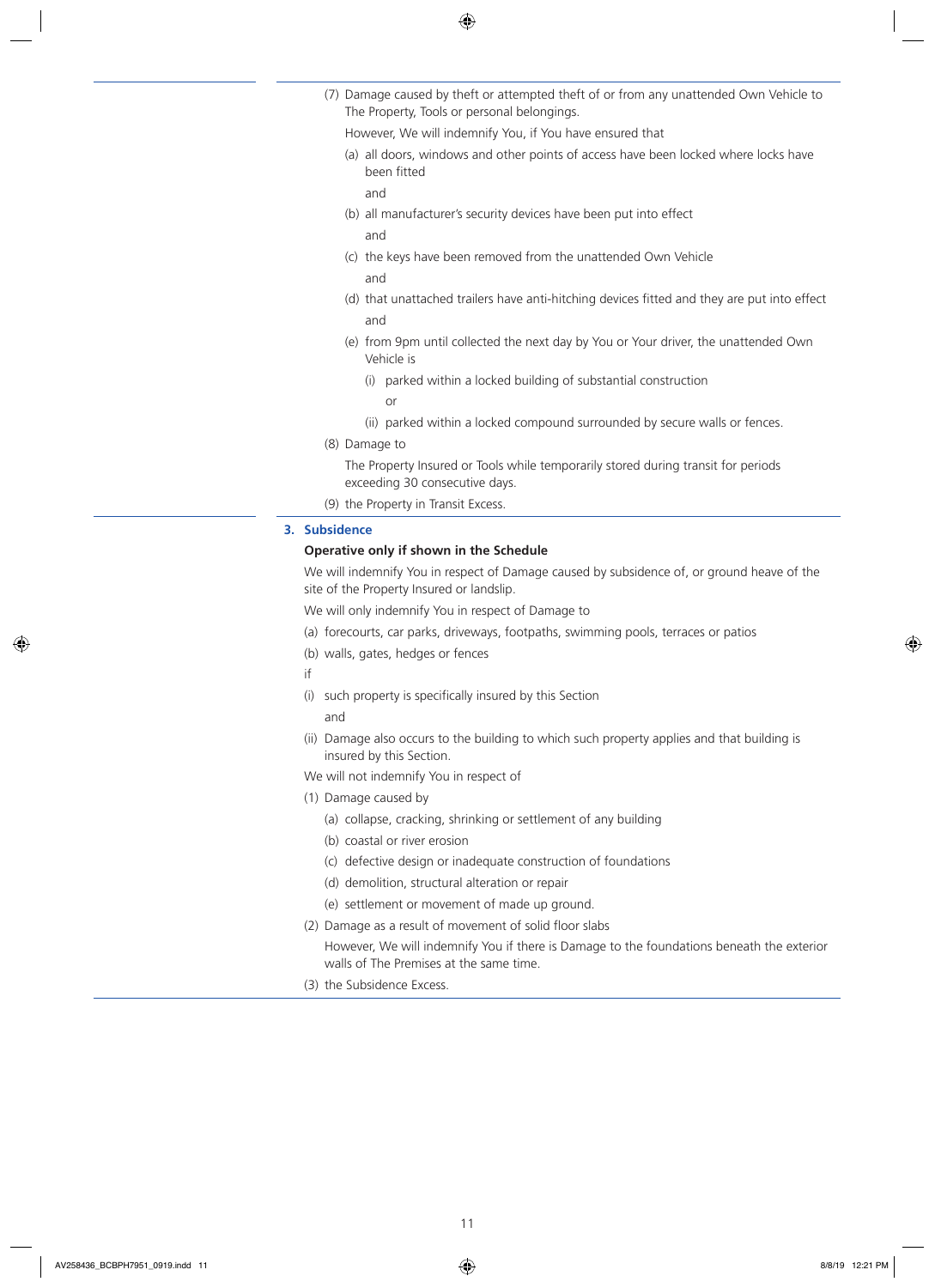# **Asset Protection – Property Damage – All Risks**

| <b>Definitions</b>                      | (Also refer to the Policy Definitions at the front of this policy booklet.)<br>The following definitions apply to this Section and shall keep the same meaning wherever they<br>appear in the Section.                                                                                                                                                                                                                                                                                                                                                                                                                                                                                                                                                                                                                                                                                                                                                                                                                                                                                    |
|-----------------------------------------|-------------------------------------------------------------------------------------------------------------------------------------------------------------------------------------------------------------------------------------------------------------------------------------------------------------------------------------------------------------------------------------------------------------------------------------------------------------------------------------------------------------------------------------------------------------------------------------------------------------------------------------------------------------------------------------------------------------------------------------------------------------------------------------------------------------------------------------------------------------------------------------------------------------------------------------------------------------------------------------------------------------------------------------------------------------------------------------------|
| <b>Damage</b>                           | Accidental loss, destruction or damage.                                                                                                                                                                                                                                                                                                                                                                                                                                                                                                                                                                                                                                                                                                                                                                                                                                                                                                                                                                                                                                                   |
| <b>Defined Contingency</b>              | $(1)$ Fire<br>(2) Lightning or earthquake<br>(3) Explosion<br>(4) Aircraft<br>(5) Riot, civil commotion, strikers, locked out workers or persons taking part in labour disturbances<br>(6) Malicious persons other than thieves<br>(7) Storm or flood<br>(8) Escape of water from any tank, apparatus or pipe<br>(9) Falling trees or radio/TV aerials<br>$(10)$ Impact<br>(11) Leakage of fuel<br>(12) Theft or attempted theft<br>(13) Leakage of bulk supplied beverages.                                                                                                                                                                                                                                                                                                                                                                                                                                                                                                                                                                                                              |
| <b>Property Damage</b><br><b>Excess</b> | The amount (or amounts) shown in the Schedule which We will deduct from each and every claim<br>at each separate Premises after the application of Average. See Policy Condition 3.                                                                                                                                                                                                                                                                                                                                                                                                                                                                                                                                                                                                                                                                                                                                                                                                                                                                                                       |
| <b>Cover</b>                            | We will indemnify You in respect of Damage to the Property Insured at The Premises.<br>The Sum Insured under each item is subject to Average. See Policy Condition 3.                                                                                                                                                                                                                                                                                                                                                                                                                                                                                                                                                                                                                                                                                                                                                                                                                                                                                                                     |
| <b>Exclusions</b>                       | (Also refer to the Policy Exclusions at the back of this policy booklet.)<br>We will not indemnify You in respect of<br>(1) Damage caused by or consisting of<br>(a) an existing or hidden defect in the property<br>(b) gradual deterioration or wear and tear<br>(c) frost or change in the water table level<br>(d) faulty design of the Property Insured or faulty materials used in its construction<br>(e) faulty workmanship, operating error or omission by You or any Employee<br>(f) the bursting of<br>(i) a boiler<br>(ii) other equipment<br>where the internal pressure is due to steam and only belongs to You or is under<br>Your control.<br>However, We will indemnify You in respect of any subsequent Damage which results from a<br>cause not otherwise excluded.<br>(2) Damage caused by or consisting of<br>(a) (i) corrosion, rust or rot<br>(ii) shrinkage, evaporation or loss of weight<br>(iii) dampness or dryness<br>(iv) scratching<br>(v) vermin or insects<br>(b) change in<br>(i) temperature<br>(ii) colour<br>(iii) flavour<br>(iv) texture or finish |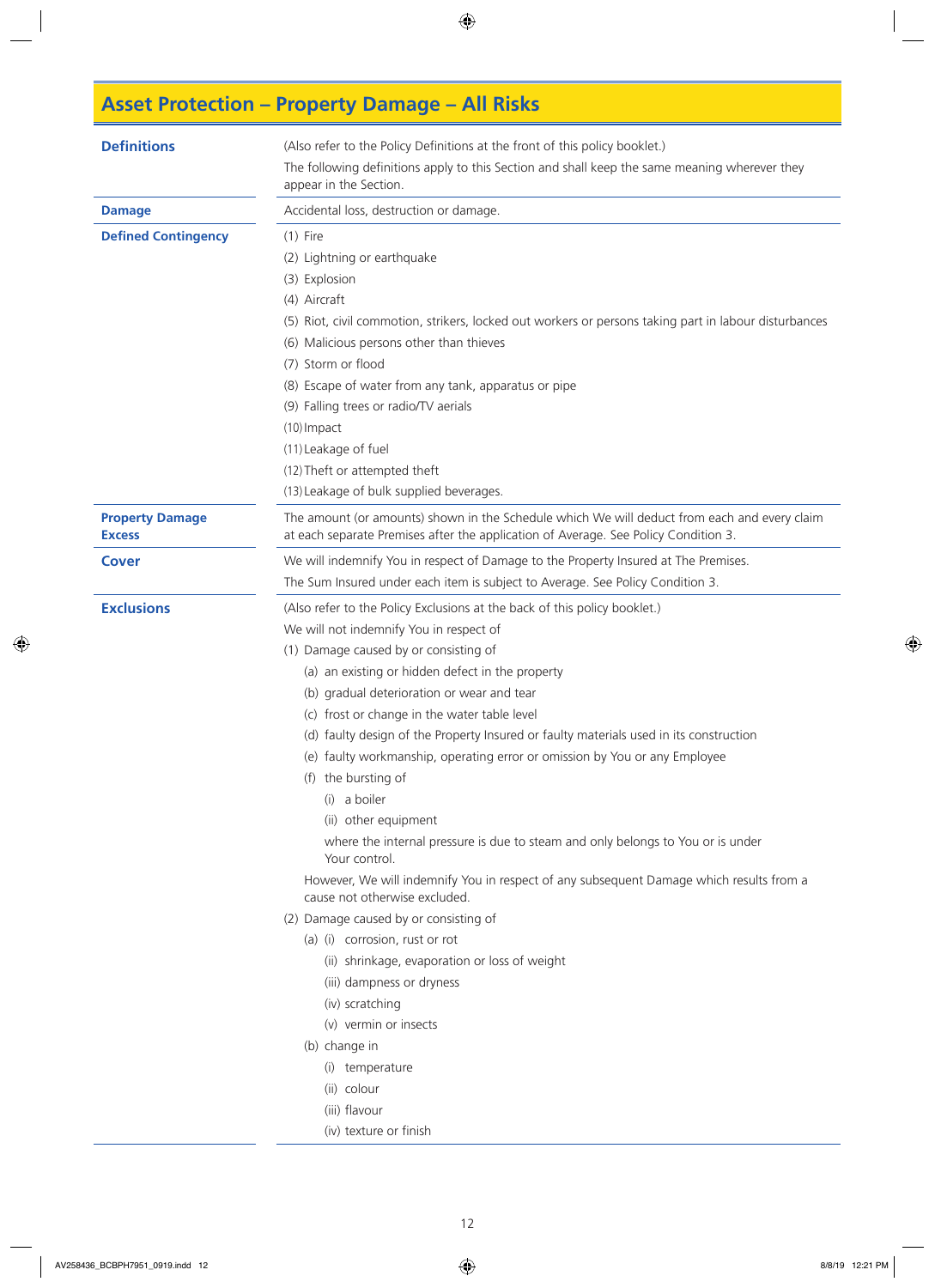- (c) (i) nipple or joint leakage or failure of welds
	- (ii) cracking, fracturing, collapse or overheating of a boiler, vessel, machine or apparatus in which internal pressure is due to steam only and any associated piping
- (d) mechanical or electrical breakdown of the Property Insured.

However, We will indemnify You in respect of

- (i) Damage not otherwise excluded which itself results from a Defined Contingency or any other accidental cause
- (ii) any subsequent Damage which itself results from a cause not otherwise excluded.
- (3) Damage caused by pollution or contamination.

However, We will indemnify You in respect of Damage, not otherwise excluded, to the Property Insured caused by

- (a) pollution or contamination which results from a Defined Contingency
- (b) a Defined Contingency which results from pollution or contamination.
- (4) Damage caused by or consisting of
	- (a) in respect of buildings only, subsidence, ground heave or landslip unless resulting from fire, explosion, earthquake or escape of water from any tank, apparatus or pipe
	- (b) normal settlement of new structures
	- (c) acts of fraud or dishonesty
	- (d) (i) disappearance
		- (ii) unexplained or inventory shortage

(iii) misfiling, misplacing of information or clerical error.

- (5) Damage to
	- (a) gates
	- (b) fences
	- (c) moveable property in the open
	- by
		- (i) wind
		- (ii) rain, hail, sleet or snow
		- (iii) flood
		- (iv) dust.
- (6) Damage by fire to the Property Insured resulting from its undergoing any process involving the application of heat.
- (7) Damage to the Property Insured resulting from its undergoing any process of
	- (a) production or packaging
	- (b) treatment, testing or commissioning
	- (c) servicing or repair.
	- However, We will indemnify You in respect of this Damage if it is caused by fire or explosion.
- (8) Damage while the building is unoccupied caused by
	- (a) escape of water from any tank, apparatus or pipe
	- (b) malicious persons.

However, We will indemnify You in respect of this Damage if it is caused by fire or explosion.

- (9) Damage to
	- (a) china, earthenware, marble or other fragile objects (not including Stock in Trade)
	- (b) a structure caused by its own collapse or cracking.

However, We will indemnify You in respect of this Damage if it results from a Defined Contingency and is not otherwise excluded.

- (10) Damage to
	- (a) property in the course of construction including materials for use in the construction
	- (b) (i) livestock
		- (ii) growing crops or trees
	- unless specifically stated as insured in the Schedule.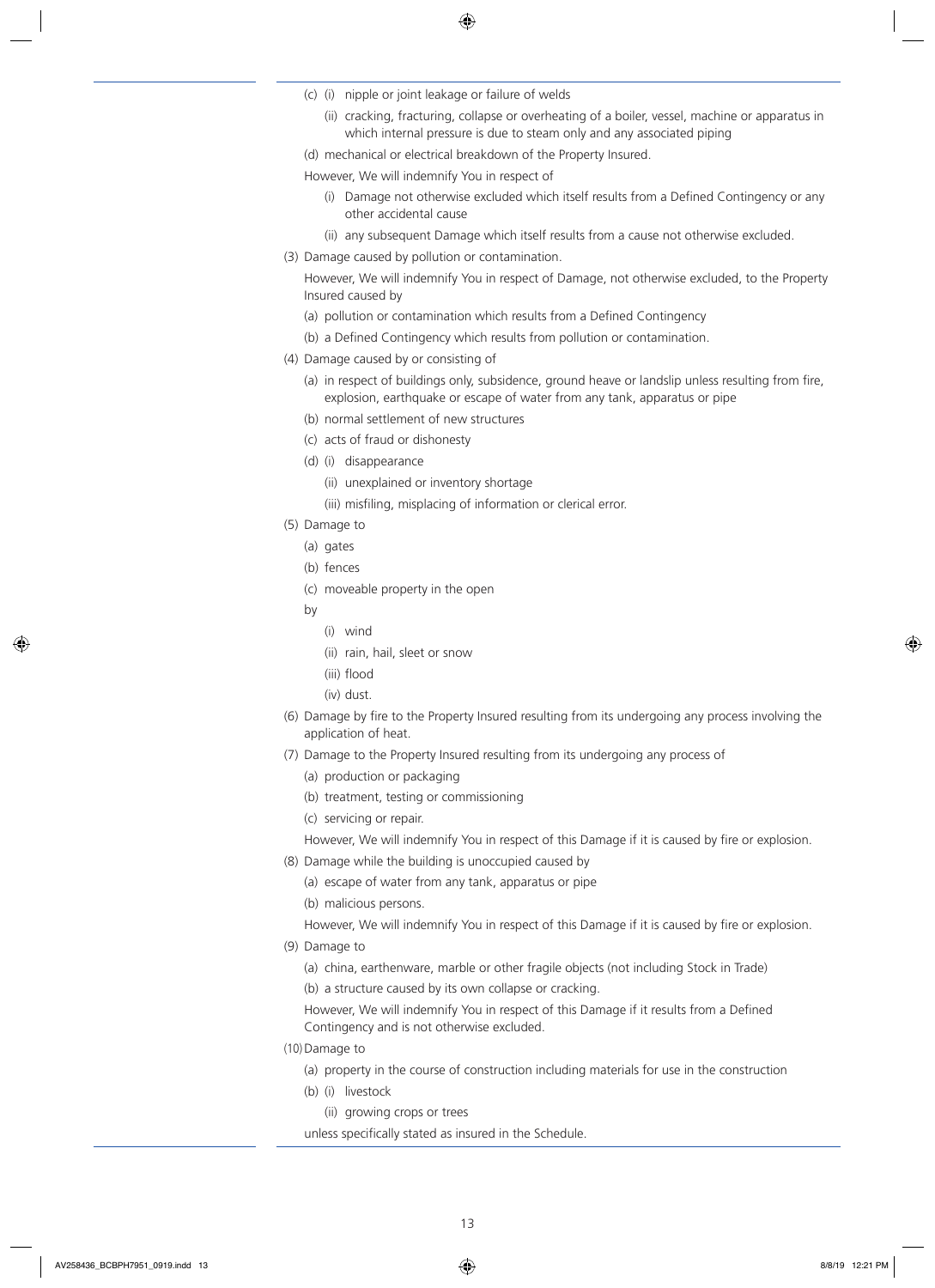|                         | (11)(a) Damage caused by theft or attempted theft                                                                                                                      |
|-------------------------|------------------------------------------------------------------------------------------------------------------------------------------------------------------------|
|                         | (i) by any person lawfully in The Premises                                                                                                                             |
|                         | (ii) where You or Your partners, directors or Employees or any member of Your household is<br>involved                                                                 |
|                         | (iii) from any building or part of any building not capable of being locked                                                                                            |
|                         | (iv) to moveable property in the open except garden furniture up to a maximum of $£1,000$                                                                              |
|                         | (v) to any showcase or automatic machine and contents fixed outside The Premises                                                                                       |
|                         | (b) deficits discovered at stocktaking or the disappearance of Property Insured unless You<br>provide Us with satisfactory evidence that a loss by theft has occurred. |
|                         | (12) Damage to property more specifically insured.                                                                                                                     |
|                         | (13) the Property Damage Excess.                                                                                                                                       |
|                         | (14) Consequential loss or damage of any kind.                                                                                                                         |
| <b>Cover Extensions</b> | 1. Glass                                                                                                                                                               |
|                         | We will indemnify You in respect of                                                                                                                                    |
|                         | (a) breakage (including the cost of boarding up) of glass at The Premises                                                                                              |
|                         | (b) (i) Damage to                                                                                                                                                      |
|                         | contents of display windows                                                                                                                                            |
|                         | window and door frames                                                                                                                                                 |
|                         | (ii) the cost of removing and reinstating obstructions to replacing glass                                                                                              |
|                         | (c) breakage of fixed                                                                                                                                                  |
|                         | (i) wash hand basins, pedestals, baths, sinks                                                                                                                          |
|                         | (ii) lavatory bowls, bidets, cisterns                                                                                                                                  |
|                         | (iii) shower trays, splashbacks                                                                                                                                        |
|                         | at The Premises.                                                                                                                                                       |
|                         | The maximum that We will pay in respect of item (b) (i) and (ii) is $£2,000$ in the aggregate.                                                                         |
|                         | We will not indemnify You in respect of                                                                                                                                |
|                         | (1) breakage of glass in                                                                                                                                               |
|                         | (a) light fittings                                                                                                                                                     |
|                         | (b) signs                                                                                                                                                              |
|                         | (c) vehicles                                                                                                                                                           |
|                         | (d) vending machines                                                                                                                                                   |
|                         | (2) breakage                                                                                                                                                           |
|                         | (a) to Stock in Trade or goods in trust                                                                                                                                |
|                         | (b) while The Premises are unoccupied                                                                                                                                  |
|                         | (c) in transit or while being fitted                                                                                                                                   |
|                         | (d) caused by workmen carrying out alterations or repairs to The Premises                                                                                              |
|                         | (3) the property Damage Excess.                                                                                                                                        |
|                         | 2. Property in Transit                                                                                                                                                 |
|                         | <b>Definitions</b>                                                                                                                                                     |
|                         | The following definitions apply to this Extension and shall keep the same meaning wherever                                                                             |
|                         | they appear in the Extension.                                                                                                                                          |
|                         | Occurrence                                                                                                                                                             |
|                         | An event, or number of events, arising from a single cause.                                                                                                            |
|                         | Own Vehicle                                                                                                                                                            |
|                         | Any motor vehicle and/or trailer which You own or operate.                                                                                                             |
|                         | Property Insured                                                                                                                                                       |
|                         | Stock in Trade as defined in the policy Schedule.                                                                                                                      |
|                         | <b>Territorial Limits</b>                                                                                                                                              |
|                         | Within Great Britain, Northern Ireland, the Republic of Ireland, the Channel Islands and the Isle                                                                      |
|                         | of Man.                                                                                                                                                                |
|                         | <b>Tools</b>                                                                                                                                                           |
|                         | Tools, tool kit or test equipment which You own or are hired by You, used by You in connection<br>with The Business.                                                   |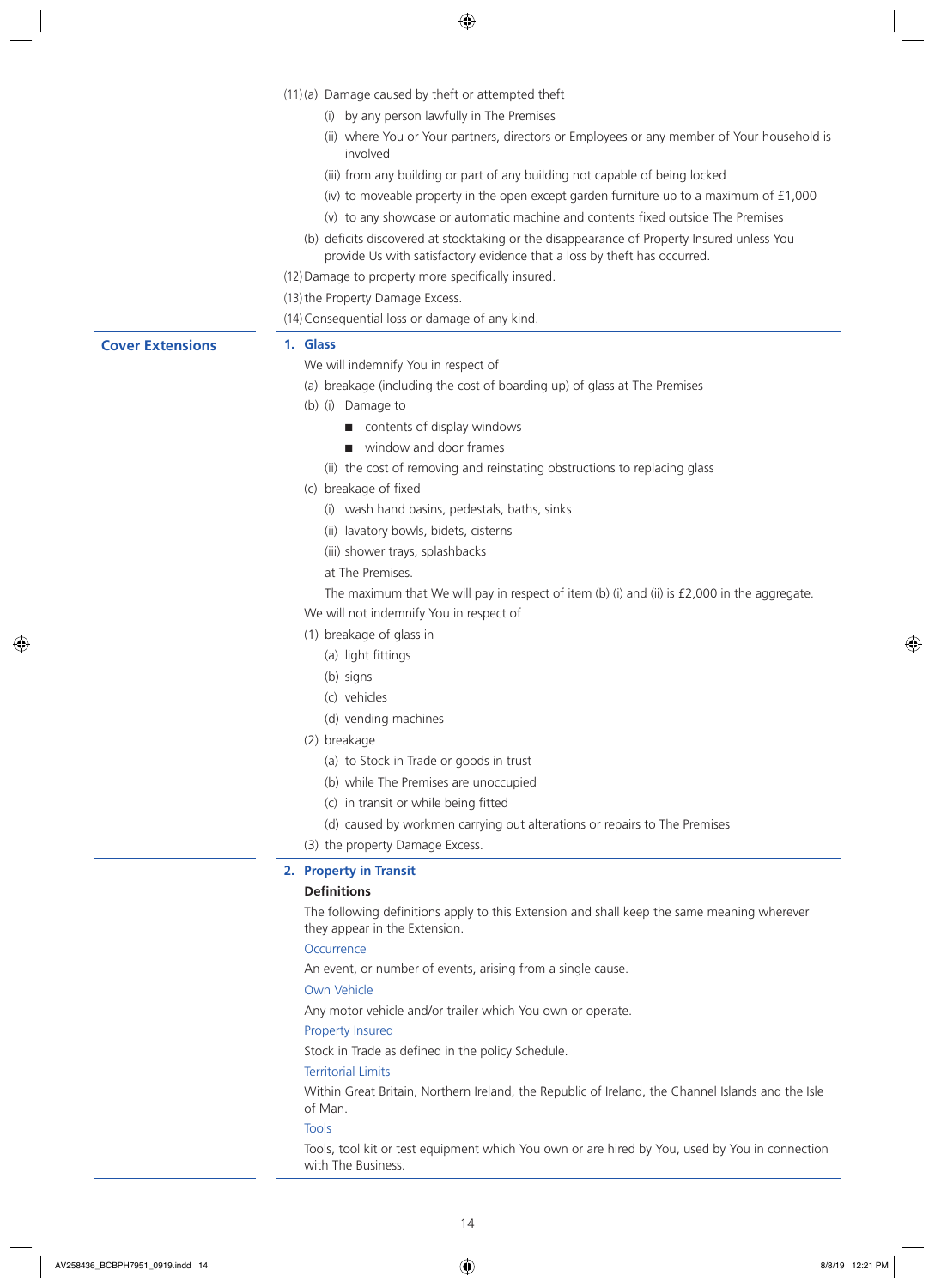**Cover** We will indemnify You in respect of

### **(1) Damage to Property**

(a) Damage to the Property Insured while in transit in Your Own Vehicle used in connection with The Business including:

loading and unloading

and

while temporarily stored during transit.

The maximum We will pay in respect of anyone Occurrence is the Limit stated in the Schedule.

(b) Damage to Your own sheets, ropes, chains, toggles or packing materials while carried on any vehicle.

The maximum We will pay is £2,500 in respect of any one Occurrence.

(c) Damage to Your or Your driver's personal belongings in, or from, any Own vehicle.

The maximum We will pay is £250 in respect of any one person for any one Occurrence.

We will not indemnify You or Your driver for Damage to any item insured by any other insurance policy.

(d) Damage to Tools

in or from any Own Vehicle

and

while temporary stored during transit.

The maximum We will pay in respect of any one Occurrence or from any Own Vehicle will be £250 and £1,000 in respect of all Occurrences in any one Period of Insurance.

(e) Damage to the Property Insured while at exhibitions which do not exceed seven days duration.

The maximum We will pay in respect of property at exhibition premises will not exceed £5,000 in respect of any one exhibition.

### **(2) Debris Removal**

Cost and expenses incurred with Our consent

- (a) in removing debris
- (b) in site clearance

(c) for transhipment and recovery charges

following collision, overturning or impact of Your Own Vehicle or container with any object, or incurred by You to reduce or prevent claims in the Territorial Limits in connection with The Business.

The maximum We will pay will be £2,500 in respect of any one Occurrence.

The maximum We will pay for all losses under (1) (b), (c), (d) and (2) is £5,000 in respect of any one Occurrence.

We will not indemnify You in respect of

- (1) Damage caused by or happening through
	- (a) defective or inadequate packing, insulation or labelling
	- (b) evaporation or ordinary leakage
	- (c) vermin, wear, tear, gradual deterioration or contamination
	- (d) an existing or hidden defect in The Property Insured
	- (e) delay
	- (f) inadequate documentation
	- (g) indirect or consequential loss
	- (h) The Property Insured's own
		- (i) mechanical
		- (ii) electric
		- (iii) electronic
		- (iv) electro magnetic

derangement.

However, We will indemnify You if Damage is caused by accidental means.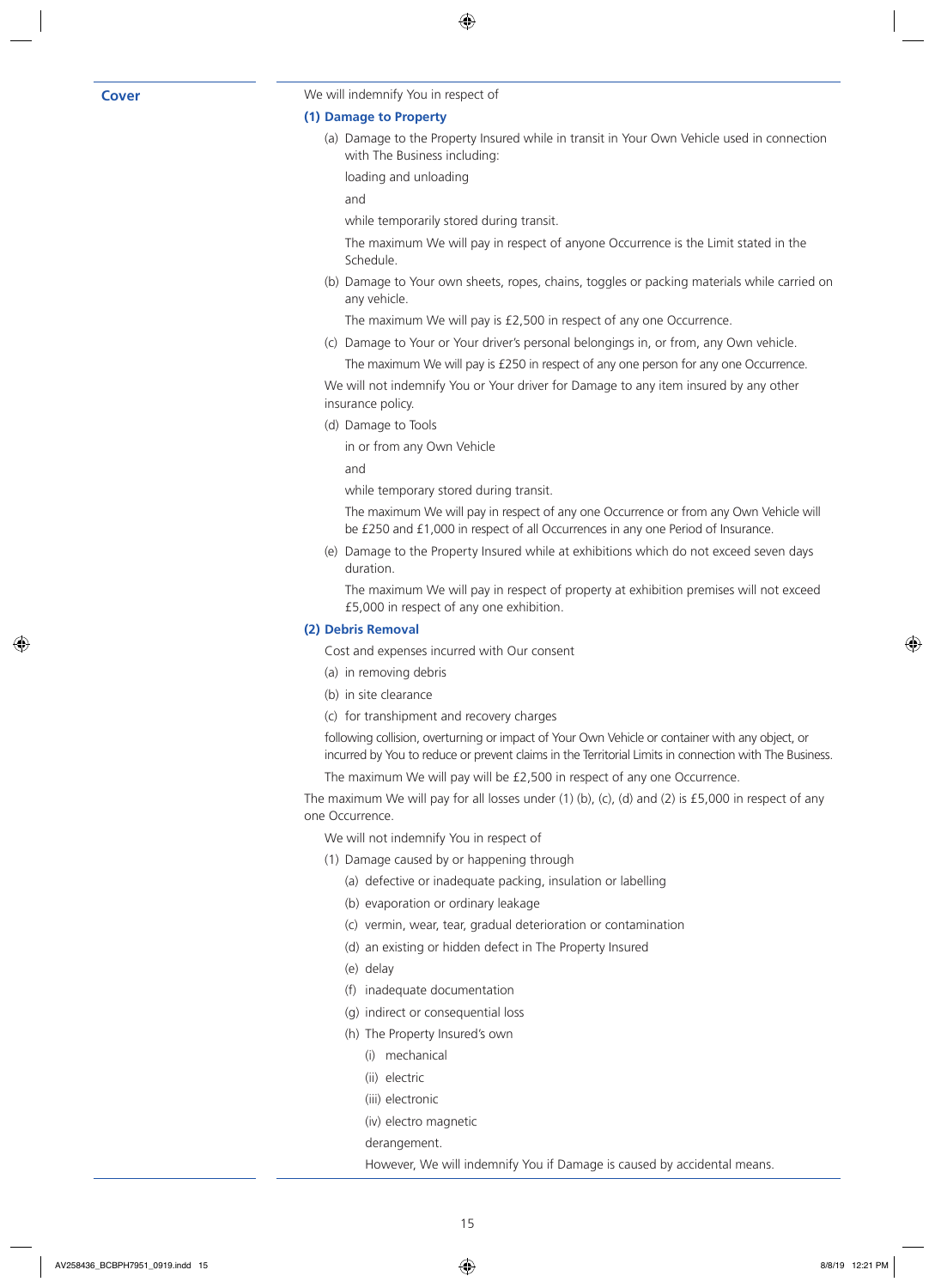- (2) shortage in weight.
- (3) Damage to The Property insured caused by deterioration or variation in temperature. However, We will indemnify You if such Damage is caused as a result of your own vehicle being directly involved in a road traffic accident.
- (4) Damage caused by or happening through
	- (a) confiscation, requisition or destruction by order of the government or any public authority
	- (b) riot, civil commotion, strikes, locked out workers, person taking part in a labour disturbance
- (5) Damage
	- (a) occurring outside the Territorial Limits
	- (b) not connected with the Business
- (6) Damage to
	- (a) audio and visual equipment
	- (b) clocks and watches
	- (c) computer hardware and software
	- (d) explosives
	- (e) furs and curious
	- (g) jewellery and precious stones
	- (h) living creatures
	- (i) money and bullion
	- (j) non-ferrous metals
	- (k) rare hooks and works of art

unless specifically stated in the Schedule.

(7) Damage caused by theft or attempted theft of or from any unattended Own Vehicle to The Property, Tools or personal belongings.

However, We will indemnify You, if You have ensured that

(a) all doors, windows and other points of access have been locked where locks have been fitted

and

- (b) all manufacturer's security devices have been put into effect and
- (c) the keys have been removed from the unattended Own Vehicle and
- (d) that unattached trailers have anti-hitching devices fitted and they are put into effect and
- (e) from 9pm until collected the next day by You or Your driver, the unattended Own Vehicle is
	- (i) parked within a locked building of substantial construction
		- or
	- (ii) parked within a locked compound surrounded by secure walls or fences.
- (8) Damage to
	- The Property Insured or Tools while temporarily stored during transit for periods exceeding 30 consecutive days.
- (9) the Property in Transit Excess.
- **3. Subsidence**

### **Operative only if shown in the Schedule**

We will indemnify You in respect of Damage to the Property Insured at The Premises caused by subsidence of, or ground heave of the site of the Property Insured or landslip.

We will only indemnify You in respect of Damage to

(a) forecourts, car parks, driveways, footpaths, swimming pools, terraces or patios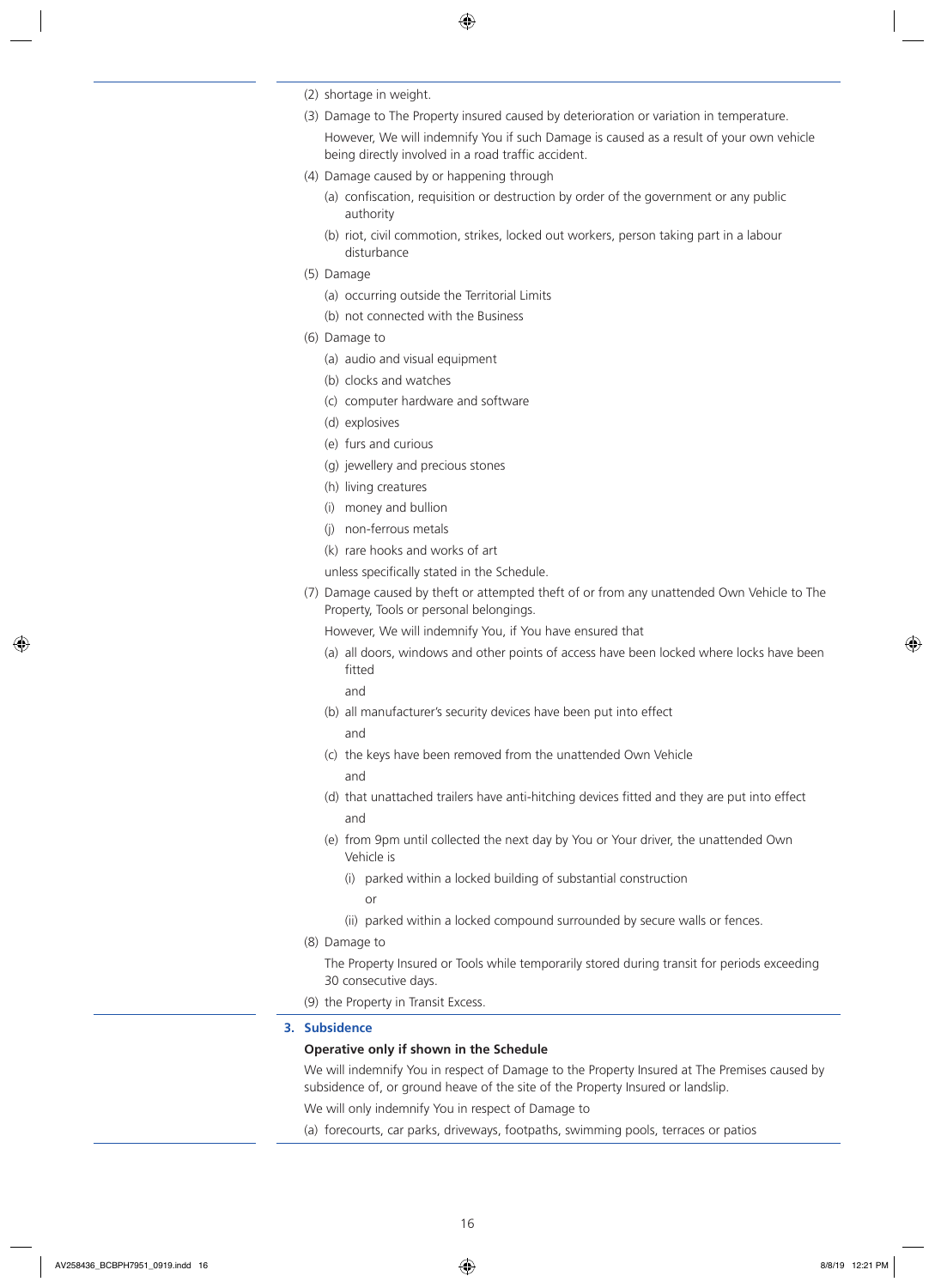(b) walls, gates, hedges or fences

if

(i) such property is specifically insured by this Section

and

- (ii) Damage also occurs to the building to which such property applies and that building is insured by this Section.
- We will not indemnify You in respect of
- (1) Damage caused by
	- (a) collapse, cracking, shrinking or settlement of any building
	- (b) coastal or river erosion
	- (c) defective design or inadequate construction of foundations
	- (d) demolition, structural alteration or repair
	- (e) settlement or movement of made up ground.
- (2) Damage as a result of movement of solid floor slabs.
	- However, We will indemnify You if there is Damage to the foundations beneath the exterior walls of The Premises at the same time.
- (3) the Subsidence Excess.

**Clauses** The following Clauses apply to both the Buildings and Contents items where insured.

### **1. All Other Contents**

This term includes

- (a) documents, manuscripts and business books
- (b) computer systems records
- (c) patterns, models, moulds, plans and designs

but only for

(i) the value of the materials

(ii) the cost of labour and computer time spent in reproducing them.

The maximum We will pay in respect of computer systems records is £10,000 any one loss. We will not pay for

- expenses in connection with producing information to be recorded
- the value to You of any information lost.
- (d) Employees' pedal cycles and other personal belongings

but only if they are not otherwise insured.

The maximum We will pay for any one person's property is £1,000.

(e) visitors' personal belongings.

The maximum that We will pay for any one visitors' property is £1,000.

(f) paintings, curios or other works of art.

The maximum that We will pay is £5,000 in respect of any one item.

- (g) wines, spirits, cigarettes and tobacco held for Your own private entertainment purposes. The maximum that We will pay is £500 any one loss.
- (h) trade samples and goods in trust held at The Premises.

The maximum that We will pay is £1,000 any one loss.

### **2. Automatic Reinstatement of Sum Insured**

The Sums Insured stated in the Schedule will not be reduced by the amount of any claim unless We or You give notice to the contrary.

You must pay the additional premium required to reinstate the Sums Insured.

### **3. (i) Basis of Claim Settlement – Reinstatement**

(a) If Property Insured other than Stock in Trade, Employees' pedal cycles or personal belongings is destroyed, We will pay for its rebuilding or replacement by similar property in a condition as good as, but not better than or more extensive than, its condition when new.

If such property is only partially destroyed, We will pay for replacement or repair of the damaged portion to a condition as good as, but not better or more extensive than, its condition when new. However, We will not pay more than We would have done if the property had been completely destroyed.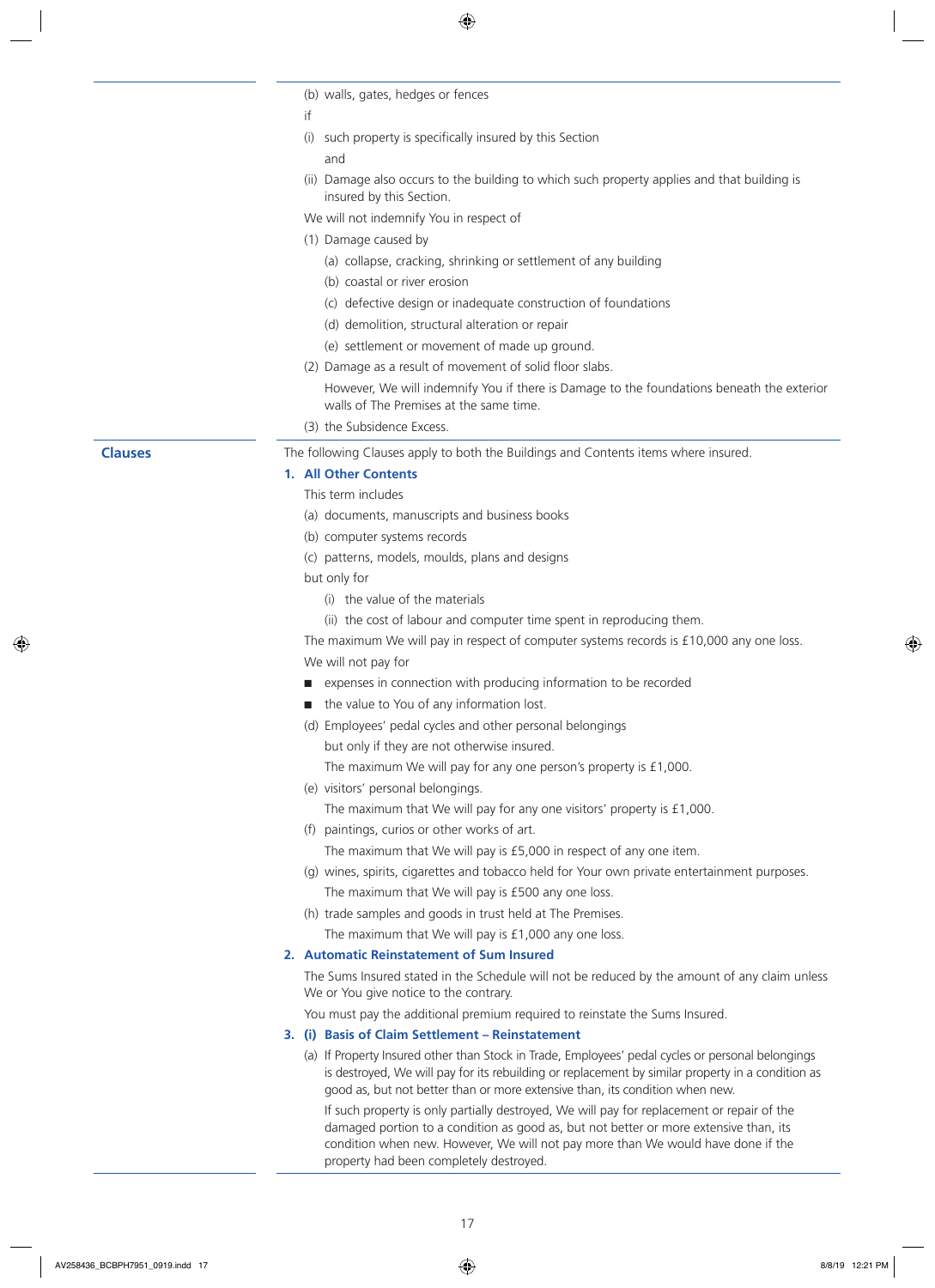- (b) A deduction in respect of wear and tear will be made on owners/managers clothing and household linen.
- (c) The property may be replaced on another site and in a manner suitable to Your needs, but this must not increase Our liability.
- (d) All work must begin and be carried out as quickly as possible.
- (e) If at the time of rebuilding or replacement 85% of the cost which would have been required to replace the whole of the Property Insured under that item is greater than the Sum Insured at the time the Damage occurred You will be liable to pay a proportionate share of the loss.
- (f) We will not pay under this clause
	- (i) until You have incurred the cost of replacing or repairing the property
	- (ii) if You, or someone acting on Your behalf have insured the property under another policy which does not have a similar basis of reinstatement
	- (iii) if You do not comply with any of the terms of this clause.

### **3. (ii) Basis of Claim Settlement – Indemnity**

- (a) If Stock in Trade, Employees' pedal cycles or personal belongings are lost, destroyed or Damaged, We will pay
	- (i) for its' replacement or repair to a condition as good as, but not better or more extensive than, its' condition immediately prior to Damage; or
	- (ii) at Our option, the reduced value of the Property Insured.
- (b) We will not pay under this clause
	- (i) until You have incurred the cost of replacing or repairing the property
	- (ii) if You do not comply with the terms of this cover.

### **4. Business Cover Away from The Premises**

In respect of Trade Fixtures, Fittings, Utensils and All Other Contents belonging to You or held by You in trust for which You are responsible, We will indemnify You in respect of Damage to the Property Insured whilst anywhere in the European Union including whilst in transit thereto and there from.

The maximum We will pay in respect of this clause is 15% of the Sum Insured

or

£2,500 in respect of any one item.

We will not indemnify You in respect of

- (1) Damage caused by
	- (a) faulty design of the Property Insured or faulty materials used in its construction
	- (b) faulty workmanship
	- (c) change in temperature
	- (d) (i) rot
		- (ii) vermin or insects
		- (iii) scratching
	- (e) acts of fraud or dishonesty
	- (f) mechanical or electrical breakdown of the Property Insured
	- (g) (i) unexplained or inventory shortage
		- (ii) misfiling or misplacing of information
		- (iii) clerical error
	- (h) depreciation, gradual deterioration or wear and tear
- (2) Damage caused by theft or attempted theft
	- (a) where You or Your partners or any Employee or any member of Your household is involved
	- (b) from any unattended vehicle where
		- (i) all doors and windows have not been locked
		- (ii) the vehicles are not garaged in a locked building or locked and secured in a fully enclosed yard or compound when left overnight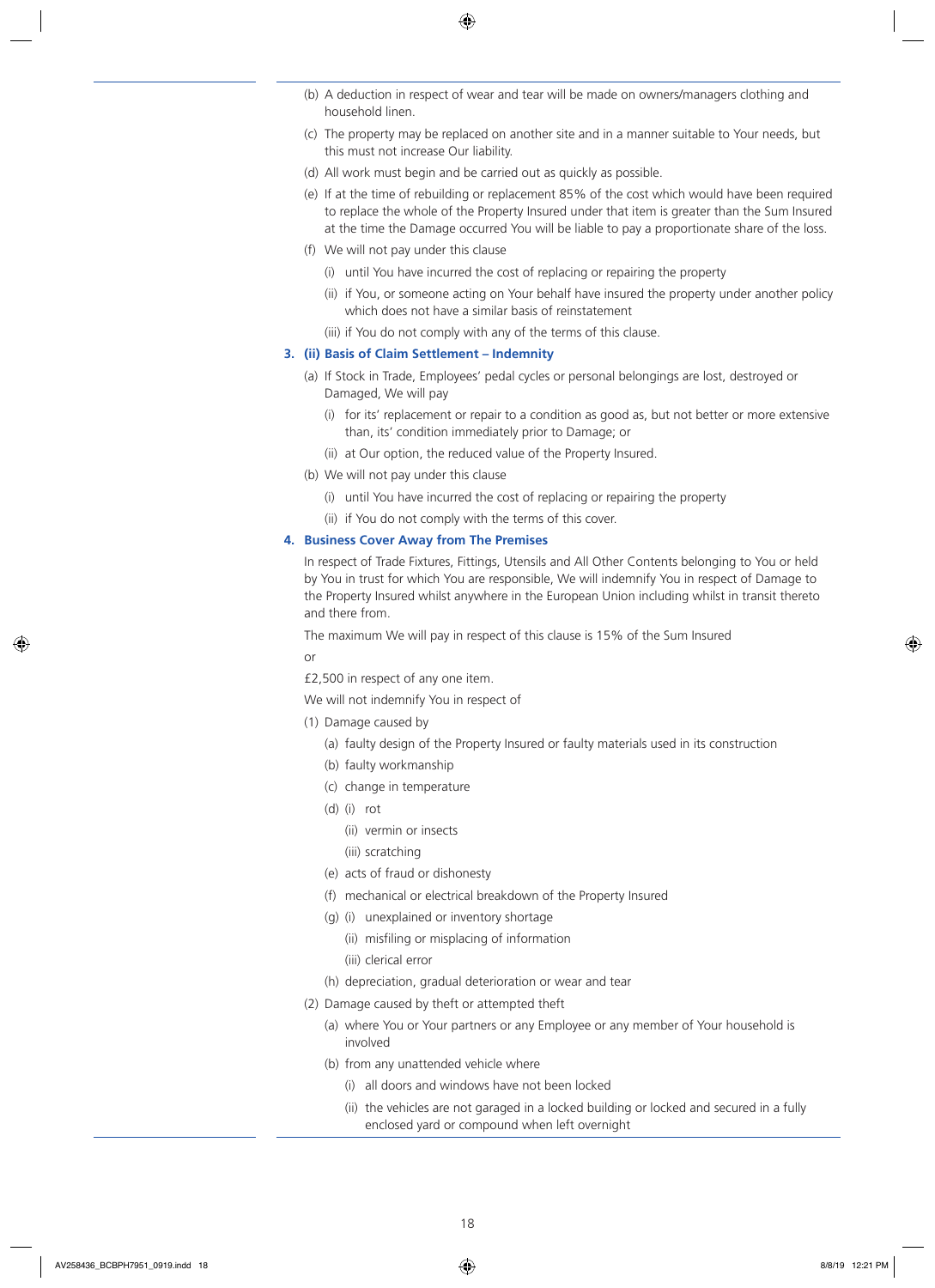- (3) Damage to the Property Insured caused by
	- (a) its undergoing any process including
		- (i) testing
		- (ii) repairing
		- (iii) adjusting
		- (iv) servicing or maintenance
	- (b) escape of water from any tank, apparatus or pipe while contained in a building which is unoccupied.

### **5. Changing Locks**

We will pay for the cost of changing locks at The Premises if keys are lost

from

- (a) The Premises
- (b) Your home
- (c) the home of any authorised Employee

following theft or attempted theft

or

whilst in Your custody or that of an Employee following theft involving violence or threat of violence to You or an Employee.

If the keys belong to a safe they must be

- (i) removed from The Premises overnight
- (ii) kept in a secure place away from the safe when You or an Employee occupies The Premises. The maximum We will pay for any one loss is £1,000.

### **6. Construction and Occupation of the Buildings**

Unless otherwise stated in the Schedule the buildings are

- (a) constructed of brick, stone or concrete
- (b) roofed with slates, tiles, concrete, metal or asbestos
- with no more than 10% of other materials
- (c) occupied for the sole purpose of The Business and otherwise only as offices or a private dwelling.

### **7. Debris Removal**

The Sum Insured for each item, except on Stock and materials in trade, includes costs and expenses You incur, with Our consent, for

- (a) removal of debris
- (b) dismantling or demolishing
- (c) shoring up or propping

of the parts of the property which have suffered Damage insured under this Section.

We will not indemnify You in respect of costs and expenses

- (a) incurred in removing debris from anywhere other than the site of the Damage and the area adjacent to it
- (b) arising from pollution or contamination of property not insured under this Section
- (c) more specifically insured.

### **8. European Union & Public Authorities**

Following Damage as insured under this Section, to any item on buildings, We will pay the additional cost of reinstating the Property Insured necessary to comply with any

- (a) European Community Legislation
- (b) Act of Parliament
- (c) Bye-Laws of any Public Authority.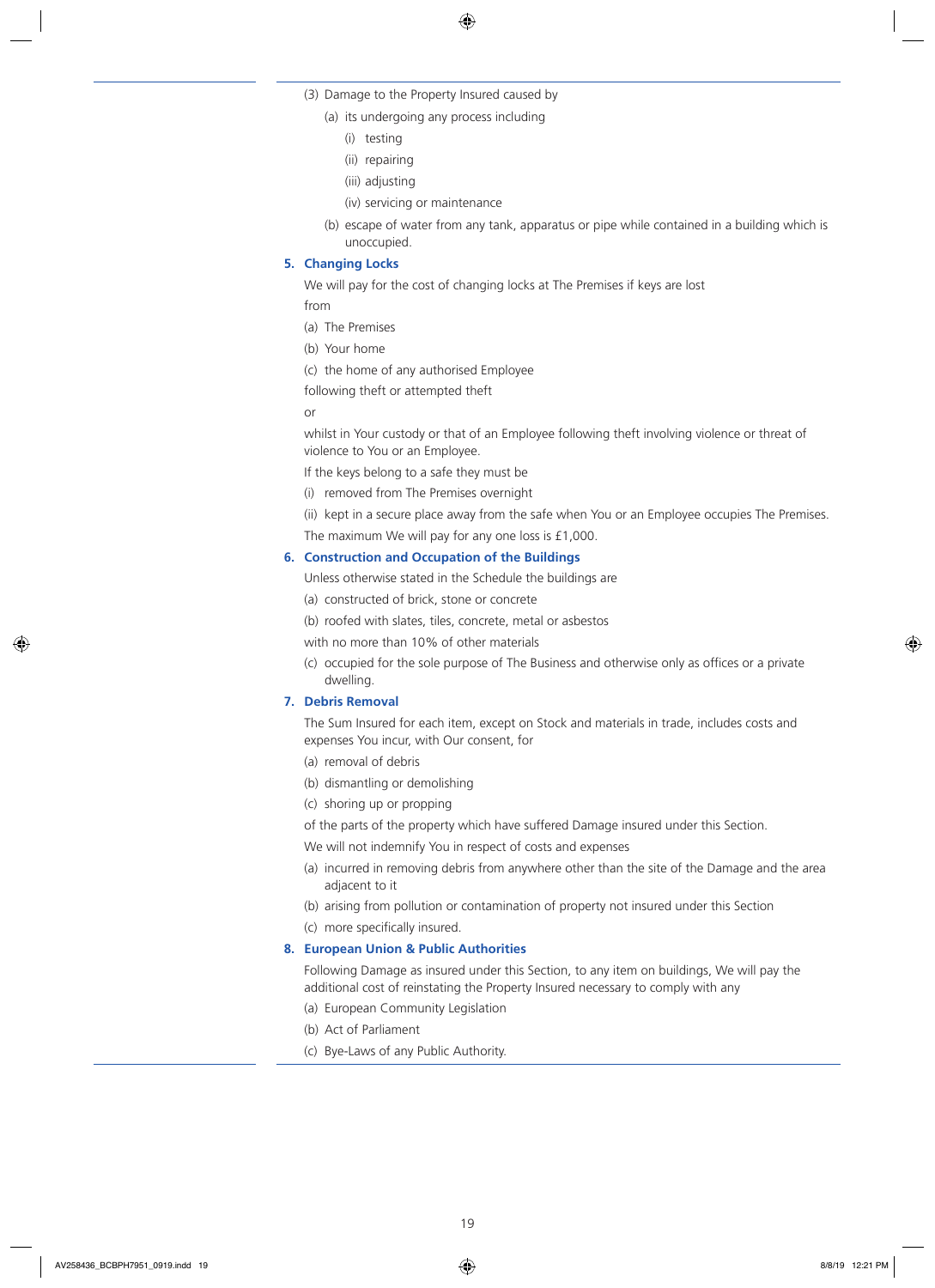We will not indemnify You in respect of

- (1) costs incurred
	- (a) in respect of Damage not insured by this Section
	- (b) where notice was served on You before the Damage occurred
	- (c) where an existing requirement must be completed within a stipulated period
	- (d) in respect of property or parts of the property, other than foundations (unless foundations are specifically excluded), which have not suffered Damage
- (2) any charge or assessment arising from capital appreciation following compliance with this legislation.

The reinstatement of the property

- (a) must begin and be carried out as quickly as possible
- (b) may be carried out on another site and in a manner suitable to Your needs but this must not increase Our liability.

If Our liability under this Section is reduced by the application of any terms or conditions of this policy, Our liability under this clause will be similarly reduced.

The maximum We will pay under this clause in respect of any one item is the item Sum Insured.

### **9. Fire Brigade Damage to Gardens**

We will indemnify You in respect of costs and expenses necessarily incurred in reinstating or repairing landscape gardens and grounds following damage caused by Fire Brigade equipment or personnel in the course of combating fire.

The maximum We will pay in respect of any one occurrence is £1,000.

### **10. Lamps, Signs and Nameplates**

We will indemnify You in respect of Damage to The Business

- (a) lamps
- (b) signs
- (c) nameplates
- at The Premises

The maximum that We will pay in respect of any one item is £500.

We will not indemnify You in respect of Damage arising from

- (1) mechanical or electrical breakdown
- (2) wear and tear
- (3) corrosion or rot.

### **11. Limit of Liability**

The maximum We will pay under this Section will not exceed the Sums Insured in the Schedule.

### **12. Loss of Metered Water**

We will pay for charges that You are responsible for, if water is accidentally discharged from a metered water system providing service to The Premises.

The maximum that We will pay is £10,000 any one occurrence.

### **13. Professional Fees**

The Sum Insured for each building item, includes an amount for professional fees necessarily incurred in reinstating or repairing the Property Insured, following Damage insured under this Section.

We will not indemnify You in respect of fees

- (a) more specifically insured
- (b) incurred in preparing a claim.

### **14. Seasonal Increase**

We will increase the Sum Insured on each item of Stock in the Schedule by 30% for the months of November, December and January or for any other three month period selected by You and stated in the Schedule.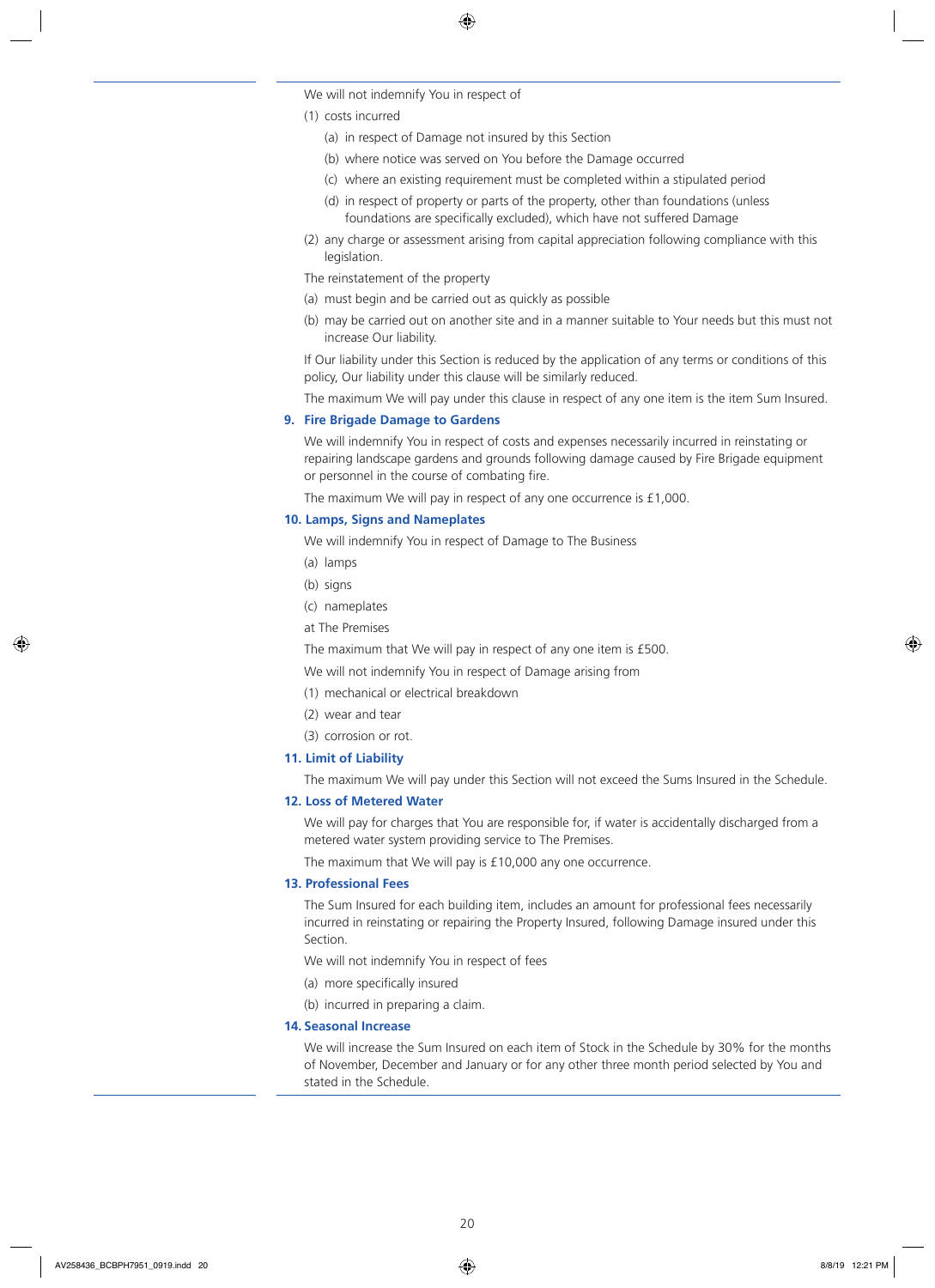### **15. Temporary Removal**

We will indemnify You in respect of Damage to the Property Insured, other than Stock in Trade and guests belongings, while temporarily removed for

- (a) cleaning
- (b) renovation
- (c) repair.

The maximum We will pay is 15% of the Sum Insured.

### **16. Theft Damage to Buildings**

We will indemnify You in respect of Damage to Buildings at The Premises for which You are responsible caused by theft or attempted theft from The Premises. Our liability will not exceed the total Sum Insured under this Section.

### **17. Transfer of Interest**

If at the time of Damage to a building insured under this Section, You have entered into a contract to sell Your interest in it, but

- (a) the contract has not yet been completed
- (b) the building has not yet been insured by or on behalf of the purchaser

and the purchase is subsequently completed, We will indemnify the purchaser to the extent that this Section insures that building.

This will not affect either Your or Our rights and liabilities up to the date of completion of the purchase.

### **18. Underground Services**

Where We provide indemnity in respect of Your Buildings, or You are liable as tenant, We will indemnify You in respect of accidental damage to underground

- (a) pipes
- (b) cables

which extend from the Buildings to the public mains.

- We will not indemnify You in respect of
- (1) the cost of maintenance
- (2) accidental damage caused by
	- (a) (i) gradual deterioration or wear and tear
		- (ii) corrosion, rust, rot or fungus
		- (iii) vermin or insects
		- (iv) atmospheric or climatic conditions
		- (v) normal settlement or shrinkage
	- (b) faulty workmanship, defective design or the use of defective materials.

### **19. Capital Additions**

We will indemnify You in respect of loss, destruction or damage to

- (1) newly built and/or newly acquired buildings and/or trade fixtures and fittings
- (2) alterations, additions and improvements to buildings and/or trade fixtures and fittings, but not in respect of any appreciation value

situate anywhere in England, Wales, Scotland, Northern Ireland, the Channel Islands or the Isle of Man.

The maximum We will pay in respect of any one location under this Clause is

- (a) 10% of the total Buildings and trade fixtures and fittings Sum Insured by this Section or
- (b) £500,000

whichever is the lower.

You must provide Us with details of these extensions as soon as possible, but at least within six months and specifically insure such extensions with Us, from the date Our exposure commenced.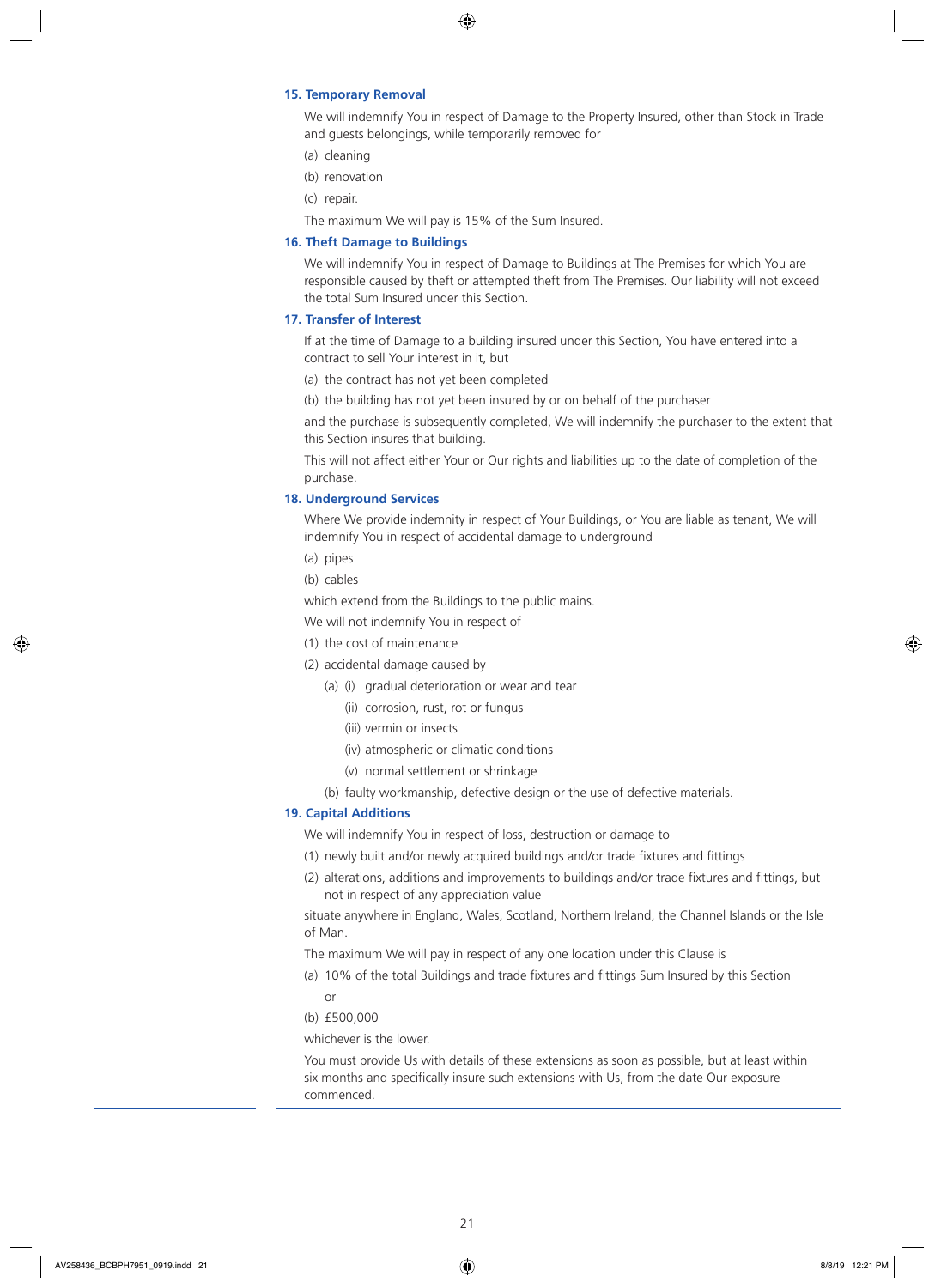|                                                        | <b>20. Trace and Access</b>                                                                                                                                                                                    |
|--------------------------------------------------------|----------------------------------------------------------------------------------------------------------------------------------------------------------------------------------------------------------------|
|                                                        | We will pay reasonable costs and expenses incurred with Our consent                                                                                                                                            |
|                                                        | (1) in locating the actual source of Damage                                                                                                                                                                    |
|                                                        | and                                                                                                                                                                                                            |
|                                                        | (2) any repairs directly arising from (1)                                                                                                                                                                      |
|                                                        | caused by the escape of water from any tank apparatus or pipe or leakage of fuel from any<br>fixed oil heating installation, provided such Damage is insured by this Section.                                  |
|                                                        | We will not indemnify You in respect of costs or expenses incurred where Damage results solely<br>from a change in the water table level.                                                                      |
|                                                        | The maximum We will pay is £10,000 in any one Period of Insurance.                                                                                                                                             |
| <b>Endorsements and</b><br><b>Conditions Precedent</b> | This Section is subject to any Endorsements and Conditions Precedent stated in the Schedule as<br>applying.                                                                                                    |
| <b>Conditions Precedent</b>                            | The following Conditions Precedent apply.                                                                                                                                                                      |
|                                                        | 1. Due Care                                                                                                                                                                                                    |
|                                                        | It is a Condition Precedent to Our liability under Cover Extension 2. Property in Transit that                                                                                                                 |
|                                                        | You must                                                                                                                                                                                                       |
|                                                        | (a) take all reasonable measures to                                                                                                                                                                            |
|                                                        | (i) prevent Damage                                                                                                                                                                                             |
|                                                        | and                                                                                                                                                                                                            |
|                                                        | (ii) secure loads properly                                                                                                                                                                                     |
|                                                        | and                                                                                                                                                                                                            |
|                                                        | (iii) maintain Your Own Vehicle in accordance with current law                                                                                                                                                 |
|                                                        | and                                                                                                                                                                                                            |
|                                                        | (iv) ensure any Own Vehicle is suitable for the purpose for which it is to be used                                                                                                                             |
|                                                        | (b) allow Us access to examine any Own Vehicle which You operate or premises from which<br>You operate.                                                                                                        |
|                                                        | 2. Temporary Storage                                                                                                                                                                                           |
|                                                        | It is a Condition Precedent to Our liability under Cover Extension 2. Property in Transit that if the<br>Property Insured or Tools are temporarily stored on or off Own Vehicles in Your buildings<br>You must |
|                                                        | ensure that all points of access to Your buildings are securely closed and locked, where locks<br>have been fitted, when                                                                                       |
|                                                        | (a) they are left unattended                                                                                                                                                                                   |
|                                                        | or                                                                                                                                                                                                             |
|                                                        | (b) You are closed for business.                                                                                                                                                                               |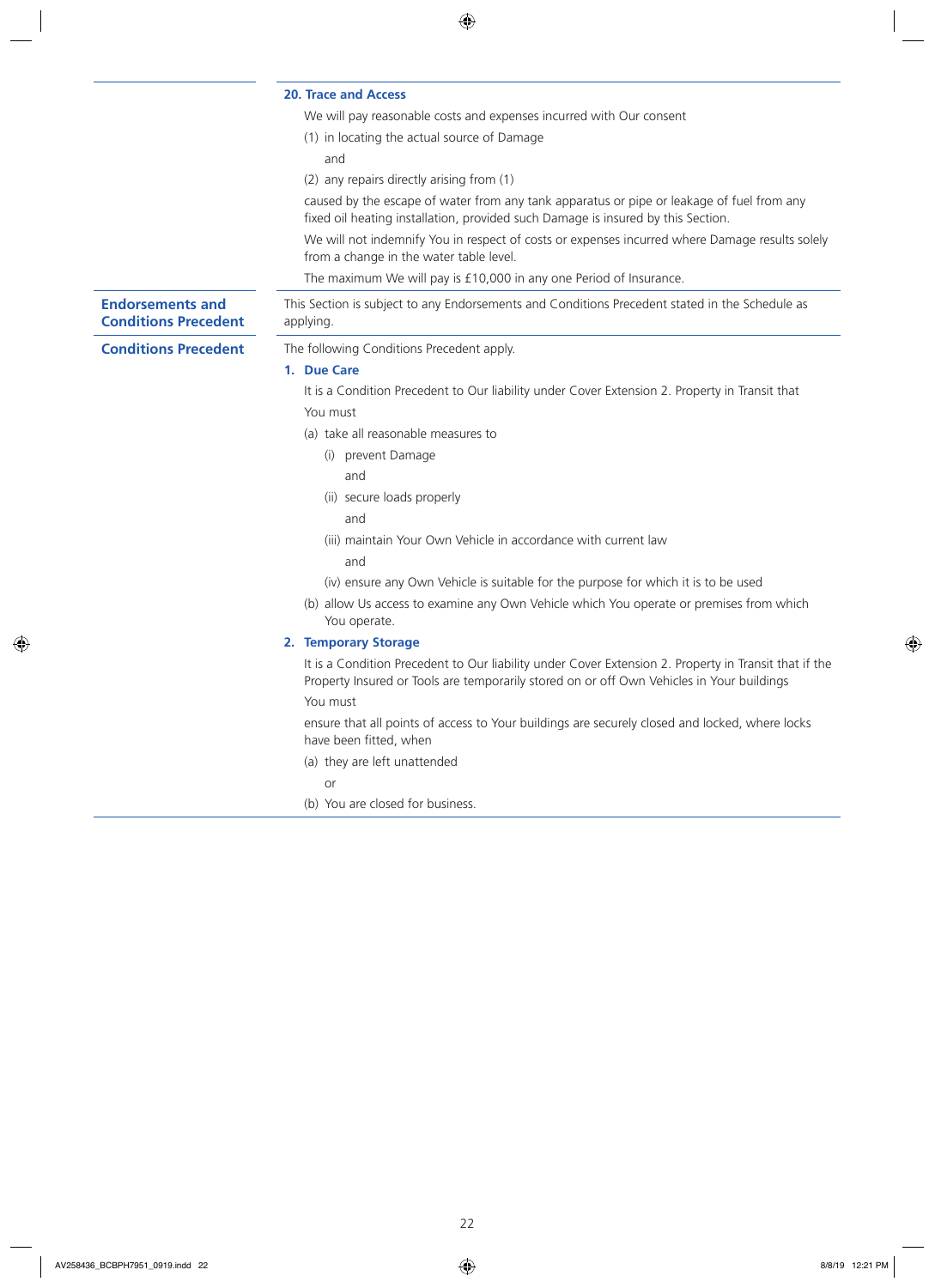# **Asset Protection – Money and Assault**

| <b>Definitions</b>    | (Also refer to the Policy Definitions at the front of this policy booklet.)<br>The following definitions apply to this Section and shall keep the same meaning wherever they<br>appear in the Section.                                                                                                                                                                                           |
|-----------------------|--------------------------------------------------------------------------------------------------------------------------------------------------------------------------------------------------------------------------------------------------------------------------------------------------------------------------------------------------------------------------------------------------|
| <b>Bodily Injury</b>  | Bodily injury by violent and visible means which, directly and independently of any other cause,<br>results in death or disablement.                                                                                                                                                                                                                                                             |
| <b>Business Hours</b> | Your normal working hours and any other period during which You or any Employee, entrusted<br>with Money is on The Premises in connection with The Business.                                                                                                                                                                                                                                     |
| <b>Insured Person</b> | You or Your directors, principals or Employees aged between 16 and 65.                                                                                                                                                                                                                                                                                                                           |
| <b>Loss of Limb</b>   | (1) severance at or above the wrist or ankle<br>or<br>(2) total and permanent loss of use of a hand, arm, foot or leg.                                                                                                                                                                                                                                                                           |
| Cover                 | <b>Money</b><br>We will indemnify You in respect of<br>(1) loss of Money, which                                                                                                                                                                                                                                                                                                                  |
|                       | (a) belongs to You<br>or<br>(b) You are responsible for<br>in connection with The Business up to the Limit Any One Loss set against each item in the<br>Specification below<br>(2) loss or damage to<br>(a) any case, bag, or waistcoat used for carrying Money following theft or attempted theft<br>(b) clothing and personal belongings owned by You, Your principals or any Employee up to a |
|                       | limit of £500 per person following theft or attempted theft involving violence or threat of<br>violence away from The Premises.                                                                                                                                                                                                                                                                  |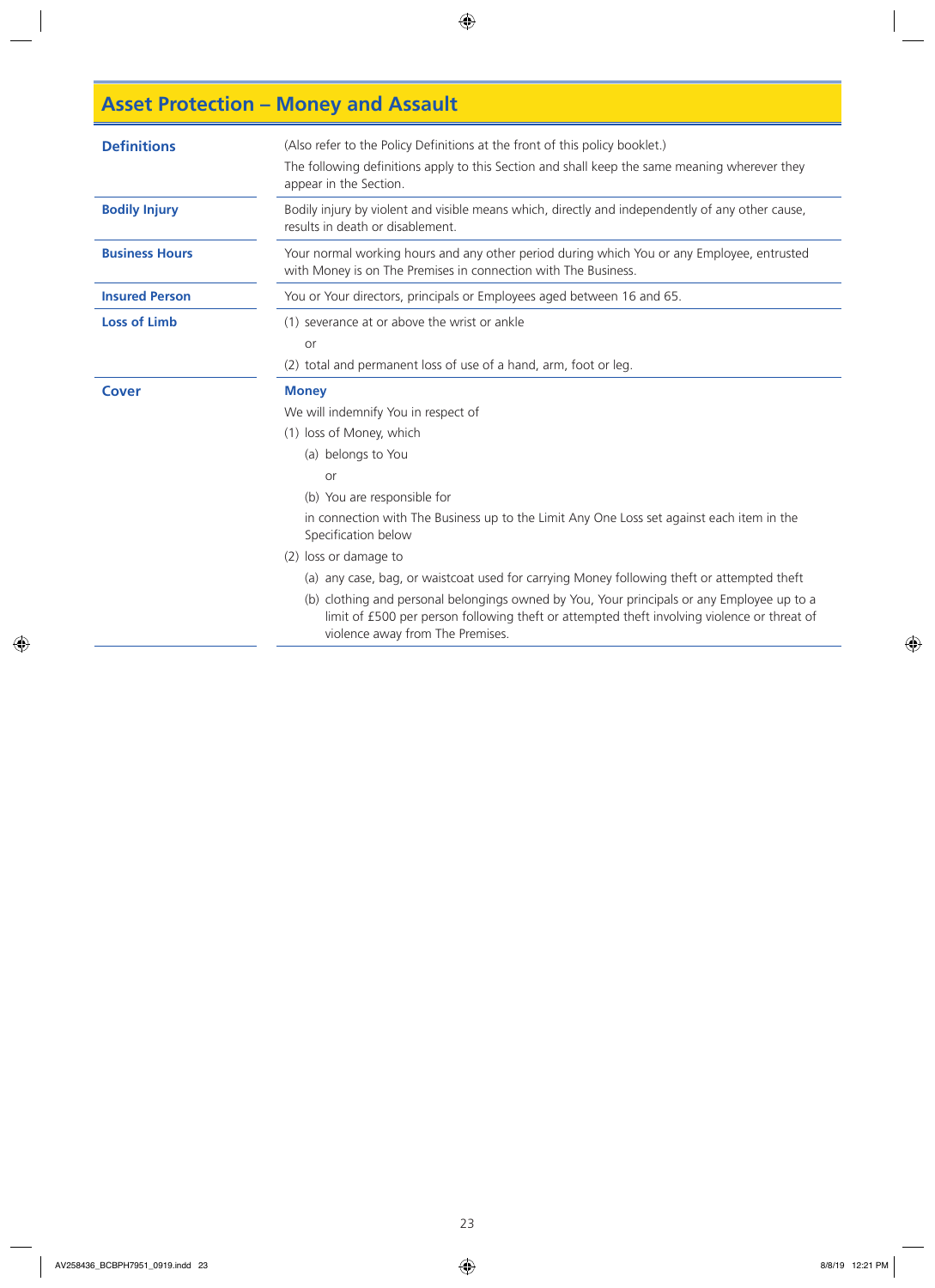### **Specification Item 1**

|                                                                                                                                                                                                                                                                                                                        | <b>Limit Any One Loss</b> |
|------------------------------------------------------------------------------------------------------------------------------------------------------------------------------------------------------------------------------------------------------------------------------------------------------------------------|---------------------------|
| Stamped National Insurance Cards, crossed<br>cheques, crossed giro cheques, crossed money<br>orders, crossed postal orders, crossed bankers'<br>drafts, crossed warrants, national savings<br>certificates, premium savings bonds, franking<br>machine impressions, credit company sales<br>vouchers and VAT invoices. | £250,000                  |

### **Item 2 – Money other than described in Item 1**

|                                                          | <b>Limit Any One Loss</b>                      |
|----------------------------------------------------------|------------------------------------------------|
| (a) in transit or in a bank night safe until             | As stated in the Any other loss of Money Limit |
| removed by a bank official                               | in the Schedule                                |
| (b) on contract sites while You or any Employee          | As stated in the Any other loss of Money Limit |
| is working there                                         | in the Schedule                                |
| at Your home or the home of any Employee<br>or principal | £500                                           |

**Item 3 – Money other than described in Item 1 on The Premises**

|                                                                        | <b>Limit Any One Loss</b>                                         |
|------------------------------------------------------------------------|-------------------------------------------------------------------|
| (a) during Business Hours                                              | As stated in the Any other loss of Money Limit<br>in the Schedule |
| (b) contained in a locked safe outside Business<br><b>Hours</b>        | As stated in the Any other loss of Money Limit<br>in the Schedule |
| not contained in a locked safe outside<br>(C)<br><b>Business Hours</b> | £500                                                              |
| (d) in vending or gaming machines on The<br>Premises                   | £500                                                              |
| personal money belonging to the resident<br>(e)<br>owner/manager       | f100                                                              |

**Exclusions** (Also refer to the Policy Exclusions at the back of this policy booklet.)

We will not indemnify You in respect of

- (1) shortages due to clerical or accounting errors
- (2) loss due to the dishonesty of Your principals or any Employee
	- (a) not discovered within seven working days of the loss
	- (b) where a more specific insurance is in force, except for any amount in excess of that insurance
- (3) loss of Money from unattended vehicles
- (4) loss or damage outside Great Britain, Northern Ireland, the Republic of Ireland, the Channel Islands and the Isle of Man.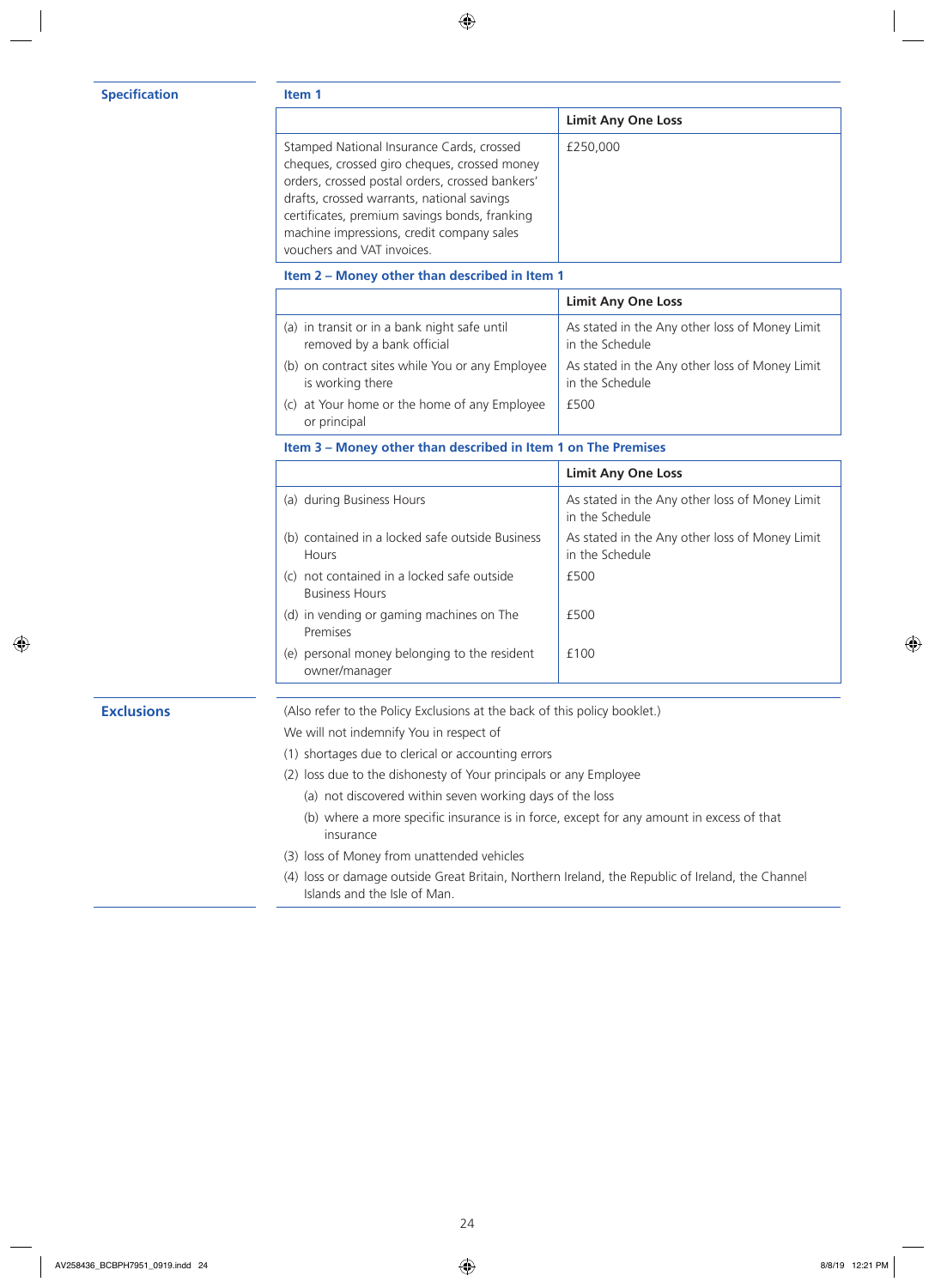### **Cover Assault**

We will pay compensation to You for Bodily Injury to an Insured Person caused by theft or attempted theft, which happens in the course of The Business and results in any of the following contingencies

- (1) death occurring within 24 months of Bodily Injury
- (2) total and permanent loss of sight in one or both eyes occurring within 24 months of Bodily Injury
- (3) loss of one or more limbs occurring within 24 months of Bodily Injury
- (4) any other total and permanent disablement which, after 24 months of the occurrence, prevents the Insured Person from pursuing any occupation
- (5) total disablement which, within 24 months of Bodily Injury, prevents the Insured Person from pursuing their normal occupation
- (6) partial disablement which, within 24 months of Bodily Injury, prevents the Insured Person from pursuing a substantial part of their normal occupation.

### **Clauses 1. Amounts Payable**

- (a) We will pay
	- (i) weekly compensation at 4 weekly intervals
	- (ii) compensation under contingencies (5) and (6) for a maximum of 2 years from the date that the disablement started
- (b) weekly compensation being paid for the same injury will end if We pay compensation under any of contingencies  $(1) - (4)$
- (c) insurance will end for the Insured Person if We pay compensation under any of contingencies  $(1) - (4)$
- (d) We will pay the following compensation

| Contingency Number | Compensation  |
|--------------------|---------------|
| (1)                | £10,000       |
| (2)                | £10,000       |
| (3)                | £10,000       |
| (4)                | £10,000       |
| (5)                | £100 per week |
| (6)                | £100 per week |
|                    |               |

### **2. Medical Evidence**

- (a) We may require
	- (i) an Insured Person to undergo medical examination
	- or
	- (ii) a post mortem to be carried out
	- at Our expense.
- (b) You, or Your legal representative will supply to Us, at Your expense, any
	- (i) certificate
	- (ii) information
	- (iii) evidence
	- in the format We require.

### **3. Medical Expenses**

When We pay compensation under contingencies (5) or (6), We will pay up to 15% of this amount in respect of medical expenses incurred.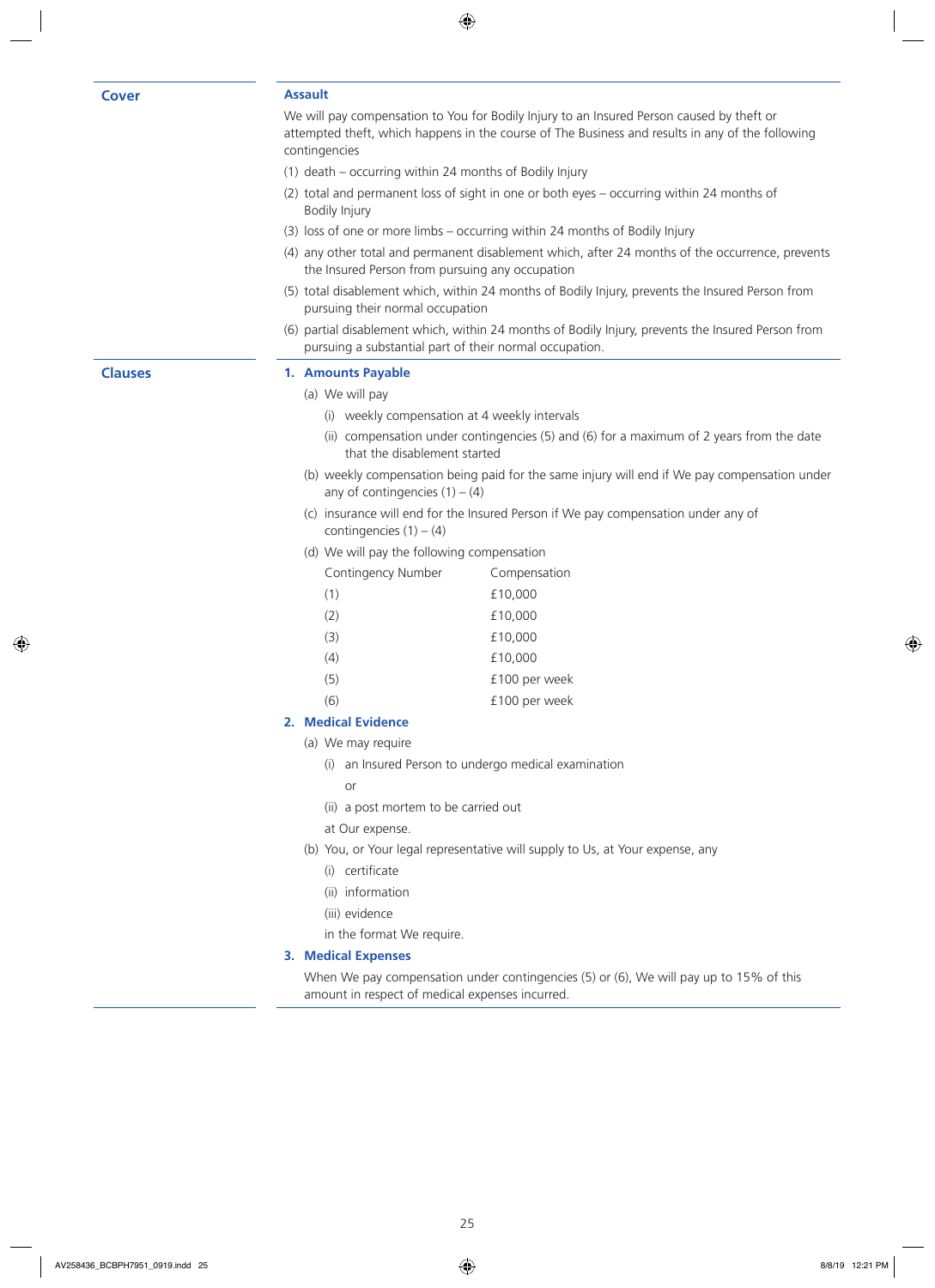### **Endorsements and Conditions Precedent**

This Section is subject to any Endorsements and Conditions Precedent stated in the Schedule as applying.

**Conditions Precedent** The following Conditions Precedent apply.

- **1. Records and Key Security**
	- It is a Condition Precedent to Our liability that
	- (a) You shall keep a complete record of Money in a secure place other than in a safe or strongroom containing Money
	- (b) outside Business Hours the safe or strongroom will be kept locked and the keys removed from The Premises unless The Premises are occupied by You or any authorised Employee in which case the keys will be kept in a secure place away from any safe or strongroom.

### **2. Money in Transit**

It is a Condition Precedent to Our liability for Money (other than stamped National Insurance Cards, crossed cheques, crossed giro cheques, crossed money orders, crossed postal orders, crossed bankers' drafts, crossed warrants, national savings certificates, premium savings bonds, franking machine impressions, credit company sales vouchers and VAT invoices) in transit that

- (a) it be accompanied by the following number of persons
	- over £2,000 up to £5,000 at least 2 persons

over £5,000 up to £8,000 at least 3 persons

over £8,000 at least 4 persons

(b) private transport is used for amounts greater than £2,000 where the distance exceeds half a mile.

Our liability will not exceed the limits stated in the Schedule.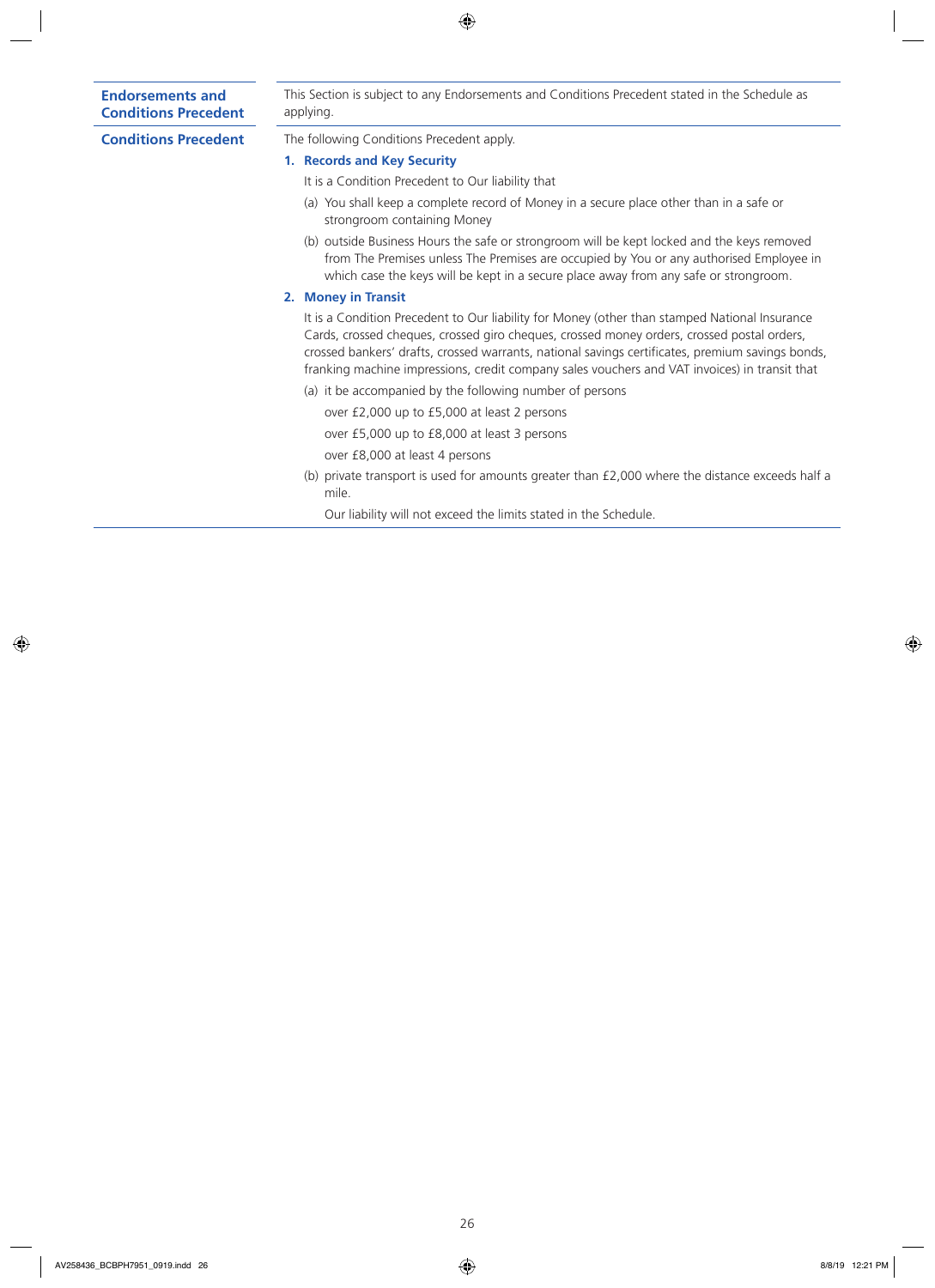### **Asset Protection – Frozen Foods**

| <b>Definitions</b>                                     | (Also refer to the Policy Definitions at the front of this policy booklet.)<br>The following definitions apply to this Section and shall keep the same meaning wherever they<br>appear in the Section.                         |
|--------------------------------------------------------|--------------------------------------------------------------------------------------------------------------------------------------------------------------------------------------------------------------------------------|
| <b>Damage</b>                                          | Loss, destruction or damage.                                                                                                                                                                                                   |
| <b>Cover</b>                                           | We will indemnify You in respect of Damage, by deterioration or contamination, to food belonging to<br>You or for which You are responsible, while contained in any refrigeration unit due to                                  |
|                                                        | (1) a change in temperature as a result of                                                                                                                                                                                     |
|                                                        | (a) the breaking, distortion or burning out of any part of the                                                                                                                                                                 |
|                                                        | (i) unit                                                                                                                                                                                                                       |
|                                                        | (ii) unit wiring                                                                                                                                                                                                               |
|                                                        | (iii) supply cable to the unit, including the plug and fuse                                                                                                                                                                    |
|                                                        | caused by mechanical or electrical defects in the unit while it is being used under normal<br>working conditions                                                                                                               |
|                                                        | (b) failure of temperature controls to operate correctly                                                                                                                                                                       |
|                                                        | (c) accidental failure of the public electricity supply but only if this is not deliberately caused by<br>the supply authority                                                                                                 |
|                                                        | (2) accidental leakage of refrigerant or refrigerant fumes from the unit.                                                                                                                                                      |
|                                                        | The Sum Insured under this Section is subject to Average. See Policy Condition 3.                                                                                                                                              |
| <b>Exclusions</b>                                      | We will not indemnify You in respect of                                                                                                                                                                                        |
|                                                        | (1) Damage caused by                                                                                                                                                                                                           |
|                                                        | (a) wear and tear, deterioration or gradually developing flaws or defects in the unit                                                                                                                                          |
|                                                        | (b) failure to correctly set any temperature controls                                                                                                                                                                          |
|                                                        | (2) 10% of each and every loss (minimum £25) following the application of Average where<br>Damage involves refrigerating units over 5 years old at the time of Damage                                                          |
|                                                        | (3) Any unit which is more than 10 years old.                                                                                                                                                                                  |
| <b>Endorsements and</b><br><b>Conditions Precedent</b> | This Section is subject to any Endorsements and Conditions Precedent stated in the Schedule as<br>applying.                                                                                                                    |
| <b>Condition Precedent</b>                             | The following Condition Precedent applies.                                                                                                                                                                                     |
|                                                        | 1. Maintenance                                                                                                                                                                                                                 |
|                                                        | It is a Condition Precedent to Our liability that on the expiry of any guarantee period, You will<br>arrange a maintenance contract on any refrigeration unit which does not have an airtight,<br>sealed motor and compressor. |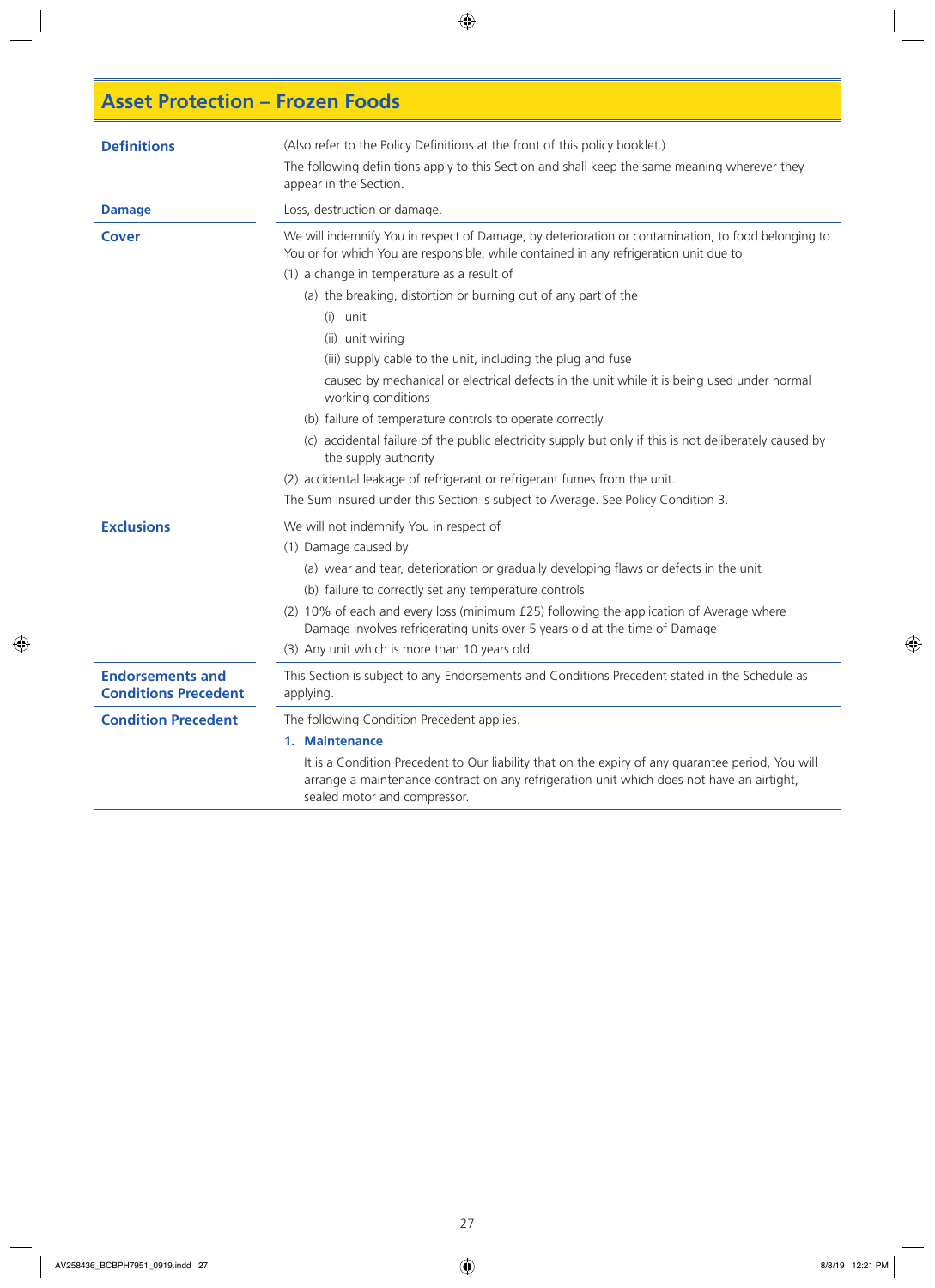# **Asset Protection – Employee Dishonesty**

| <b>Definitions</b>                          | (Also refer to the Policy Definitions at the front of this policy booklet.)                                                                                                                                                                                                                                                                                                                                                                                                                        |
|---------------------------------------------|----------------------------------------------------------------------------------------------------------------------------------------------------------------------------------------------------------------------------------------------------------------------------------------------------------------------------------------------------------------------------------------------------------------------------------------------------------------------------------------------------|
|                                             | The following definitions apply to this Section and shall keep the same meaning wherever they<br>appear in the Section.                                                                                                                                                                                                                                                                                                                                                                            |
| <b>The Controls</b>                         | (1) All cheques You issue with a value exceeding £5,000 will either be signed by two authorised<br>signatories or by one authorised signatory who has more than a 5% interest or share in the<br>Policyholder. All cheque signatories will verify the invoices and any other vouchers against<br>the cheque.                                                                                                                                                                                       |
|                                             | (2) All Money received will be paid into Your bank in full within 3 days of receipt.                                                                                                                                                                                                                                                                                                                                                                                                               |
|                                             | (3) Where credit is allowed statements of account will be issued direct to customers independently<br>of Employees who receive or collect Money. If it is not possible to achieve the required<br>independence all amounts more than one month overdue including amounts in suppressed and<br>suspense accounts will be investigated independently or by a person who controls more than a<br>5% interest or share in the Policyholder.                                                            |
|                                             | (4) At least monthly and independently of the Employees responsible, Your records of Money<br>received and expended will be reconciled with bank statements, stamped paying-in slips,<br>receipt counterfoils, vouchers, cash in hand and unpresented cheques to produce a balance.<br>If it is not possible to achieve the required independence the reconciliation will be checked<br>by an independent person or a person who controls more than a 5% interest or share in the<br>Policyholder. |
|                                             | (5) Petty cash will be subject to a full reconciliation and balance including a check of the receipts<br>and vouchers at least monthly and independently of the Employees responsible.                                                                                                                                                                                                                                                                                                             |
|                                             | (6) All stocks will be subject to independent physical checks against verified stock records. The<br>maximum period between any two checks will be fourteen days in respect of alcoholic<br>beverages and tobacco products and three months in respect of all other stocks.                                                                                                                                                                                                                        |
| <b>Discovery Period</b>                     | The period of 12 months commencing on the date the act or acts of fraud or dishonesty<br>are committed.                                                                                                                                                                                                                                                                                                                                                                                            |
| <b>Employee Dishonesty</b><br><b>Excess</b> | The amount (or amounts) shown in the Schedule which We will deduct from each and every claim.                                                                                                                                                                                                                                                                                                                                                                                                      |
| <b>Improper Gain</b>                        | The improper financial benefit to the Employee or any other person or organisation which does not<br>form part of You but was intended by that Employee to receive such benefit.                                                                                                                                                                                                                                                                                                                   |
|                                             | Improper Gain does not include the payment of or increase in salaries, commissions, fees, bonuses,<br>promotions, awards, profit sharing, pensions or other employee benefits.                                                                                                                                                                                                                                                                                                                     |
| <b>Limit of Indemnity</b>                   | Our maximum liability for One Claim will not exceed the limit stated in the Schedule (but see<br>Clause 1 – Our Liability.)                                                                                                                                                                                                                                                                                                                                                                        |
| <b>One Claim</b>                            | All acts of fraud or dishonesty committed by any one Employee or Employees acting in collusion<br>during the whole period that this Section remains in force. See clause 2 Non-accumulation<br>of Liability.                                                                                                                                                                                                                                                                                       |
| <b>References</b>                           | Written or fully documented verbal references obtained directly from (1) to (5) below for the period<br>of 2 years immediately preceding the commencement of employment of the Employee with You                                                                                                                                                                                                                                                                                                   |
|                                             | (1) previous employers in respect of any period(s) of employment confirming the dates and honesty<br>of the Employee                                                                                                                                                                                                                                                                                                                                                                               |
|                                             | (2) the accountant and one other customer in respect of any period(s) of self-employment<br>confirming the dates and honesty of the Employee                                                                                                                                                                                                                                                                                                                                                       |
|                                             | (3) the school, college etc. in respect of any period(s) of full-time education confirming the dates<br>and not indicating dishonesty by the Employee                                                                                                                                                                                                                                                                                                                                              |
|                                             | (4) the Job Centre in respect of any period(s) of unemployment of the Employee                                                                                                                                                                                                                                                                                                                                                                                                                     |
|                                             | (5) where the Employee has been discharged from H.M. Forces You should take a copy of the<br>original discharge papers as evidence of the dates of service.                                                                                                                                                                                                                                                                                                                                        |
|                                             | The maximum gap between two consecutive references without a further reference for the gap<br>should be 28 days. If You cannot obtain a reference for any period You must obtain evidence of<br>what the Employee was doing which must not indicate dishonesty (e.g. for overseas travel the<br>evidence might be a copy of the passport.)                                                                                                                                                         |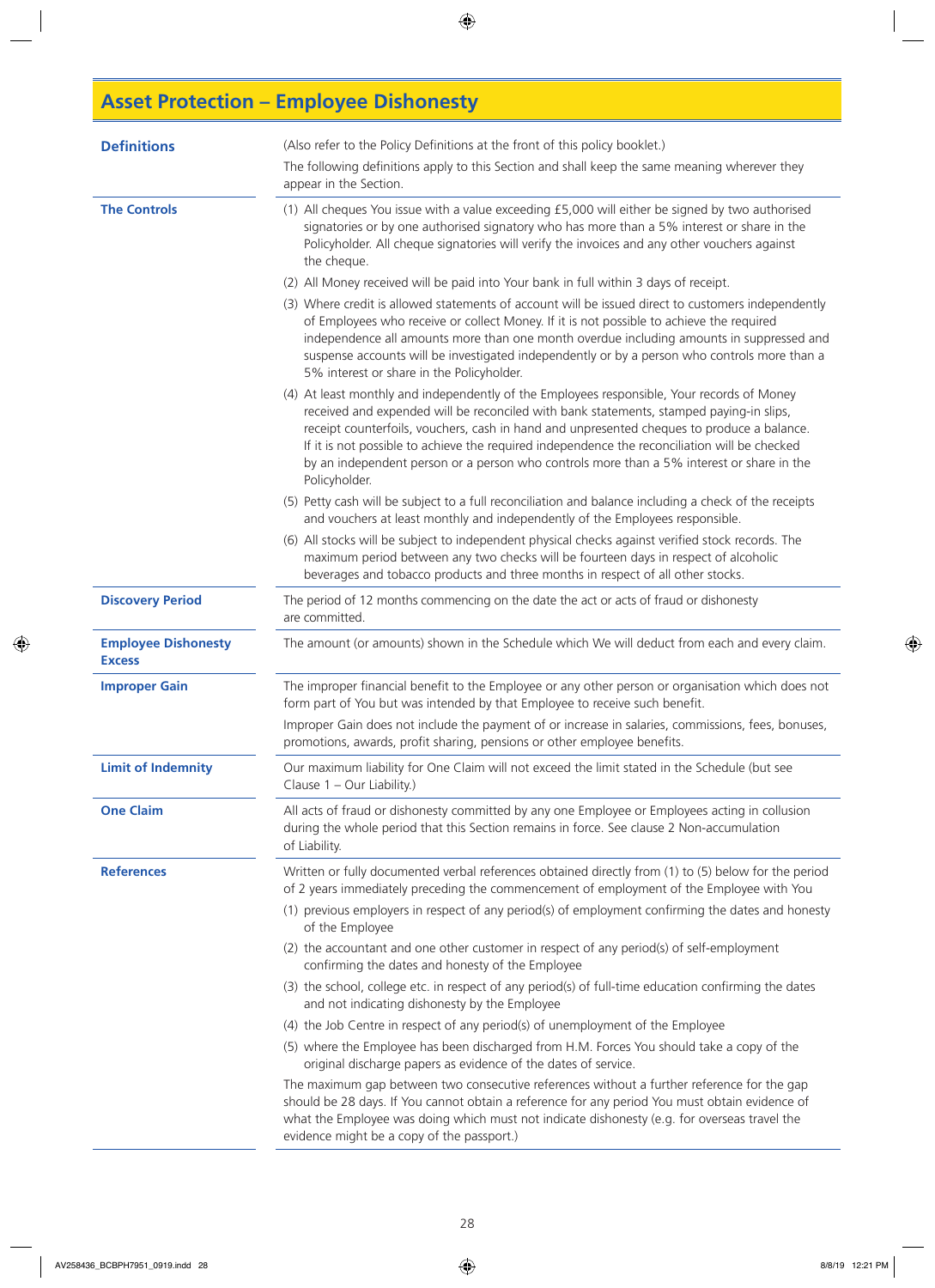| <b>Cover</b>                                           | We will indemnify You against direct loss of Money or other property owned by You which occurs<br>while this Section remains in force arising solely and directly as a result of any acts of fraud or<br>dishonesty by any of Your Employees                                                                                                                                            |
|--------------------------------------------------------|-----------------------------------------------------------------------------------------------------------------------------------------------------------------------------------------------------------------------------------------------------------------------------------------------------------------------------------------------------------------------------------------|
|                                                        | (1) committed while this Section remains in force with the clear intention of making and which<br>result in Improper Gain                                                                                                                                                                                                                                                               |
|                                                        | and                                                                                                                                                                                                                                                                                                                                                                                     |
|                                                        | (2) discovered and notified to us during the Discovery Period.                                                                                                                                                                                                                                                                                                                          |
| <b>Auditors' Fees</b>                                  | We will also indemnify You up to a maximum of £2,500 against the cost of any professional audit<br>necessarily incurred with Our written agreement solely to formulate the amount of loss. This cost is<br>payable in addition to the Limit of Indemnity.                                                                                                                               |
| <b>Exclusions</b>                                      | We will not indemnify You in respect of                                                                                                                                                                                                                                                                                                                                                 |
|                                                        | (1) loss caused by or involving any Employee                                                                                                                                                                                                                                                                                                                                            |
|                                                        | (a) who You do not have the right to supervise and direct                                                                                                                                                                                                                                                                                                                               |
|                                                        | (b) who at the time of committing any act of fraud or dishonesty controls more than a 5%<br>interest or share in the Policyholder                                                                                                                                                                                                                                                       |
|                                                        | (c) subsequent to discovery by You of actual or suspected dishonesty by the Employee                                                                                                                                                                                                                                                                                                    |
|                                                        | (d) whose normal place of employment is outside Great Britain, Northern Ireland, the Channel<br>Islands and the Isle of Man                                                                                                                                                                                                                                                             |
|                                                        | (e) whom You are unable to identify by name.                                                                                                                                                                                                                                                                                                                                            |
|                                                        | (2) the Employee Dishonesty Excess                                                                                                                                                                                                                                                                                                                                                      |
|                                                        | (3) any loss the proof of which is dependent upon an inventory calculation or a profit and loss<br>calculation alone                                                                                                                                                                                                                                                                    |
|                                                        | (4) loss of a consequential nature including but not limited to loss of potential income interest and<br>dividends                                                                                                                                                                                                                                                                      |
|                                                        | (5) penalties and fines                                                                                                                                                                                                                                                                                                                                                                 |
|                                                        | (6) loss covered by the Money and Assault Section of this Policy except for any amount in excess of<br>that Section.                                                                                                                                                                                                                                                                    |
| <b>Clauses</b>                                         | 1. Our Liability                                                                                                                                                                                                                                                                                                                                                                        |
|                                                        | Our liability shall not exceed the Limit of Indemnity plus the amount We have agreed to for<br>auditors fees up to the maximum amount.                                                                                                                                                                                                                                                  |
|                                                        | If You are unable to produce References for every Employee involved or implicated in a claim the<br>maximum We will pay in respect of any One Claim will be £2,500 and We will not indemnify<br>You against auditors' fees.                                                                                                                                                             |
|                                                        | If You have not operated and complied with The Controls the maximum We will pay in respect<br>of any One Claim will be £2,500 and We will not indemnify You against auditors' fees.                                                                                                                                                                                                     |
|                                                        | 2. Non-Accumulation of Liability                                                                                                                                                                                                                                                                                                                                                        |
|                                                        | If a claim results from acts of fraud or dishonesty committed in more than one Period of<br>Insurance Our liability does not accumulate. All such acts will form part of One Claim and the<br>most We will pay for all acts no matter in what Period of Insurance they were committed by any<br>one Employee or Employees acting in collusion will be as stated above in Our Liability. |
|                                                        | 3. References                                                                                                                                                                                                                                                                                                                                                                           |
|                                                        | You should retain References for all Employees as You will need to produce them for each<br>Employee involved or implicated in a claim who was engaged on or after the commencement<br>date of this Section.                                                                                                                                                                            |
|                                                        | 4. Employees' Property                                                                                                                                                                                                                                                                                                                                                                  |
|                                                        | Any Money salary, bond, deposit and other property in Your possession belonging to or owing<br>to or in respect of an Employee who is the subject of a claim must be deducted from the<br>amount of Your claim.                                                                                                                                                                         |
|                                                        | <b>5. Recoveries</b>                                                                                                                                                                                                                                                                                                                                                                    |
|                                                        | If any amounts are recovered they will be distributed first to cover the costs of recovery then to<br>You for the amount of Your loss in excess of the Limit of Indemnity then to Us for the amount<br>paid under the claim and then to You for the Employee Dishonesty Excess.                                                                                                         |
| <b>Endorsements and</b><br><b>Conditions Precedent</b> | The Section is subject to any Endorsements and Conditions Precedent stated in the Schedule<br>as applying.                                                                                                                                                                                                                                                                              |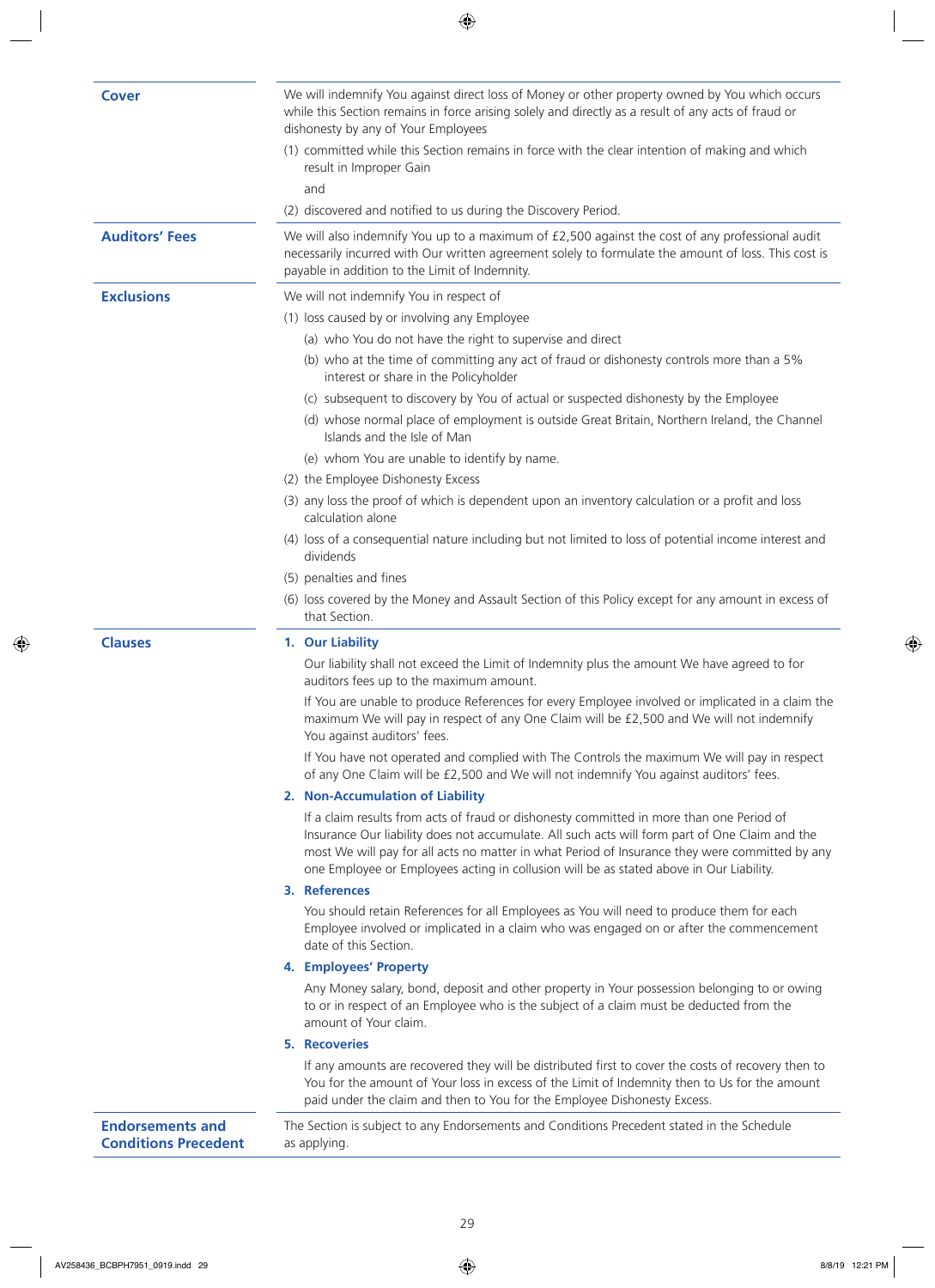### **Revenue Protection – Business Interruption**

**Definitions** (Also refer to the Policy Definitions at the front of this policy booklet.)

The following definitions apply to this Section and shall keep the same meaning wherever they appear in the Section.

### **Notes**

- (1) All terms in this Section exclude Value Added Tax to the extent that You are accountable to the Tax Authorities for Value Added Tax.
- (2) Any adjustment made for current cost accounting will be ignored.

#### **Item on Income**

### **Damage**

As described in the Property Damage Section.

### **Income**

The money paid or payable to You for accommodation provided, goods sold and for services rendered less the purchase cost of food, drink and tobacco provided on or sold from The Premises.

### **Indemnity Period**

The period during which The Business results are affected due to the Damage, starting from the date of the Damage and lasting no longer than the Maximum Indemnity Period.

### **Maximum Indemnity Period**

The number of months stated in the Schedule.

### **Item on Book Debts**

### **Customers' Accounts**

Your accounts for all customers who trade with You on a credit or hire purchase basis.

### **Damage**

Accidental loss, destruction or damage.

### **Book Debts**

The total last recorded by You under the provisions of Condition Precedent 2. Debit Recording adjusted for

- (1) bad debts
- (2) amounts debited (or invoiced but not debited) and credited (including credit notes and cash not passed through the books at the time of the Damage) to Customers' Accounts in the period between the date to which the last statement relates and the date of the Damage, and

(3) any abnormal condition of trade which had or could have had a material effect on The Business.

The figures adjusted will represent as near as possible, the figures which would have been obtained at the date of the Damage had the Damage not occurred.

#### **Cover 1. Income**

We will indemnify You in respect of loss of Income resulting from Damage to Property Insured used by You at The Premises for the purpose of The Business to the extent of Cover under the Property Damage Section and where liability is admitted under a policy of insurance covering Your interest in such Property Insured.

The amount payable will be

- (a) the amount by which the Income falls short of the Income which would have been received during the Indemnity Period due to the Damage
- (b) any additional expense You incur to prevent or limit the reduction in Income during the Indemnity Period due to the Damage.

We will not pay more than We would pay under (a) above.

(c) auditors' or accountants' charges reasonably incurred for producing and certifying details of a claim under this Section

less any savings during the Indemnity Period in respect of business charges or expenses payable out of Income which reduce or stop due to the Damage.

The total amount payable during any Period of Insurance is the Limit stated in the Schedule.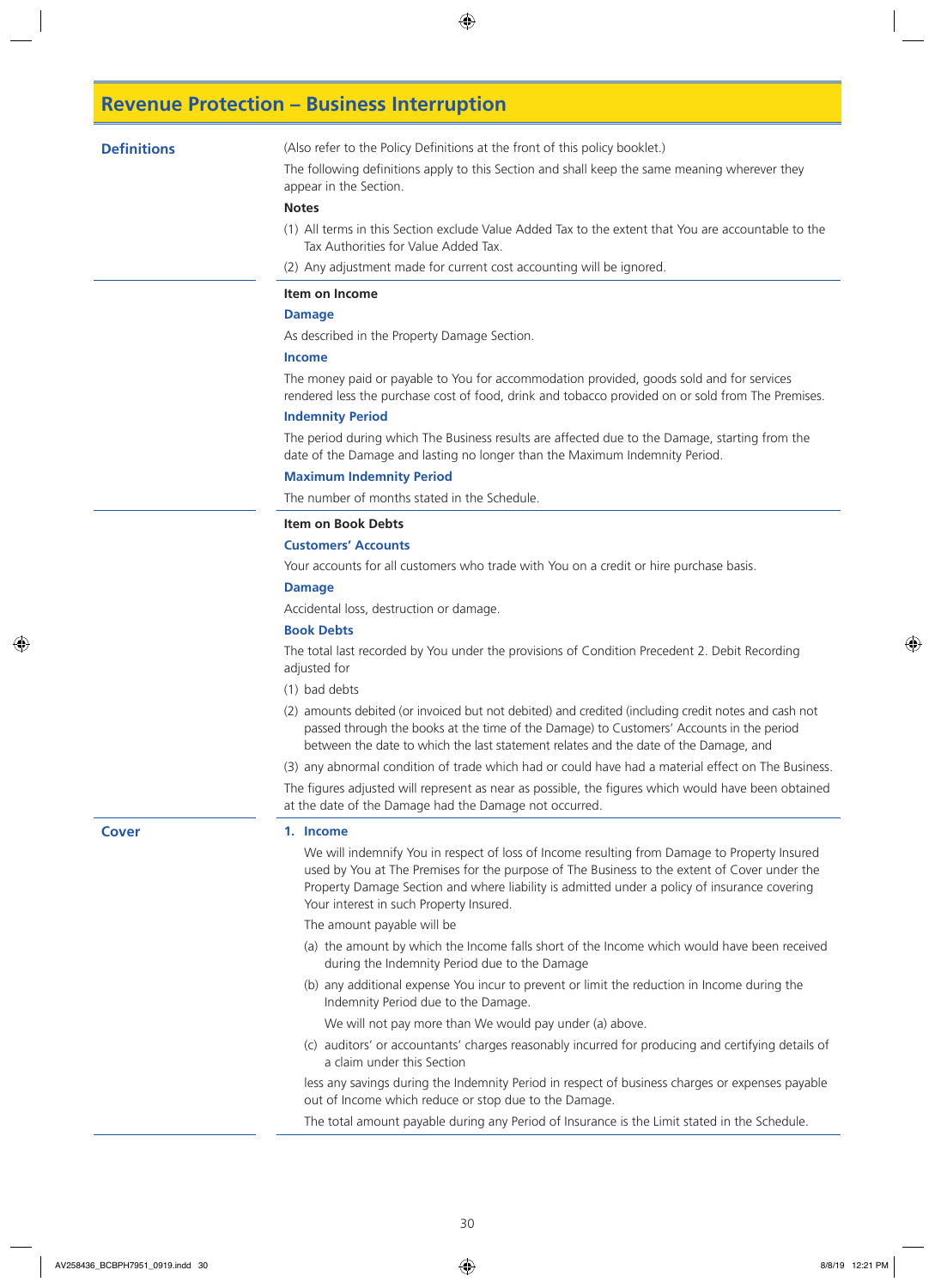### **2. Book Debts**

We will indemnify You in respect of loss sustained by You for Book Debts directly due to Damage at The Premises to Your books of account, other business books or records.

The amount payable in respect of any one occurrence of Damage will not exceed

- (a) the difference between
	- (i) the Book Debts
		- and
	- (ii) the total of the amounts received or traced
- (b) the additional expenditure incurred with Our consent in tracing and establishing customers' debit balances after the Damage
- (c) if We require any information to verify a claim Your professional accountants at the time of the claim may produce and report details contained in business books or records. Their report will be accepted as prima facie evidence of the details.
	- We will pay Your professional accountant's charges for
	- (i) producing information We require for investigating any claim and
	- (ii) confirming the information in accordance with Your business books.

The maximum We will pay for any claim, including professional accountant's fees, is the limit stated in the Schedule.

We will not indemnify You in respect of

- loss due to records being mislaid or misfiled
- n loss arising from deliberate falsification of records
- failure to collect debts which have been traced and established.

**Clauses** We will also indemnify You in respect of loss of Income as insured under this Section resulting from

### **1. Boilers**

Damage to boilers or other equipment in which internal pressure is due to steam only on The Premises.

### **2. Disease, Infestation and Defective Sanitation**

### The occurrence of

- (a) an illness sustained by any person caused by food or drink poisoning attributable to food or drink supplied from The Premises
- (b) Acute Encephalitis, Acute Poliomyelitis, Anthrax, Chickenpox, Cholera, Diphtheria, Dysentery, Legionellosis, Leptospirosis, Malaria, Measles, Meningococcal Infection, Mumps, Opthalmia Neonatorum, Paratyphoid Fever, Viral Hepatitis, Whooping Cough or Yellow Fever sustained by any person
	- (i) at The Premises
	- (ii) within a radius of 10 miles of The Premises which directly results in the cancellation of bookings for accommodation and other services provided at The Premises
- (c) Vermin or pests at The Premises
- (d) An accident which causes defects in the drains or other sanitary arrangements at The Premises

where use of The Premises is restricted on the order or advice of the competent authority.

(e) murder or suicide at The Premises.

The maximum We will pay under this clause is £25,000 in respect of the total of all losses occurring during the Period of Insurance.

We will not indemnify You in respect of

- (a) costs incurred in cleaning, repair, replacement, recall or checking of property,
- (b) loss arising from premises other than those directly subject to the occurrence.

### **3. Prevention of Access**

Damage to property in the vicinity of The Premises by any cause included under the Property Damage Section which hinders or prevents access to The Premises.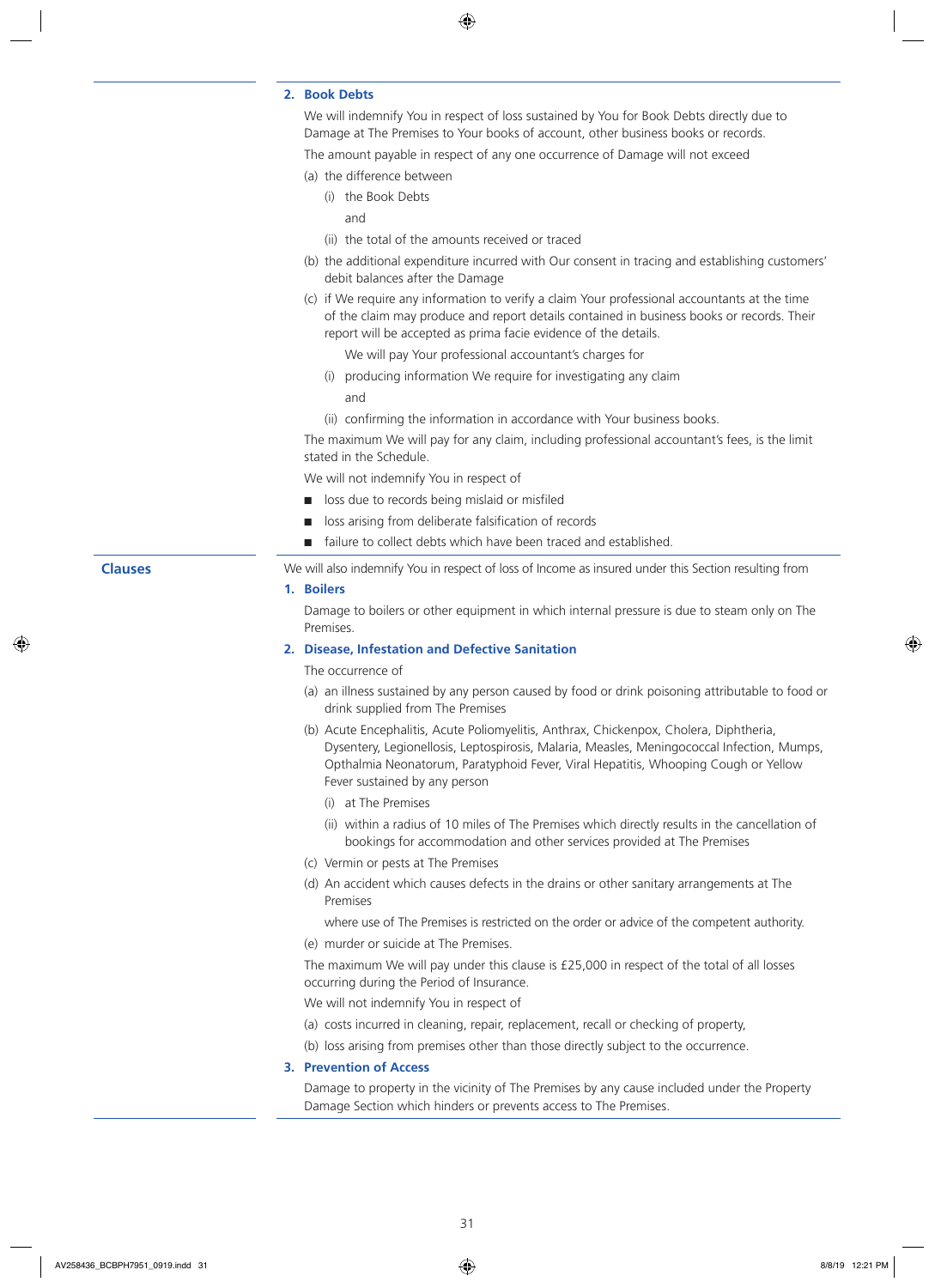### **4. Failure of Utilities**

Accidental failure of public supplies of electricity or gas or water at the terminal ends of the public supply undertaking's feed to The Premises.

We will not indemnify You in respect of

- (a) accidental failure which lasts less than 30 minutes
- (b) accidental failure lasting more than 7 consecutive days
	- (i) for Your supply of electricity unless the failure results from Damage to any generating sub station of Your supplier of electricity in Great Britain, Northern Ireland, the Isle of Man or the Channel Islands
	- (ii) for Your supply of gas unless the failure is as result of Damage to any land based premises of Your supplier(s) of gas and any natural gas producer directly linked to Your supplier(s) of gas in Great Britain, Northern Ireland, the Isle of Man or the Channel Islands
	- (iii) for Your supply of water unless the failure results from Damage to any water works or pumping station of Your supplier(s) of water in Great Britain, Northern Ireland, the Isle of Man or the Channel Islands
- (c) the deliberate act of any supply authority
- (d) the exercise of any supply authority power to withdraw or restrict supply
- (e) industrial action
- (f) drought.
- The maximum We will pay will be
	- (i) £50,000 maximum payable any one loss for failure resulting from accidental means other than Damage
	- (ii) £100,000 maximum payable any one Period of Insurance for failure resulting from accidental means other than Damage.

### **5. Suppliers**

Damage to any of Your suppliers' premises within Great Britain, Northern Ireland, the Republic of Ireland, the Channel Islands or the Isle of Man by any cause included under the Property Damage Section.

We will not indemnify You in respect of Damage at any premises of suppliers of electricity, gas, water or telecommunications services.

The maximum We will pay under this clause will not exceed £25,000 in respect of any one occurrence.

### **6. Telecommunications**

Accidental failure of the supply of telecommunication services at the incoming line terminals or receivers at The Premises.

We will not indemnify You in respect of accidental failure

- (a) caused by the deliberate act of any supply authority
- (b) caused by the exercise of any supply authority's power to withdraw or restrict supply or services
- (c) caused by industrial action
- (d) drought or other weather conditions unless equipment has been damaged
- (e) lasting less than 24 consecutive hours
- (f) lasting more than 7 consecutive days unless the failure results from Damage at any land based premises of Your supplier(s) of telecommunications and internet services in the Great Britain, Northern Ireland, the Isle of Man or the Channel Islands.

The maximum We will pay will be

- (i) £100 for each day in respect of any one failure
- (ii) £2,500 in respect of all failures in any one Period of Insurance.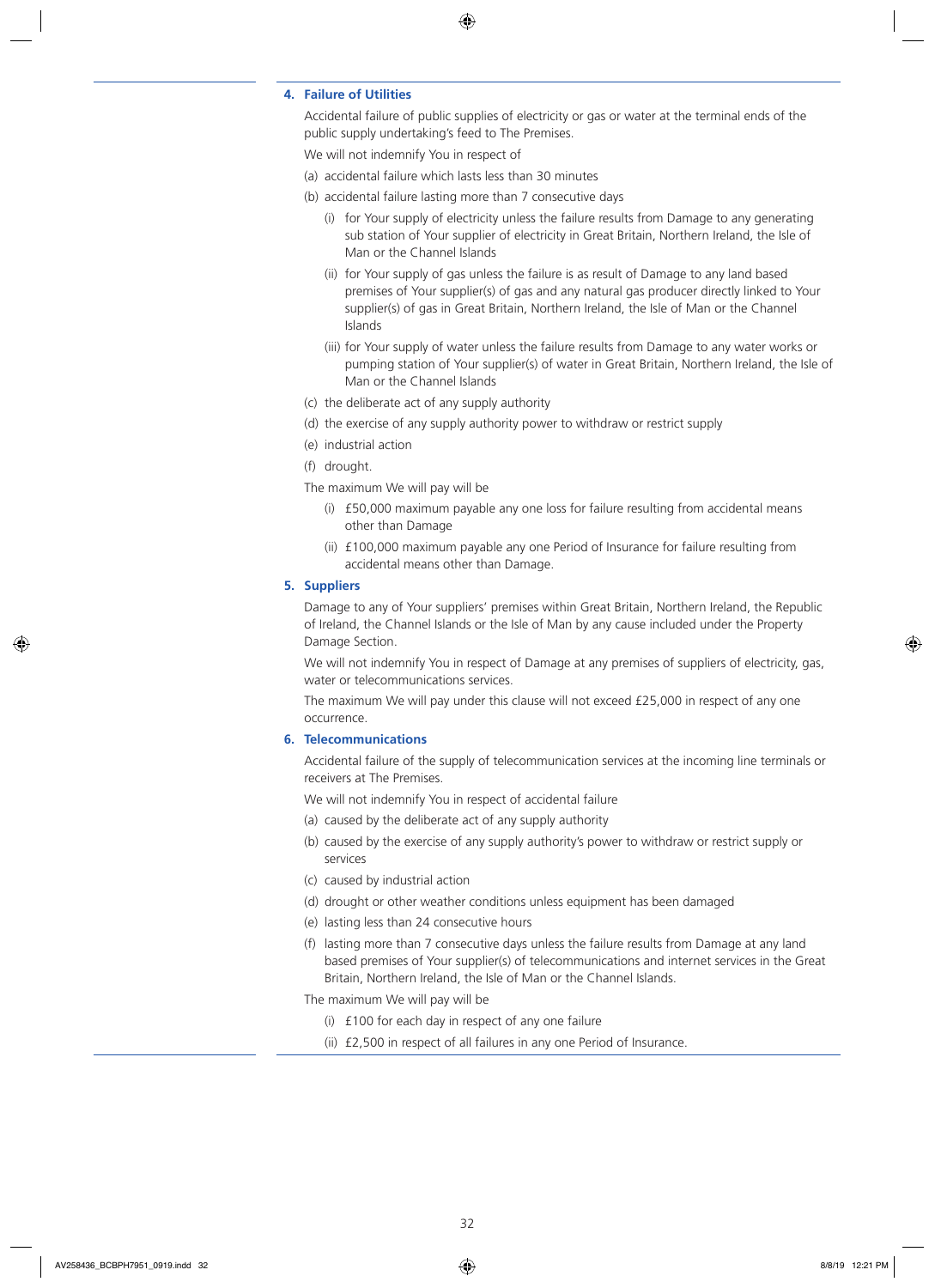### **7. Transit**

Damage to Your property while in transit by

- (a) road
- (b) rail
- (c) inland waterway

all in Great Britain or Northern Ireland.

The undernoted property is not included

- (i) road or rail vehicles
- (ii) waterborne craft.

The maximum We will pay under this clause will not exceed £5,000 in respect of any one occurrence.

### **8. Loss of Attraction**

Damage to property in the vicinity of The Premises by any cause insured under the Property Damage Section, which causes a loss of custom to The Business directly due to a reduction in customers visiting the area.

### **9. National Lottery**

We will indemnify You in respect of any additional expense You incur to prevent or limit the reduction in Income during the Indemnity Period due to an Employee or group of Employees resigning from his/her or their post(s) within Your business as a direct consequence of their securing a jackpot win in the National Lottery prize draw including but not limited to:

- (i) recruitment and additional overtime costs,
- (ii) the cost of employing temporary staff for amounts in excess of permanent full time rates of payment.
- We will not indemnify You unless
- (a) the individual or all individuals resign within 14 days of the successful prize draw date and
- (b) the amount won by any one Employee is not less than £100,000.
- For the purposes of this Clause
- (a) Indemnity Period shall mean the period during which The Business results are affected due to an Employee or group of Employees resigning from his/her or their post(s) within Your business as a direct consequence of their securing a jackpot win in the National Lottery prize draw, starting from the date of the first departure.
- (b) Maximum Indemnity period shall mean one month.

The maximum We will pay under this Clause is £50,000 in any one Period of Insurance.

- For the purposes of this extension only, Lottery means:
- (1) UK National Lottery Prize Draws including Scratchcards
- (2) UK National Football Pools (Littlewoods and Vernons)
- (3) Euro Millions Lottery
- (4) Irish National Lottery

(5) UK Premium Bond Prize Draws.

| <b>Endorsements and</b><br><b>Conditions Precedent</b> | The Section is subject to any Endorsements and Conditions Precedent stated in the Schedule as<br>applying. |
|--------------------------------------------------------|------------------------------------------------------------------------------------------------------------|
| Endorsement                                            | The following Endorsement applies                                                                          |
|                                                        | 1. Alteration                                                                                              |
|                                                        | We will not indemnify You in respect of this Section if                                                    |
|                                                        | (a) The Business is                                                                                        |
|                                                        | wound up or carried on by a liquidator or receiver<br>(i)                                                  |
|                                                        | (ii) permanently discontinued                                                                              |
|                                                        | (b) Your interest ceases otherwise than by Your death.                                                     |
|                                                        | However, We will indemnify You if We issue written agreement stating otherwise.                            |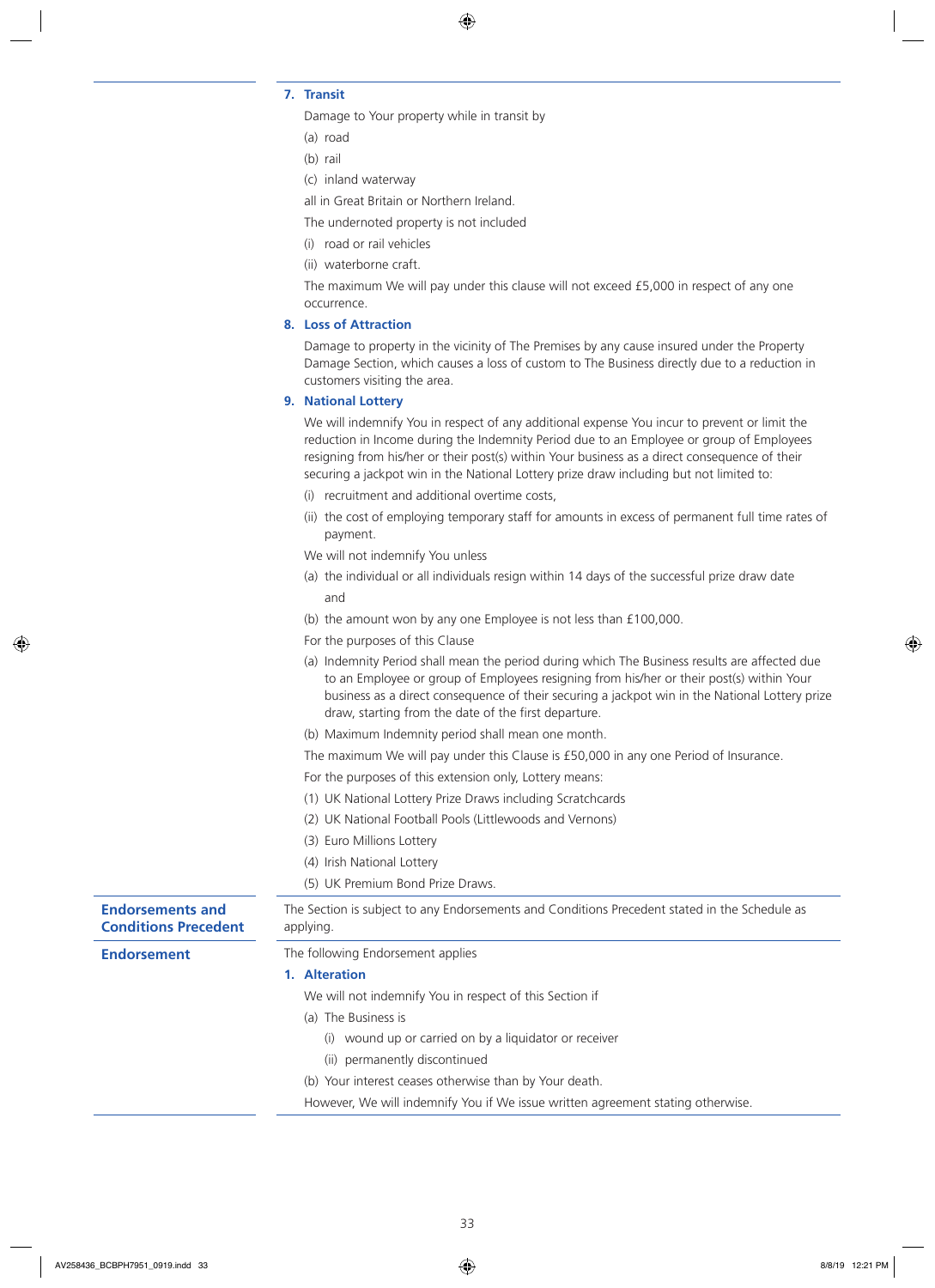### **Conditions Precedent** The following Conditions Precedent apply

### **1. Claims Procedures**

It is a Condition Precedent to Our liability that

You will

- (a) take any action reasonably practicable to minimise any interruption of or interference with The Business or to avoid or diminish the loss
- (b) at Your expense, provide Us with
	- (i) a written claim

and

(ii) details of other insurances covering the Damage or loss resulting from it

within 30 days after the expiry of the Indemnity Period or such further time that We may allow

- (iii) books, records and documents We require to assess Your claim
- (c) repay Us, any payment on account We have already made, if You fail to comply with this condition.

### **2. Debit Recording**

It is a Condition Precedent to Our liability that at the end of each quarter You must record the total amount outstanding in Your Customers' Accounts. You must keep this information in a different building to that containing Your accounting and other business records.

This information may be maintained by Your accountant.

### **3. Fire Resisting Safes**

It is a Condition Precedent to Our liability that Your books or records which contain details of Your accounts will be kept in

(a) fire resisting safes

or

(b) fire resisting cabinets

when not in use.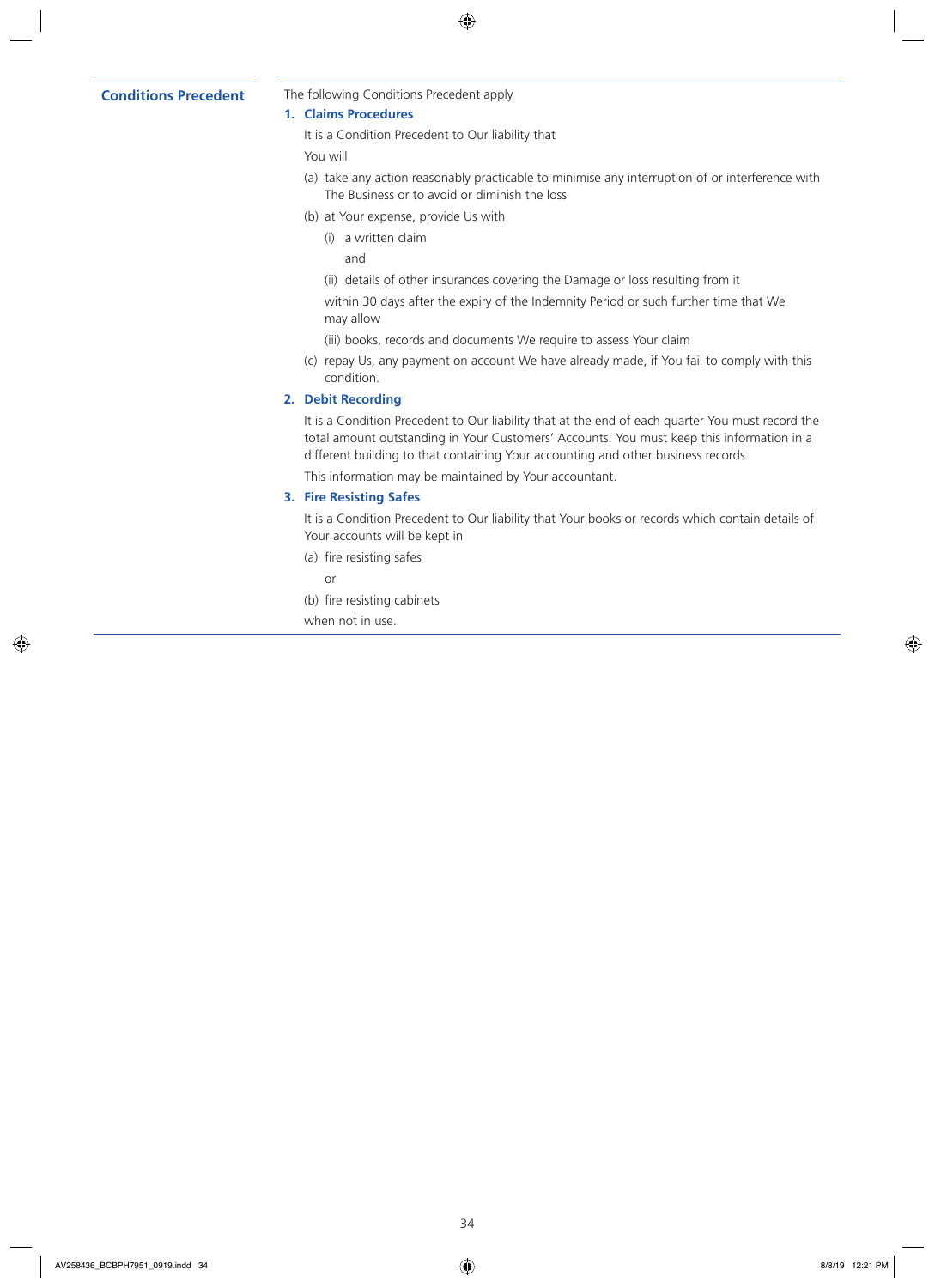## **Revenue Protection – Loss of Licence**

| <b>Definitions</b>                                     | (Also refer to the Policy Definitions at the front of this policy booklet.)<br>The following definitions apply to this Section and shall keep the same meaning wherever they<br>appear in the Section.                                                                                                                                                                                                                                                                                                                                                                                                                                                                                                                                                                                                                                                                                                                                                                                              |  |  |
|--------------------------------------------------------|-----------------------------------------------------------------------------------------------------------------------------------------------------------------------------------------------------------------------------------------------------------------------------------------------------------------------------------------------------------------------------------------------------------------------------------------------------------------------------------------------------------------------------------------------------------------------------------------------------------------------------------------------------------------------------------------------------------------------------------------------------------------------------------------------------------------------------------------------------------------------------------------------------------------------------------------------------------------------------------------------------|--|--|
| <b>Loss of Licence</b>                                 | (1) forfeiture due to licencing regulations<br>(2) refusal to renew by the licensing authority<br>due to causes beyond Your control                                                                                                                                                                                                                                                                                                                                                                                                                                                                                                                                                                                                                                                                                                                                                                                                                                                                 |  |  |
| <b>Licence</b>                                         | Licence for the sale of excisable liquor.                                                                                                                                                                                                                                                                                                                                                                                                                                                                                                                                                                                                                                                                                                                                                                                                                                                                                                                                                           |  |  |
| <b>Cover</b>                                           | We will pay You for reduction in the value of Your interest in<br>(1) The Premises<br>or<br>(2) The Business<br>following Loss of Licence.<br>The most We will pay is the Limit of Liability stated in the Schedule. In addition We will also pay<br>for costs and expenses, incurred with Our written consent where You appeal against the Loss of<br>Licence.                                                                                                                                                                                                                                                                                                                                                                                                                                                                                                                                                                                                                                     |  |  |
| <b>Exclusions</b>                                      | (Also refer to the Policy Exclusions at the back of this policy booklet.)<br>We will not pay<br>(1) where You can obtain statutory compensation for Loss of Licence<br>(2) where Loss of Licence arises out of<br>(a) any town or country planning, improvement or redevelopment<br>(b) compulsory purchase or surrender<br>(c) reduction or redistribution of licences<br>(d) a change in the law.                                                                                                                                                                                                                                                                                                                                                                                                                                                                                                                                                                                                 |  |  |
| <b>Endorsements and</b><br><b>Conditions Precedent</b> | The Section is subject to any Endorsements and Conditions Precedent stated in the Schedule as<br>applying.                                                                                                                                                                                                                                                                                                                                                                                                                                                                                                                                                                                                                                                                                                                                                                                                                                                                                          |  |  |
| <b>Conditions Precedent</b>                            | The following Conditions Precedent apply<br>(1) Change in Risk<br>It is a Condition Precedent to Our liability that You shall notify Us in writing immediately You<br>become aware of<br>(a) a change in tenancy or management of The Premises<br>(b) a transfer or proposed transfer of the Licence<br>(c) a complaint against The Premises or the control of The Premises<br>(d) any action against the<br>(i) Licence holder<br>(ii) manager<br>(iii) tenant or other occupier of The Premises<br>for any breach of the licensing law, or any other matter where the integrity of the person<br>concerned is brought into question<br>(e) objection to renewal of the Licence, or other reasons which could endanger the Licence or<br>its renewal.<br>(2) Notification<br>It is a Condition Precedent to Our liability that in the event of Loss of Licence You must inform<br>Us in writing within 24 Hours. You are also required to provide any assistance or information<br>We may request. |  |  |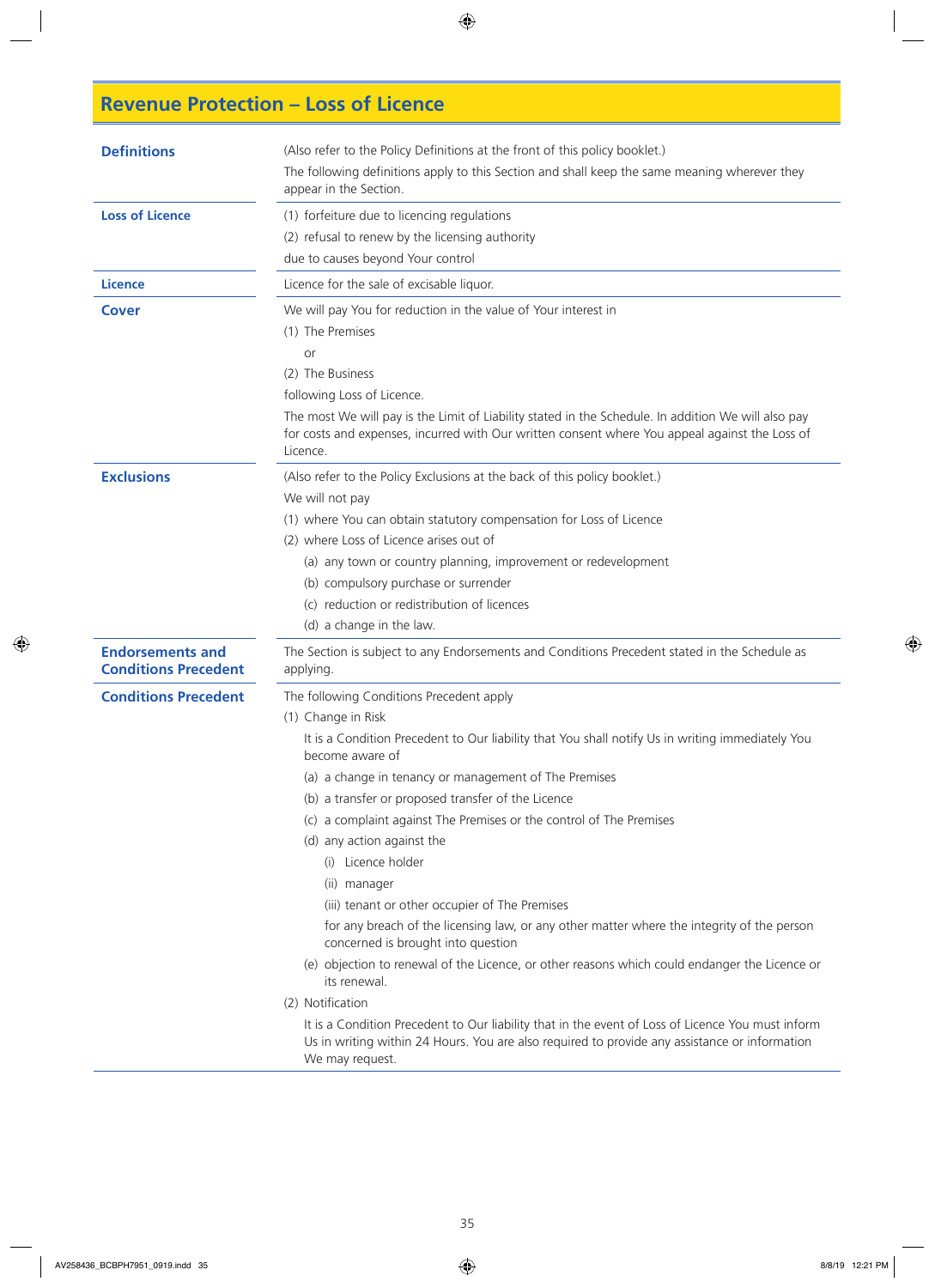## **Asset and Revenue Protection – Terrorism**

| <b>Definitions</b>              | (Also refer to the Policy Definitions at the front of this policy booklet.)<br>The following definitions apply to this Section and shall keep the same meaning wherever they<br>appear in the Section, unless an alternative definition is stated to apply.                                                                                                                                                                                                                                                                                                                                                                                                                                                                                                                                                                                                                                                                                                                                                                                                                                                                                                                                                                                                                                                                                                                                                                                                                                                                                                                                                                                                                                                                                                                 |  |  |
|---------------------------------|-----------------------------------------------------------------------------------------------------------------------------------------------------------------------------------------------------------------------------------------------------------------------------------------------------------------------------------------------------------------------------------------------------------------------------------------------------------------------------------------------------------------------------------------------------------------------------------------------------------------------------------------------------------------------------------------------------------------------------------------------------------------------------------------------------------------------------------------------------------------------------------------------------------------------------------------------------------------------------------------------------------------------------------------------------------------------------------------------------------------------------------------------------------------------------------------------------------------------------------------------------------------------------------------------------------------------------------------------------------------------------------------------------------------------------------------------------------------------------------------------------------------------------------------------------------------------------------------------------------------------------------------------------------------------------------------------------------------------------------------------------------------------------|--|--|
| <b>Act of Terrorism</b>         | Acts of persons acting on behalf of, or in connection with, any organisation which carries<br>out activities directed towards the overthrowing or influencing, by force or violence, of<br>HM Government in the United Kingdom or any other government de jure or de facto.                                                                                                                                                                                                                                                                                                                                                                                                                                                                                                                                                                                                                                                                                                                                                                                                                                                                                                                                                                                                                                                                                                                                                                                                                                                                                                                                                                                                                                                                                                 |  |  |
| <b>Computer System</b>          | A computer or other equipment or component or system or item which processes stores transmits<br>or receives Data.                                                                                                                                                                                                                                                                                                                                                                                                                                                                                                                                                                                                                                                                                                                                                                                                                                                                                                                                                                                                                                                                                                                                                                                                                                                                                                                                                                                                                                                                                                                                                                                                                                                          |  |  |
| <b>Covered Loss</b>             | All losses arising under any of the Heads of Cover as a result of damage to or the destruction of<br>Property occurring during the Period of Insurance in the Territory, the proximate cause of which is<br>an Act of Terrorism.                                                                                                                                                                                                                                                                                                                                                                                                                                                                                                                                                                                                                                                                                                                                                                                                                                                                                                                                                                                                                                                                                                                                                                                                                                                                                                                                                                                                                                                                                                                                            |  |  |
| <b>Data</b>                     | Data of any sort whatever, including without limitation tangible or intangible data, and any programs<br>or software, bandwidth, cryptographic keys, databases, documents, domain names or network<br>addresses or anything similar, files, interfaces, metadata, platforms, processing capability, storage<br>media, transaction gateways, user credentials, websites, or any information whatever.                                                                                                                                                                                                                                                                                                                                                                                                                                                                                                                                                                                                                                                                                                                                                                                                                                                                                                                                                                                                                                                                                                                                                                                                                                                                                                                                                                        |  |  |
| <b>Denial of Service Attack</b> | Any actions or instructions constructed or generated with the ability to damage, interfere with<br>or otherwise affect the availability or performance of networks, network services, network<br>connectivity or Computer Systems. Denial of Service Attacks include, but are not limited to,<br>the generation of excess traffic into network addresses, the exploitation of system or network<br>weaknesses, the generation of excess or non-genuine traffic between and amongst networks and<br>the procurement of such actions or instructions by other Computer Systems.                                                                                                                                                                                                                                                                                                                                                                                                                                                                                                                                                                                                                                                                                                                                                                                                                                                                                                                                                                                                                                                                                                                                                                                               |  |  |
| <b>Excess</b>                   | The amount(s) specified in this Section and The Schedule which We will deduct from each and<br>every claim at each separate location. The amount(s) to be deducted after the application of any<br>Average condition.                                                                                                                                                                                                                                                                                                                                                                                                                                                                                                                                                                                                                                                                                                                                                                                                                                                                                                                                                                                                                                                                                                                                                                                                                                                                                                                                                                                                                                                                                                                                                       |  |  |
| <b>Hacking</b>                  | Unauthorised access to any Computer System, whether Your property or not.                                                                                                                                                                                                                                                                                                                                                                                                                                                                                                                                                                                                                                                                                                                                                                                                                                                                                                                                                                                                                                                                                                                                                                                                                                                                                                                                                                                                                                                                                                                                                                                                                                                                                                   |  |  |
| <b>Heads of Cover</b>           | Any of the following types of direct insurance cover<br>(1) Buildings and completed structures<br>(2) Other property<br>(3) Business Interruption<br>(4) Book Debts<br>insured under this policy.                                                                                                                                                                                                                                                                                                                                                                                                                                                                                                                                                                                                                                                                                                                                                                                                                                                                                                                                                                                                                                                                                                                                                                                                                                                                                                                                                                                                                                                                                                                                                                           |  |  |
| <b>Individual</b>               | Any person other than<br>(1) a company, association, public body or partnership unless the partnership is not set up for the<br>purpose of a business<br>(2) a sole trader, trustee or body of trustees provided that the property insured is not solely<br>occupied as a private residence of the sole trader or of either a trustee or beneficiary of the<br>trust. If however, the property is a private dwelling house or a self-contained unit insured as<br>part of a block of units (i.e. a block of flats), and is occupied as a private residence by any of the<br>trustee(s) or any beneficiary of the trust, or sole trader(s), it will be considered that the property<br>is insured in the name of the individual<br>(3) a person insuring property which is the subject of a trust or of an executorship of a will unless<br>some part of it is:<br>(a) occupied by a beneficiary or a trustee of the trust in question, or by a beneficiary or an<br>executor of the will in question; or<br>(b) located in premises owned by any such person,<br>and the commercially occupied proportion of the property does not exceed 20%<br>(4) an individual insuring property that is of sole commercial use<br>(5) an individual insuring property where the commercially occupied proportion of the property<br>exceeds 20%.<br>Where two or more persons have arranged insurance on a private residence or private property in<br>their several names, and/or the name of The Policyholder includes the name of a bank, building<br>society or other financial institution for the purpose of noting their interest in the property insured,<br>then such persons will be deemed to be an Individual in respect of that private residence or private<br>property. |  |  |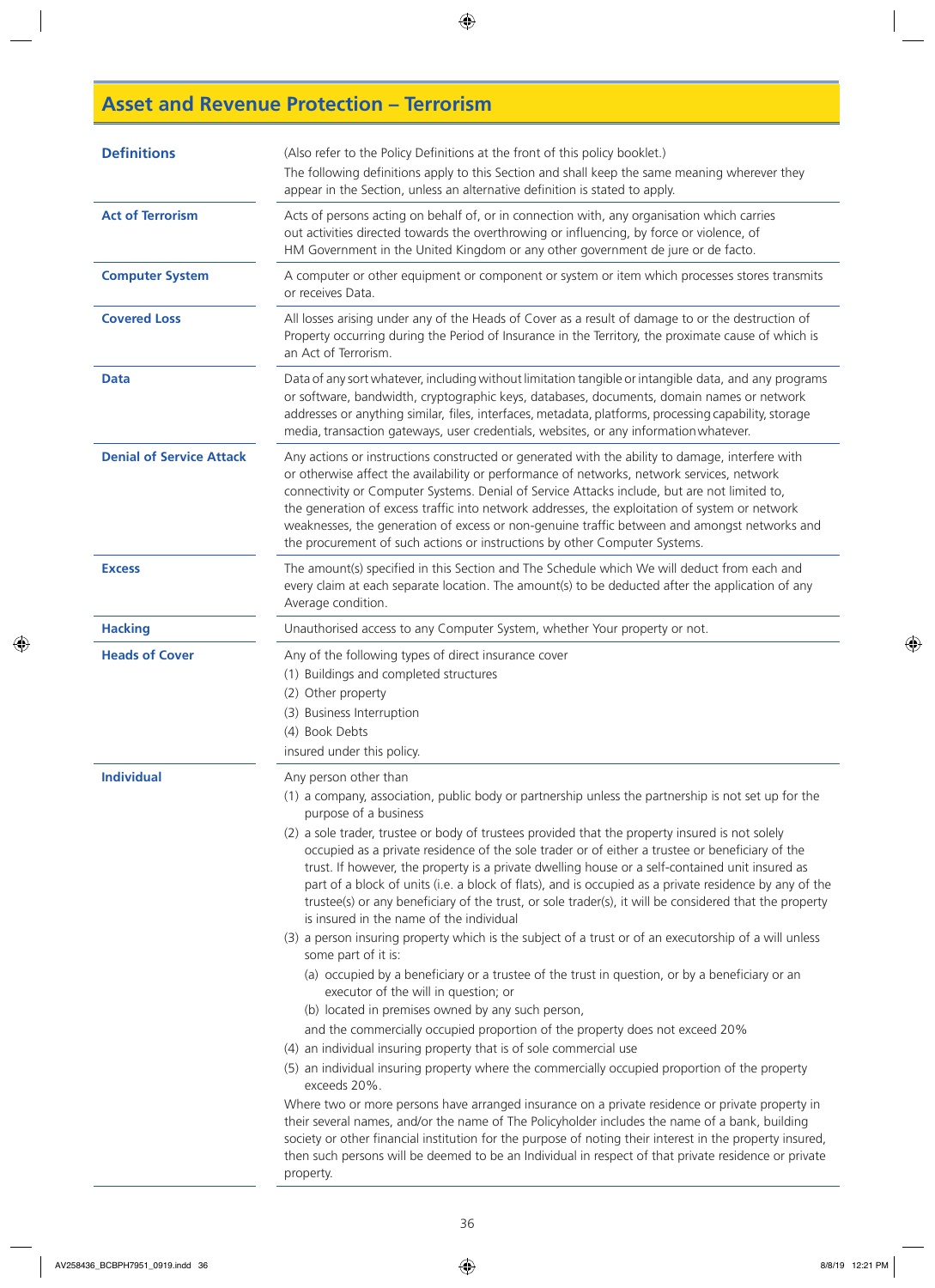| <b>Nuclear Installation</b>                 | Any installation of such class or description as may be prescribed by regulations made by the<br>relevant Secretary of State (or any successor relevant authority) from time to time by statutory<br>instrument, being an installation designed or adapted for<br>(1) the production or use of atomic energy;<br>(2) the carrying out of any process which is preparatory or ancillary to the production or use of<br>atomic energy and which involves or is capable of causing the emission of ionising radiations; or<br>(3) the storage, processing or disposal of nuclear fuel or of bulk quantities of other radioactive<br>matter, being matter which has been produced or irradiated in the course of the production or<br>use of nuclear fuel.                                                                                                                                                                                                                                                                                                                                              |  |
|---------------------------------------------|-----------------------------------------------------------------------------------------------------------------------------------------------------------------------------------------------------------------------------------------------------------------------------------------------------------------------------------------------------------------------------------------------------------------------------------------------------------------------------------------------------------------------------------------------------------------------------------------------------------------------------------------------------------------------------------------------------------------------------------------------------------------------------------------------------------------------------------------------------------------------------------------------------------------------------------------------------------------------------------------------------------------------------------------------------------------------------------------------------|--|
| <b>Nuclear Reactor</b>                      | Any plant (including any machinery, equipment or appliance, whether affixed to land or not)<br>designed or adapted for the production of atomic energy by a fission process in which a controlled<br>chain reaction can be maintained without an additional source of neutrons.                                                                                                                                                                                                                                                                                                                                                                                                                                                                                                                                                                                                                                                                                                                                                                                                                     |  |
| <b>Phishing</b>                             | Any access or attempted access to Data made by means of misrepresentation or deception.                                                                                                                                                                                                                                                                                                                                                                                                                                                                                                                                                                                                                                                                                                                                                                                                                                                                                                                                                                                                             |  |
| <b>Property</b>                             | For the purposes of this Section only, all property whatsoever, but excluding:<br>(1) any land or building which is occupied as a private residence or any part thereof which is so<br>occupied, unless<br>(a) insured under the same contract of direct insurance as the remainder of the building which<br>is not a private residence or<br>(b) not insured in the name of an Individual<br>(2) any Nuclear Installation or Nuclear Reactor and all fixtures and fittings situated thereon and<br>attached thereto and all pipes wires cables drains or other conduits or service media of any<br>description which are affixed or connected to or in any way serve such Nuclear Installation or                                                                                                                                                                                                                                                                                                                                                                                                  |  |
| <b>Territory</b>                            | Nuclear Reactor.<br>England and Wales and Scotland (but not the territorial seas adjacent thereto as defined by the                                                                                                                                                                                                                                                                                                                                                                                                                                                                                                                                                                                                                                                                                                                                                                                                                                                                                                                                                                                 |  |
|                                             | Territorial Sea Act 1987 nor the Channel Islands, the Isle of Man or Northern Ireland).                                                                                                                                                                                                                                                                                                                                                                                                                                                                                                                                                                                                                                                                                                                                                                                                                                                                                                                                                                                                             |  |
| <b>Treasury</b>                             | The Lords Commissioners of HM Treasury from time to time or any successor relevant authority.                                                                                                                                                                                                                                                                                                                                                                                                                                                                                                                                                                                                                                                                                                                                                                                                                                                                                                                                                                                                       |  |
| <b>Virus or Similar</b><br><b>Mechanism</b> | Program code, programming instruction or any set of instructions constructed with the purpose and<br>ability, or purposely used, to damage, interfere with, adversely affect, infiltrate or monitor computer<br>programs, Computer Systems, Data or operations, whether involving self-replication or not.<br>The definition of Virus or Similar Mechanism includes but is not limited to trojan horses worms<br>and logic bombs and the exploitation of bugs or vulnerabilities in a computer program to damage,<br>interfere with, adversely affect, infiltrate or monitor as above.                                                                                                                                                                                                                                                                                                                                                                                                                                                                                                              |  |
| <b>Cover</b>                                | We will indemnify You in respect of a Covered Loss during the Period of Insurance subject to the<br>provisions set out below.<br>The maximum We will pay in any one Period of Insurance will not exceed the limit of liability or Sum<br>Insured for each of the Heads of Cover specified in the Section of this policy.<br>In any action, suit or proceedings where We allege that any loss is not covered by this Section, You<br>must prove that the loss is covered.<br>This Section is subject to all the Definitions, Conditions and Clauses of the Sections where the Heads<br>of Cover are insured. If there is conflict between this Section and the rest of the policy, this Section<br>will prevail.                                                                                                                                                                                                                                                                                                                                                                                     |  |
| <b>Conditions</b>                           | (1) We may cancel the cover provided by this Section by sending You 30 days written notice to Your<br>last known address.                                                                                                                                                                                                                                                                                                                                                                                                                                                                                                                                                                                                                                                                                                                                                                                                                                                                                                                                                                           |  |
|                                             | We will refund a proportionate part of any premium paid for the unexpired period provided that<br>there has been no<br>(a) claim(s) made under this Section for which We have made a payment or which are still under<br>consideration<br>(b) incident(s) which You are aware of and are likely to give rise to a claim which has already<br>been or is yet to be reported to us<br>during the current Period of Insurance.<br>If in relation to any claim You have failed to fulfil any of the following conditions, We will not pay<br>that claim.<br>You must<br>(2) declare to Us all property and/or premises owned by You, or for which You are responsible, and,<br>if applicable, all Business Interruption and Book Debt exposures, including all property and/or<br>premises, Business Interruption and Book Debts of subsidiary companies<br>(3) purchase Terrorism cover from a Pool Reinsurance Company Limited member company in respect<br>of all<br>(a) such property and/or premises and<br>(b) such Business Interruption and Book Debts<br>unless We agree otherwise in writing. |  |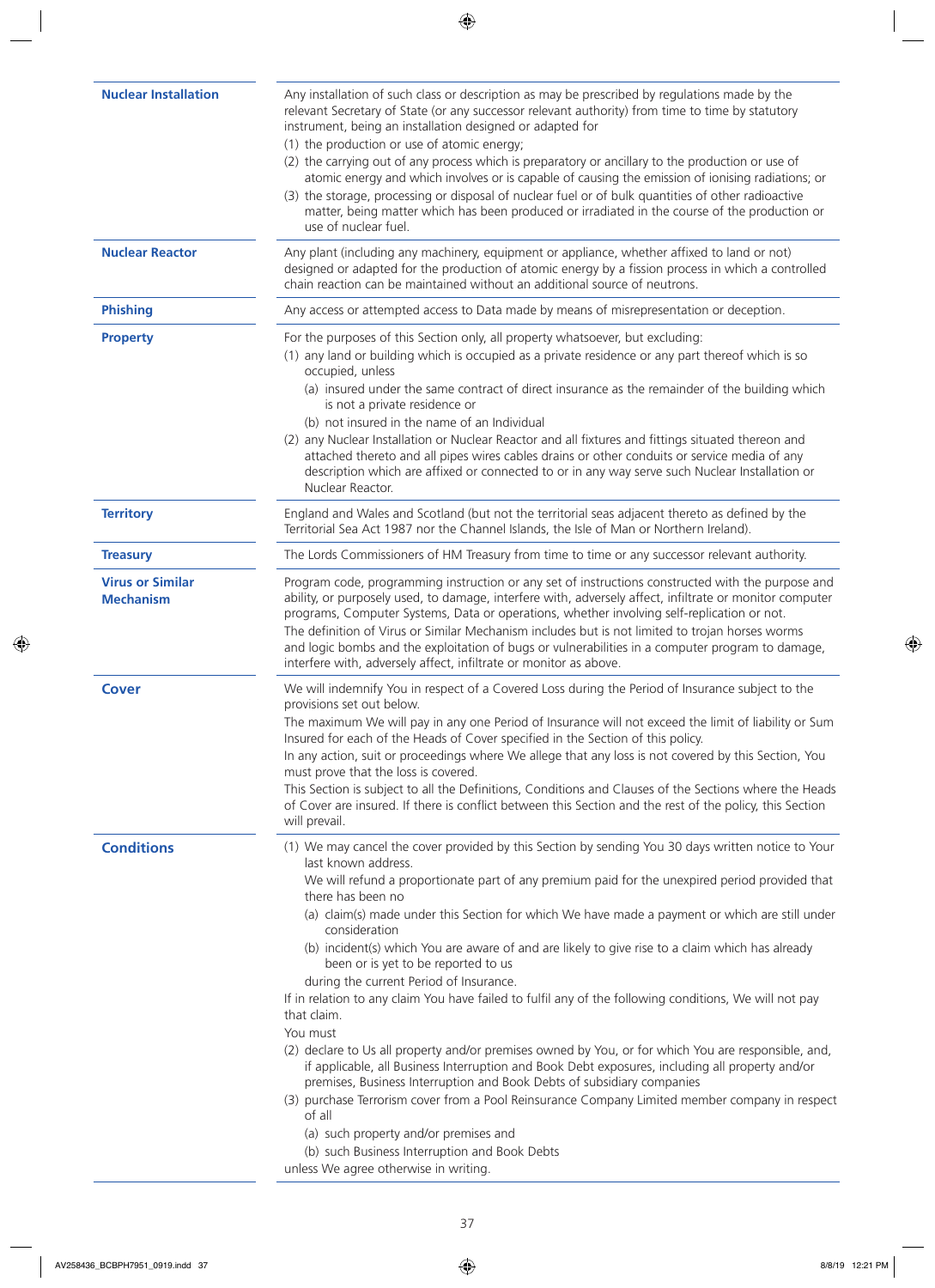**Exceptions** We will not indemnify You in respect of any losses whatsoever

- (1) occasioned by riot, civil commotion, war, invasion, act of foreign enemy, hostilities (whether war be declared or not) civil war, rebellion, revolution, insurrection or military or usurped power
- (2) unless and until the Treasury issues a certificate certifying the event or events in question to have been an Act of Terrorism, or, in the event of the Treasury refusing to issue such a certificate, a tribunal formed following reference by Pool Reinsurance Company Limited or the Treasury determines the event or events in question to have been an Act of Terrorism.
- (3) directly or indirectly caused by contributed to by or arising from or occasioned by or resulting from
	- (a) damage to or the destruction of any Computer System; or
	- (b) any alteration, modification, distortion, erasure or corruption of Data;

in each case whether Your property or not, where such loss is directly or indirectly caused by or contributed to by or arising from or occasioned by or resulting from Virus or Similar Mechanism or Hacking or Phishing or Denial of Service Attack

#### **Proviso to Exception (3)**

- (1) Covered Loss otherwise falling within Exception (3) will not be treated as excluded by Exception (3) solely to the extent that such Covered Loss:
	- (a) results directly (or, solely as regards (b) (iii) below, indirectly) from
		- (i) fire, explosion, flood, escape of water from any tank, apparatus or pipe (including any sprinkler system),
		- (ii) impact of aircraft or any aerial devices or articles dropped from them,
		- (iii) impact of any sea-going or water-going vessel or of any vehicle whatsoever or of any goods or cargo carried in or on such vessel or vehicle,
		- (iv) destruction of, damage to or movement of buildings or structures, plant or machinery other than any Computer System; and
	- (b) comprises:
		- (i) the cost of reinstatement, replacement or repair in respect of damage to or destruction of Property insured under any of the Heads of Cover; or
		- (ii) the amount of business interruption loss suffered directly by You by way of loss of or reduction in profits, revenue or turnover or increased cost of working and not by way of liability to any third party as a direct result of either damage to or destruction of Property insured under any of the Heads of Cover or as a direct result of denial, prevention or hindrance of access to or use of the Property insured under any of the Heads of Cover by reason of an Act of Terrorism causing damage to other Property within one mile of the Property insured under any of the Heads of Cover to which access is affected; or
		- (iii) the amount of loss caused by the cancellation, abandonment, postponement, interruption, curtailment or relocation of an event as a result of damage to or destruction of Property and any additional costs or charges reasonably and necessarily paid by You to avoid or diminish such loss; and
	- (c) is not proximately caused by an Act of Terrorism in relation to which the relevant organisation or any persons acting on behalf of or in connection with that organisation are controlled by, acting on behalf of or part of any de jure or de facto government of any nation, country or state.
- (2) For the purposes of this Proviso Property shall (additionally to those exclusions in the definition of Property below) exclude
	- (a) any money, currency, electronic cryptographic or virtual currency including Bitcoin or anything similar, negotiable or non-negotiable instruments, financial securities or any other financial instrument of any sort whatever, including anything referred to in the definition of "Money" as set out in this policy; and
	- (b) any Data.
- (3) Notwithstanding the exclusion of Data from Property, to the extent that damage to or destruction of Property within the meaning of sub-paragraph (1) (b) above indirectly results from any alteration, modification, distortion, erasure or corruption of Data, because the occurrence of one or more of the matters referred to in sub-paragraph (1) (a) above results directly or indirectly from any alteration, modification, distortion erasure or corruption of Data, that shall not prevent cost or business interruption loss directly resulting from damage to or destruction of such Property and otherwise falling within sub-paragraphs (1) (a) and (1) (b) above from being recoverable under this Section.

In no other circumstances , however, will any loss or losses directly or indirectly caused by, contributed to by or arising from or occasioned by or resulting from any alteration, modification, distortion, erasure or corruption of Data be recoverable under this Section.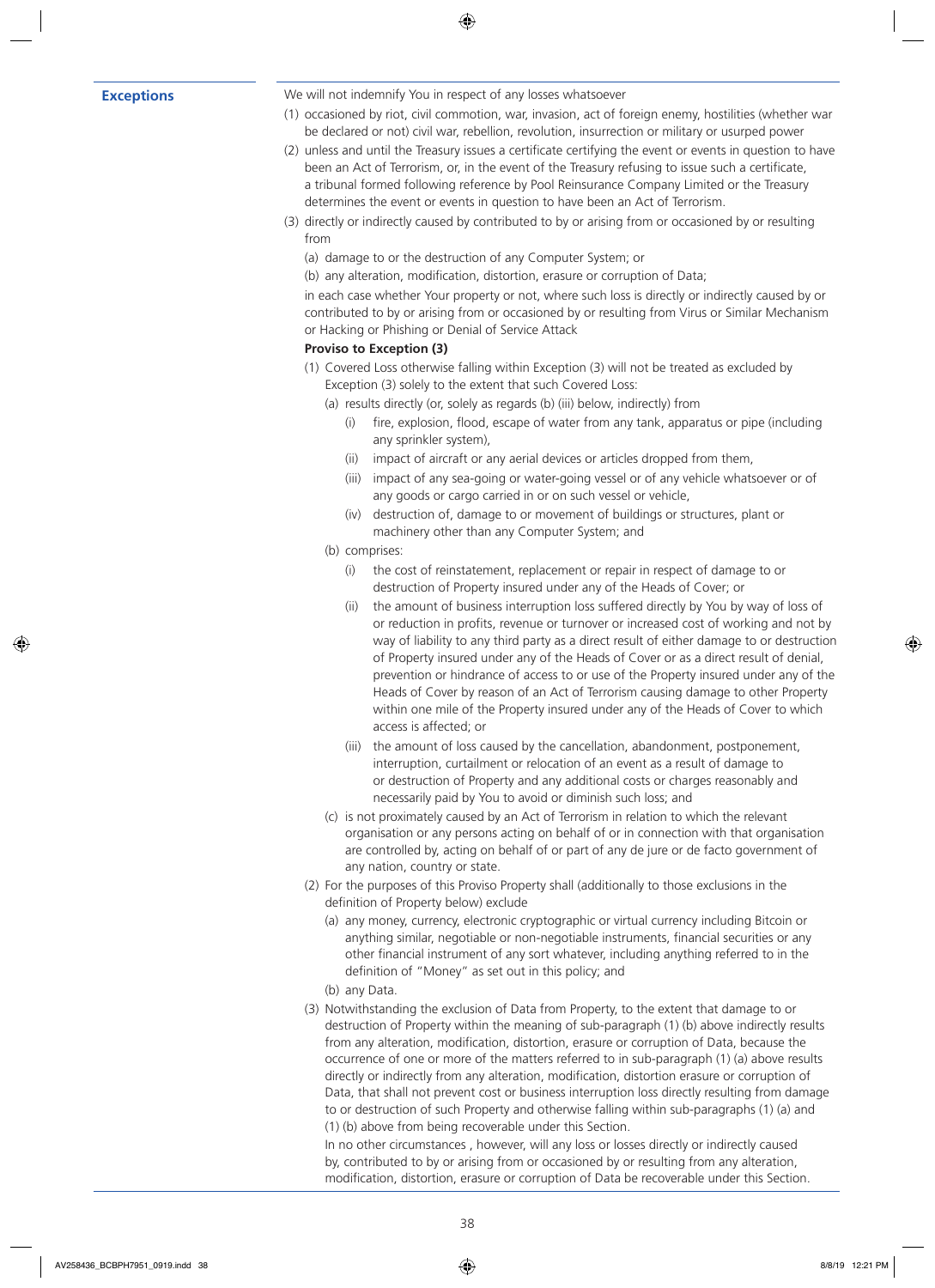# **Legal Liabilities – Employers' Liability**

| (Also refer to the Policy Definitions at the front of this policy booklet.)<br>The following definitions apply to this Section and shall keep the same meaning wherever they<br>appear in the section.                                                                                                                                                                                                                                                                                                                                                                                                                                                                                                                                                                                                                                                                                                                                                                                                                                                                                                                                                                                                                                                                                                                                                                                                                                                                                           |  |  |
|--------------------------------------------------------------------------------------------------------------------------------------------------------------------------------------------------------------------------------------------------------------------------------------------------------------------------------------------------------------------------------------------------------------------------------------------------------------------------------------------------------------------------------------------------------------------------------------------------------------------------------------------------------------------------------------------------------------------------------------------------------------------------------------------------------------------------------------------------------------------------------------------------------------------------------------------------------------------------------------------------------------------------------------------------------------------------------------------------------------------------------------------------------------------------------------------------------------------------------------------------------------------------------------------------------------------------------------------------------------------------------------------------------------------------------------------------------------------------------------------------|--|--|
| Bodily injury including death, illness, disease or nervous shock.                                                                                                                                                                                                                                                                                                                                                                                                                                                                                                                                                                                                                                                                                                                                                                                                                                                                                                                                                                                                                                                                                                                                                                                                                                                                                                                                                                                                                                |  |  |
| Damages, including interest.                                                                                                                                                                                                                                                                                                                                                                                                                                                                                                                                                                                                                                                                                                                                                                                                                                                                                                                                                                                                                                                                                                                                                                                                                                                                                                                                                                                                                                                                     |  |  |
| (1) Fees for Your legal representation<br>(2) costs and expenses<br>incurred with Our written consent<br>(3) any claimant's legal costs for which You are legally liable<br>in connection with any event which is or may be the subject of indemnity under this Section.                                                                                                                                                                                                                                                                                                                                                                                                                                                                                                                                                                                                                                                                                                                                                                                                                                                                                                                                                                                                                                                                                                                                                                                                                         |  |  |
| The maximum amount, stated in the Schedule, including Costs and Expenses, which We will pay in<br>respect of any or all claims arising out of one cause.                                                                                                                                                                                                                                                                                                                                                                                                                                                                                                                                                                                                                                                                                                                                                                                                                                                                                                                                                                                                                                                                                                                                                                                                                                                                                                                                         |  |  |
| (1) Great Britain, Northern Ireland, the Isle of Man or the Channel Islands<br>(2) elsewhere where any Employee normally resident in Great Britain, Northern Ireland, the Isle of<br>Man or the Channel Islands is engaged in The Business.                                                                                                                                                                                                                                                                                                                                                                                                                                                                                                                                                                                                                                                                                                                                                                                                                                                                                                                                                                                                                                                                                                                                                                                                                                                      |  |  |
| We will indemnify You in respect of<br>(1) Your legal liability to pay Compensation to any Employee<br>and<br>(2) Costs and Expenses<br>as a result of Bodily Injury caused in the course of The Business, during the Period of Insurance and<br>within the Territorial Limits.<br>The maximum We will pay is the Limit of Indemnity.                                                                                                                                                                                                                                                                                                                                                                                                                                                                                                                                                                                                                                                                                                                                                                                                                                                                                                                                                                                                                                                                                                                                                            |  |  |
| <b>1. Additional Activities</b><br>The Business includes<br>(a) ownership, use and upkeep of The Premises, vehicles and plant<br>(b) canteen, social, sports educational and welfare organisations for the benefit of any Employee<br>(c) first aid, fire, security and ambulance services<br>(d) participation in exhibitions<br>(e) private work by any Employee, with Your prior consent, for You or any director or Employee.<br>2. Cross Liabilities<br>We will indemnify each party<br>(a) named as the Policyholder in the Schedule<br>(b) entitled to indemnity under this Section<br>as if a separate policy had been issued to each.<br>The total amount payable will not exceed the Limit of Indemnity regardless of the number of<br>parties claiming to be indemnified.<br>3. Indemnity to Other Persons<br>We will indemnify<br>(a) Your personal representatives in respect of legal liability You incur<br>(b) At Your request<br>(i) any director partner or proprietor or Employee of Yours<br>(ii) the officers committees and members of Your<br>canteen, social sports, educational and welfare organisations<br>first aid, fire, security and ambulance services<br>(iii) any principal for whom You are carrying out a contract to the extent required by the<br>contract conditions<br>or the personal representatives of these persons against legal liability in respect of which You<br>would have been entitled to indemnity if the claim had been made against You. |  |  |
|                                                                                                                                                                                                                                                                                                                                                                                                                                                                                                                                                                                                                                                                                                                                                                                                                                                                                                                                                                                                                                                                                                                                                                                                                                                                                                                                                                                                                                                                                                  |  |  |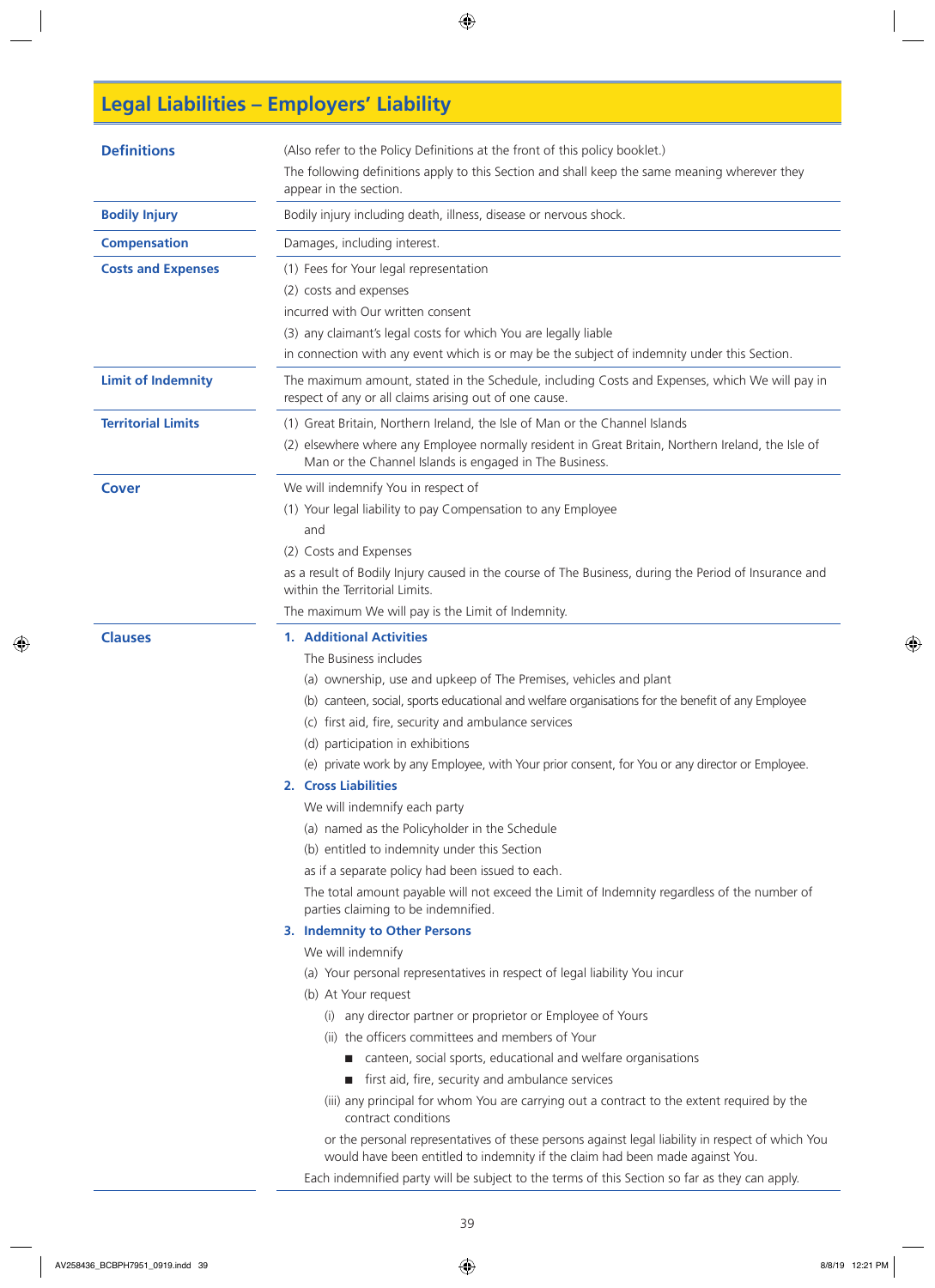#### **4. Injury to Working Partners**

We will treat, as an Employee, any working partner or proprietor of The Business who suffers Bodily Injury

- (a) in the course of The Business during the Period of Insurance and within the Territorial Limits and
- (b) caused by the negligence of another working partner, proprietor, or Employee.

#### **5. Legal Expenses Arising from Health and Safety Legislation**

We will indemnify You and, at Your request, any director, partner, proprietor or Employee in respect of

- (a) legal fees and expenses in defending proceedings, including appeals
- (b) prosecution costs awarded against You or any director, partner, proprietor or Employee arising from any health and safety inquiry or criminal proceedings in respect of any breach of health and safety legislation of Great Britain, Northern Ireland, the Isle of Man or the Channel Islands.
- We will not indemnify You
- (1) unless the proceedings relate to an actual or alleged act omission or incident committed during the Period of Insurance within Great Britain, Northern Ireland, the Isle of Man or the Channel Islands in the course of The Business
- (2) in respect of
	- (a) fines or penalties
	- (b) proceedings resulting from any deliberate act or omission by any party claiming to be indemnified
	- (c) proceedings relating to the health and safety of any person other than an Employee
- (3) if indemnity is provided by another insurance policy.

#### **6. Our Right of Recovery**

The indemnity is in accordance with the provisions of any law relating to the compulsory insurance of liability to employees in Great Britain, Northern Ireland, the Isle of Man or the Channel Islands.

However, You will repay to Us all sums We would not have been liable to pay but for the provisions of such law.

#### **7. Payment for Court Attendance**

We will compensate You if, at Our request, any director, partner or Employee is attending court as a witness in connection with a claim for which You are entitled to indemnity.

The maximum We will pay is

- (a) for each director or partner £250 per day
- (b) for each Employee **E150** per day.

#### **8. Unsatisfied Court Judgements**

We will, at Your request, indemnify any Employee or his or her personal representatives in respect of

(a) damages

(b) costs

unpaid six months after the date a judgement for Bodily Injury to the Employee was obtained against another party resident in Great Britain Northern Ireland, the Isle of Man, or the Channel Islands.

This indemnity will only apply where

(a) the Bodily Injury was caused

(i) in the course of The Business

and

- (ii) during the Period of Insurance
- (b) the judgement was made in a court in Great Britain, Northern Ireland, the Isle of Man or the Channel Islands
- (c) there is no appeal outstanding.

The judgement will be assigned to Us if We make a payment under this Clause.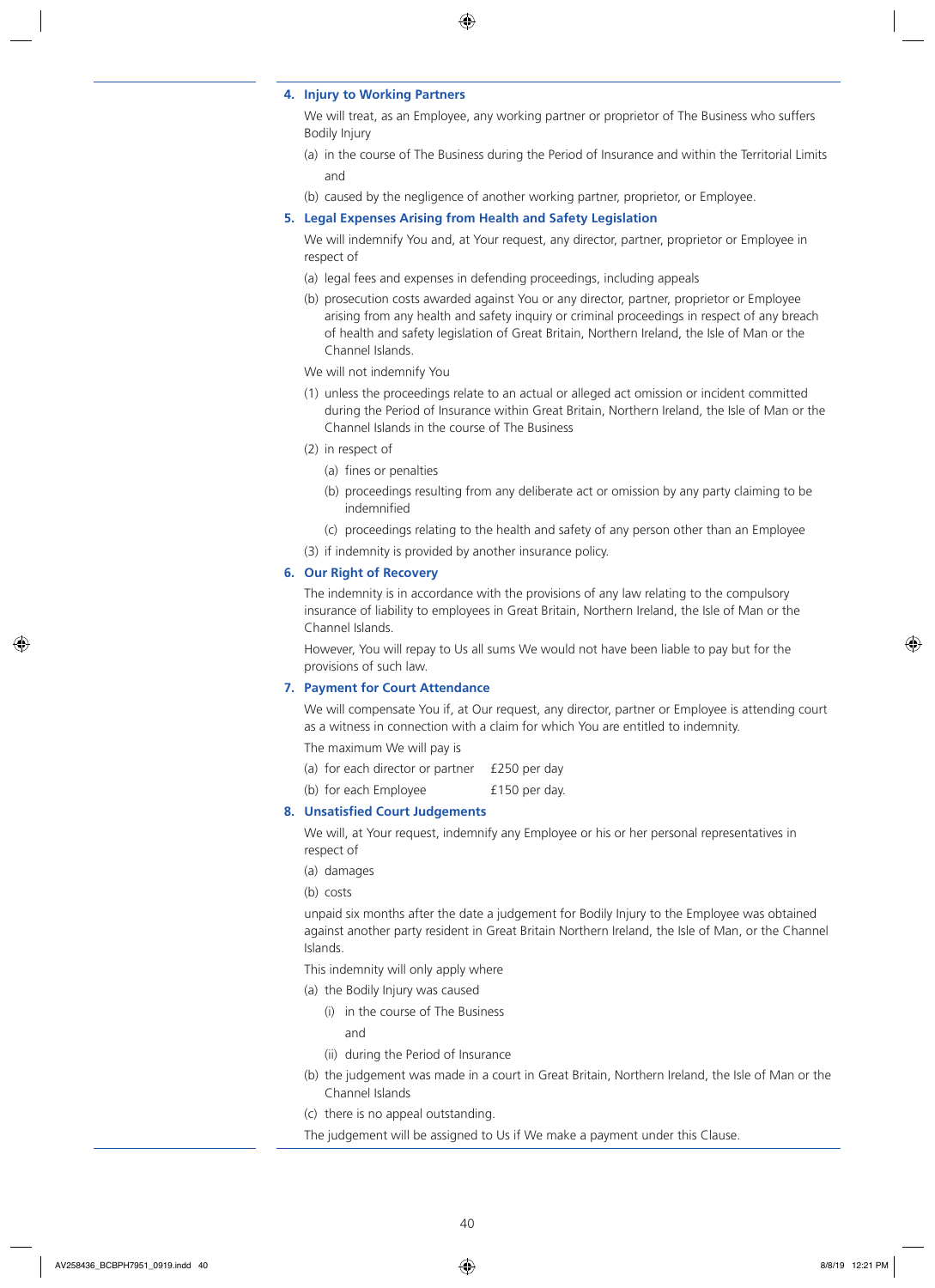|                                                        | 9. Legal Expenses arising from Corporate Manslaughter and Corporate Homicide Act 2007                                                                                                                                                |
|--------------------------------------------------------|--------------------------------------------------------------------------------------------------------------------------------------------------------------------------------------------------------------------------------------|
|                                                        | We will indemnify You in respect of                                                                                                                                                                                                  |
|                                                        | (1) legal fees and expenses incurred with Our written consent for defending proceedings,<br>including appeals                                                                                                                        |
|                                                        | (2) costs of prosecution awarded against You                                                                                                                                                                                         |
|                                                        | which arise from criminal proceedings for any offence as defined in Section 1 of the Corporate<br>Manslaughter and Corporate Homicide Act 2007.                                                                                      |
|                                                        | We will not provide indemnity                                                                                                                                                                                                        |
|                                                        | (1) unless the proceedings relate to an actual or alleged offence committed during the Period of<br>Insurance within Great Britain, Northern Ireland, the Isle of Man or the Channel Islands and<br>in connection with The Business. |
|                                                        | (2) in respect of proceedings which                                                                                                                                                                                                  |
|                                                        | (a) result from any deliberate act or omission by You                                                                                                                                                                                |
|                                                        | (b) relate to any person other than an Employee.                                                                                                                                                                                     |
|                                                        | (3) in respect of any                                                                                                                                                                                                                |
|                                                        | (a) fines                                                                                                                                                                                                                            |
|                                                        | (b) remedial or publicity orders or any steps required to be taken by such orders.                                                                                                                                                   |
|                                                        | (4) where indemnity is provided by another insurance policy.                                                                                                                                                                         |
| <b>Exclusion</b>                                       | (Also refer to the Policy Exclusions at the back of this policy booklet.)                                                                                                                                                            |
|                                                        | We will not indemnify any person entitled to indemnity in respect of legal liability as a result of<br>work in or on and travel to, from or within any offshore                                                                      |
|                                                        | (1) accommodation, exploration, drilling or production rig or platform                                                                                                                                                               |
|                                                        | (2) support vessel.                                                                                                                                                                                                                  |
| <b>Endorsements and</b><br><b>Conditions Precedent</b> | This Section is subject to any Endorsements and Conditions Precedent which are stated in the<br>Schedule as applying.                                                                                                                |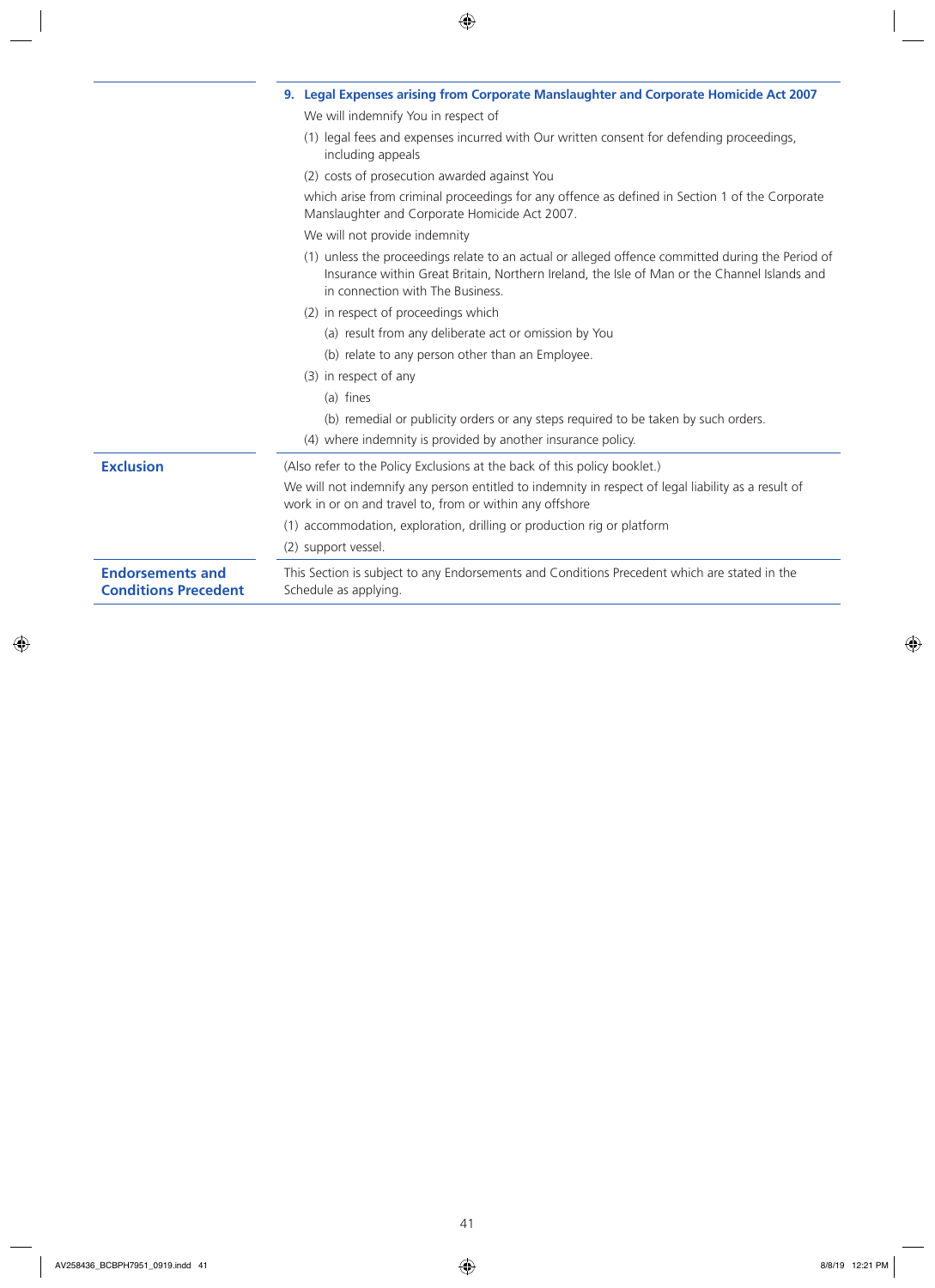# **Legal Liabilities – Public and Products Liability**

| <b>Definitions</b>        | (Also refer to the Policy Definitions at the front of this policy booklet.)<br>The following definitions apply to this Section and shall keep the same meaning wherever they<br>appear in the Section. |  |  |
|---------------------------|--------------------------------------------------------------------------------------------------------------------------------------------------------------------------------------------------------|--|--|
| <b>Asbestos</b>           | Asbestos, asbestos fibres or any derivatives of asbestos.                                                                                                                                              |  |  |
| <b>Bodily Injury</b>      | Bodily injury including death, illness, disease or nervous shock                                                                                                                                       |  |  |
| <b>Compensation</b>       | Damages, including interest.                                                                                                                                                                           |  |  |
| <b>Costs and Expenses</b> | (1) Fees for Your legal representation                                                                                                                                                                 |  |  |
|                           | (2) costs and expenses                                                                                                                                                                                 |  |  |
|                           | incurred with Our written consent                                                                                                                                                                      |  |  |
|                           | (3) any claimant's legal costs for which You are legally liable                                                                                                                                        |  |  |
|                           | in connection with any event which is or may be the subject of indemnity under this Section.                                                                                                           |  |  |
| <b>Damage</b>             | Physical                                                                                                                                                                                               |  |  |
|                           | $(1)$ loss                                                                                                                                                                                             |  |  |
|                           | (2) destruction                                                                                                                                                                                        |  |  |
|                           | (3) damage.                                                                                                                                                                                            |  |  |
| <b>Limit of Indemnity</b> | The maximum amount, stated in the Schedule, which We will pay in respect of any or all claims<br>arising out of one cause.                                                                             |  |  |
|                           | In respect of Products Supplied or pollution or contamination, the Limit of Indemnity will apply to<br>the total of all claims occurring in any one Period of Insurance.                               |  |  |
| <b>Personal Injury</b>    | (1) Bodily Injury                                                                                                                                                                                      |  |  |
|                           | (2) wrongful                                                                                                                                                                                           |  |  |
|                           | (a) arrest, detention or imprisonment                                                                                                                                                                  |  |  |
|                           | (b) eviction                                                                                                                                                                                           |  |  |
|                           | (c) accusation of shoplifting.                                                                                                                                                                         |  |  |
| <b>Products Supplied</b>  | Anything which is                                                                                                                                                                                      |  |  |
|                           | (1) manufactured, sold, supplied, processed or treated                                                                                                                                                 |  |  |
|                           | (2) repaired, serviced or tested                                                                                                                                                                       |  |  |
|                           | (3) installed, constructed, erected or transported                                                                                                                                                     |  |  |
|                           | by You or on Your behalf and which is no longer owned by You or in Your custody or control or<br>that of any Employee.                                                                                 |  |  |
| <b>Property</b>           | Material property.                                                                                                                                                                                     |  |  |
| <b>Territorial Limits</b> | (1) Great Britain, Northern Ireland, the Isle of Man or the Channel Islands.                                                                                                                           |  |  |
|                           | (2) elsewhere where You or any Employee normally resident in Great Britain, Northern Ireland, the<br>Isle of Man or the Channel Islands are engaged in The Business.                                   |  |  |
|                           | (3) anywhere in the world in connection with Products Supplied at or from premises in Great<br>Britain, Northern Ireland, the Isle of Man or the Channel Islands.                                      |  |  |
| <b>Cover</b>              | We will indemnify You in respect of                                                                                                                                                                    |  |  |
|                           | (1) Your legal liability for Compensation                                                                                                                                                              |  |  |
|                           | (2) Costs and Expenses                                                                                                                                                                                 |  |  |
|                           | as a result of accidental                                                                                                                                                                              |  |  |
|                           | (a) Personal Injury                                                                                                                                                                                    |  |  |
|                           | (b) Damage to Property                                                                                                                                                                                 |  |  |
|                           | (c) obstruction, trespass, nuisance or interference with any right of way, air, light or water                                                                                                         |  |  |
|                           | occurring in the course of The Business during the Period of Insurance and within the Territorial<br>Limits.                                                                                           |  |  |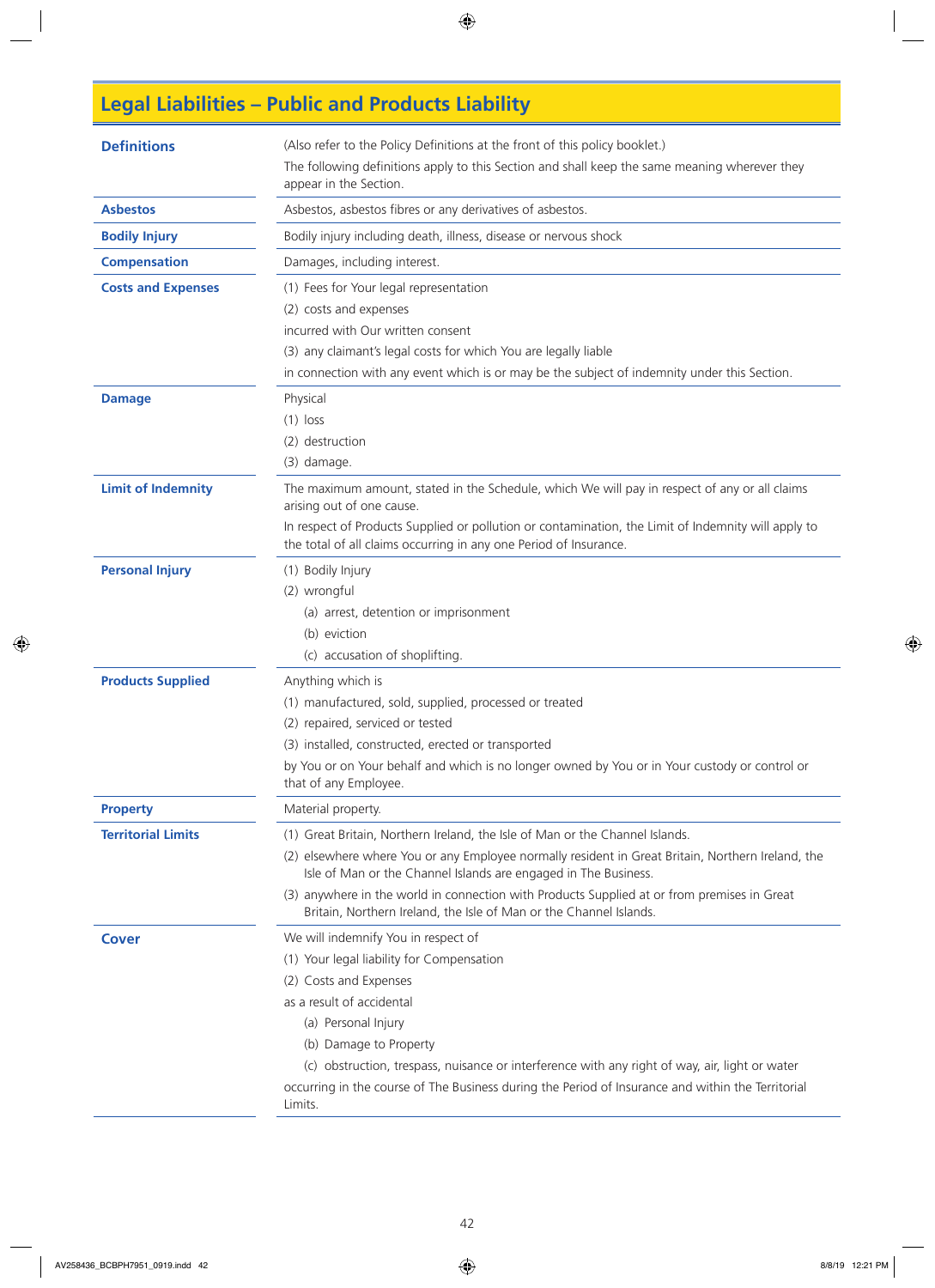The maximum We will pay is the Limit of Indemnity and any Costs and Expenses. However, in respect of any claim brought in

(1) the United States of America or any territory within its jurisdiction

- or
- (2) Canada

the maximum We will pay, inclusive of Costs and Expenses, is the Limit of Indemnity.

#### **Clauses 1. Additional Activities**

The Business includes

- (a) ownership, use and upkeep of Your premises, vehicles and plant
- (b) canteen, social, sports educational and welfare organisations for the benefit of any Employee
- (c) first aid, fire, security and ambulance services
- (d) participation in exhibitions
- (e) private work by any Employee, with Your prior consent, for You or any director, partner, proprietor or Employee.

#### **2. Cross Liabilities**

We will indemnify each party

- (a) named as the Policyholder in the Schedule
- (b) entitled to indemnity under this Section

as if a separate policy had been issued to each.

The total amount payable will not exceed the Limit of Indemnity regardless of the number of parties claiming to be indemnified.

#### **3. Defective Premises**

We will indemnify You in respect of liability arising under

- (a) the Defective Premises Act 1972
- (b) the Defective Premises (Northern Ireland) Order 1975

in connection with any premises which You previously owned or occupied for the purposes of The Business.

We will not indemnify You in respect of the cost of rectifying any defect or alleged defect in such premises.

#### **4. Indemnity to Other Persons**

We will indemnify

- (a) Your personal representatives in respect of legal liability You incur
- (b) At Your request
	- (i) any director, partners or proprietor or Employee of Yours
	- (ii) the officers, committees and members of Your
		- canteen, social, sports, educational and welfare organisations
		- $\blacksquare$  first aid, fire, security and ambulance services
	- (iii) any principal for whom You are carrying out a contract to the extent required by the contract conditions

or the personal representatives of these persons against legal liability in respect of which You would have been entitled to indemnity if the claim had been made against You.

Each indemnified party will be subject to the terms of this Section so far as they can apply.

#### **5. Legal Expenses Arising from Health and Safety Legislation**

We will indemnify You and, at Your request, any director partner, proprietor or Employee in respect of

(a) legal fees and expenses in defending proceedings, including appeals

(b) prosecution costs awarded against You or any director, partner, proprietor or Employee

arising from any health and safety inquiry or criminal proceedings in respect of any breach of health and safety legislation of Great Britain, Northern Ireland, the Isle of Man or the Channel Islands.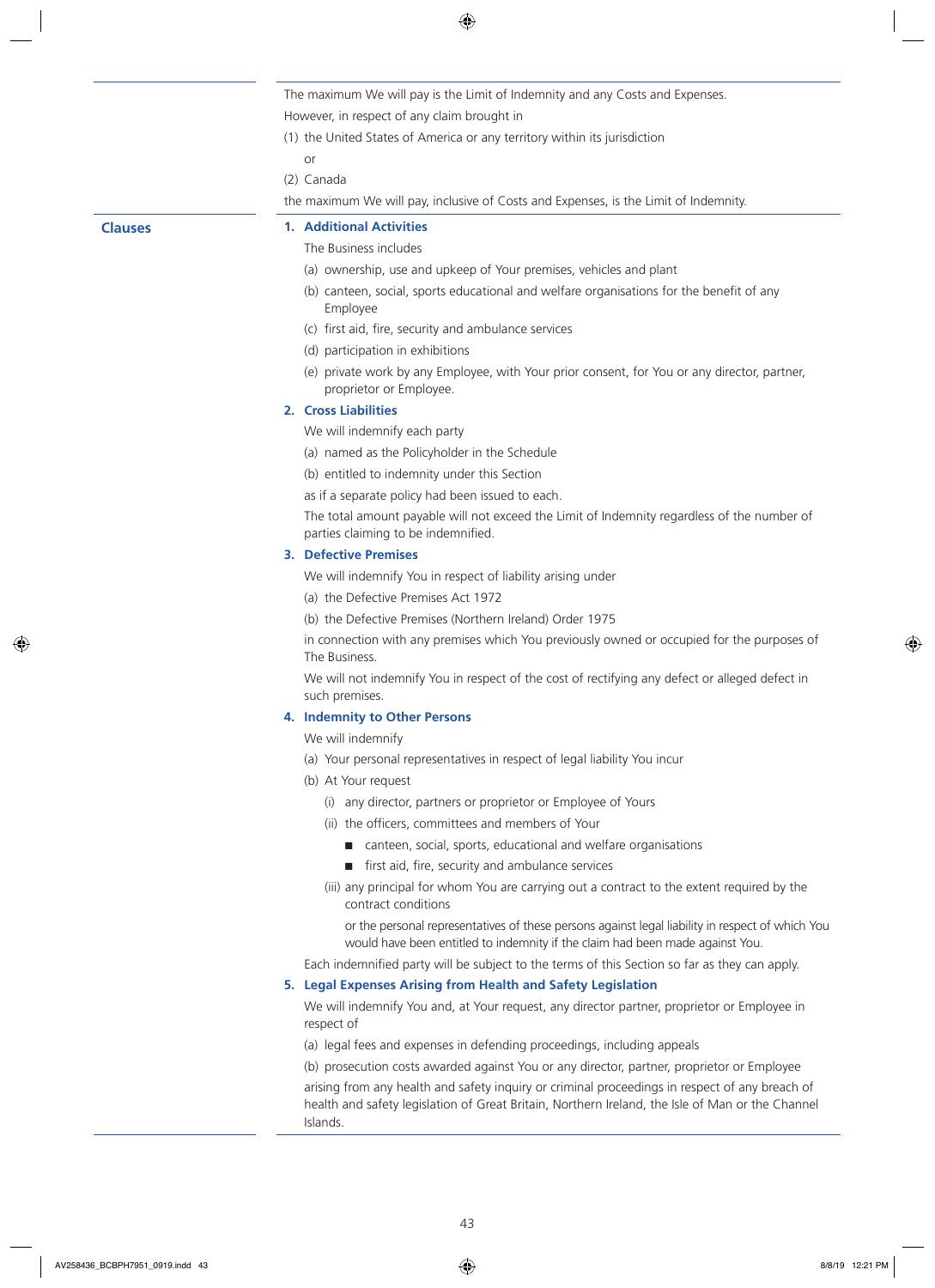We will not indemnify You

- (1) unless the proceedings relate to an actual or alleged act omission or incident committed during the Period of Insurance within Great Britain, Northern Ireland, the Isle of Man or the Channel Islands in the course of The Business
- (2) in respect of
	- (a) proceedings as a result of any deliberate act or omission by the party claiming to be indemnified
	- (b) proceedings relating to the health and safety of any Employee
- (3) if indemnity is provided by another insurance policy.

#### **6. Liability for Hired or Rented Premises**

We will indemnify You in respect of Your legal liability as a result of accidental Damage to premises (including fixtures and fittings within Great Britain Northern Ireland, the Isle of Man or the Channel Islands which You hire, rent and occupy in connection with The Business.

We will not indemnify You in respect of

- (a) the first £250 of any claim caused other than by fire or explosion
- (b) liability imposed on You solely by reason of the terms of the hiring or renting agreement
- (c) legal liability as a result of Damage against which the hiring or renting agreement specifies that insurance is taken out by You or on Your behalf.

#### **7. Motor Contingent Liability**

We will indemnify You in respect of Your legal liability as a result of accidental

- (a) Bodily Injury
	- and/or
- (b) Damage to property
- arising out of the use
	- (i) in Great Britain, Northern Ireland, the Isle of Man or the Channel Islands and
	- (ii) in connection with The Business

of any motor vehicle not belonging to or provided by You.

We will not indemnify You

- (1) in respect of Damage to the vehicle or goods carried in or on the vehicle
- (2) while the vehicle is being driven by
	- (a) You
	- (b) by a person who to Your knowledge or that of Your representatives does not hold a licence to drive the vehicle unless such person has held and is not disqualified from holding or obtaining such a licence
- (3) if indemnity is provided by another insurance policy.

#### **8. Overseas Personal Liability**

We will indemnify

- (a) You
- (b) any director, partner or Employee

while temporarily outside Great Britain, Northern Ireland, the Isle of Man or the Channel Islands in connection with The Business in respect of legal liability as a result of accidental

- (i) Bodily Injury
	- and/or
- (ii) Damage to Property

incurred in a personal capacity.

We will also indemnify any accompanying spouse or children.

Where the Policyholder is an individual the indemnity will also apply within Great Britain, Northern Ireland, the lsIe of Man or the Channel Islands.

We will not indemnify You

- (1) where liability arises from
	- (a) any agreement unless liability would have existed otherwise
	- (b) ownership or occupation of land or buildings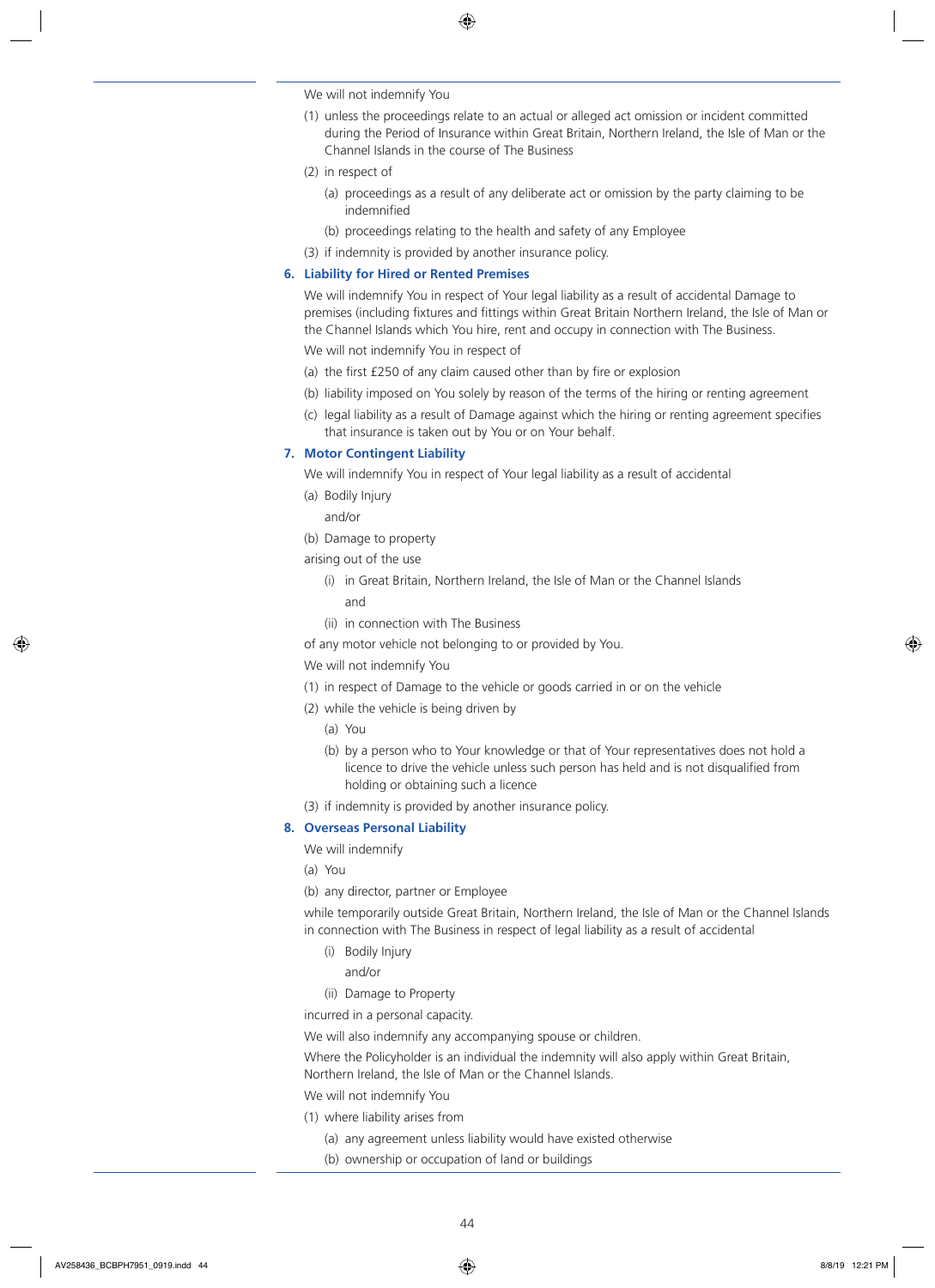- (c) the carrying on of any trade or profession
- (d) ownership, possession or use of wild animals, firearms (other than sporting guns), mechanically propelled vehicles, aircraft or watercraft
- (2) if indemnify is provided by another insurance policy.

#### **9. Payment for Court Attendance**

We will compensate You if, at Our request, any director, partner or Employee is attending court as a witness in connection with a claim for which You are entitled to indemnity.

The maximum We will pay is

- (a) for each director or partner £250 per day
- (b) for each Employee  $f150$  per day.

#### **10. Personal Belongings**

We will indemnify You in respect of Your legal liability as a result of accidental Damage to vehicles or personal belongings which You do not own but which are in Your custody or control.

We will not indemnify You where this Property is

- (1) stored for a fee or other consideration
- (2) in Your custody or control for the purposes of being worked on.

#### **11. Legal Expenses arising from Corporate Manslaughter and Corporate Homicide Act 2007**

We will indemnify You in respect of

- (a) legal fees and expenses incurred with Our written consent for defending proceedings, including appeals
- (b) costs of prosecution awarded against You

which arise from criminal proceedings for any offence as defined in Section 1 of the Corporate Manslaughter and corporate Homicide Act 2007.

We will not provide indemnity

- (1) unless the proceedings relate to an actual or alleged offence committed during the Period of Insurance within Great Britain, Northern Ireland, the Isle of Man or the Channel Islands and in connection with The Business.
- (2) in respect of proceedings which
	- (a) result from any deliberate act or omission by You.
	- (b) relate to any Employee.
- (3) in respect of any
	- (a) fines
	- (b) remedial or publicity orders or any steps required to be taken by such orders.
- (4) where indemnity is provided by another insurance policy.

#### **12. Data Protection**

We will indemnify the insured in respect of

- (1) legal fees and defence costs
- (2) legal liability for Compensation to an individual, the subject of personal data the insured holds and who suffers material or non-material damage caused by inaccuracy of data, loss of the data, unauthorised destruction or disclosure of the data

arising from proceedings brought against the insured under Section 13 of the Data Protection Act 1998 or under Article 82 of the General Data Protection Regulation (Regulation (EU) 2016/679) or under any legislation implementing the General Data Protection Regulation or under any replacement legislation in respect of any of the foregoing.

The maximum We will pay for all claims happening during any one Period of Insurance is £1,000,000.

- We will not provide indemnity in respect of
- (1) (a) Personal Injury other than as provided by this clause
	- (b) Damage to Property
	- (c) fraud, dishonesty, insolvency, financial default, conspiracy, conversion, deceit, intimidation, inducement of breach of contract, injurious falsehood or breach of confidence
	- (d) libel, slander or defamation.
- (2) consequential losses.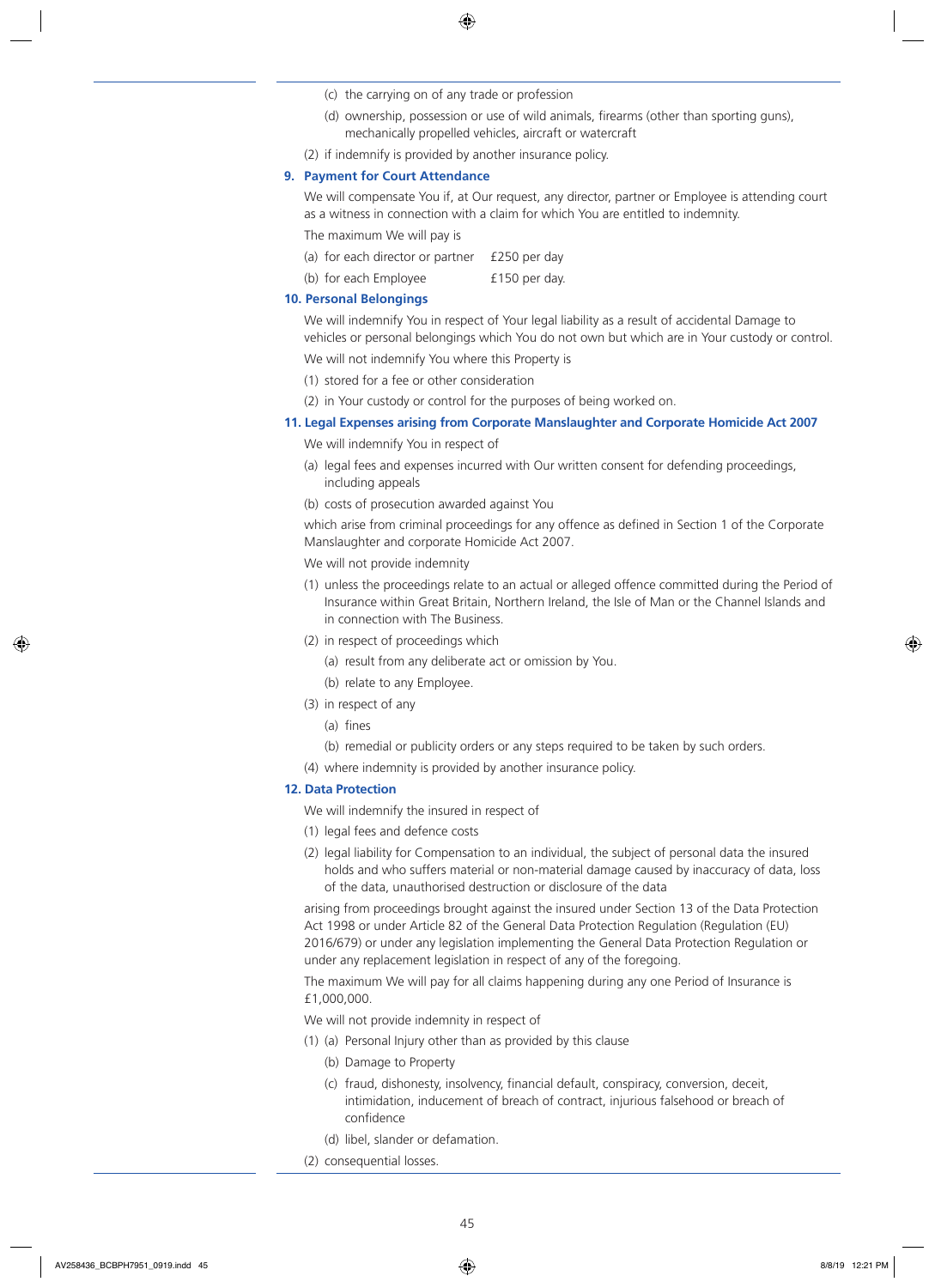- (3) liability as a result of You having authorised the destruction or disclosure of the data or which could reasonably have been expected to arise as a result of any other deliberate act or omission by You.
- (4) liability which arises solely by reason of the terms of any agreement or in respect of liquidated damages.
- (5) liability under any penalty clause or any fine or statutory payment.
- (6) legal costs or expenses or financial losses in respect of any order for rectification or erasure of data or requiring that data to be supplemented by any other statements.
- (7) proceedings relating to Compensation for any Employee if the Employers' Liability Section of this policy is not in force.

- **Exclusions** (Also refer to the Policy Exclusions at the back of this policy booklet.)
	- (1) We will not indemnify any person entitled to indemnity in respect of legal liability as a result of
		- (a) Personal Injury to an Employee, partner or proprietor
		- (b) the ownership, possession or use by You or on Your behalf or by any person entitled to indemnity under this Section of any
			- (i) aircraft, aerial device or hovercraft
			- (ii) watercraft exceeding 8 metres in length
			- (iii) motor vehicle or trailer
				- in circumstances to which road traffic legislation applies or
				- $\blacksquare$  where a more specific insurance is in force
		- (c) Damage to Property
			- (i) which You own or is loaned, leased, hired or rented to You
			- (ii) which is held in trust or in the custody or control of
				- n You
				- any Employee
				- n any other party who is carrying out work on Your behalf

other than in the circumstances described in Clause 6. Liability for Hired or Rented Premises or Clause 10. Personal Belongings

- (d) Damage to or the cost incurred by anyone in repairing, removing, replacing, reapplying, rectifying or reinstating Products Supplied (other than Products Supplied under a separate contract)
- (e) advice, instruction, consultancy, design, formula, specification, inspection, certification or testing other than in connection with Products Supplied for which indemnity is provided under this Section
- (f) any Products Supplied which could affect
	- (i) the navigation, propulsion or safety of any aircraft or other aerial device
	- (ii) the safety or operation of nuclear installations
- (g) (i) pollution or contamination of buildings or other structures or of water or land or the atmosphere
	- and
	- (ii) Bodily Injury or Damage to Property directly or indirectly caused by such pollution or contamination

other than caused by a sudden, identifiable, unintended and unexpected incident which occurs in its entirety at a specific time and place during the Period of Insurance.

All pollution or contamination which arises out of one incident will be deemed to have occurred at the time such incident takes place.

- (h) (i) work in or on and travel to, from or within
	- or
	- (ii) Products Supplied to

any offshore

- accommodation, exploration, drilling or production rig or platform
- $\Box$  support vessel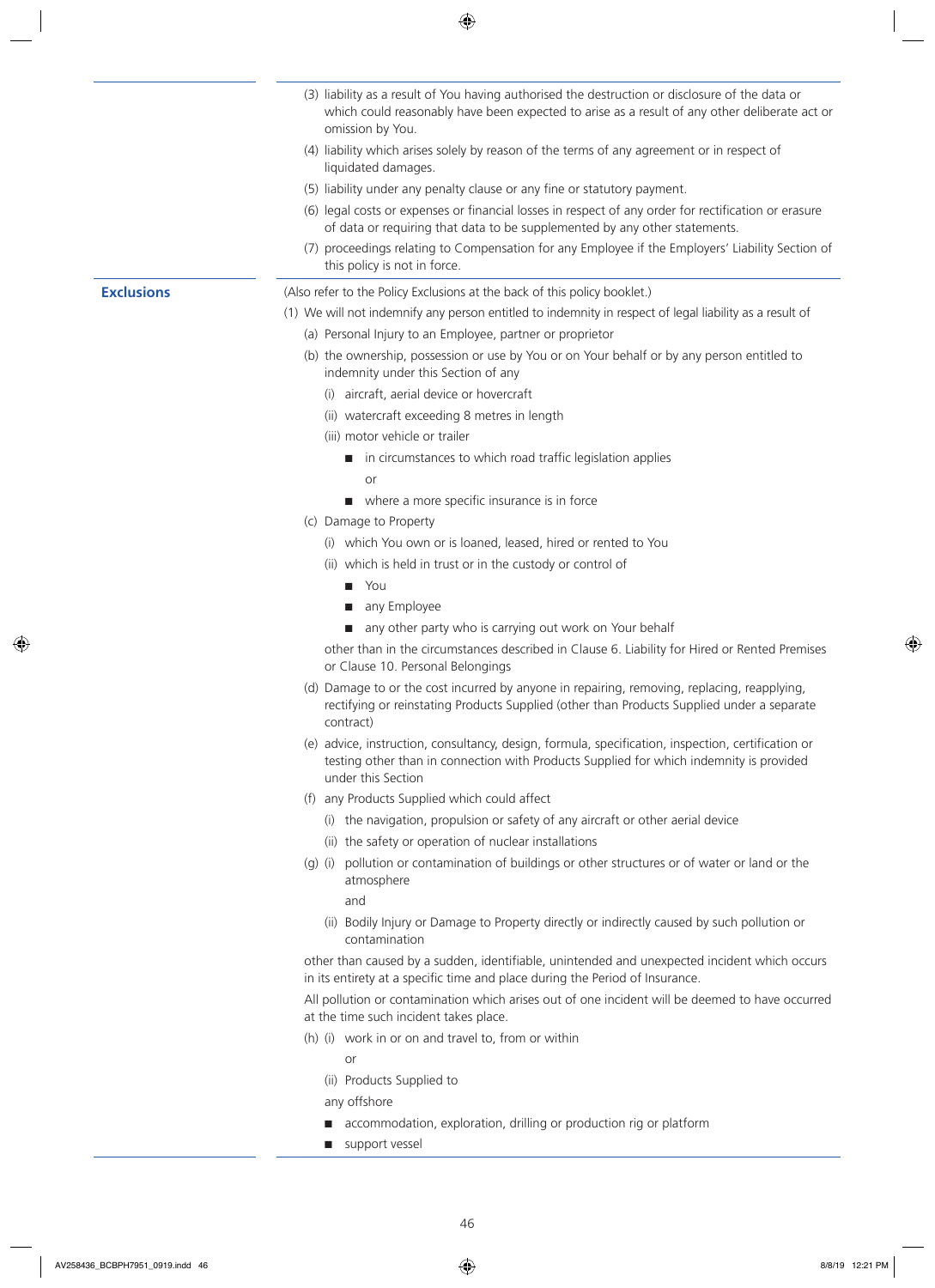|                                                        | (2) We will not indemnity any person entitled to indemnity in respect of                                                                                                                                                                                                                                            |  |  |
|--------------------------------------------------------|---------------------------------------------------------------------------------------------------------------------------------------------------------------------------------------------------------------------------------------------------------------------------------------------------------------------|--|--|
|                                                        | (a) recalling or making refunds in respect of Products Supplied.                                                                                                                                                                                                                                                    |  |  |
|                                                        | (b) (i) liquidated damages                                                                                                                                                                                                                                                                                          |  |  |
|                                                        | (ii) penalty clauses                                                                                                                                                                                                                                                                                                |  |  |
|                                                        | (iii) fines                                                                                                                                                                                                                                                                                                         |  |  |
|                                                        | (iv) aggravated, punitive or exemplary damages or any additional damages resulting from<br>the multiplication of compensatory damages or other non-compensatory damages.                                                                                                                                            |  |  |
|                                                        | (c) liability imposed on You solely by reason of the terms or any contract conditions or<br>agreement in connection with Products Supplied.                                                                                                                                                                         |  |  |
|                                                        | (3) We will not provide indemnity in respect of                                                                                                                                                                                                                                                                     |  |  |
|                                                        | (a) exposure to                                                                                                                                                                                                                                                                                                     |  |  |
|                                                        | (b) inhalation of                                                                                                                                                                                                                                                                                                   |  |  |
|                                                        | (c) fears of the consequences of exposure to or the inhalation of                                                                                                                                                                                                                                                   |  |  |
|                                                        | (d) the costs incurred by anyone in repairing, removing, replacing, recalling, rectifying,<br>reinstating or managing (including those of any persons under statutory duty to manage)<br>any property arising out of the presence of                                                                                |  |  |
|                                                        | Asbestos including any product containing Asbestos.                                                                                                                                                                                                                                                                 |  |  |
| <b>Endorsements and</b><br><b>Conditions Precedent</b> | This Section is subject to any Endorsements and Conditions Precedent which are stated in the<br>Schedule as applying.                                                                                                                                                                                               |  |  |
| <b>Endorsements</b>                                    | The following Endorsements apply.                                                                                                                                                                                                                                                                                   |  |  |
|                                                        | 1. Guests' Property                                                                                                                                                                                                                                                                                                 |  |  |
|                                                        | We will not indemnify any person entitled to indemnity in respect of legal liability as a result of<br>accidental Damage to valuables or money                                                                                                                                                                      |  |  |
|                                                        | (a) belonging to guests                                                                                                                                                                                                                                                                                             |  |  |
|                                                        | and                                                                                                                                                                                                                                                                                                                 |  |  |
|                                                        | (b) deposited with You for safekeeping                                                                                                                                                                                                                                                                              |  |  |
|                                                        | unless such valuables or money are kept in a suitable locked safe or strongroom.                                                                                                                                                                                                                                    |  |  |
|                                                        | 2. Damage to Guests' Personal Belongings                                                                                                                                                                                                                                                                            |  |  |
|                                                        | In connection with accidental Damage to guests' personal belongings deposited with You for<br>safekeeping                                                                                                                                                                                                           |  |  |
|                                                        | (a) We will indemnify You in respect of Your legal liability                                                                                                                                                                                                                                                        |  |  |
|                                                        | (b) Our liability is limited to                                                                                                                                                                                                                                                                                     |  |  |
|                                                        | (i) £2,500 in respect of any one guest                                                                                                                                                                                                                                                                              |  |  |
|                                                        | (ii) £10,000 in any one Period of Insurance                                                                                                                                                                                                                                                                         |  |  |
|                                                        | (c) an Excess of £50 applies.                                                                                                                                                                                                                                                                                       |  |  |
| <b>Condition Precedent</b>                             | The following Condition Precedent applies.                                                                                                                                                                                                                                                                          |  |  |
|                                                        | 1. Hotel Proprietors' Act                                                                                                                                                                                                                                                                                           |  |  |
|                                                        | It is a Condition Precedent to Our liability that You must clearly display at the reception desk a<br>notice, where required, in accordance with the provisions of the Hotel Proprietors' Act 1956 or,<br>where applicable, any similar legislation in Northern Ireland, the Channel Islands or the Isle<br>of Man. |  |  |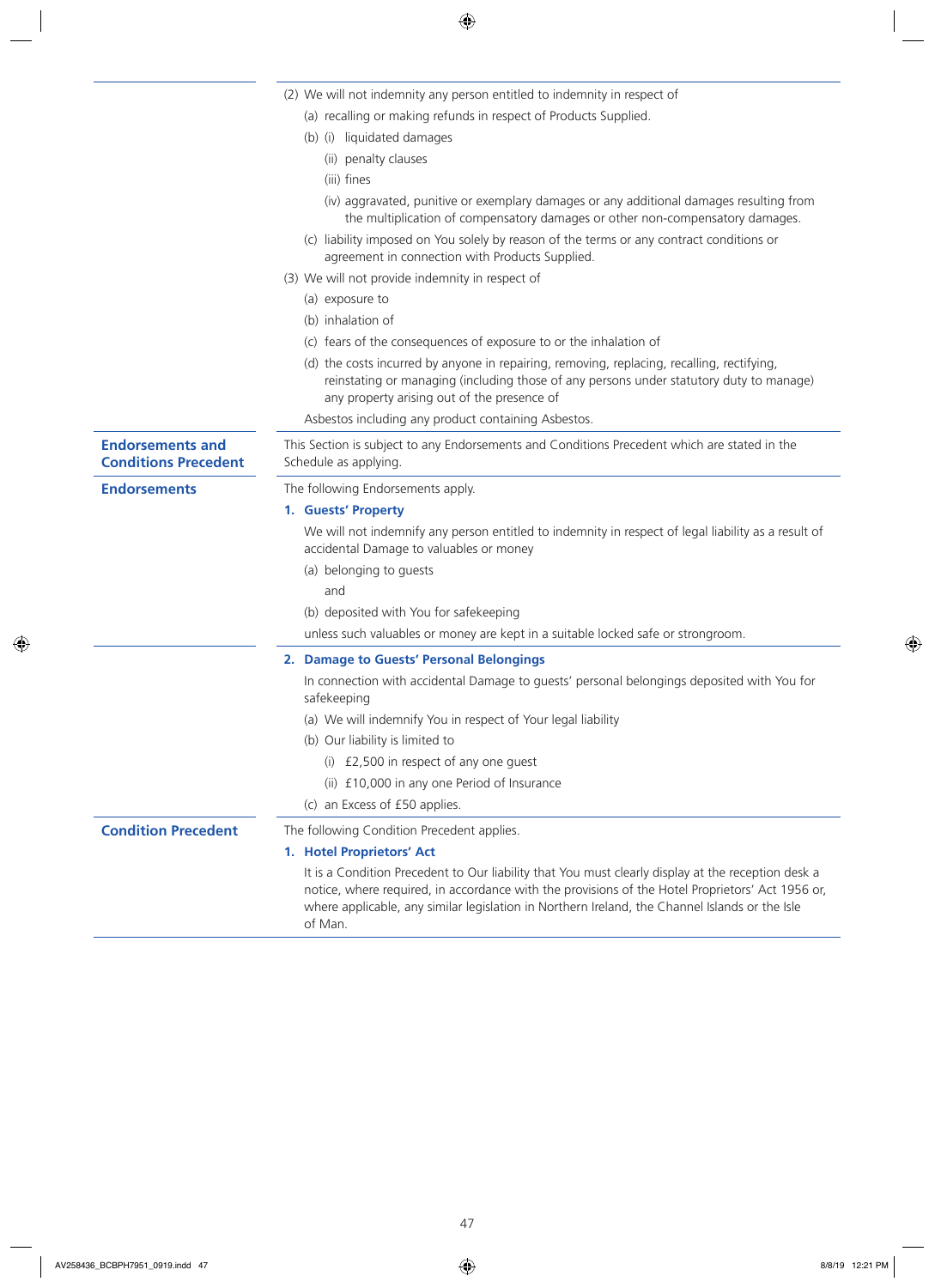# **Legal Liabilities – Commercial Legal Protection**

|                                           | As soon as You are aware of an incident, You should get legal advice from the legal helpline on<br>0345 300 1899 without delay. Please have Your policy number to hand.<br>If You think that You might need to claim, contact the helpline on 0345 300 1899 and request a<br>claim form. We can only proceed with Your claim once We have received details of the incident in<br>writing. |  |
|-------------------------------------------|-------------------------------------------------------------------------------------------------------------------------------------------------------------------------------------------------------------------------------------------------------------------------------------------------------------------------------------------------------------------------------------------|--|
|                                           | Our Claims handling is undertaken by DAS Legal Expenses Insurance Company Limited or such<br>other company as We notify You of from time to time.                                                                                                                                                                                                                                         |  |
| <b>Definitions</b>                        | (Also refer to the Policy Definitions at the front of this policy booklet).                                                                                                                                                                                                                                                                                                               |  |
|                                           | The following definitions apply to this Section and shall keep the same meaning wherever they<br>appear in the Section unless an alternative definition is stated to apply.                                                                                                                                                                                                               |  |
| <b>Appointed</b><br><b>Representative</b> | The lawyer, accountant or other suitably qualified person, who has been appointed by Us to act on<br>behalf of an Insured Person.                                                                                                                                                                                                                                                         |  |
| <b>Aspect Enquiry</b>                     | An examination by H.M. Revenue and Customs which considers one or more specific aspects of<br>Your self-assessment and/or corporation tax return.                                                                                                                                                                                                                                         |  |
| <b>Attendance Expenses</b>                | (1) The salary or wages of the Insured Person for the time they are off work                                                                                                                                                                                                                                                                                                              |  |
|                                           | (a) to attend any arbitration, court or tribunal hearing at Our request                                                                                                                                                                                                                                                                                                                   |  |
|                                           | (b) as a defendant or while attending jury service.                                                                                                                                                                                                                                                                                                                                       |  |
|                                           | (2) We will pay for each half or whole day that the                                                                                                                                                                                                                                                                                                                                       |  |
|                                           | (a) court                                                                                                                                                                                                                                                                                                                                                                                 |  |
|                                           | (b) tribunal                                                                                                                                                                                                                                                                                                                                                                              |  |
|                                           | (c) employer of the Insured Person                                                                                                                                                                                                                                                                                                                                                        |  |
|                                           | will not pay for.                                                                                                                                                                                                                                                                                                                                                                         |  |
|                                           | (3) The amount We will pay is based on the following                                                                                                                                                                                                                                                                                                                                      |  |
|                                           | (a) the time the Insured Person is off work including the time it takes to travel to and from the<br>hearing. This will be calculated to the nearest half day assuming that a whole day is eight<br>hours.                                                                                                                                                                                |  |
|                                           | (b) if the Insured Person                                                                                                                                                                                                                                                                                                                                                                 |  |
|                                           | (i) works full time, the salary or wages for each whole day equals 1/250th of the annual<br>salary or wages of the Insured Person.                                                                                                                                                                                                                                                        |  |
|                                           | (ii) works part-time, the salary or wages will be a proportion of the weekly salary or wages<br>of the Insured Person.                                                                                                                                                                                                                                                                    |  |
| <b>Costs and Expenses</b>                 | (1) All reasonable and necessary legal or accountancy costs charged by the Appointed<br>Representative and agreed by Us.                                                                                                                                                                                                                                                                  |  |
|                                           | (2) Legal costs which an Insured Person has been ordered to pay by a court or other body which we<br>have agreed to authorise.                                                                                                                                                                                                                                                            |  |
| <b>Date of Occurrence</b>                 | (1) In all civil cases, when the cause of action accrued (other than Contingencies 4A, 4B or<br>$4C - Tax.$ )                                                                                                                                                                                                                                                                             |  |
|                                           | (2) In all criminal cases, when the Insured Person first broke or is alleged to have first broken the<br>criminal law in question.                                                                                                                                                                                                                                                        |  |
|                                           | (3) Full Enquiries, Aspect Enquiries or Intervention Enquiries, when H.M. Revenue and Customs first<br>notifies in writing the intention to make enquiries.                                                                                                                                                                                                                               |  |
|                                           | (4) Employers Compliance and Value Added Tax disputes, when H.M. Revenue and Customs sends<br>an assessment or written decision to You.                                                                                                                                                                                                                                                   |  |
|                                           | (5) Licence or Registration Appeals, when You were first notified of the proposal by the relevant<br>licensing or regulatory authority to suspend, alter the terms of, refuse to renew or cancel Your<br>licence or British Standard Certificate of Registration.                                                                                                                         |  |
| <b>Full Enquiry</b>                       | An extensive examination by H.M. Revenue and Customs which considers all aspects of Your tax<br>affairs, excluding those enquiries which are limited to one or more specific aspects of Your self-<br>assessment and/or corporation tax return.                                                                                                                                           |  |
|                                           |                                                                                                                                                                                                                                                                                                                                                                                           |  |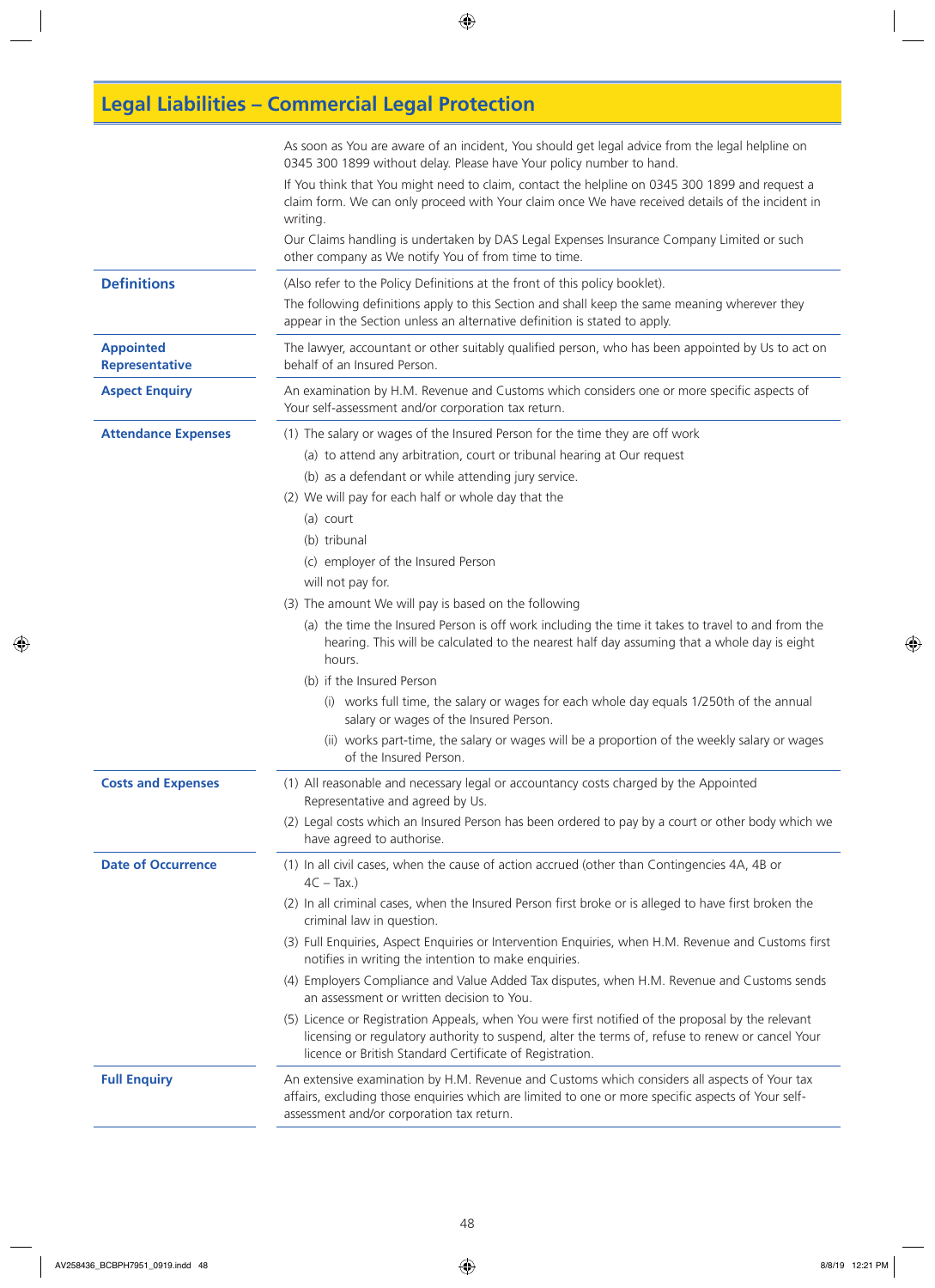| <b>Insured Person</b>       | $(1)$ You                                                                                                                                                                                                                                                    |  |  |
|-----------------------------|--------------------------------------------------------------------------------------------------------------------------------------------------------------------------------------------------------------------------------------------------------------|--|--|
|                             | (2) any director of Yours, or partner, or proprietor of The Business                                                                                                                                                                                         |  |  |
|                             | (3) any Employee of Yours under a contract of employment with You.                                                                                                                                                                                           |  |  |
|                             | (4) any other person agreed with Us.                                                                                                                                                                                                                         |  |  |
| <b>Intervention Enquiry</b> | An examination by H.M. Revenue and Customs to measure the level of compliance in Your financial<br>accounting records to highlight area where errors have or may occur.                                                                                      |  |  |
| <b>Legal Proceedings</b>    | Legal proceedings for                                                                                                                                                                                                                                        |  |  |
|                             | (1) the pursuit or defence of a claim for damages                                                                                                                                                                                                            |  |  |
|                             | (2) the defence of a criminal prosecution                                                                                                                                                                                                                    |  |  |
|                             | (3) appeal proceedings                                                                                                                                                                                                                                       |  |  |
|                             | (4) specific performance or injunction                                                                                                                                                                                                                       |  |  |
|                             | dealt with by negotiation or in a court of law, tribunal or arbitration or any other body which We<br>have agreed to or authorised.                                                                                                                          |  |  |
| <b>Limit of Indemnity</b>   | The maximum amount stated in the Schedule which We will pay for Costs and Expenses in respect<br>of any or all claims arising out of one originating cause in connection with the business stated in<br>the Schedule.                                        |  |  |
| <b>Prospects of Success</b> | In respect of all civil cases, it is always more likely than not that an Insured Person will                                                                                                                                                                 |  |  |
|                             | (1) recover damages or obtain any other legal remedy which We have agreed to                                                                                                                                                                                 |  |  |
|                             | (2) make a successful defence                                                                                                                                                                                                                                |  |  |
|                             | (3) make a successful appeal or defence of an appeal.                                                                                                                                                                                                        |  |  |
|                             | Prospects of Success will be assessed by Us or an Appointed Representative on Our behalf.                                                                                                                                                                    |  |  |
| <b>Territorial Limits</b>   | For Contingencies 2 Legal Defence (other than Contingency 2E and 3B Bodily Injury                                                                                                                                                                            |  |  |
|                             | The European Union, the Isle of Man, the Channel Islands, Albania, Andorra, Bosnia Herzegovina,<br>Croatia, Gibraltar, Iceland, Liechtenstein, Macedonia, Monaco, Montenegro, Norway, San Marino,<br>Serbia, Switzerland and Turkey (West of the Bosphorus). |  |  |
|                             | For all other Contingencies                                                                                                                                                                                                                                  |  |  |
|                             | Great Britain, Northern Ireland, the Isle of Man and the Channel Islands.                                                                                                                                                                                    |  |  |
| Cover                       | We will indemnify You or an Insured Person where specified for any Costs and Expenses and<br>Attendance Expenses incurred in respect of Legal Proceedings following the occurrence of a<br>Contingency stated as applying in the Schedule provided that      |  |  |
|                             | (1) the Contingency occurs within the Territorial Limits and the Date of Occurrence is within the<br>Period of Insurance                                                                                                                                     |  |  |
|                             | (2) any Legal Proceedings take place within the Territorial Limits                                                                                                                                                                                           |  |  |
|                             | (3) Prospects of Success exist for the duration of the claim                                                                                                                                                                                                 |  |  |
|                             | (4) in respect of any appeal or defence of an appeal, it has been reported to Us at least 10 working<br>days prior to the deadline for any appeal                                                                                                            |  |  |
|                             | (5) the maximum We will pay is the Limit of Indemnity                                                                                                                                                                                                        |  |  |
|                             | (6) You must report an incident to Us as soon as possible and in any event no later than 180 days<br>after the date the Insured Person knew or should have known about the incident.                                                                         |  |  |
| <b>Contingencies</b>        | <b>1A Employment Disputes</b>                                                                                                                                                                                                                                |  |  |
|                             | We will defend You                                                                                                                                                                                                                                           |  |  |
|                             | (1) prior to the issue of Legal Proceedings following the dismissal of an Insured Person                                                                                                                                                                     |  |  |
|                             | (2) in the resolution of unfair dismissal disputes under the ACAS Arbitration Scheme                                                                                                                                                                         |  |  |
|                             | (3) in Legal Proceedings in respect of any dispute with                                                                                                                                                                                                      |  |  |
|                             | (a) an Insured Person                                                                                                                                                                                                                                        |  |  |
|                             | (b) a former Insured Person                                                                                                                                                                                                                                  |  |  |
|                             | (c) a trade union acting on behalf of an Insured Person or a former Insured Person                                                                                                                                                                           |  |  |
|                             | which arises out of, or relates to, a contract of employment with You                                                                                                                                                                                        |  |  |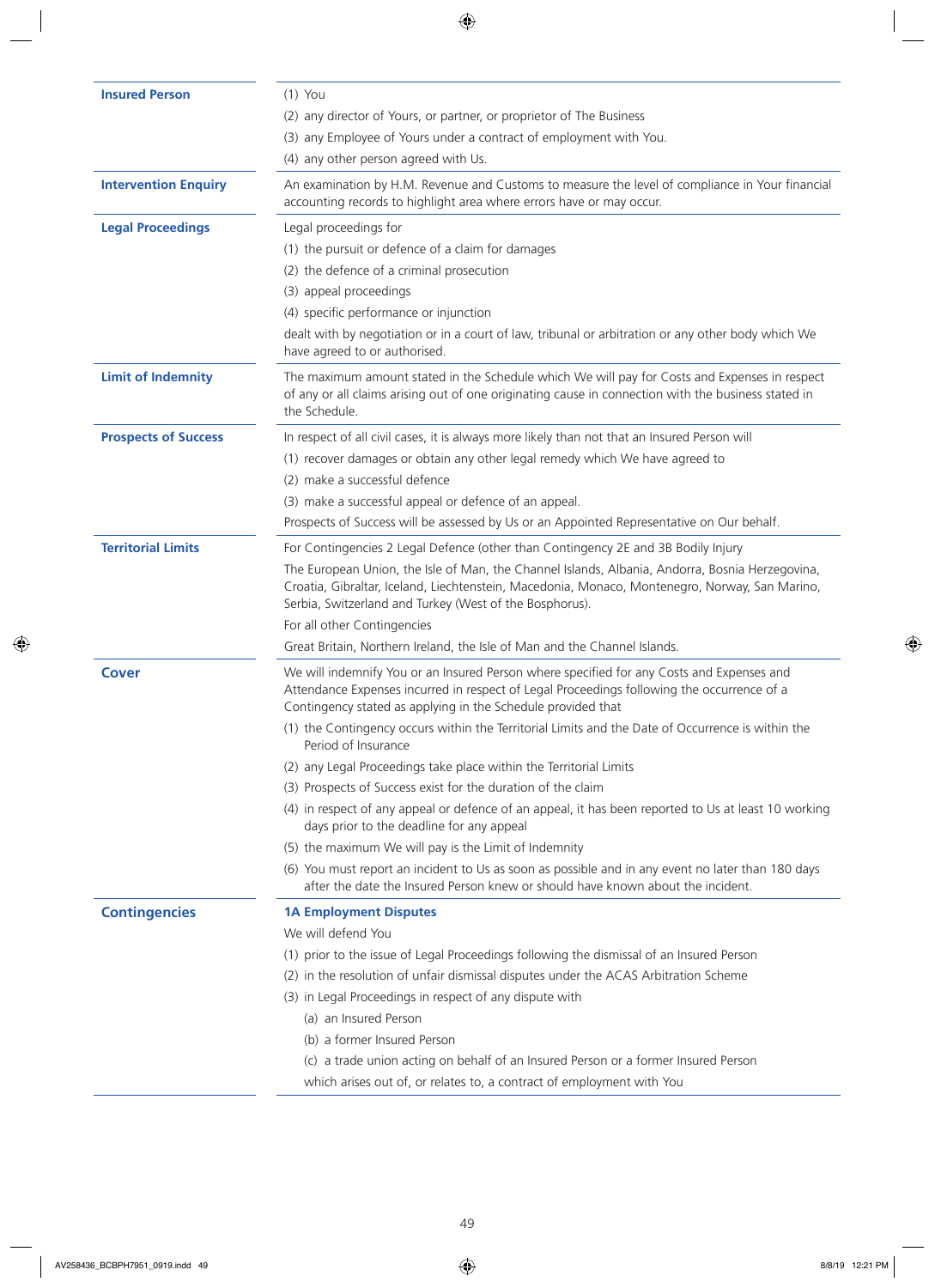- (4) in Legal Proceedings in respect of any dispute with
	- (a) an Insured Person
	- (b) a former Insured Person
	- (c) a prospective Insured Person

arising from an alleged breach of their statutory rights under employment legislation.

We will not provide indemnity for any claim in respect of damages for personal injury or loss of or physical damage to material property.

#### **1B Compensation Awards**

We will pay

- (1) any basic and compensatory award
- (2) an order for compensation following a breach of Your statutory duties under employment legislation

which You are ordered to pay by a tribunal or through the ACAS Arbitration Scheme, under a judgement made after full argument and approved by Us in writing in respect of a claim We have accepted under Contingency 1A Employment Disputes.

The maximum amount We will pay in respect of compensation awards in any one Period of Insurance is £1,000,000.

We will not provide indemnity in respect of

- (1) non payment of money due under the relevant contract of employment or related statutory provision
- (2) any compensation award related to
	- (a) trade union activities, trade union membership or non-membership
	- (b) health & safety related dismissals brought under Section 44 of the Employment Rights Act 1996 (as amended)
	- (c) statutory rights in relation to trustees of occupational pension schemes
	- (d) statutory rights in relation to Sunday shop and betting work
- (3) any award ordered as a result of a breach National Minimum Wage laws
- (4) any compensation award or increase in compensation award ordered by the tribunal for failure to comply with a recommendation it has made including non-compliance with a reinstatement order or re-engagement order.

#### **Conditions to Contingency 1B**

If in relation to any claim You have failed to fulfil any of the following conditions You will lose Your right to indemnity or payment for that claim.

#### **1. Performance and/or Conduct**

In cases relating to performance and/or conduct of an Insured Person, or former Insured Person You must, throughout the dispute, have either

(a) followed the ACAS Code of Disciplinary Practice and Procedures in Employment as prepared by the Advisory Conciliation and Arbitration Service

or

(b) followed equivalent codes of practice issued by the Labour Relations Agency in Northern Ireland

or

(c) sought and followed the advice from Our 24 hour legal helpline (0345 300 1899).

### **2. Unlawful Discrimination**

In respect of an order of compensation following a breach of Your statutory duties under discrimination legislation You must have at all times sought and followed the advice of Our 24 hour legal helpline since the date You knew or should have known about the employment dispute.

### **3. Redundancy**

In respect of any compensation award for

- (a) redundancy
- (b) alleged redundancy
- (c) unfair selection for redundancy

You must have sought and followed the advice of Our 24 hour legal helpline (0345 300 1899) prior to serving notice of dismissal.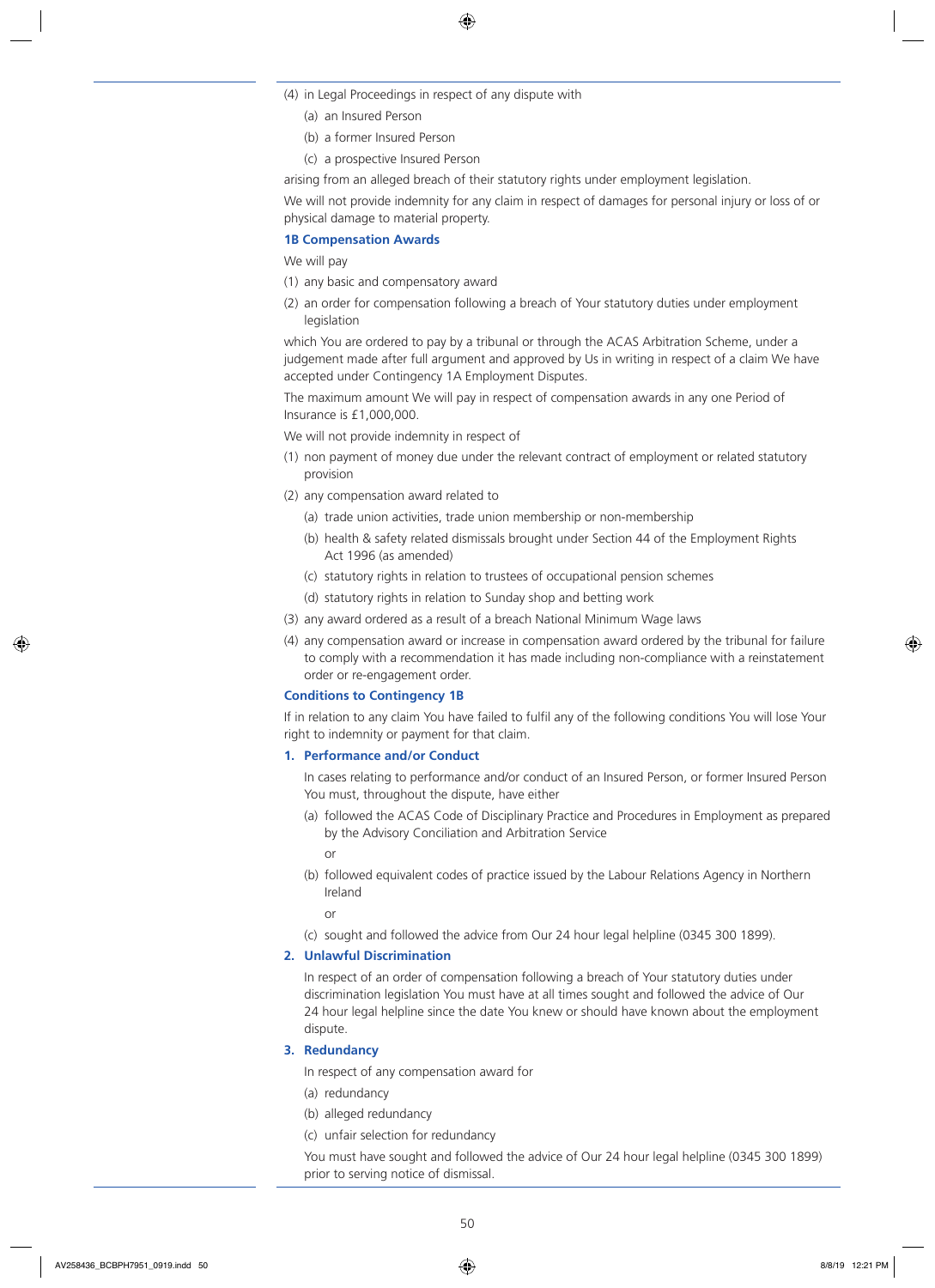#### **1C Service Occupancy**

We will negotiate for Your legal rights against an Insured Person or former Insured Person to recover possession of premises owned by You, or for which You are responsible.

We will not indemnify You in respect of any claim relating to defending Your legal rights other than defending a counter claim.

#### **2 Legal Defence**

#### **2A Criminal Prosecution**

- We will defend an Insured Person
- (1) prior to the issue of legal proceedings when dealing with the
	- (a) Police
	- (b) Health and Safety Executive and/or Local Authority Health and Safety Enforcement Officer
	- where it is alleged the Insured Person has or may have committed a criminal offence
- (2) following an event which leads to the Insured Person being prosecuted in a court of criminal jurisdiction.

We will not provide indemnity in respect of any claim which leads to the Insured Person being prosecuted for infringement of road traffic laws or regulations in connection with the ownership, driving or use of a motor vehicle.

#### **2B Data Protection**

We will

- (1) (a) defend the legal rights of an Insured Person following civil action taken against the Insured Person for compensation
	- (b) also pay any compensation award made against the Insured Person

under Section 13 of the Data Protection Act 1998 or under Article 82 of the General Data Protection Regulation (Regulation (EU) 2016/679) or under any legislation implementing the General Data Protection Regulation or under any replacement legislation in respect of any of the foregoing,

provided that You are registered with the Information Commissioner at the time of the incident giving rise to the action.

(2) represent You in appealing against the refusal of the Information Commissioner to register Your application for registration.

#### **2C Wrongful Arrest**

We will defend Your legal rights following civil action taken against You for wrongful arrest in respect of an accusation of theft alleged to have been carried out during the Period of Insurance.

#### **2D Employee Civil Legal Defence**

At Your request We will defend the legal rights of an Insured Person (other than You) if

- (1) an event arising from their work as an Insured Person leads to civil action being taken against them under legislation for unlawful discrimination
- (2) civil action is being taken against them as a trustee of a pension fund set up for the benefit of Your employees.

#### **2E Statutory Notice**

At Your request We will represent the Insured Person in appealing against the imposition or terms of Statutory Notice issued under legislation affecting Your Business.

#### **2F Jury Service**

We will pay the Attendance Expenses of an Insured Person for jury service.

#### Provided that

- (1) in respect of proceedings under the Health and Safety at Work etc. Act 1974, the Territorial Limits shall be any place where the Act applies
- (2) at the time of the insured incident, You are registered with the Information Commissioner in respect of Contingency 2B (1).

#### **2G Disciplinary Hearings**

We will represent an Insured Person at a disciplinary hearing that they are required to attend by a regulatory authority or professional body as a result of a complaint being brought against them.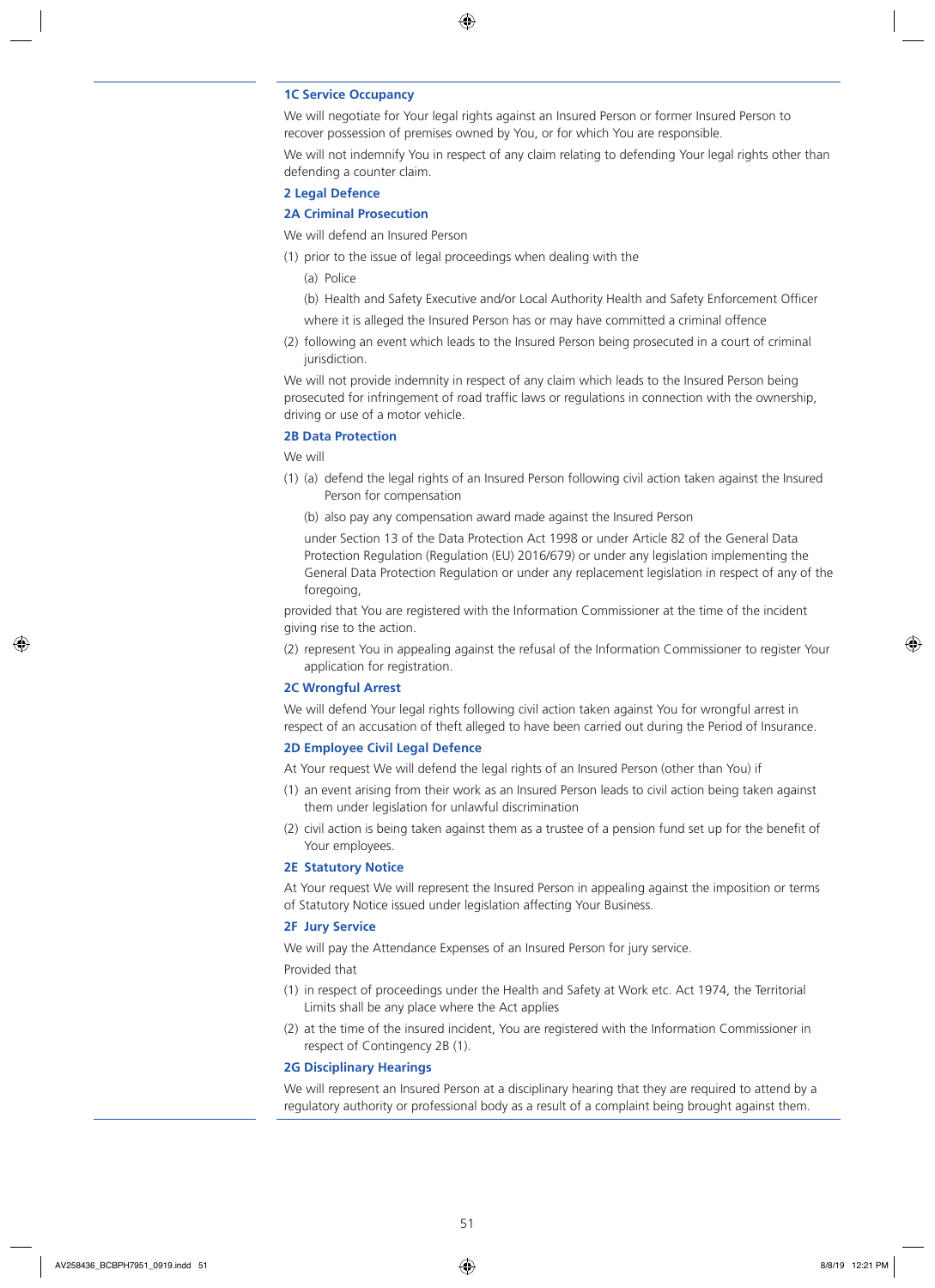#### **3A Property Protection**

We will represent You in any Legal Proceedings for civil action relating to material property which is owned by You, or for which You are responsible, following

(1) any event which causes or could cause physical damage or loss to such material property

(2) any nuisance or trespass including the eviction of squatters or any person occupying premises owned by you for which you are responsible.

We will not indemnify You in respect of any claim relating to

- (1) a contract entered into by You
- (2) tenancy disputes
- (3) goods
	- (a) in transit
	- (b) lent or hired out
	- (c) at premises You do not occupy unless for
		- (i) installation
			- $\cap$ r
		- (ii) use in work to be carried out by You
- (4) mining subsidence
- (5) a motor vehicle whilst being driven by an Insured Person.

#### **3B Personal Injury**

We will pursue the legal rights of an Insured Person and their family members, if they are accompanying an Insured Person, following an event which causes the death of, or bodily injury to them.

We will not provide indemnity in respect of any claim relating to

- (1) any illness or bodily injury which develops gradually or is not caused by a specific or sudden accident
- (2) defending the legal rights of an Insured Person or their family members other than defending a counter claim
- (3) a motor vehicle whilst being driven by an Insured Person or a family member.

#### **4A Tax Protection**

We will represent You and negotiate on Your behalf in any appeal proceedings in respect of a Full Enquiry and/or Aspect Enquiry and/or Intervention Enquiry carried out by H.M. Revenue and Customs.

The maximum amount We will pay for Aspect Enquiries and/or Intervention Enquiries in respect of any one claim is £5,000.

#### **4B Employers' Compliance**

We will represent You in any appeal proceedings in respect of a dispute concerning Your compliance with

(1) Pay as You Earn

or

(2) Social Security Regulations

following a review by H.M. Revenue and Customs.

### **4C VAT Disputes**

We will represent You in any appeal proceedings following an assessment by H.M. Revenue and Customs in respect of Value Added Tax due.

#### **Condition to Contingencies 4A, 4B and 4C**

If in relation to any claim You have failed to fulfil the following condition You will lose Your right to indemnity or payment for that claim.

#### **Reasonable Care**

You must have taken reasonable care to ensure that all returns are complete and correct and such returns are submitted within the statutory time limits allowed.

We will not provide indemnity

- (1) in respect of any claim caused by Your failure to register for Value Added Tax
- (2) in respect of any claim arising from any investigations or enquiries undertaken by H.M. Revenue and Customs Special Investigation Section or Special Compliance Office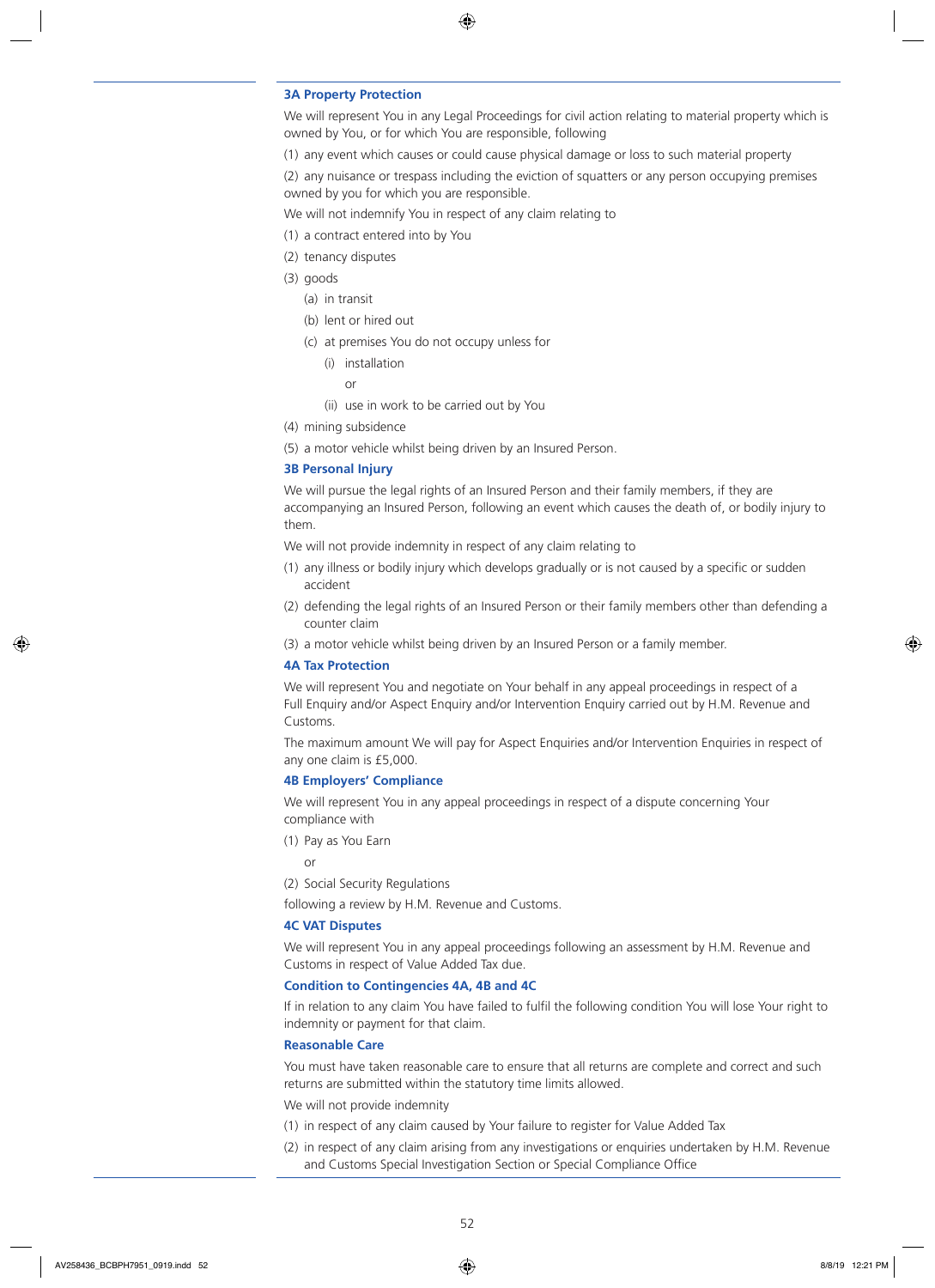- (3) in respect of any claim arising from any investigations or enquiry by H.M. Revenue and Customs into alleged dishonesty or alleged criminal offences
- (4) in respect of any claim arising from a tax avoidance scheme
- (5) for the first 10% of Costs and Expenses for Aspect Enquiries and/or Intervention Enquiries in respect of any one claim.

#### **5 Contract Disputes**

We will represent You in any Legal Proceedings for civil action relating to a contractual dispute arising from that agreement or that alleged agreement which has been entered into by You or on Your behalf for the

- (1) sale
- (2) provision
- (3) purchase
- (4) hire
- of goods or services provided that
	- (a) the amount in dispute exceeds £250
	- (b) if the amount in dispute is payable by instalments, the instalments due and payable at the time of making the claim exceed £250
	- (c) if the dispute relates to Money owed to You, a claim must be made within 90 days of the Money becoming due and payable.

We will not provide indemnity in respect of

- (1) any claim relating to
	- (a) the cover, claims process or settlement payable under an insurance policy other than claims for indemnity under this section
	- (b) a lease, licence or tenancy of land or buildings other than a dispute with a professional adviser in connection with the drafting of a lease, licence or tenancy agreement
	- (c) a loan, mortgage, pension or any other financial product
	- (d) a motor vehicle owned by, hired or leased to You other than agreements relating to the sale or motor vehicles where You are engaged in the business of selling motor vehicles
- (2) a dispute with an Insured Person or former Insured Person which arises out of or relates to a contract of employment with You
- (3) a dispute relating to computer hardware, software, systems or services which have been specifically tailored
- (4) a dispute arising from the breach or alleged breach of professional duty by an Insured Person or former Insured Person
- (5) the recovery of Money and interest due from another party other than disputes where the other party intimates that a defence exists.

#### **6 Tenancy Disputes**

We will represent You in any Legal Proceedings for civil action relating to a tenancy dispute between You and Your landlord arising from premises leased or rented to You.

We will not provide indemnity in respect of any dispute arising from or relating to rent, service charges or renewal of the tenancy agreement.

#### **7 Statutory Licence Protection**

We will represent You in appealing to the relevant statutory or regulatory authority, court, or tribunal following an event which results in the relevant licensing or regulatory authority suspending, or altering the terms of, or refusing to renew, or cancelling Your licence or statutory registration or British Standard Certificate of Registration.

We will not provide indemnity in respect of

- (1) An original application or application for renewal of a statutory licence or British Standard Certificate of Registration.
- (2) Any licence appeal relating to the ownership, driving or use of a motor vehicle.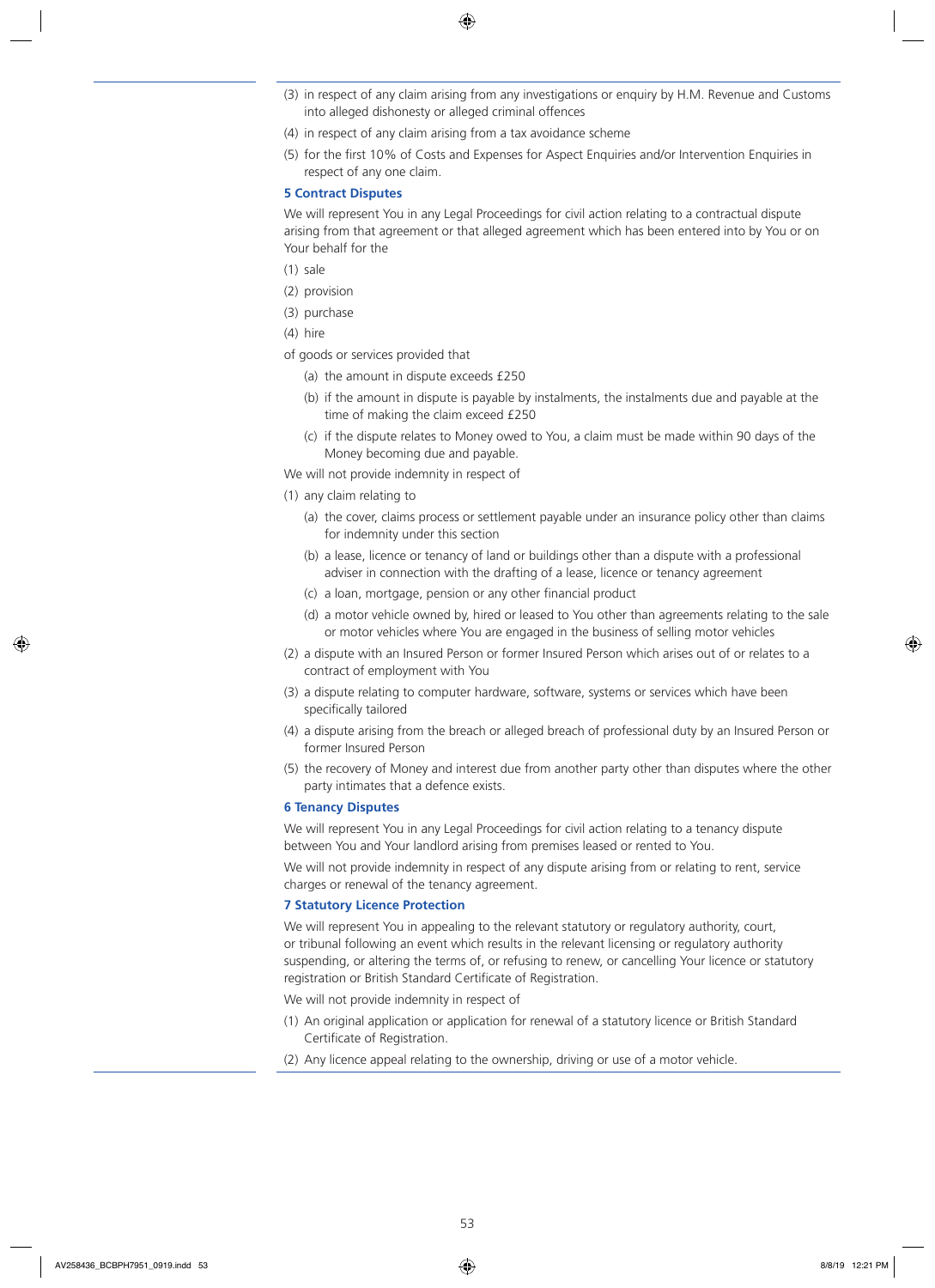#### **8 Debt Recovery**

| We will represent You in any Legal Proceedings for civil action including the enforcement of |
|----------------------------------------------------------------------------------------------|
| judgement to recover Money and interest due from the sale or provision of goods or services  |
| provided that                                                                                |

- (1) the amount in dispute exceeds £250
- (2) You have exhausted all reasonable credit control and accounting procedures
- (3) We have the right to select the method of enforcement or to forego enforcing judgement if We are not satisfied that there are, or will be, sufficient assets available to satisfy judgement
- (4) You supply the correct and current name and address of the debtor
- (5) a claim for debt recovery under this Contingency is made within 90 days of the Money becoming due and payable.

We will not provide indemnity in respect of

- (1) any claim relating to
	- (a) the cover, claims process or settlement payable under an insurance policy
	- (b) a lease, licence or tenancy of land or buildings
	- (c) a loan, mortgage, pension or any other financial product
- (2) a dispute with an Insured Person or former Insured Person which arises out of, or relates to, a contract of employment with You
- (3) a dispute relating to computer hardware, software, systems or services which have been specifically tailored
- (4) the recovery of Money and interest due from another party where the other party intimates that a defence exists.

(Also refer to the Policy Exclusions at the back of this policy booklet.)

The following Exclusions apply to this Section.

We will not provide indemnity in respect of any claim

- (1) if an Insured Person does not keep to the terms, exclusions and conditions of this Section. The cover will also not apply if an Insured Person can claim under another policy
- (2) if any Costs and Expenses are incurred prior to Our written acceptance of a claim
- (3) for any legal action an Insured Person takes which We have not agreed to or where the Insured Person does anything to hinder Us or the Appointed Representative
- (4) for any fines, penalties, compensation or damages which an Insured Person is ordered to pay by a court or other authority other than compensation awards covered under Contingency 1B (Compensation Awards) and Contingency 2 (Legal Defence)
- (5) relating to

**Exclusions – Applying to all Contingencies**

- (a) patents
- (b) copyrights
- (c) trademarks
- (d) merchandise marks
- (e) registered designs
- (f) intellectual property
- (g) secrecy and confidentiality agreements
- (6) relating to franchise or agency rights where You have the legal capacity to alter the legal relations of another
- (7) deliberately or intentionally caused by an Insured Person
- (8) in respect of a dispute with Us not catered for in Section Conditions 6 and 7
- (9) for a judicial review
- (10) relating to any non-contracting party's rights to enforce all or any part of this Section. The Contracts (Rights of Third Parties) Act 1999 does not apply to this policy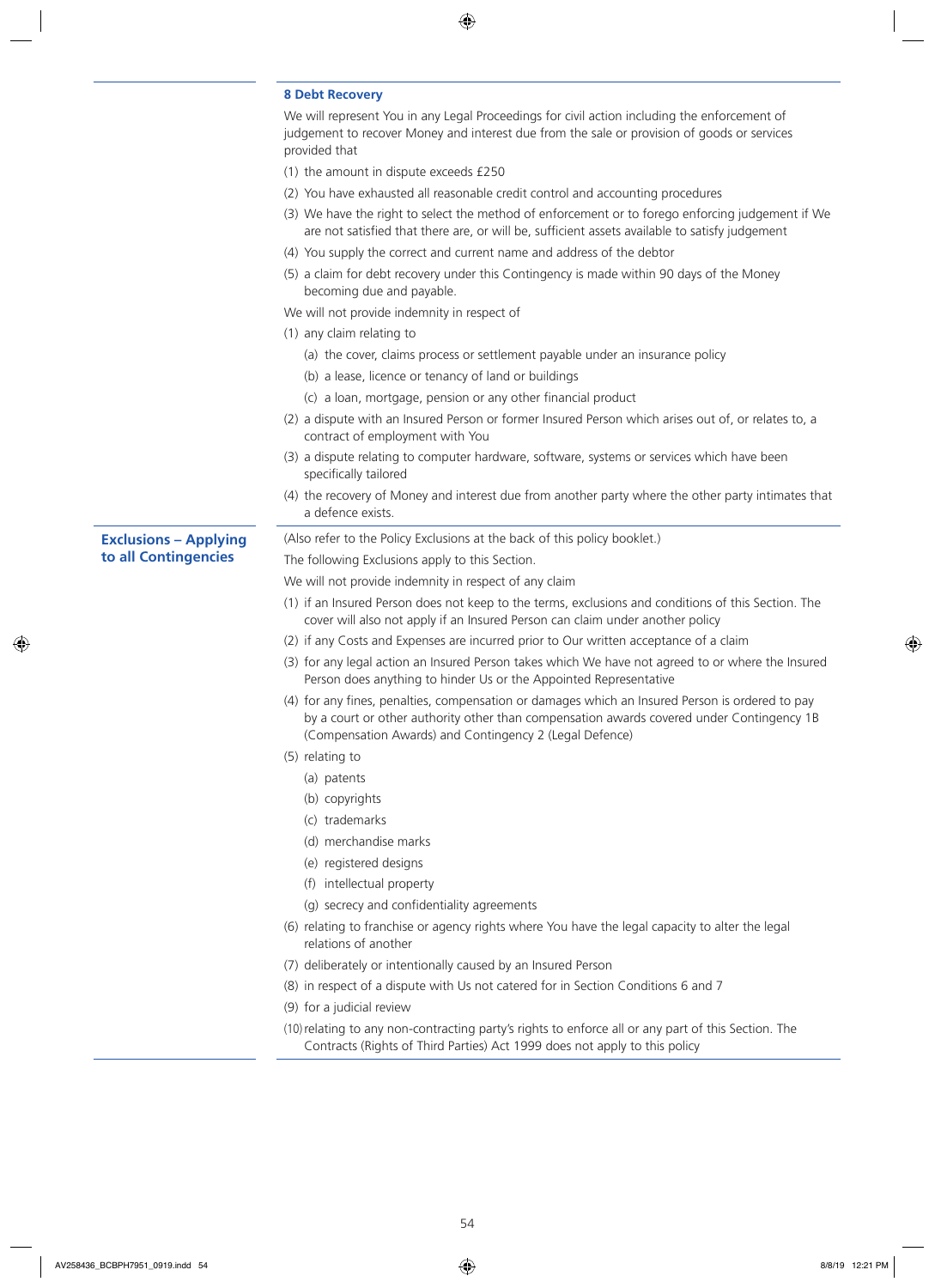- (11) notified under this Section when, either at the start of or during the course of the claim You
	- (a) are bankrupt
	- (b) have filed a bankruptcy petition or winding-up petition
	- (c) have made an arrangement with creditors
	- (d) have entered into a deed or arrangement
	- (e) are in liquidation
	- (f) are or part of or all of Your affairs or property are in the care or control of a receiver or administrator.

(Also refer to the Policy Conditions at the back of this policy booklet.) The following Conditions apply to this Section.

#### **1. Claims – your duty**

You must report an incident to Us as soon as possible and in any event no later than 180 days after the date the Insured Person knew or should have known about the incident.

#### **2. Claims – legal representation**

- (a) On acceptance of a claim, if appropriate, We will appoint an Appointed Representative.
- (b) If it is necessary to start court proceedings or there is a conflict of interest, an Insured Person is free to nominate an Appointed Representative by sending to Us the name and address of the suitably qualified person.
- (c) If We do not agree to the Insured Person's choice of Appointed Representative under condition 2(b) above, an Insured Person may choose another suitably qualified person.
- (d) If there is still a disagreement with regard to the Appointed Representative, We will ask the president of a relevant national law society to choose a suitably qualified person to represent an Insured Person. We and the Insured Person must accept such choice.
- (e) In all other circumstances We will be free to choose an Appointed Representative.
- (f) An Appointed Representative will be appointed by Us and represent an Insured Person according to Our standard terms of appointment.

#### **3. Claims – Our rights and Your obligations**

- (a) We will have direct access to the Appointed Representative who will, upon request, provide Us with any information or opinion on Your claim.
- (b) An Insured Person must co-operate fully with Us and the Appointed Representative and must keep Us up to date with the progress of the claim.
- (c) At Our request an Insured Person must give the Appointed Representative any instructions that We require.
- (d) An Insured Person must notify Us immediately if anyone offers to settle a claim or makes a payment into court.
- (e) If an Insured Person does not accept the recommendation of the Appointed Representative to accept a reasonable offer or payment into court to settle a claim, We may refuse to pay further Costs and Expenses.
- (f) No agreement to settle on the basis of both parties paying their own costs is to be made without Our prior approval.

### **4. Discontinuance of a claim**

If an Insured Person

- (a) settles a claim or withdraws a claim without Our prior agreement
- (b) does not give suitable instructions to the Appointed Representative
- (c) dismisses an Appointed Representative without Our prior consent

the cover We provide will end immediately and We will be entitled to reclaim from the Insured Person any Costs and Expenses We have incurred.

#### **5. Recoveries**

An Insured Person must take every available step to recover Costs and Expenses that We have to pay and must pay Us any Costs and Expenses that are recovered.

#### **6. Disputes**

If any difference arises between Us and an Insured Person in respect of the acceptance, refusal, control or handling of any claim under this Section, You can take the steps outlined in Our Complaints Procedure.

### **Conditions – Applying to all Contingencies**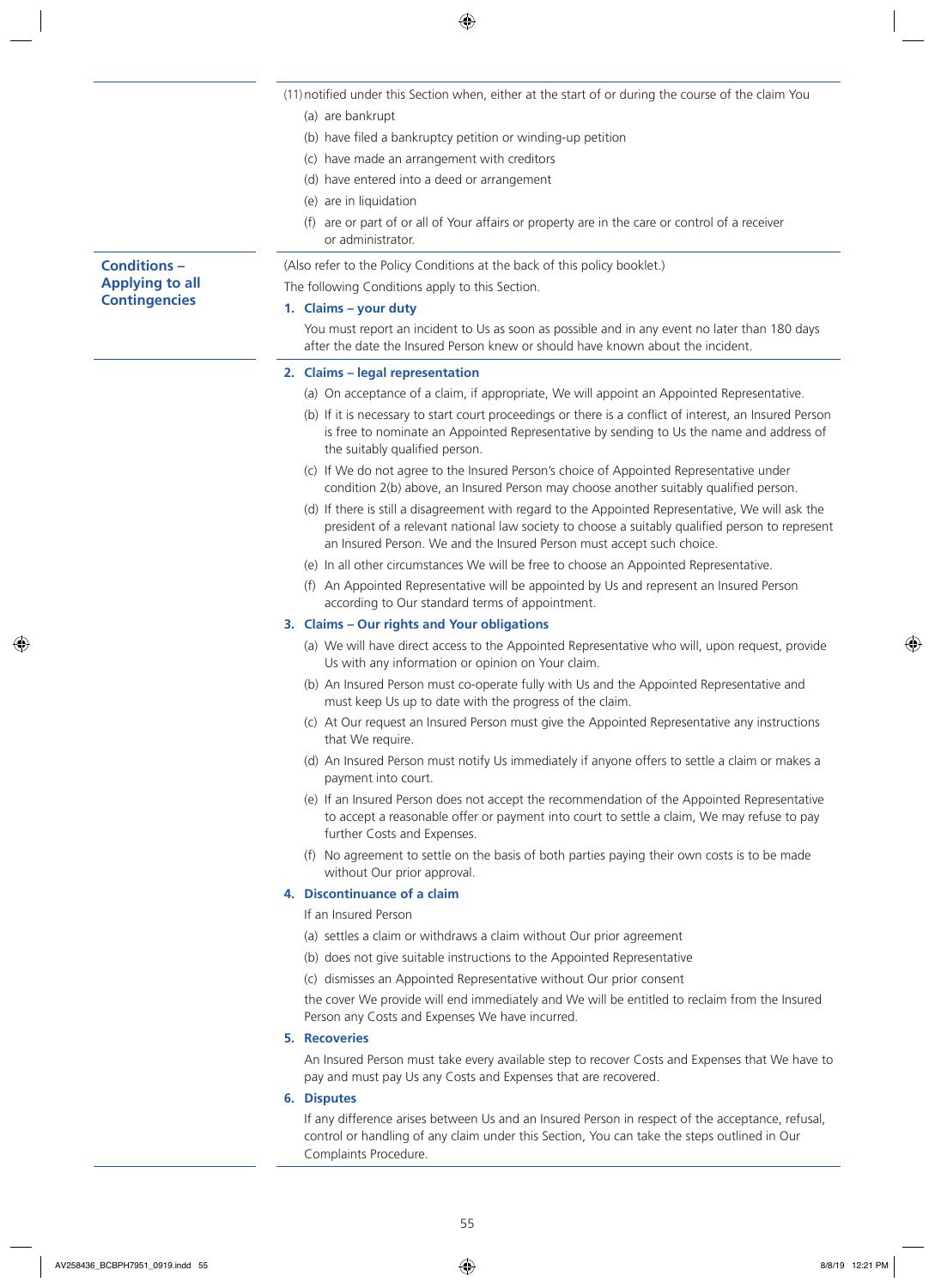|                                              | 7. Arbitration                                                                                                                                                                                                                                                                        |  |  |
|----------------------------------------------|---------------------------------------------------------------------------------------------------------------------------------------------------------------------------------------------------------------------------------------------------------------------------------------|--|--|
|                                              | You have the right to refer any difference that arises between Us and an Insured Person in<br>respect of the acceptance, refusal, control or handling of any claim under this Section to<br>arbitration, which will be decided by counsel chosen jointly by Us and an Insured Person. |  |  |
|                                              | If there is a disagreement with regard to the choice of counsel, We will ask the president of a<br>relevant national law society to choose a suitably qualified person.                                                                                                               |  |  |
|                                              | The Arbitrator's decision shall be final and binding on both parties.                                                                                                                                                                                                                 |  |  |
|                                              | All costs for resolving the difference will be met by the party whom the decision is made against.                                                                                                                                                                                    |  |  |
|                                              | 8. Acts of Parliament                                                                                                                                                                                                                                                                 |  |  |
|                                              | All references to Acts of Parliament within this Section wording shall include equivalent legislation in<br>Scotland, Northern Ireland, the Isle of Man or the Channel Islands as the case may be.                                                                                    |  |  |
| <b>Endorsements and</b><br><b>Conditions</b> | (Also refer to the Policy Conditions at the back of this policy booklet.)                                                                                                                                                                                                             |  |  |
|                                              | The following Endorsements and Conditions apply to this Section.                                                                                                                                                                                                                      |  |  |
|                                              | If in relation to any claim You have failed to fulfill any of the following Conditions, You will lose<br>Your right to indemnity or payment for the claim.                                                                                                                            |  |  |
|                                              |                                                                                                                                                                                                                                                                                       |  |  |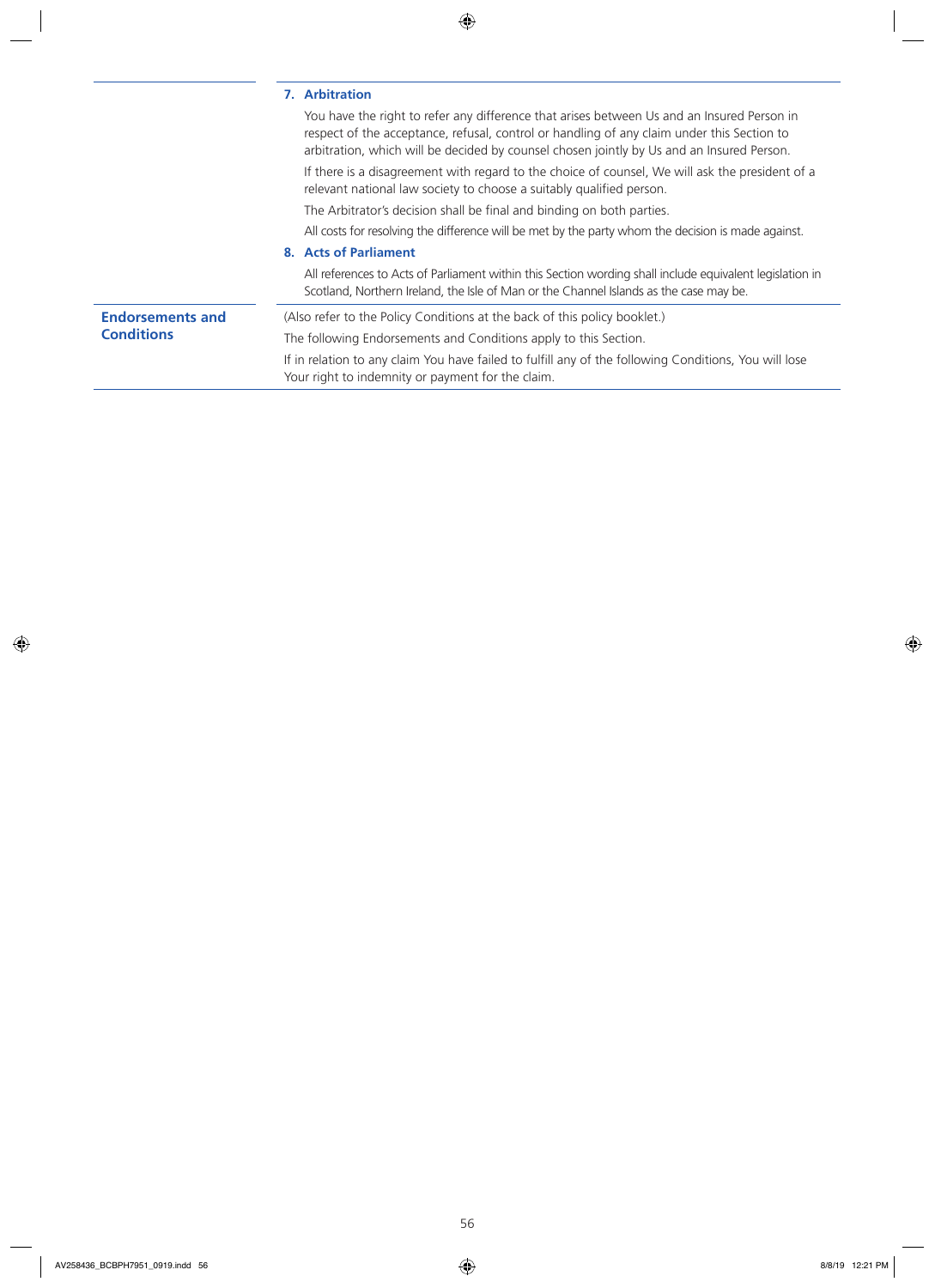# **Employee Benefits – Personal Accident**

| <b>Definitions</b>              | (Also refer to the Policy Definitions at the front of this policy booklet.)<br>The following definitions apply to this Section and shall keep the same meaning wherever they<br>appear in the Section.                                                                                                                                                                                                                                                                                                                                                                                                                                                                                                                                                                                                                                                                                                                        |                                                                                                                                                                                                                                                                                                                        |  |
|---------------------------------|-------------------------------------------------------------------------------------------------------------------------------------------------------------------------------------------------------------------------------------------------------------------------------------------------------------------------------------------------------------------------------------------------------------------------------------------------------------------------------------------------------------------------------------------------------------------------------------------------------------------------------------------------------------------------------------------------------------------------------------------------------------------------------------------------------------------------------------------------------------------------------------------------------------------------------|------------------------------------------------------------------------------------------------------------------------------------------------------------------------------------------------------------------------------------------------------------------------------------------------------------------------|--|
| <b>Accidental Bodily Injury</b> | (1) injury caused by accidental and/or violent means<br>(2) exposure<br>occurring within 24 months from the date of the accident by which such injury is caused.                                                                                                                                                                                                                                                                                                                                                                                                                                                                                                                                                                                                                                                                                                                                                              |                                                                                                                                                                                                                                                                                                                        |  |
| <b>Insured Person</b>           | $(1)$ You<br>(2) any director of Yours, or partner, or proprietor of The Business<br>(3) any Employee of Yours under a contract of employment with You<br>aged 75 or under.                                                                                                                                                                                                                                                                                                                                                                                                                                                                                                                                                                                                                                                                                                                                                   |                                                                                                                                                                                                                                                                                                                        |  |
| <b>Loss of Limb</b>             | (1) severance at or above the wrist or ankle<br>or<br>(2) the total and permanent loss of use of a hand, arm, foot or leg.                                                                                                                                                                                                                                                                                                                                                                                                                                                                                                                                                                                                                                                                                                                                                                                                    |                                                                                                                                                                                                                                                                                                                        |  |
| <b>Cover</b>                    | We will pay Compensation to You or Your personal representatives for Accidental Bodily Injury to<br>an Insured Person occurring during the Period of Insurance which, solely, directly and independently<br>of any other cause, results in any of the following Contingencies.                                                                                                                                                                                                                                                                                                                                                                                                                                                                                                                                                                                                                                                |                                                                                                                                                                                                                                                                                                                        |  |
| <b>Contingencies</b>            | $(1)$ death<br>(2) total and permanent loss of sight in one or both eyes<br>(3) total and permanent loss of hearing in one or both ears<br>(4) total and permanent loss of speech<br>(5) loss of one or more limbs<br>(6) any other total and permanent disablement which lasts without interruption for more than<br>12 months from the date of the accident and prevents the Insured Person from pursuing any<br>occupation<br>(7) temporary total disablement which prevents the Insured Person from pursuing their normal<br>occupation<br>(8) temporary partial disablement which prevents the Insured Person from pursuing a substantial<br>part of their normal occupation.<br>We will not provide indemnity in respect of any claim relating to any non-contracting parties rights<br>to enforce all or any part of this Section. The Contracts (Rights of Third Parties) Act 1999 does not<br>apply to this Section. |                                                                                                                                                                                                                                                                                                                        |  |
| <b>Compensation</b>             | Contingency Number<br>(1)<br>(2)<br>(3)<br>(4)<br>(5)<br>(6)<br>(7)<br>(8)<br>The maximum number of units per Insured Person is 10.                                                                                                                                                                                                                                                                                                                                                                                                                                                                                                                                                                                                                                                                                                                                                                                           | The amount of compensation payable to You for any Insured Person shall be the amount shown<br>below multiplied by the number of units stated in the Schedule for that category of Insured Person.<br>Compensation per unit<br>£5,000<br>£5,000<br>£5,000<br>£5,000<br>£5,000<br>£5,000<br>£50 per week<br>£25 per week |  |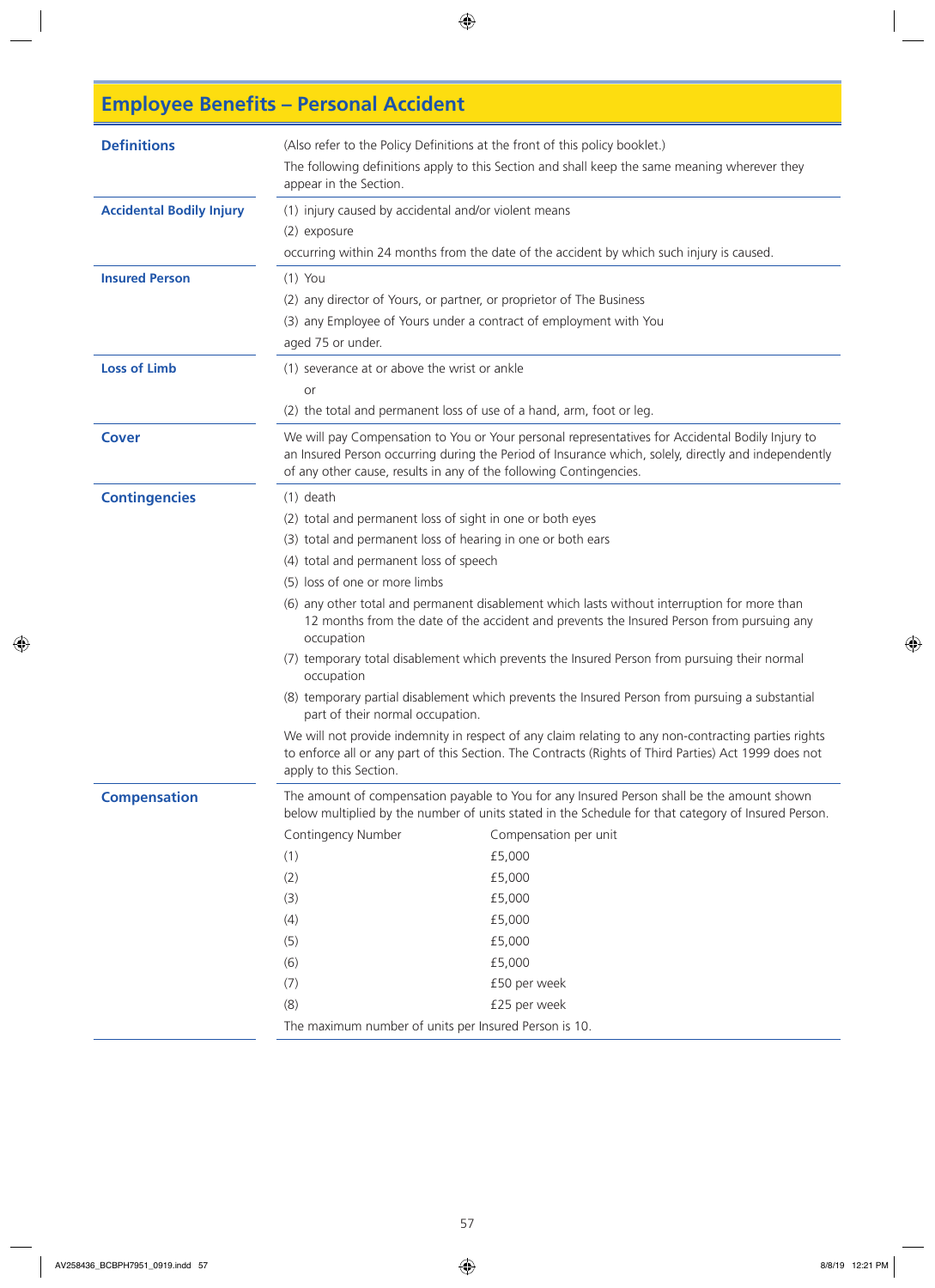**Exclusions** We will not pay Compensation for Accidental Bodily Injury directly or indirectly caused by

- (1) (a) the Insured Person suffering from any disability due to a gradually operating cause
	- (b) suicide or attempted suicide
	- (c) deliberate exposure to danger (except in an attempt to save human life)
	- (d) the Insured Person's own criminal act
	- (e) the Insured Person being in a state of insanity
	- (f) flying or other aerial activities (except while travelling as a passenger by a recognised airline)
	- (g) pregnancy or childbirth
- (2) an Insured Person practising for or taking part in
	- (a) mountaineering or rock climbing requiring use of ropes or guides
	- (b) pot-holing
	- (c) winter sports
	- (d) any kind of racing (except foot races)
	- (e) speed or time trials
	- (f) naval military or air force service or operations
- (3) the effects of alcohol or drugs (other than drugs prescribed by a doctor)
- (4) any treatment for drug addiction.

#### **Clauses 1. Amounts Payable**

#### We will pay

- (a) the Compensation stated in the Schedule with weekly benefit being paid at four weekly intervals
- (b) Compensation under Contingencies (7) and/or (8) for a maximum of 2 years from the date that the disablement started
	- but where We pay Compensation under any of Contingencies (1) to (6),
- (c) any weekly benefit being paid for the same injury will stop
- (d) this insurance will end for the Insured Person.

We shall not be liable for any amount in excess of the maximum accumulation limit of £1,000,000 in respect of any one accident. If the aggregate amount of all units of Compensation payable exceeds the maximum accumulation limit, the Compensation payable to each Insured Person shall be proportionately reduced until the total of all Compensation payable does not exceed the maximum accumulation limit.

#### **2. Disappearance**

If an Insured Person has been missing for a period of 180 consecutive days and

there is sufficient evidence to support the conclusion that death has been caused by Accidental Bodily Injury, that person will be presumed to have died.

However, You will repay any Compensation if the Insured Person is found alive.

#### **3. Medical Evidence**

(a) We may, at Our expense, arrange for an Insured Person to undergo

- (i) a medical examination
	- or
- (ii) a post mortem examination
- (b) You or Your legal representative will supply to Us, at Your expense, any
	- (i) certificate
	- (ii) information
	- (iii) evidence
	- in the format We require.

#### **4. Medical Expenses**

When We pay Compensation under Contingencies (7) or (8), We will also pay up to 15% of this amount in respect of medical expenses incurred.

#### **Endorsements and Conditions Precedent**

This Section is subject to any Endorsements or Conditions Precedent stated in the Schedule as applying.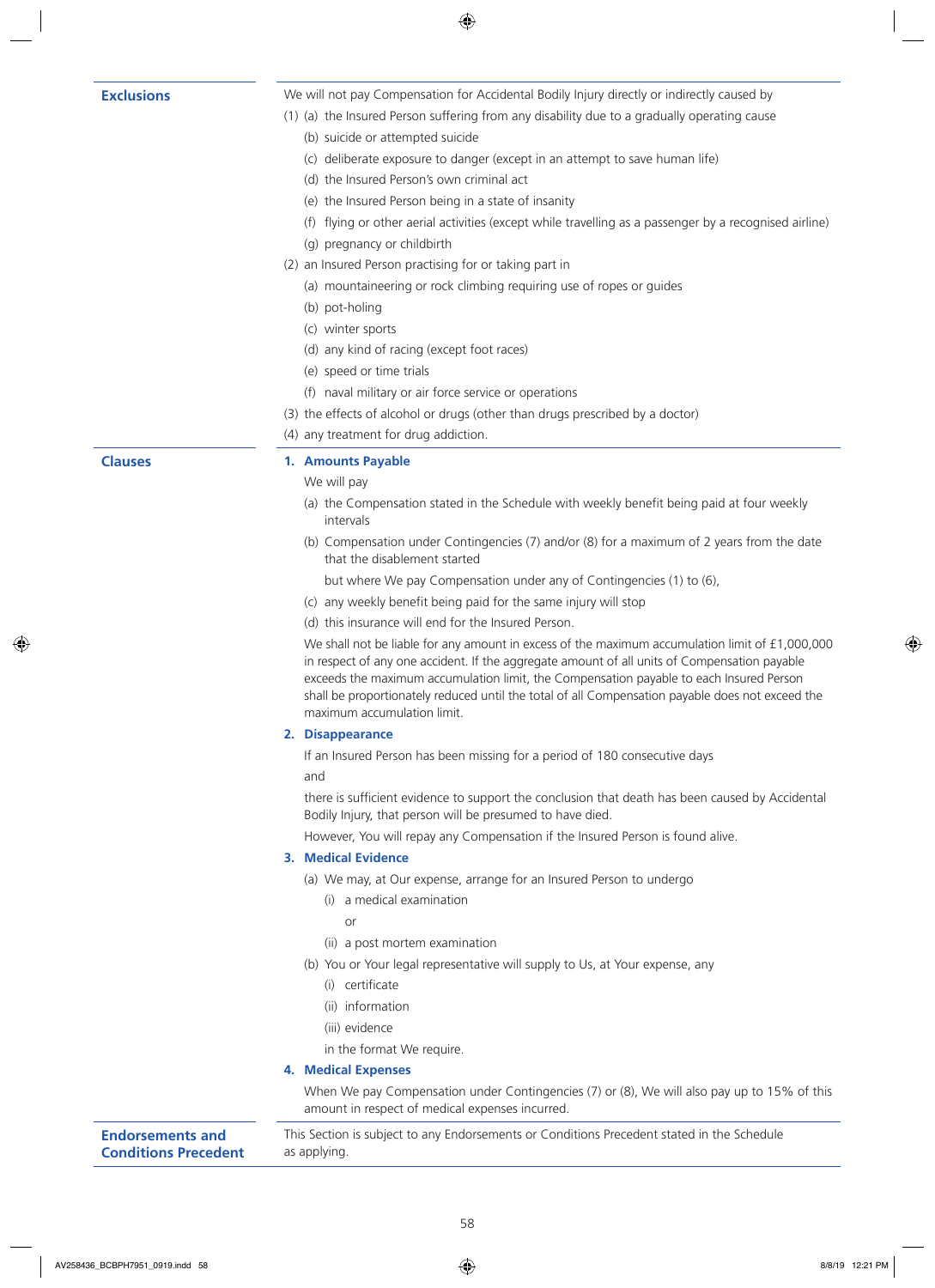## **Policy Exclusions**

We will not indemnify You or any person entitled to indemnity in respect of

- (1) any consequence whatsoever resulting directly or indirectly from or in connection with any of the following, regardless of any other contributory cause or event
	- (a) war invasion, act of a foreign enemy, hostilities or a warlike operation or operations (whether war be declared or not), civil war, rebellion, revolution, insurrection, civil commotion assuming the proportions of or amounting to an uprising, military or usurped power
	- (b) nationalisation, confiscation, requisition, seizure or destruction by the Government or any public authority
	- (c) any action taken in controlling, preventing, suppressing or in any way relating to (a) and/or (b) above.

#### However,

- (1) exclusions (1) (a) (b) and (c) do not apply to the Employers' Liability Section or to the Terrorism Section, when insured by this policy.
- (2) exclusion (1) (b) does not apply to the Public and Products Liability Section or to the Personal Accident Section, when insured by this policy.
- (2) death or disablement, loss or destruction of or damage to any property, any loss or expense whatsoever, any consequential loss or any legal liability
	- (a) directly or indirectly caused by or contributed to by or arising from
		- (i) ionising radiations or contamination by radioactivity from any nuclear fuel or from any nuclear waste or from the combustion of nuclear fuel
		- (ii) the radioactive, toxic, explosive or other hazardous or contaminating properties of any nuclear installation, reactor or other nuclear assembly or nuclear component thereof.
	- (b) directly or indirectly caused by or contributed to by or arising from the use of or threatened use of any weapon
		- (i) dispersing radioactive material and/or ionising radiation
			- or
		- (ii) using atomic or nuclear fission and/or fusion or other like reaction.
	- However,
	- (1) exclusion (2) (b) does not apply to the following Sections
		- (a) Employers' Liability
		- (b) Public and Products Liability
		- (c) Personal Accident
		- when insured by this policy.
	- (2) in relation to the Employers' Liability Section, exclusion (2) (a) above only applies when You under a contract or agreement have undertaken to
		- (a) indemnify another party
		- (b) assume the liability of another party.
	- (3) exclusions (2) (a) and (b) do not apply to the Terrorism Section when insured by this policy.
- (3) any consequence whatsoever resulting directly or indirectly from or in connection with any of the following, regardless of any other contributory cause or event
	- (a) Terrorism
	- (b) civil commotion in Northern Ireland but this shall only apply to the Property Damage and Business Interruption Sections when insured by this policy.
	- (c) any action taken in controlling, preventing, suppressing or in any way relating to (a) and/or (b) above

except as stated in **Special Provisions – Terrorism** below.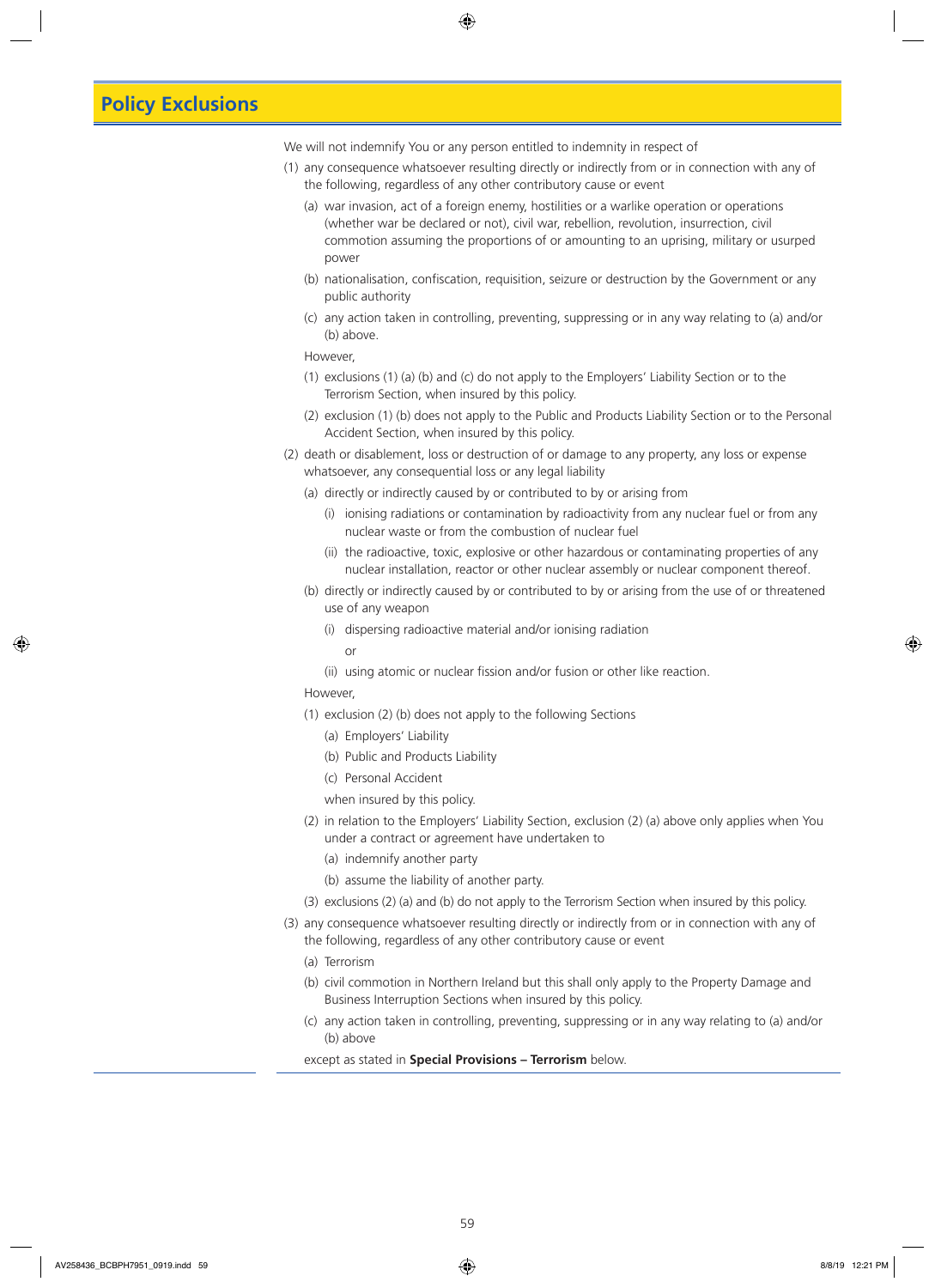Terrorism is defined as any act or acts including, but not limited to

- (i) the use or threat of force and/or violence
	- and/or
- (ii) harm or damage to life or to property (or the threat of such harm or damage) including, but not limited to, harm or damage by nuclear and/or chemical and/or biological and/or radiological means

caused or occasioned by any person(s) or group(s) of persons, or so claimed, in whole or in part, for political, religious, ideological or similar purposes.

In any action, suit or other proceedings where We allege that any consequence whatsoever resulting directly or indirectly from or in connection with (3) (a) and (3) (c) regardless of any other contributory cause or event is not covered by this policy (or is covered only up to a specified limit of liability) You will have to prove that any such consequence is covered (or is covered beyond that limit of liability).

#### **Special Provisions – Terrorism**

- Subject otherwise to the terms, conditions and exclusions of the policy
	- (a) Exclusions  $(3)$  (a) and  $(3)$  (c) do not apply to the
		- (i) Employers' Liability Section but the Limit of Indemnity for the purposes of Special Provision (a) – Terrorism is limited to £5,000,000 including costs and expenses in any one Period of Insurance.
		- (ii) Public and Products Liability Section but the Limit of Indemnity for the purposes of Special Provision (a) – Terrorism is limited to £2,000,000 or any other amount specified in the Schedule for Public and Products Liability whichever is the lower in any one Period of Insurance.
	- (b) When the following Section is insured by this policy

#### Personal Accident

exclusions (3) (a) and (3) (c) do not apply to this Section provided that for the purposes of Special Provision (b) –Terrorism the total amount payable in respect of all losses arising out of any one occurrence shall not exceed the lesser of

- (i) any limits amounts payable or maximum accumulation stated in the Schedule or
- (ii) £1,000,000.

In the event of a claim exceeding the total amount payable under Special Provision (b) – Terrorism Our liability in respect of each Insured Person claimed for shall be proportionately reduced until the total does not exceed such total amount payable.

- (c) Exclusions (3) (a) and (3) (c) do not apply to the Terrorism Section, when insured under this policy.
- (4) Loss, destruction or damage directly caused by pressure waves from aircraft or other aerial devices.

However, exclusion (4) does not apply to the Terrorism Section, when insured by this policy.

- (5) (a) Money
	- (b) securities or bonds
	- (c) jewellery or precious stones
	- (d) precious metals or bullion
	- (e) furs or curios
	- (f) rare books or works of art
	- (g) goods held in trust or on commission
	- (h) documents or manuscripts
	- (i) business books or computer system records
	- (j) explosives
	- (k) property in transit

unless specifically mentioned.

However, exclusions (5) (a) to (k) do not apply to the Terrorism Section, when insured by this policy.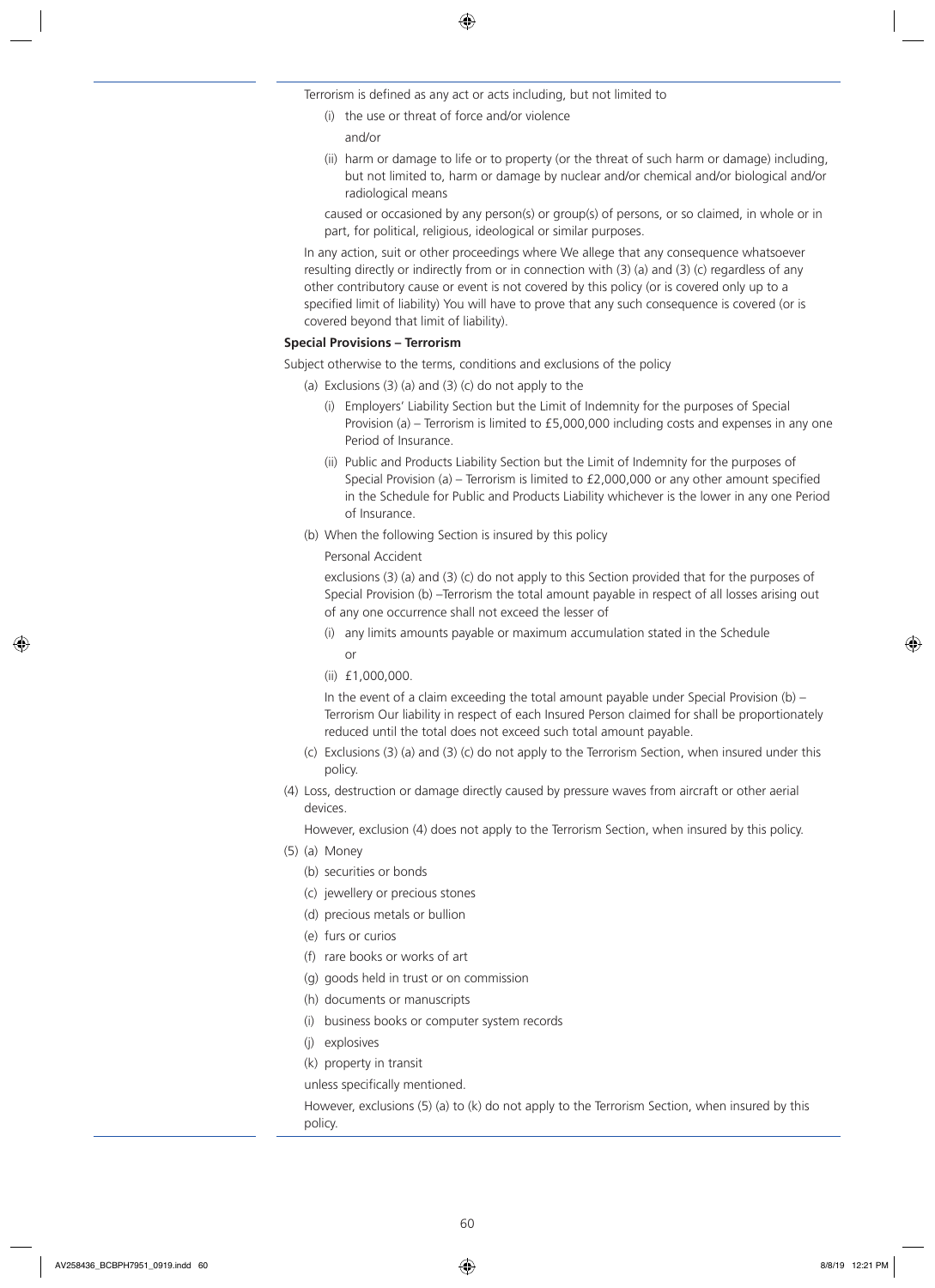- (6) any claim which arises directly or indirectly from or consists of the failure or inability of any
	- (a) electronic circuit, microchip, integrated circuit, microprocessor, embedded system, hardware, software, firmware, program, computer, data processing equipment, telecommunication equipment or systems, or any similar device
	- (b) media or systems used in connection with anything referred to in (a) above

whether Your property or not, at any time to achieve any or all of the purposes and consequential effects intended by the use of any number, symbol or word to denote a date and this includes without any limitation the failure or inability to recognise, capture, save, retain or restore and/or correctly to manipulate, interpret, transmit, return, calculate or process any date, data, information, command, logic or instruction as a result of

- (i) recognising, using or adopting any date, day of the week or period of time, otherwise than as, or other than, the true or correct date, day of the week or period of time
- (ii) the operation of any command or logic which has been programmed or incorporated into anything referred to in (a) and (b) above.

However, We shall not exclude any claim for subsequent loss or destruction of or damage to any property or consequential loss which itself results from a Defined Contingency arising under any of the following Sections, but only to the extent that such claim would otherwise be insured under that Section

- (1) Property Damage
- (2) Money and Assault
- (3) Computer
- (4) Business Interruption.

Exclusions (4) (a) and (b) do not apply to the Employers' Liability Section, Personal Accident Section or Terrorism section, when insured by this policy

#### **Definition**

The following definition only applies to this exclusion

'Defined Contingency'

fire, lightning, explosion, aircraft and other aerial devices or articles dropped from them, riot, civil commotion, strikers, locked out workers, persons taking part in labour disturbances, malicious persons other than thieves, earthquake, storm, flood, escape of water from any tank apparatus or pipe, impact by any road vehicle or animal, or theft.

- (7) any claim (other than in respect of Personal Injury as defined under the Public and Products Liability Section) arising directly or indirectly from, or in connection with, or consisting of
	- (a) Loss of Data.

However, We will not exclude any claim arising directly or indirectly from, or in connection with, or consisting of Loss of Data, which claim is not otherwise excluded and which results from a Malicious Contingency involving physical force and violence or a Specified Contingency where either is insured under any of the following Sections of the policy and only to the same extent that such claim is insured under that Section.

- (i) Property Damage
- (ii) Money and Assault

(iii) Business Interruption.

Exclusion (7) (a) does not apply to the Public and Products Liability Section.

(b) any loss, destruction or damage, Failure or Loss of Data resulting directly or indirectly from, or in connection with: Virus or Similar Mechanism, Denial of Service Attack, unauthorised access to or use of Computer and Electronic Equipment.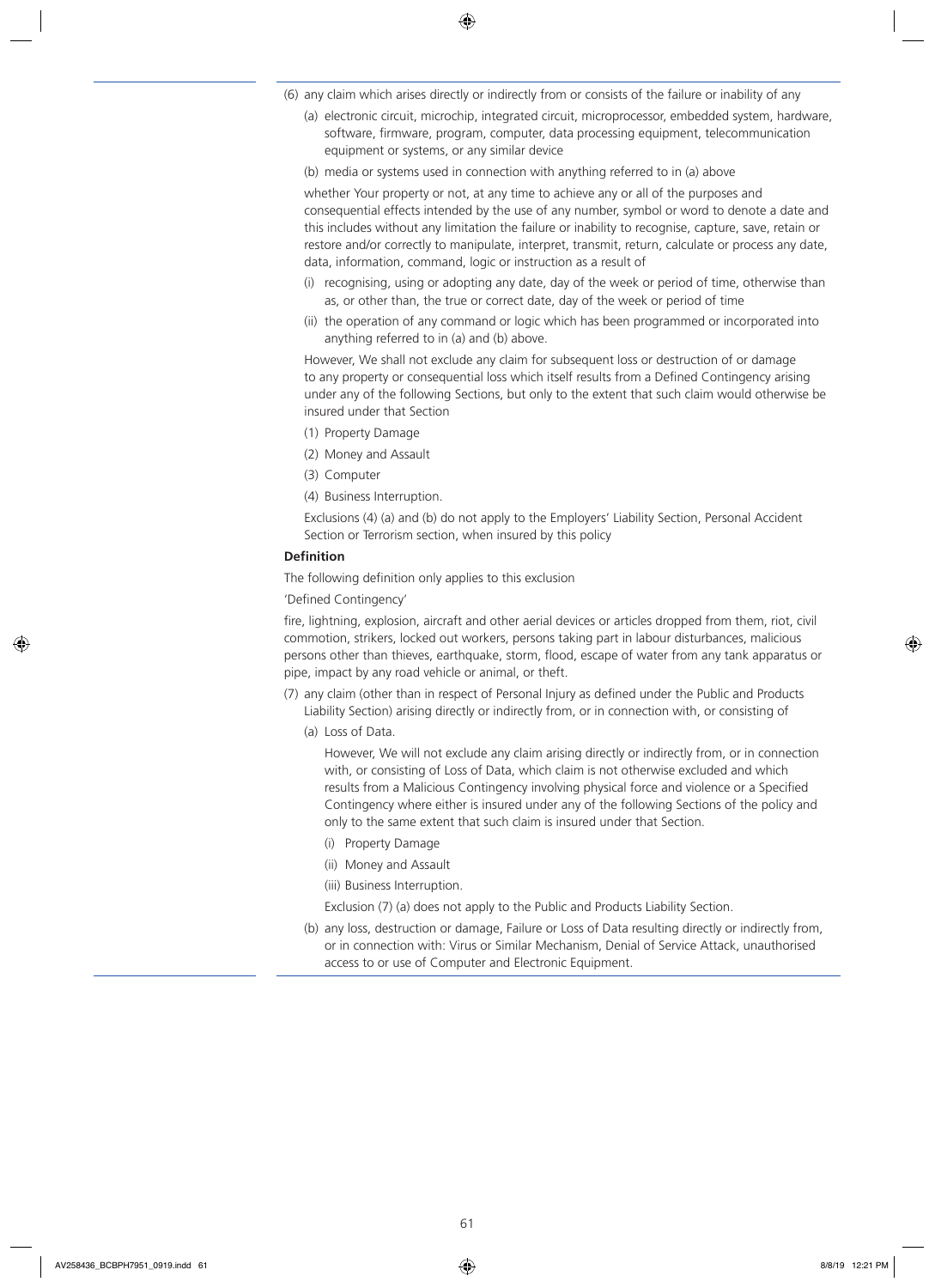However, We will not exclude any claim in respect of any subsequent physical loss or destruction of or damage to property other than Computer and Electronic Equipment and Data Storage Materials, which is not otherwise excluded and which results from a Malicious Contingency involving physical force and violence or a Specified Contingency where either is insured under any of the following Sections of the policy and only to the same extent that such subsequent physical loss or destruction of or damage to property is insured under that Section.

- (i) Property Damage
- (ii) Money and Assault
- (iii) Business Interruption.

Exclusions (7) (a) and (b) do not apply to the following Sections, when insured by this policy

- (1) Employee Dishonesty
- (2) Terrorism
- (3) Employers' Liability
- (4) Commercial Legal Protection
- (5) Personal Accident.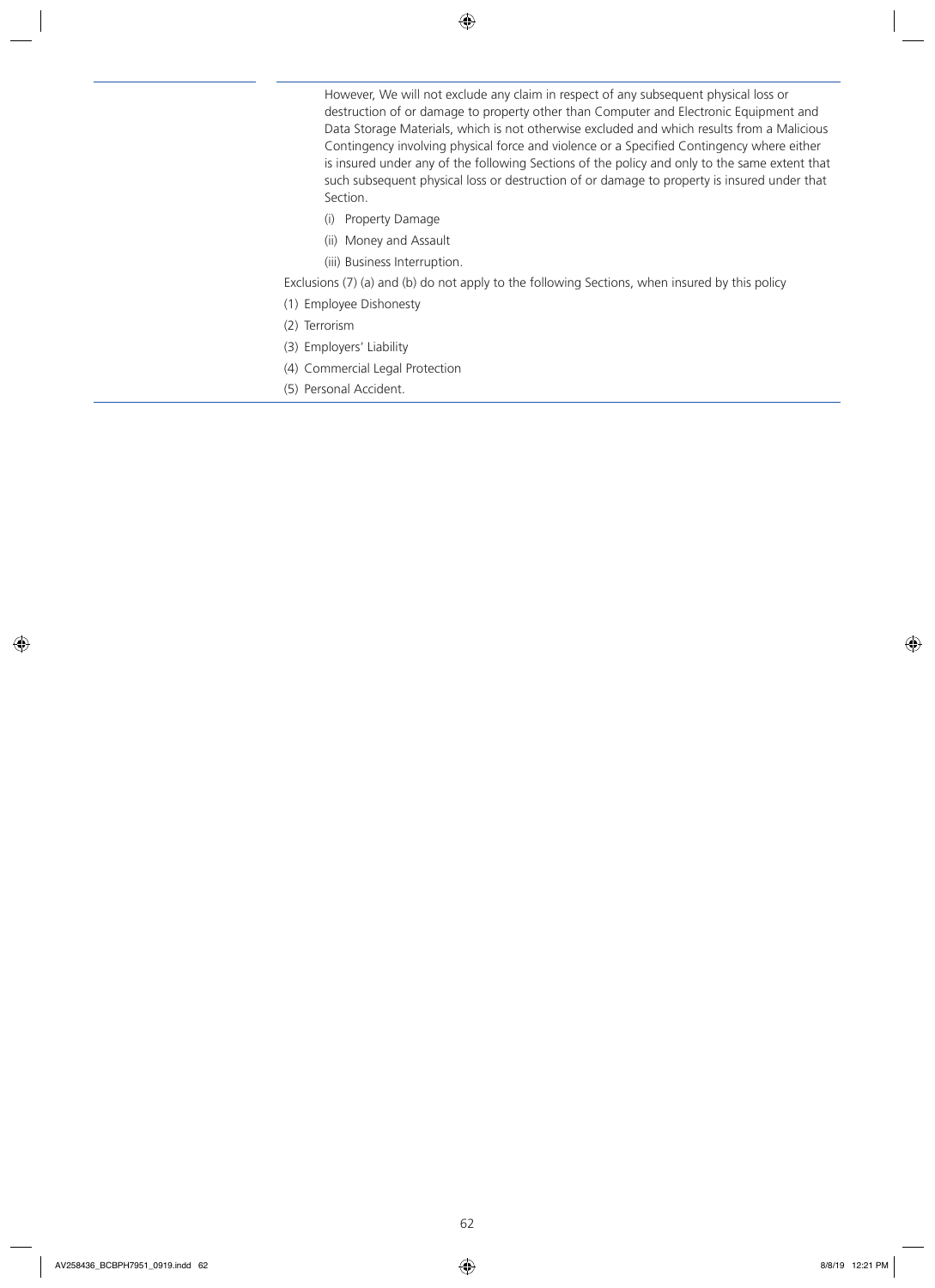## **Conditions Precedent**

The following Conditions Precedent should be read in conjunction with other Conditions Precedent which may apply to a specific Section of the Policy.

#### **The following Conditions Precedent apply.**

### **Cooking Equipment Definitions**

The following definitions only apply to the Cooking Equipment Condition Precedent.

#### **Cooking Equipment**

All cooking and frying equipment including Deep Frying Equipment.

#### **Deep Frying Equipment**

Equipment used for frying by immersing in fat or oil.

#### **Unattended**

Without a competent person remaining continuously near the Cooking Equipment, either in full view of it or positioned where they are able to take action to prevent, extinguish or control a fire starting from such equipment.

It is a Condition Precedent to our liability in respect of loss, destruction or damage, by or resulting from fire that

- 1. where Cooking Equipment is located within The Premises
	- (a) all Deep Frying Equipment must be fitted with a thermostat which prevents the temperature of fat or oil exceeding 205 degrees Centigrade (401 degrees Fahrenheit). Where a separate high temperature safety thermostat is fitted, this must be set to a temperature of no greater than 230 degrees Centigrade (450 degrees Fahrenheit)
	- (b) all extract hoods, canopies, canopy exhaust plenums, filters and grease traps must be thoroughly cleaned over their entire internal and external areas by the removal of all greasy and oily deposits and other waste materials at least every month
	- (c) the entire internal area of all flues and extract system ducting, including extraction motors and fans must be thoroughly cleaned by a competent person, with the removal of all greasy and oily deposits and other waste materials, at least every 6 months
	- (d) if the entire internal area of all flues and extract system ducting, including extraction motors and fans, have not been so cleaned within 6 months prior to the inception of this insurance or the addition of this condition, then they must be so cleaned within 30 days of the inception of this insurance or the addition of this condition, and at least every 6 months after that
	- (e) suitable fire extinguishers and/or blankets must be kept in the frying and cooking area and staff are fully trained how to use them
	- (f) no Cooking Equipment using fats, oils or coals must be left Unattended while the heat source is operating
	- (g) all Cooking Equipment including flues and extract system ducting, must be kept from contact with and not in close proximity to combustible material including any such material within or forming part of the building.

**Protections** It is a Condition Precedent to Our liability in respect of loss, destruction or damage caused by theft or attempted theft that whenever The Premises are

- (1) closed for business
	- or
- (2) left unattended

all security devices provided to protect The Premises are properly fitted and put into full operation.

## **The following Conditions Precedent apply only if stated in the Schedule**

#### **Intruder Alarm System Definitions**

The following definitions only apply to the Intruder Alarm System Condition Precedent.

### **Alarmed Premises**

The Premises or those parts of The Premises protected by the Intruder Alarm System.

#### **Intruder Alarm System**

The component parts detailed in the alarm specification including the means of communication used to transmit signals.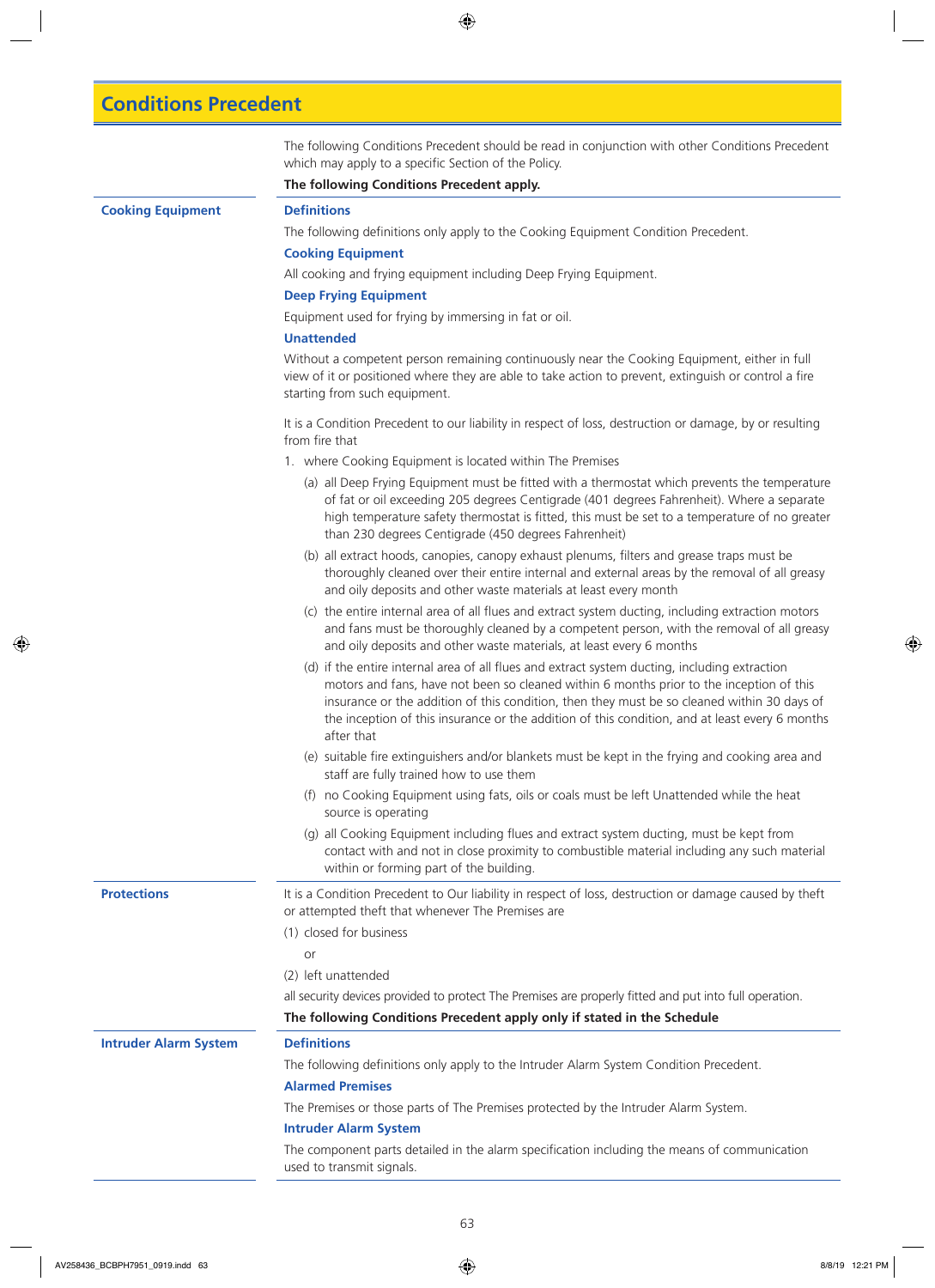#### **Keyholder**

You or any Responsible Person or key holding company authorised by You:

- (1) to accept notification of faults or alarm signals relating to the Intruder Alarm System
- (2) to attend, and allow access to The Premises.

#### **Responsible Person**

You or any person authorised by You to be responsible for the security of The Premises.

It is a Condition Precedent to Our liability in respect of loss, destruction or damage caused by theft or attempted theft involving entry into or exit from The Premises by forcible and violent means that

- (1) whenever The Premises are closed for business or left unattended the Alarmed Premises are protected by the Intruder Alarm System
- (2) the Intruder Alarm System shall be maintained in full and efficient working order under a contract to provide both corrective and preventative maintenance with the installing company or such other company, as agreed with Us
- (3) no alteration to, or substitution of
	- (a) any part of the Intruder Alarm System
	- (b) the procedures agreed with Us for police or any other response to any activation of the Intruder Alarm System
	- (c) the maintenance contract

shall be made without Our written agreement

- (4) at least one Responsible Person must remain on the Alarmed Premises
	- (a) unless the Intruder Alarm System is fully set with the means of communication used to transmit signals in full operation
	- (b) if the police have withdrawn their response to alarm calls

except where We agree otherwise

- (5) all keys to the Intruder Alarm System are removed from The Premises when The Premises are left unattended
- (6) You and each Keyholder
	- (a) keep secret the codes for the operation of the Intruder Alarm System

and

- (b) do not leave details of the codes on The Premises
- (7) You appoint at least two Keyholders and notify this in writing to the police and the alarm company who are contracted to maintain the alarm. You must also tell them of any change of Keyholders
- (8) when the Intruder Alarm System has been set, and notice is given that it has been activated or

the means of communication have been interrupted

a Keyholder must attend The Premises as soon as possible following such notice and a Responsible Person must remain there until the requirements of paragraph (4) have been complied with.

This must be done unless We have previously agreed in writing alternative procedures.

- (9) if You receive notice
	- (a) that police response to alarm signals/calls from the Intruder Alarm System may be withdrawn or the level of response reduced or delayed
	- (b) from a local authority or magistrate imposing any requirements for abatement of a nuisance
	- (c) from the installing company or another company as agreed by Us that the Intruder Alarm System cannot be returned to, or maintained in, full working order

You must tell Us as soon as possible and in any event no later that 10.00am on Our next working day

and

comply with all alternative security measures We require.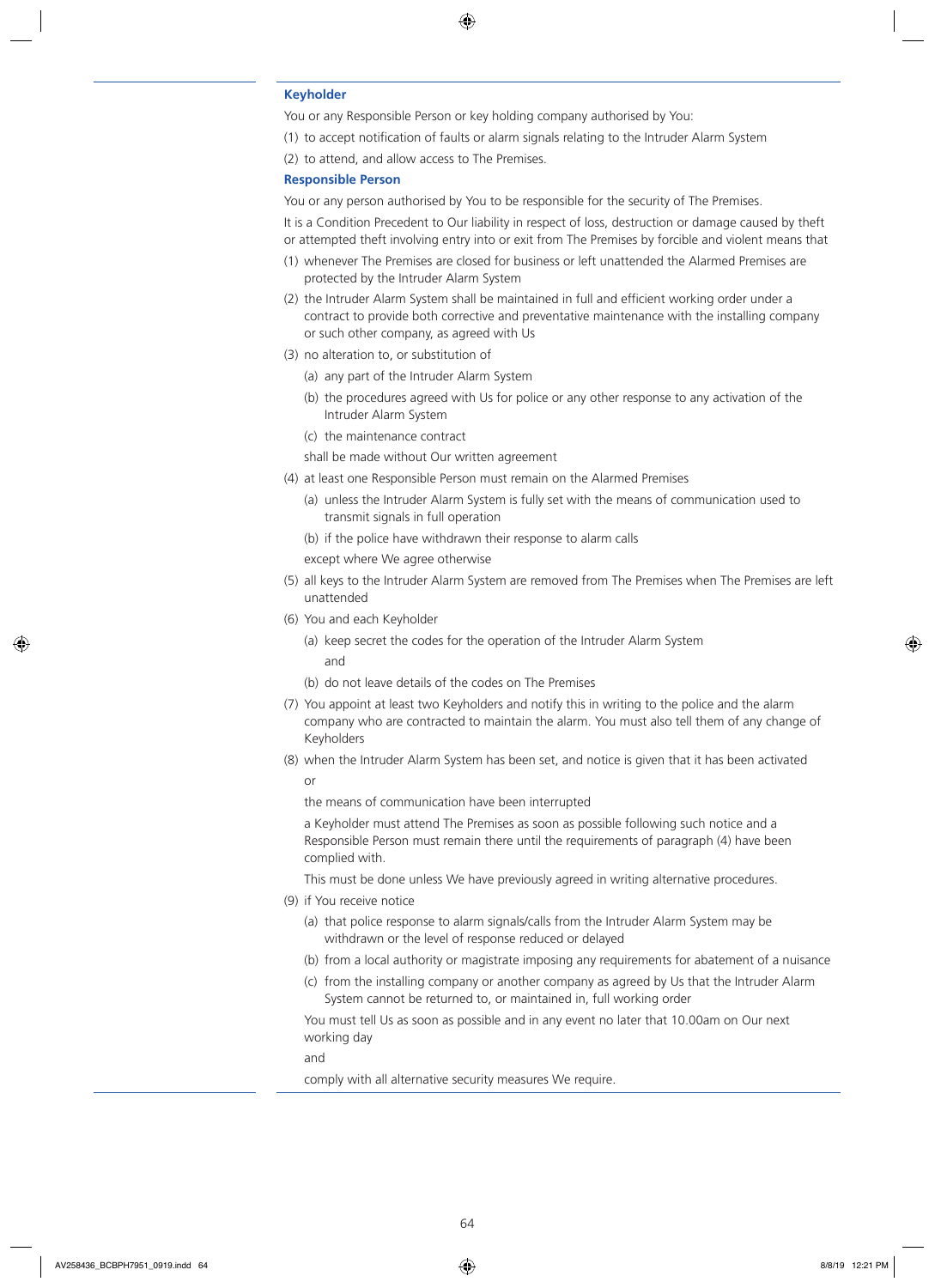| <b>Minimum Security</b>       | It is a Condition Precedent to Our liability in respect of loss, destruction or damage occurring more<br>than 30 days after the inception of the Policy that                                                               |
|-------------------------------|----------------------------------------------------------------------------------------------------------------------------------------------------------------------------------------------------------------------------|
|                               | (1) final exit doors must be secured as follows:                                                                                                                                                                           |
|                               | (a) timber doors – by mortice deadlocks having five or more levers or conforming to BS3621<br>with matching boxed striking plate                                                                                           |
|                               | (b) aluminum doors – by cylinder mortice lock operating a swinging lock bolt                                                                                                                                               |
|                               | (c) PVCu doors – by key operated multi-point locking devices having three or more locking<br>points                                                                                                                        |
|                               | (d) the first closing leaf of double leaf doors must be fitted internally with bolts top and bottom                                                                                                                        |
|                               | (2) all other external doors and internal doors leading to common areas or other premises, must be<br>secured:                                                                                                             |
|                               | (a) by the means set out in $(1)$ , or                                                                                                                                                                                     |
|                               | (b) by key operated security bolts fitted top and bottom                                                                                                                                                                   |
|                               | (3) all opening windows or roof lights accessible from the ground or via roofs, pipework or other<br>structures must be secured by key operated locking devices or screwed permanently shut                                |
|                               | (4) any security measures stipulated or agreed by Us in writing are implemented and in full and<br>effective order.                                                                                                        |
|                               | Any door or window officially designated a fire exit by the Fire Authority is excluded from these<br>requirements.                                                                                                         |
| <b>Visible Signs of Theft</b> | It is a Condition Precedent to Our liability in respect of loss, destruction or damage caused by theft<br>or attempted theft that visible signs of violent and forcible entry to or exit from The Premises are<br>evident. |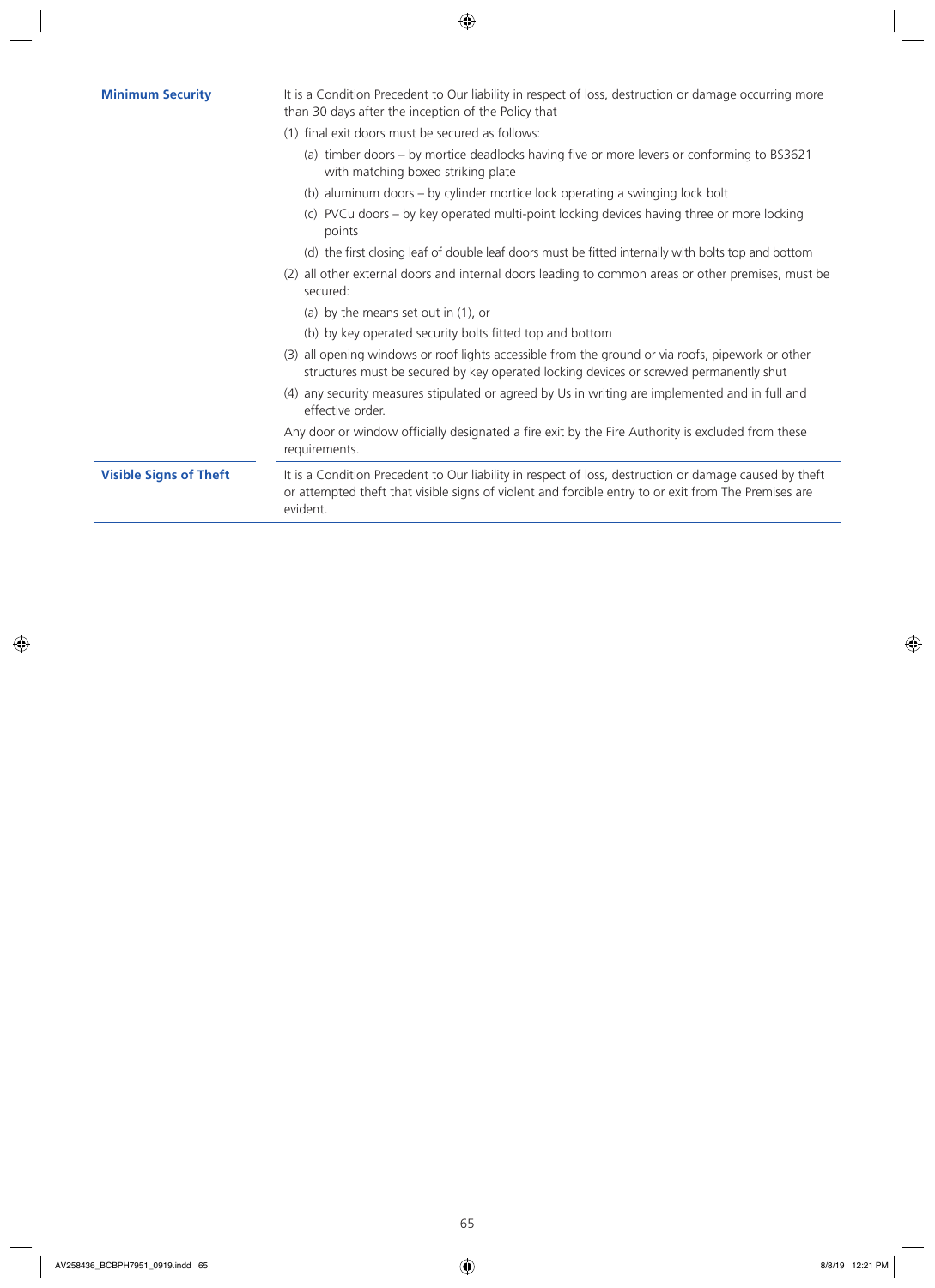# **Policy Conditions**

Each Section of the policy contains conditions. They must be read in conjunction with the following Policy Conditions.

| 1. Alteration of Risk  | The Policy is voidable where there has been any material alteration to the risk after the<br>commencement of this insurance                                                                                                                                                            |
|------------------------|----------------------------------------------------------------------------------------------------------------------------------------------------------------------------------------------------------------------------------------------------------------------------------------|
|                        | (a) which increases the risk of loss, destruction, damage, accident or injury                                                                                                                                                                                                          |
|                        | or                                                                                                                                                                                                                                                                                     |
|                        | (b) where Your interest ceases except by will or operation of law                                                                                                                                                                                                                      |
|                        | unless We have accepted the alteration.                                                                                                                                                                                                                                                |
| 2. Arbitration         | If We accept liability but You disagree with the amount We offer to pay, the claim will be referred<br>to an arbitrator who will be jointly appointed in accordance with statutory provisions.                                                                                         |
|                        | An award made by the arbitrator will be a Condition Precedent to a right of legal action against Us.                                                                                                                                                                                   |
| 3. Average             | Where a Sum Insured is subject to average, if at the time of loss, destruction or damage, the Sum<br>Insured is less than the total value of the property, You will                                                                                                                    |
|                        | (a) be responsible for the difference                                                                                                                                                                                                                                                  |
|                        | (b) bear a proportionate share of the loss.                                                                                                                                                                                                                                            |
| <b>4. Cancellation</b> | (a) You may cancel this policy at any time after the date We have received the premium by<br>providing 30 days notice in writing to Us                                                                                                                                                 |
|                        | (b) If there is a default under Your Aviva credit agreement which finances this policy, We may<br>cancel this policy by providing notice in writing to You in accordance with the default<br>termination provisions set out in Your Aviva credit agreement.                            |
|                        | If Your policy is cancelled under (a) or (b) above and provided that there have been no:                                                                                                                                                                                               |
|                        | claim(s) made under the policy for which We have made a payment<br>(1)                                                                                                                                                                                                                 |
|                        | (ii) claim(s) made under the policy which are still under consideration                                                                                                                                                                                                                |
|                        | (iii) incident(s) which You are aware of and are likely to give rise to a claim which has already been<br>or is yet to be reported to Us                                                                                                                                               |
|                        | during the current Period of Insurance We may, at Our discretion, refund to You a proportionate<br>part of the premium paid for the unexpired period                                                                                                                                   |
|                        | (c) Where there is no Aviva credit agreement to finance this policy, We will cancel this policy from<br>the inception date if the premium has not been paid and no return premium will be allowed.<br>Such cancellation will be confirmed in writing by Us to Your last known address. |
|                        | (d) We may also cancel this policy at any time by sending not less than 30 days notice in writing to<br>Your last known address.                                                                                                                                                       |
|                        | We will refund a proportionate part of the premium for the unexpired period provided that<br>there have been no:                                                                                                                                                                       |
|                        | (i) claim(s) made under the policy for which We have made a payment                                                                                                                                                                                                                    |
|                        | (ii) claim(s) made under the policy which are still under consideration                                                                                                                                                                                                                |
|                        | (iii) incident(s) which You are aware of and are likely to give rise to a claim which has already<br>been or is yet to be reported to Us                                                                                                                                               |
|                        | during the current Period of Insurance.                                                                                                                                                                                                                                                |
|                        |                                                                                                                                                                                                                                                                                        |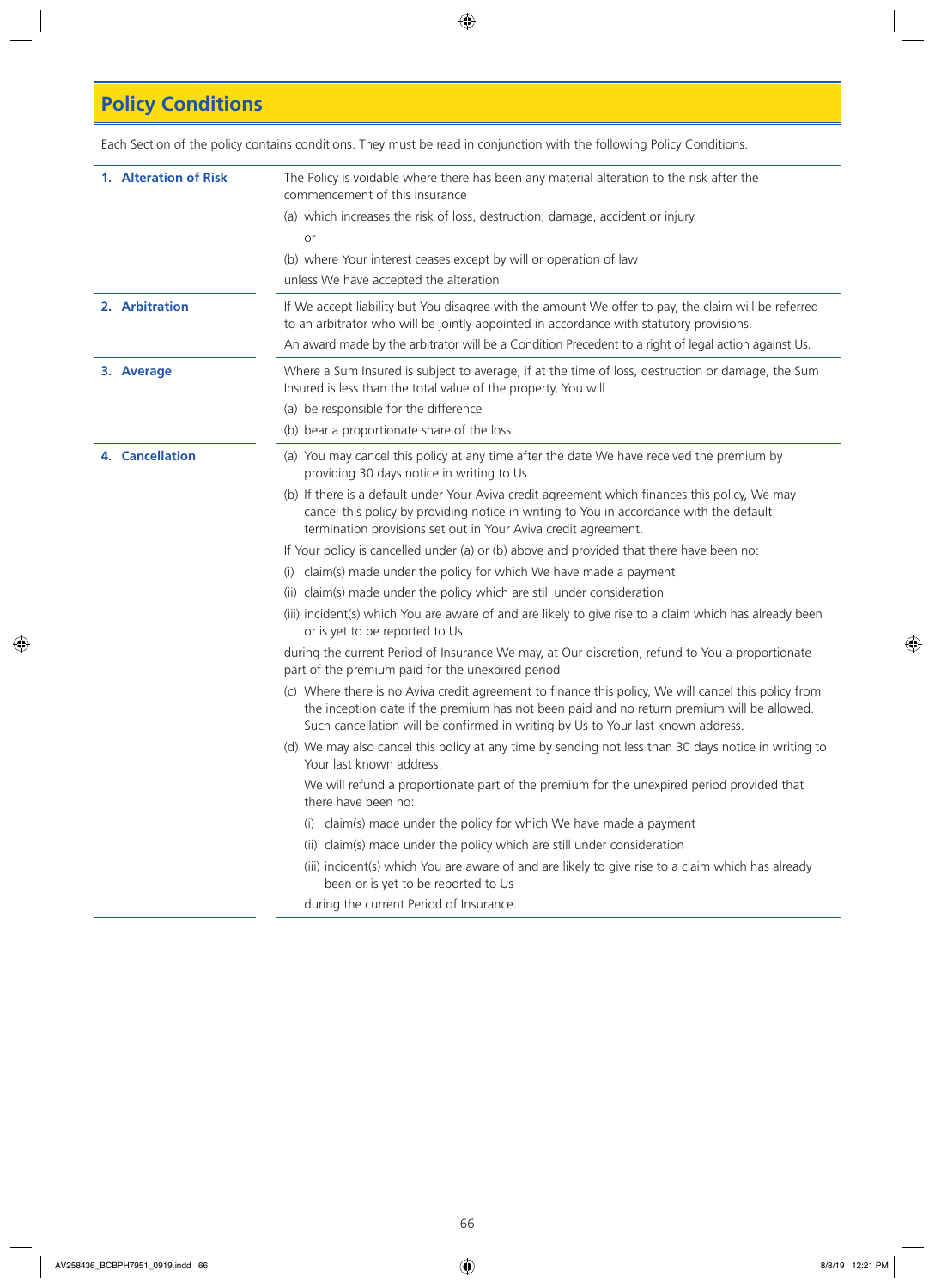**7. Discharge of Liability**

**5. Claims Procedure** If in relation to any claim You have failed to fulfil any of the following conditions, You will lose Your right to indemnity or payment for that claim.

- You must
- (a) tell Us immediately of any event or occurrence which may result in a claim
- (b) notify the police immediately of loss, destruction or damage caused by malicious persons or thieves
- (c) at Your expense, provide Us with a written claim containing as much information as possible of the loss, liability, destruction, damage, accident or injury, including the amount of the claim within
	- (i) 30 days

or

- (ii) seven days in the case of loss, destruction or damage caused by riot, civil commotion, strikers, locked out workers, persons taking part in labour disturbances or malicious persons
- of you becoming aware of the event or occurrence, or such further time that We may allow
- (d) provide Us with all information and help We require in respect of the claim
- (e) pass to Us unanswered, immediately, all communications from third parties in relation to any event which may result in a claim under this policy
- (f) not admit or repudiate liability, nor offer to settle, compromise, make payment which may result in a claim or pay any claim under this policy without Our written agreement
- (g) allow Us to take over and conduct in Your name the defence or settlement of any claim. You will also allow Us to prosecute at Our own expense and for Our own benefit, any claim for indemnity or compensation against any other person and You must give Us all information and assistance required.

#### **6. Contribution Applicable to Public and Products Liability Section and Employers' Liability Section**

(a) If the insurance provided by these Sections is also covered by another policy (or would but for the existence of these Sections), We will only indemnify You in respect of any excess beyond the amount which would be payable under such other insurance had these Sections not been effected.

#### **Applicable to all other Sections insured by this policy**

- (b) Where any loss, destruction, damage or liability covered by the policy is also covered by another policy, (or would be but for the existence of this policy), We will only pay a rate able share of the loss.
- (c) If the other insurance is subject to a condition of average and this policy is not, this policy will become subject to the same condition of average.
- (d) If the Property Insured covered by the other insurance is subject to a provision excluding proportional payment in whole or in part, the payment We make will be limited to the proportion of loss, destruction or damage as the Sum Insured bears to the value of the property.

We may at any time pay

(a) the Limit of Indemnity

or

- (b) the Sum Insured
	- $\alpha$ r
- (c) a smaller amount for which a claim can be settled

after deduction of any sum already paid.

We will not make any further payment except for costs and expenses incurred prior to the payment of the claim.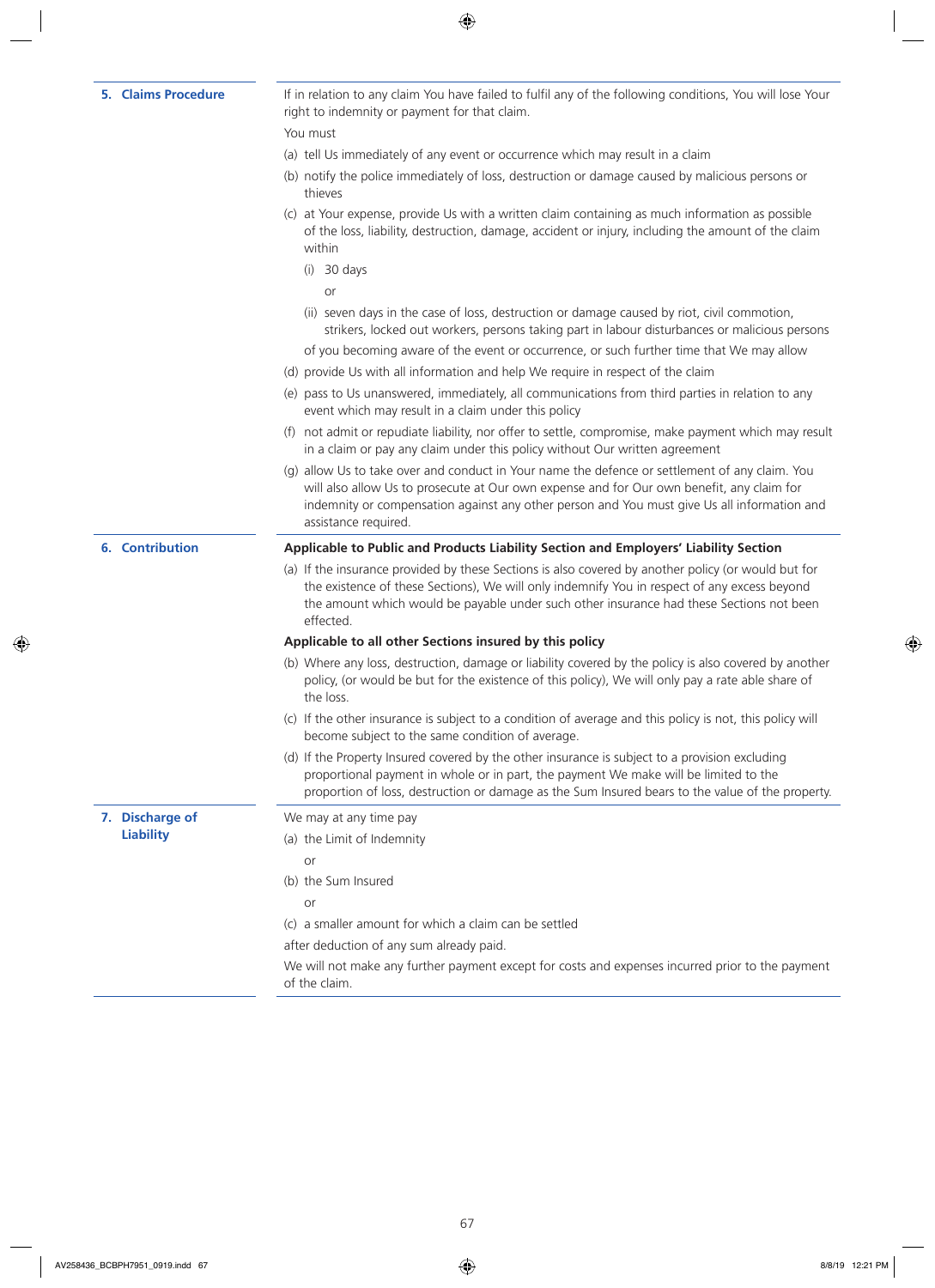| 8. Fraud          | If a claim made by You or anyone acting on Your behalf is fraudulent or fraudulently exaggerated or<br>supported by a false statement or fraudulent means or fraudulent evidence is provided to support<br>the claim, We may:                                                                      |
|-------------------|----------------------------------------------------------------------------------------------------------------------------------------------------------------------------------------------------------------------------------------------------------------------------------------------------|
|                   | (a) refuse to pay the claim,                                                                                                                                                                                                                                                                       |
|                   | (b) recover from You any sums paid by Us to You in respect of the claim,                                                                                                                                                                                                                           |
|                   | (c) by notice to You cancel the policy with effect from the date of the fraudulent act without any<br>return of premium.                                                                                                                                                                           |
|                   | If We cancel the policy under (c) above, then We may refuse to provide cover after the time of the<br>fraudulent act. This will not affect any liability We may have in respect of the provision of cover<br>before the time of the fraudulent act.                                                |
|                   | If this policy provides cover to any person other than You and a claim made by such person or<br>anyone acting on their behalf is fraudulent or fraudulently exaggerated or supported by a false<br>statement or fraudulent means or fraudulent evidence is provided to support the claim, We may: |
|                   | (a) refuse to pay the claim,                                                                                                                                                                                                                                                                       |
|                   | (b) recover any sums paid by Us in respect of the claim (from You or such person, depending on<br>who received the sums or who benefited from the cover provided),                                                                                                                                 |
|                   | (c) by notice to You and such person cancel the cover provided for such person with effect from<br>the date of the fraudulent act without any return of premium in respect of such cover.                                                                                                          |
|                   | If We cancel a person's cover under (c) above, then We may refuse to provide cover after the time<br>of the fraudulent act. This will not affect any liability We may have under such cover occurring<br>before the time of the fraudulent act.                                                    |
| 9. Identification | The policy and Schedule will read as one contract.                                                                                                                                                                                                                                                 |
|                   | A particular word or phrase which is not defined will have its ordinary meaning.                                                                                                                                                                                                                   |
| 10. Index Linking | (a) Renewal                                                                                                                                                                                                                                                                                        |
|                   | Where it states in The Schedule that index linking applies Your Sums Insured will be adjusted at<br>Renewal in line with any increase in the level of such suitable recognised index or indices as We<br>select.                                                                                   |
|                   | In the event of a reduction in the level of such index or indices We will retain Your existing<br>amounts insured unless You advise Us otherwise.                                                                                                                                                  |
|                   | In the event of a negative index We will retain Your existing amounts insured unless You advise<br>Us otherwise.                                                                                                                                                                                   |
|                   | (b) Claims                                                                                                                                                                                                                                                                                         |
|                   | These adjustments will continue during the                                                                                                                                                                                                                                                         |
|                   | (i) Period of Insurance                                                                                                                                                                                                                                                                            |
|                   | (ii) period of repair, replacement or reinstatement.                                                                                                                                                                                                                                               |
|                   |                                                                                                                                                                                                                                                                                                    |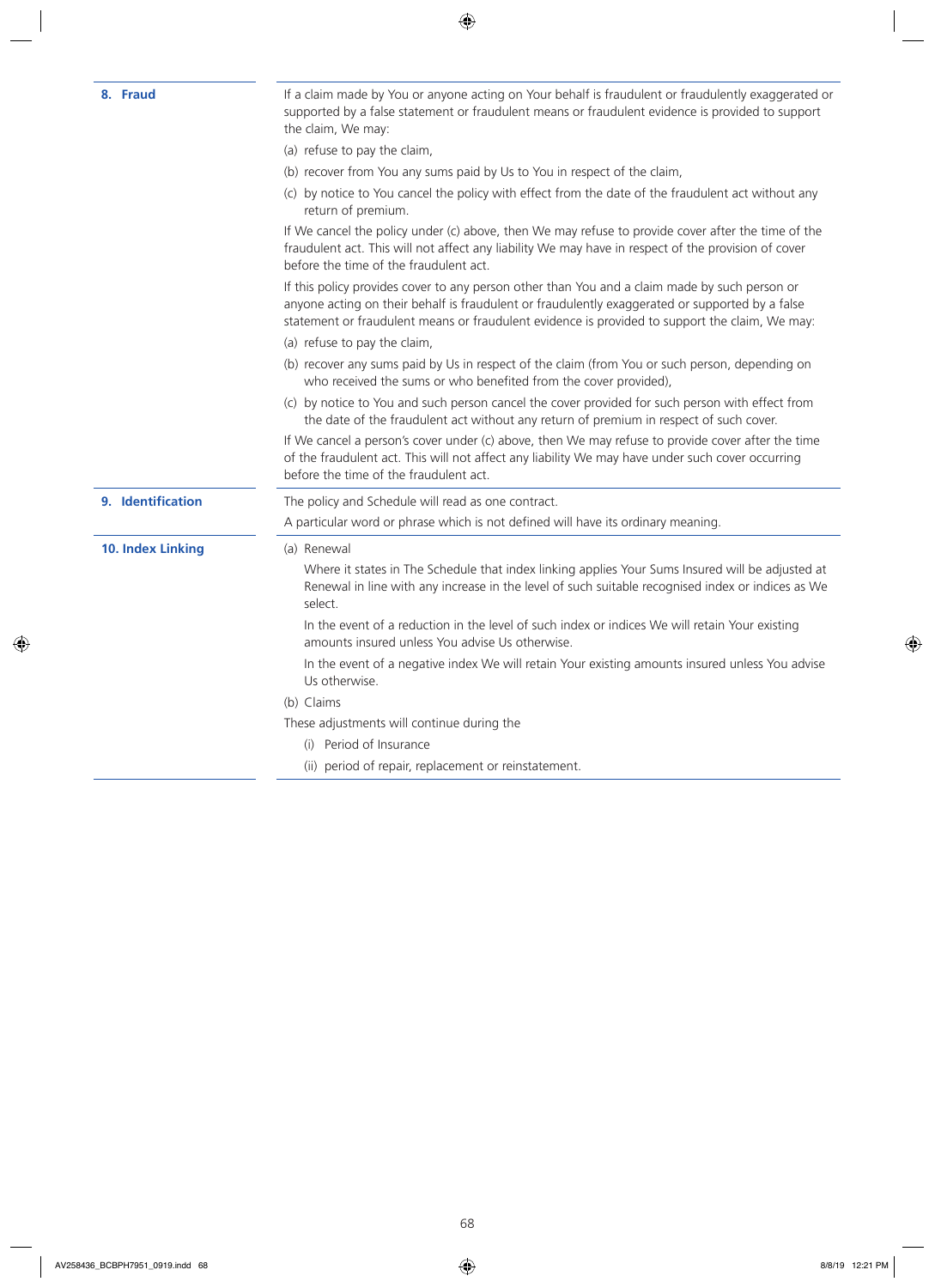### **11. Non Disclosure, Misrepresentation or Misdescription**

### **Before this policy was entered into**

If You have breached Your duty to make a fair presentation of the risk to Us before this policy was entered into, then:

- (a) where the breach was deliberate or reckless, We may avoid this policy and refuse all claims, and keep all premiums paid;
- (b) where the breach was neither deliberate nor reckless, and but for the breach:
	- (i) We would not have agreed to provide cover under this policy on any terms, We may avoid this policy and refuse all claims, but will return any premiums paid
	- (ii) We would have agreed to provide cover under this policy but on different terms (other than premium terms), We may require that this policy includes such different terms with effect from its commencement, and/or
	- (iii) We would have agreed to provide cover under this policy but would have charged a higher premium, Our liability for any loss amount payable shall be limited to the proportion that the premium We charged bears to the higher premium We would have charged, as outlined in Schedule 1 to the Insurance Act 2015.

#### **Before a variation was agreed**

If You have breached Your duty to make a fair presentation of the risk to Us before any variation to this policy was agreed, then:

- (a) where the breach was deliberate or reckless, We may cancel this policy with effect from the date of the variation, and keep all premiums paid;
- (b) where the breach was neither deliberate nor reckless, and but for the breach:
	- (i) We would not have agreed to the variation on any terms, We may treat this policy as though the variation was never made, but will return any additional premiums paid
	- (ii) We would have agreed to the variation but on different terms (other than premium terms), We may require that the variation includes such different terms with effect from the date it was made, and/or
	- (iii) We would have agreed to the variation but would have increased the premium, or would have increased it by more than We did, or would not have reduced it or would have reduced it by less than We did, Our liability for any loss amount payable shall be limited on a proportionate basis, as outlined in Schedule 1 to the Insurance Act 2015.

This condition operates in addition to any provisions relating to underinsurance in this policy.

**12. Our Rights** If loss, destruction or damage occurs which may lead to a claim We may

**13. Reasonable Precaution**

(a) enter or take possession of the building or premises

(b) take possession of, or require to be delivered to Us, Property Insured which We will deal within in a reasonable manner

without incurring liability or reducing Our rights.

We will not provide indemnity for loss, destruction or damage if You or anyone acting on Your behalf

- (i) do not comply with Our requirements
- (ii) hinder or obstruct Us.

You will

You are not entitled to abandon property to Us.

- (a) maintain The Premises, machinery, plant and equipment in a satisfactory state of repair
- (b) take all reasonable precautions to prevent
	- (i) loss, destruction or damage to Property Insured
	- (ii) accident or injury to any person or loss, destruction or damage to their property
- (c) comply with all legal requirements and safety regulations and conduct The Business in a lawful manner
- (d) keep books with a complete record of purchases and sales.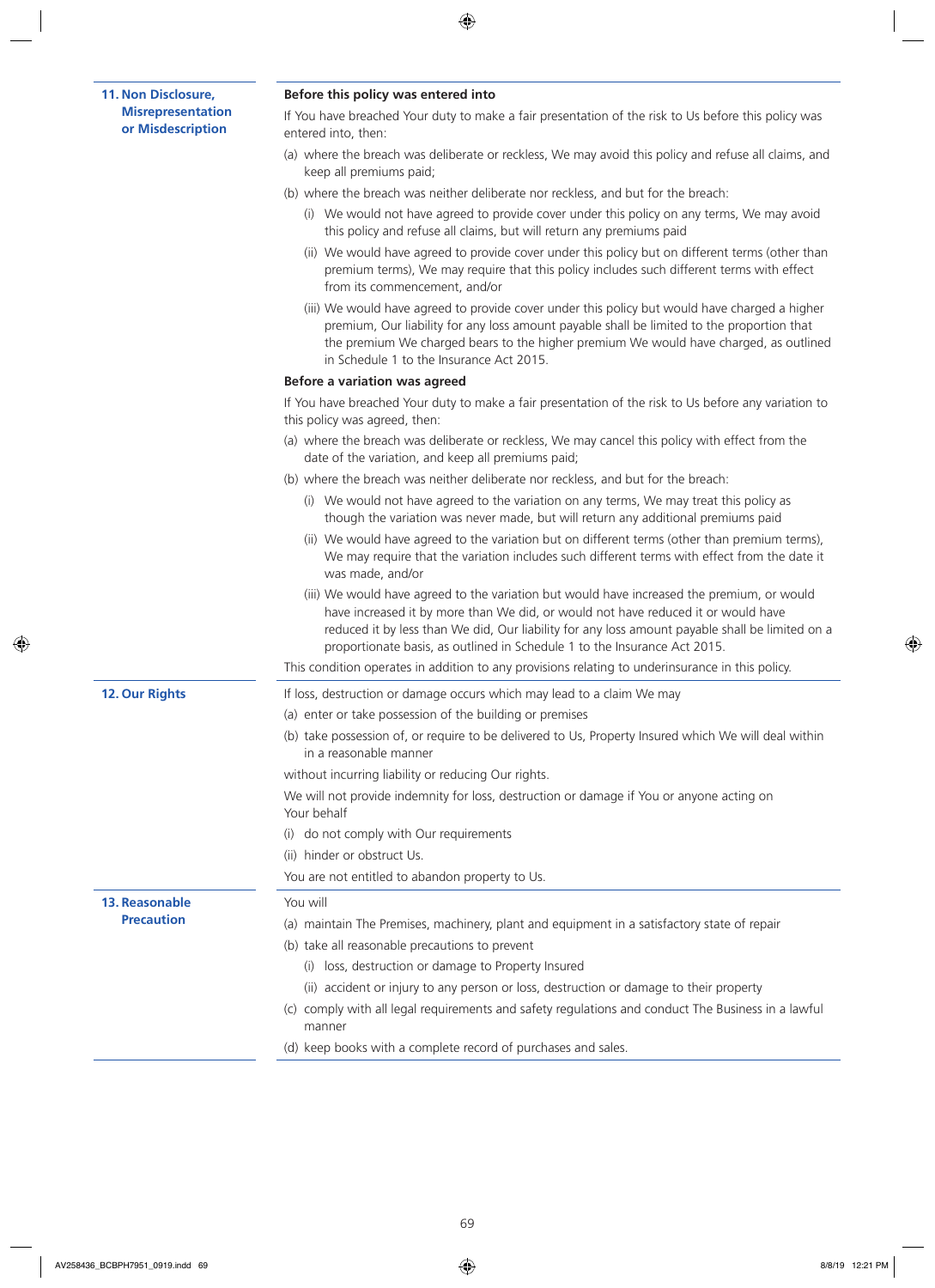| <b>14. Reinstatement</b> | When We decide, or are required to reinstate or replace any property, You will at Your expense<br>provide<br>(a) plans<br>(b) documents<br>(c) books<br>(d) information<br>which We require.<br>We will not be obliged to reinstate property exactly but only in a satisfactory manner as<br>circumstances allow.<br>The maximum amount We will pay in respect of one item is the Sum Insured.                                                                                                                                                                                                                                                                                                                                                                                                                                                                                                                                                                                                                                                                                                                                                                                                                                                                                                                                                                                                                                                                                                                                                                                                                                                                                                                                                                                                                                                                                                                                                                                                                                                                                                                                                                                                                                                                                                                                                                                                                                                                                                                                          |
|--------------------------|-----------------------------------------------------------------------------------------------------------------------------------------------------------------------------------------------------------------------------------------------------------------------------------------------------------------------------------------------------------------------------------------------------------------------------------------------------------------------------------------------------------------------------------------------------------------------------------------------------------------------------------------------------------------------------------------------------------------------------------------------------------------------------------------------------------------------------------------------------------------------------------------------------------------------------------------------------------------------------------------------------------------------------------------------------------------------------------------------------------------------------------------------------------------------------------------------------------------------------------------------------------------------------------------------------------------------------------------------------------------------------------------------------------------------------------------------------------------------------------------------------------------------------------------------------------------------------------------------------------------------------------------------------------------------------------------------------------------------------------------------------------------------------------------------------------------------------------------------------------------------------------------------------------------------------------------------------------------------------------------------------------------------------------------------------------------------------------------------------------------------------------------------------------------------------------------------------------------------------------------------------------------------------------------------------------------------------------------------------------------------------------------------------------------------------------------------------------------------------------------------------------------------------------------|
| <b>15. Subrogation</b>   | Anyone making a claim under this policy must, at Our request and expense, do everything We<br>reasonably require to<br>(a) enforce a right or remedy<br>or<br>(b) obtain relief or indemnity<br>from other parties to which We will become entitled or subrogated because of payment for or<br>making good loss, destruction, damage, accident or injury.<br>We may require You to carry out such actions before or after We make any admission of or<br>payment of a claim.                                                                                                                                                                                                                                                                                                                                                                                                                                                                                                                                                                                                                                                                                                                                                                                                                                                                                                                                                                                                                                                                                                                                                                                                                                                                                                                                                                                                                                                                                                                                                                                                                                                                                                                                                                                                                                                                                                                                                                                                                                                            |
| <b>16. Subjectivity</b>  | The policy, the application form, statement of fact and/or declaration made by You, and the<br>Schedule, should be read together and form the Contract of Insurance between You, the<br>Policyholder, and Us, Aviva<br>(a) We will clearly state in the Schedule if the Cover provided by the policy is subject to You:<br>(i) providing Us with any additional information requested by the required date(s),<br>(ii) completing any actions agreed between You and Us by the required date(s),<br>(iii) allowing Us to complete any actions agreed between You and Us.<br>(b) If required by Us, You must allow us access to The Premises and/or The Business to carry out<br>survey(s), within 60 days of the inception or renewal date, unless We agree otherwise in writing.<br>Upon completion of these requirements (or if they are not completed by the required dates), We<br>may, at our option:<br>(i) modify Your premium,<br>(ii) issue a mid-term amendment to Your policy or Section terms and conditions,<br>(iii) require You to make alterations to the Premises insured by the required date(s),<br>(iv) exercise Our right to cancel Your policy,<br>(v) leave the policy or Section terms and conditions, and Your premium, unaltered.<br>We will contact You with Our decision and where applicable, specify the date(s) by which any<br>action(s) agreed need to be completed by You and/or any decision by Us will take effect.<br>Our requirements and decisions will take effect from the date(s) specified unless and until We agree<br>otherwise in writing. If You disagree with Our requirements and/or decisions, We will consider Your<br>comments and where We consider appropriate, will continue to negotiate with You to resolve the<br>matter to Your and Our satisfaction.<br>In the event that the matter cannot be resolved:<br>(i) You have the right to cancel this policy from a date agreed by You and Us and, providing no<br>claims have been made, We will refund a proportionate part of the premium paid for the<br>unexpired period of cover.<br>(ii) We may, at Our option, exercise Our right under Policy Condition 4. Cancellation.<br>Except where stated all other policy and Section terms and conditions will continue to apply.<br>The above conditions do not affect Our right to void the policy if We discover information material<br>to Our acceptance of the risk. Please refer to the IMPORTANT note within The Contract of<br>Insurance page of Your policy booklet. |